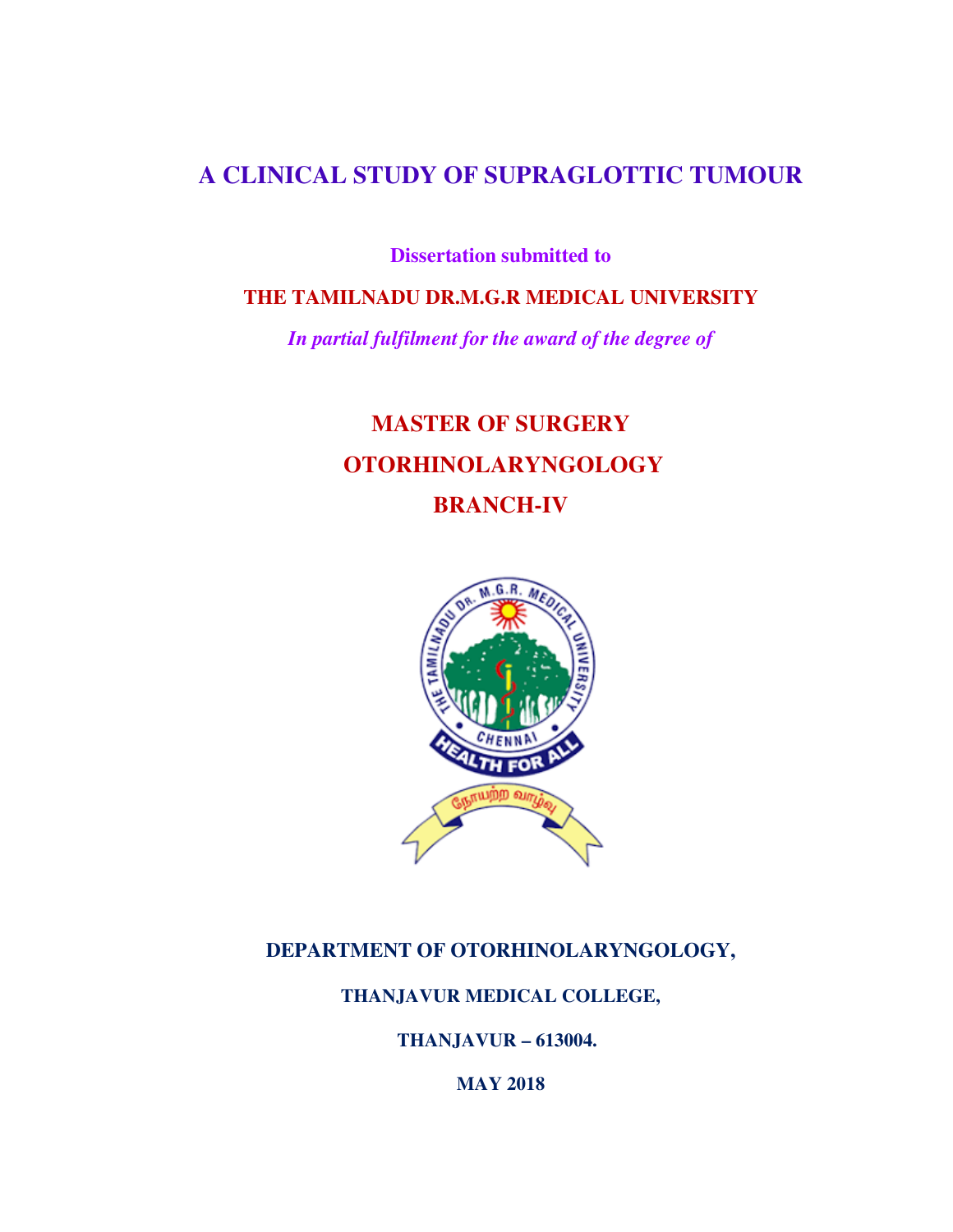

# **Urkund Analysis Result**

**Analysed Document:** 

Submitted: Submitted By: Significance:

Supraglottic tumour is a second most common laryngeal malignancy.docx (D30979237) 10/3/2017 1:40:00 PM<br>rajasekaranmbbs@gmail.com 5 %

Sources included in the report:

hari thesis 190916 10pm 5.doc (D21833788) 28 Vidya Rani.pdf (D17248118)<br>bhagiyalakshmi dissertation.docx (D30900922) http://www.authorstream.com/Presentation/miraamir\_83-1436089-management-of-laryngeal-cancer/<br>http://emedicine.medscape.com/article/2051731-technique

Instances where selected sources appear:

10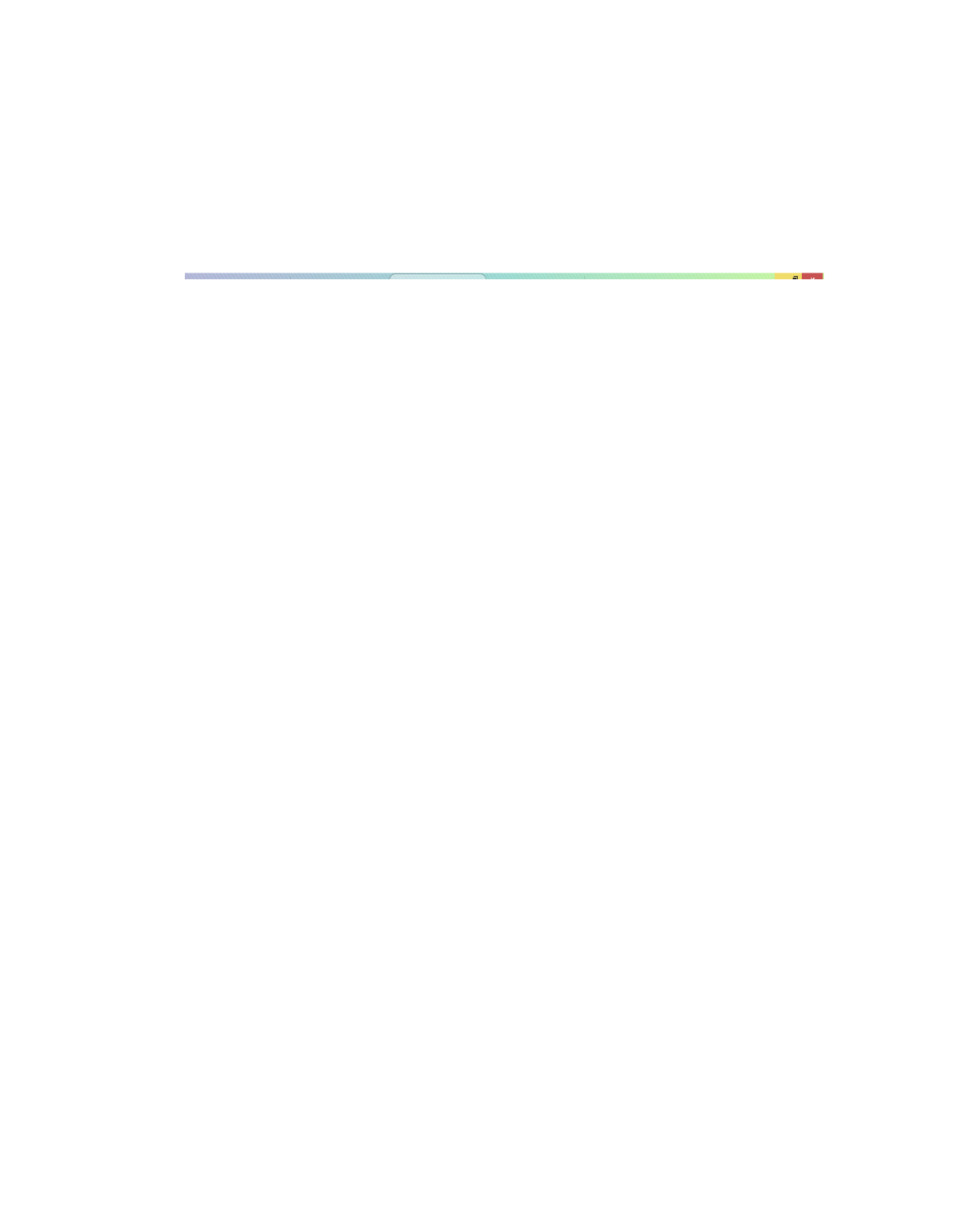### **CERTIFICATE – ІІ**

This is to certify that this dissertation work titled **"A CLINICAL STUDY OF SUPRAGLOTTIC TUMOUR**" of the candidate **Dr.G.Rajasekaran** with registration number **221514202** for the award of **DOCTOR OF SURGERY** in the branch of **OTORHINOLARYNGOLOGY (Branch IV)** .I personally verified the urkund.com website for the purpose of plagiarism check. I found that uploaded thesis file contains from introduction to conclusion pages and result shows **5** percentage of plagiarism in the dissertation.

Guide Sign with seal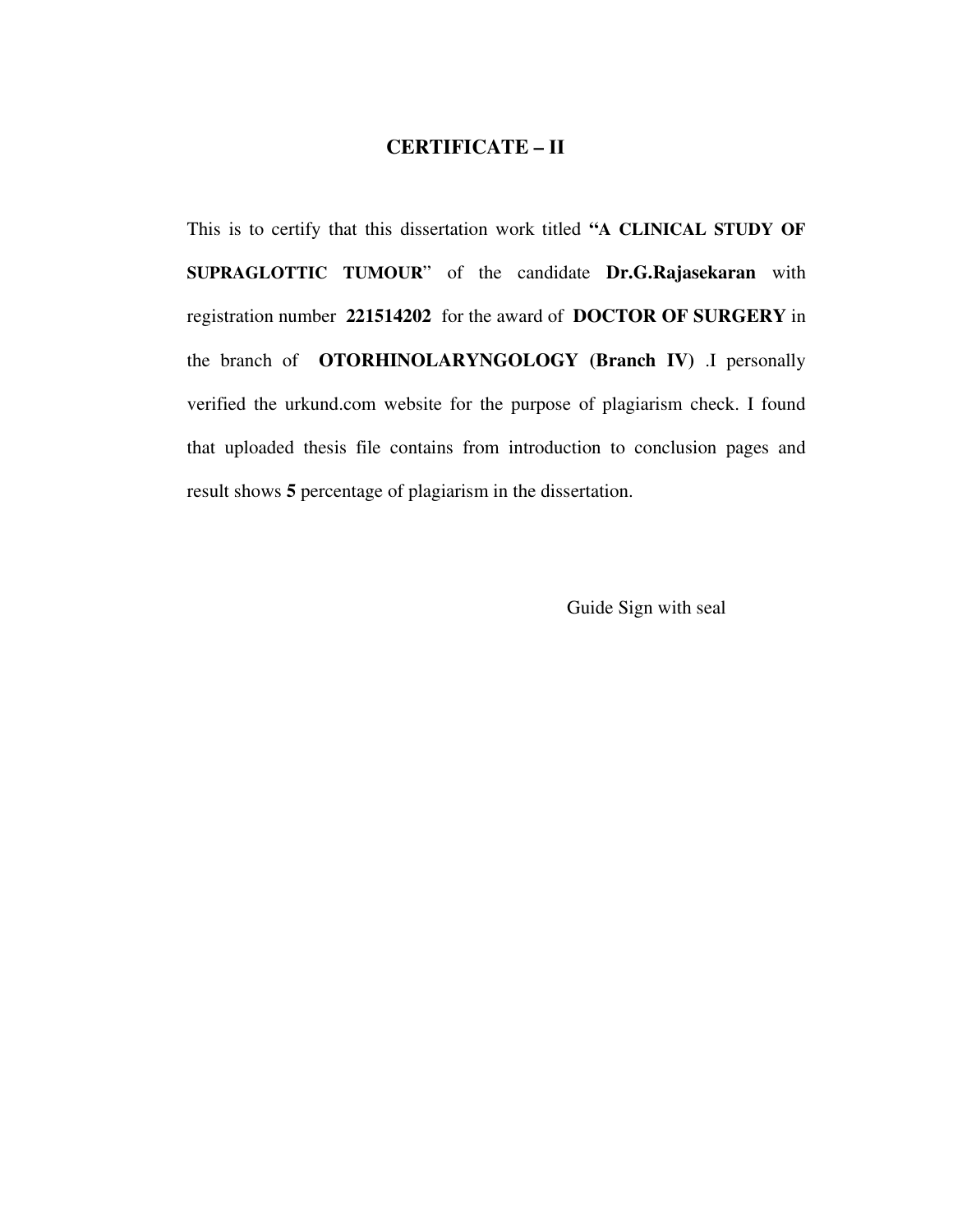# **INTRODUCTION**

 Cancer Larynx constitutes 2.63% of all body cancer.It is ten times more common in males than females.Both tobacco and alcohol are well established risk factors in Laryngeal Cancer and their effects are synergistic.Smoking is the main risk factor for glottis cancers whereas alcohol appears to be the bigger risk factor for supraglottic tumours . Supraglottic cancer is less frequent than glottis cancer, majority of the lesions are seen on the Epiglottis, and False cords followed by Aryepiglottic folds in that order.Supraglottic growths are often silent. Hoarseness is a late symptom. Throat pain, Dysphagia, and Referred pain in the ear or mass of Lymph nodes in the neck may be the presenting features.Nodal metastasis occurs early. Bilateral metastasis may be seen in cases of epiglottic cancer $(1,2)$ .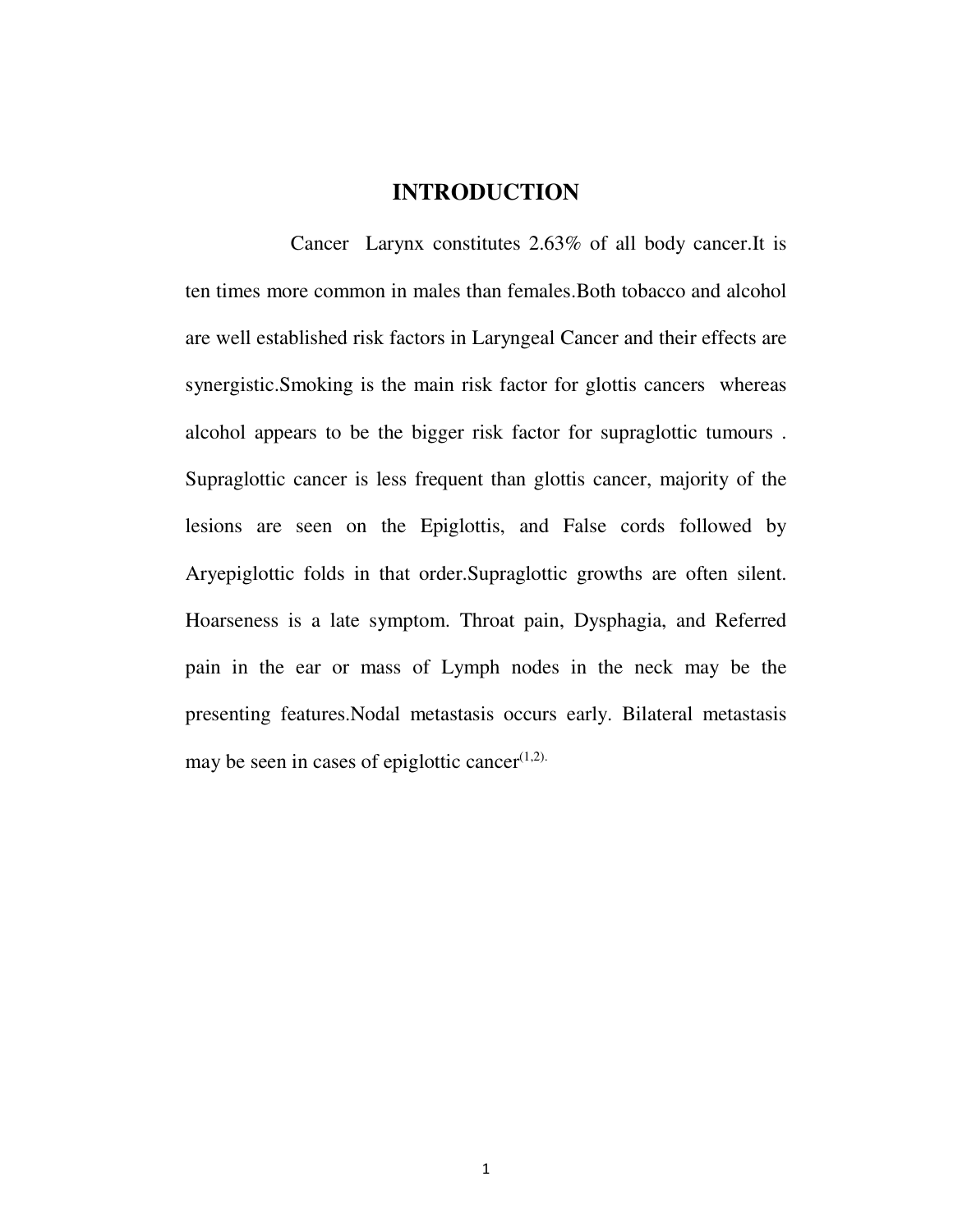# **AIMS AND OBJECTIVES**

- 1 . To study the tumours of various subsites of supraglottic region.
- 2 . To study the causal relationship between tumours of various subsites of supraglottic region and various etiopathogenesis.
- 3 . To study the type of malignancy in the supraglottic region.
- 4 .To study the symptomatology of tumours of various subsites of supraglottic region.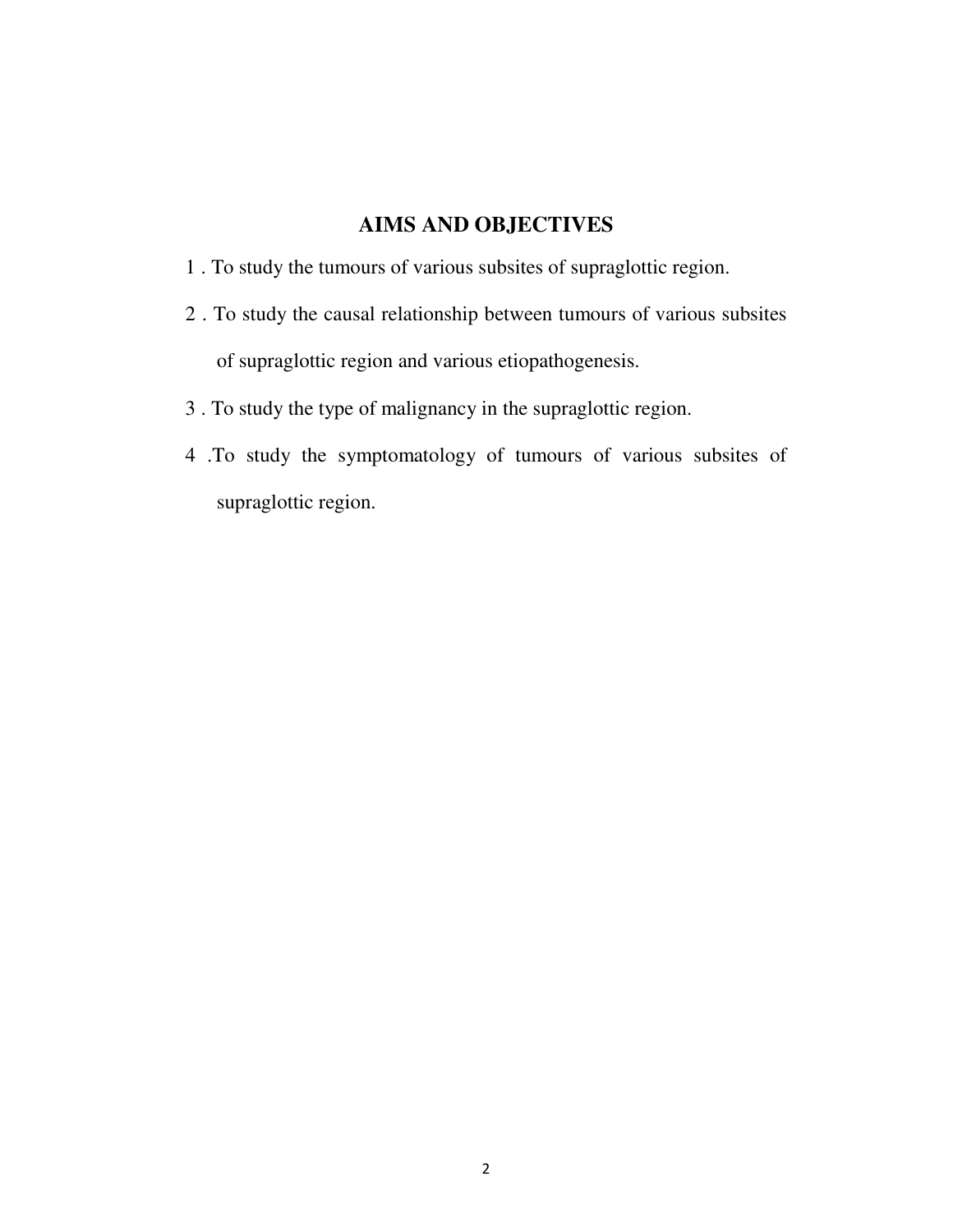#### **METHODOLOGY**

**Study Design**: Discriptive study

- **Settings and Subjects**: This study includes100 patients having history of persistence symptoms of supraglottic tumour for atleast six weeks inspite of symptomatic management in Thanjavur Medical College,Thanjavur from the period of june 2016 to October 2017 after getting ethical committee clearance.
- **Sample size**:All the eligible patients according to the inclusion and exclusion criteria within the study period will form the study population.It is expected to be around 100.
- **Incusion criteria**: 1.History of persistence symptoms of supraglottic tumour for atleast six weeks inspite of symptomatic management

 **2**.Provision of informed consent

**Exclusion criteria**:1.Recurrence

 **2**.Bleeding Disorder

 **3**.Craniovertebral anomaly

 **4**.Severe Trismus

 **5**.Age below 35years

**Data collection**: Out patient and In patients of Department of OtoRhinoLaryngology, of Thanjavur Medical College Hospital, Thanjavur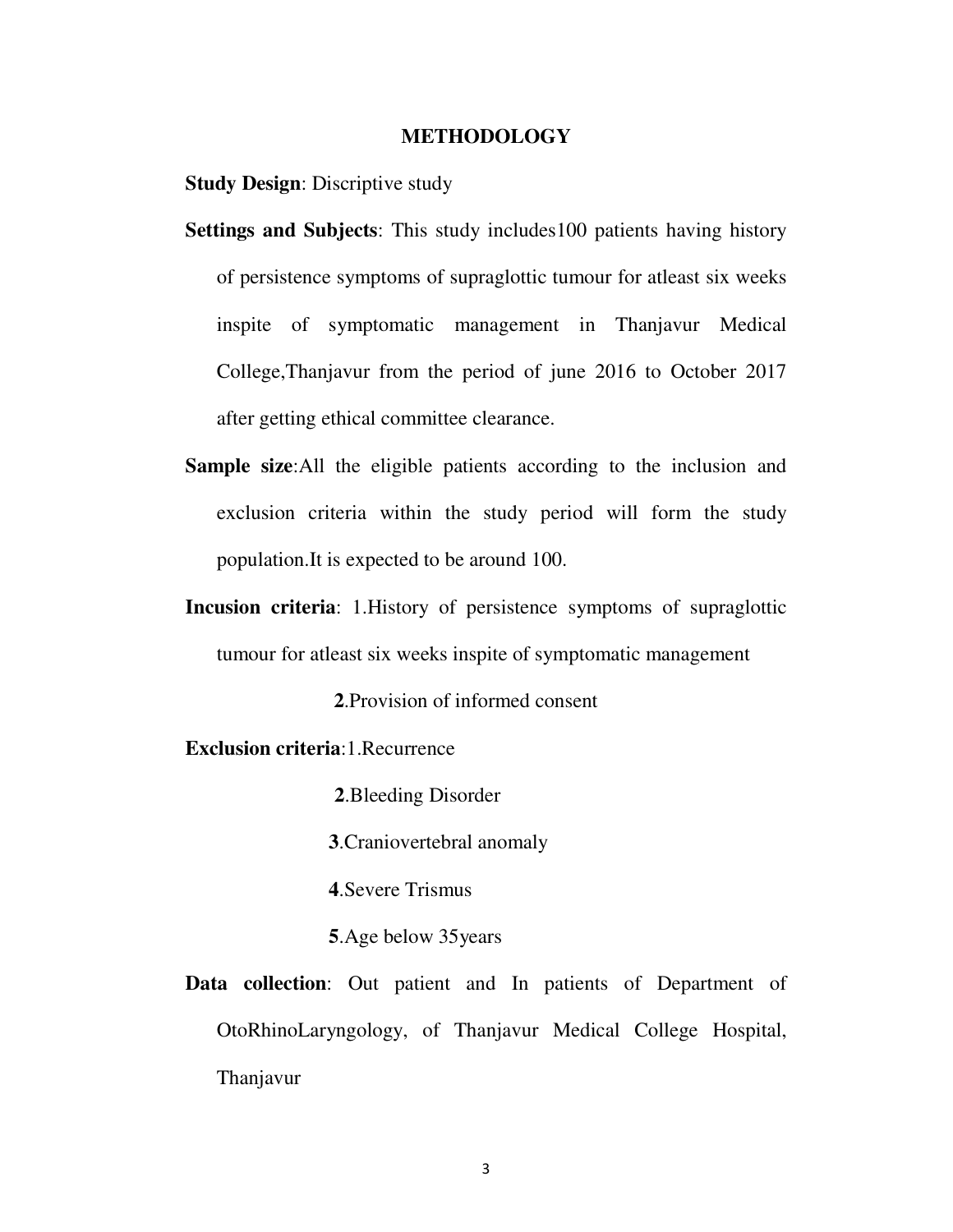**Outcome meatures:** Prevention of supraglottic tumour is the aim.The measures are:

- 1 .To Ascertain the causative factors
- 2. To Avoid the usage of risk factors
- 3 To Create the awareness of symptomatology which help for ealy diagnosis and complete cure.
- 4. To Reduce the incidence of supraglottic tumour in the community.

### **Data entry and analysis**

- **T**he Data collected will be entered in a Excel Spreadsheet and will be analyzed using statistical software SPSS version 16. Mean,SD will be calculated: 't' test, Chisquare test and other appropriate statistical tests will be applied.
- Descriptive study was designed to conduct in our Hospital after the protocol was approved by the ethical committee.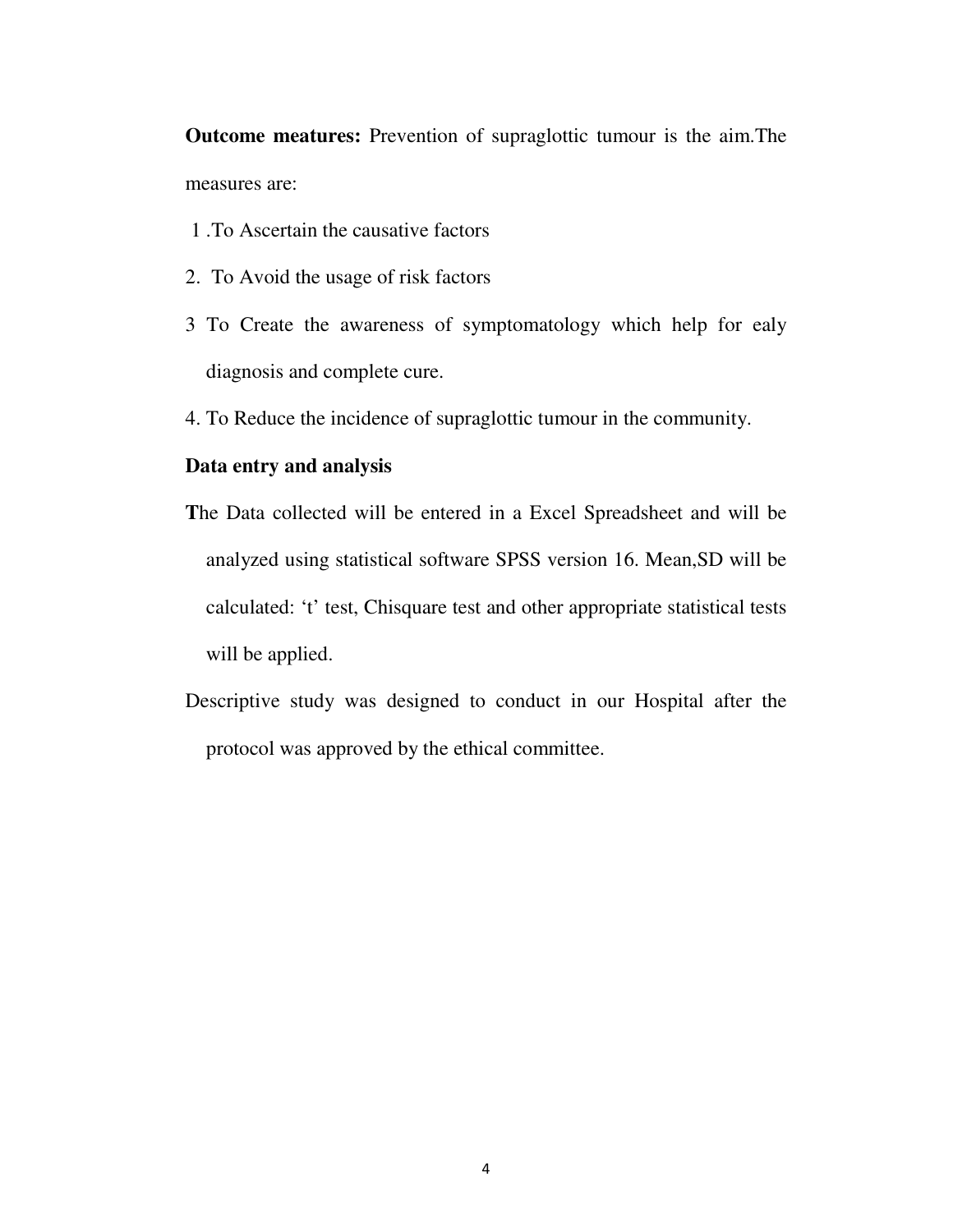# **REVIEW OF LITERATURE**

**.** 

 **I .EMBRYOLOGY** 

**II.ANATOMY** 

**III.PHYSIOLOGY** 

**IV.AETIOLOGY** 

**V. DIAGNOSIS AND STAGING** 

**VI.TREATMENT DECISIONS IN LARYNGEAL CANCER** 

**VII.VARIOUS SURGICAL TREATMENT OPTIONS** 

**VIII.NECK DISSECTIONS**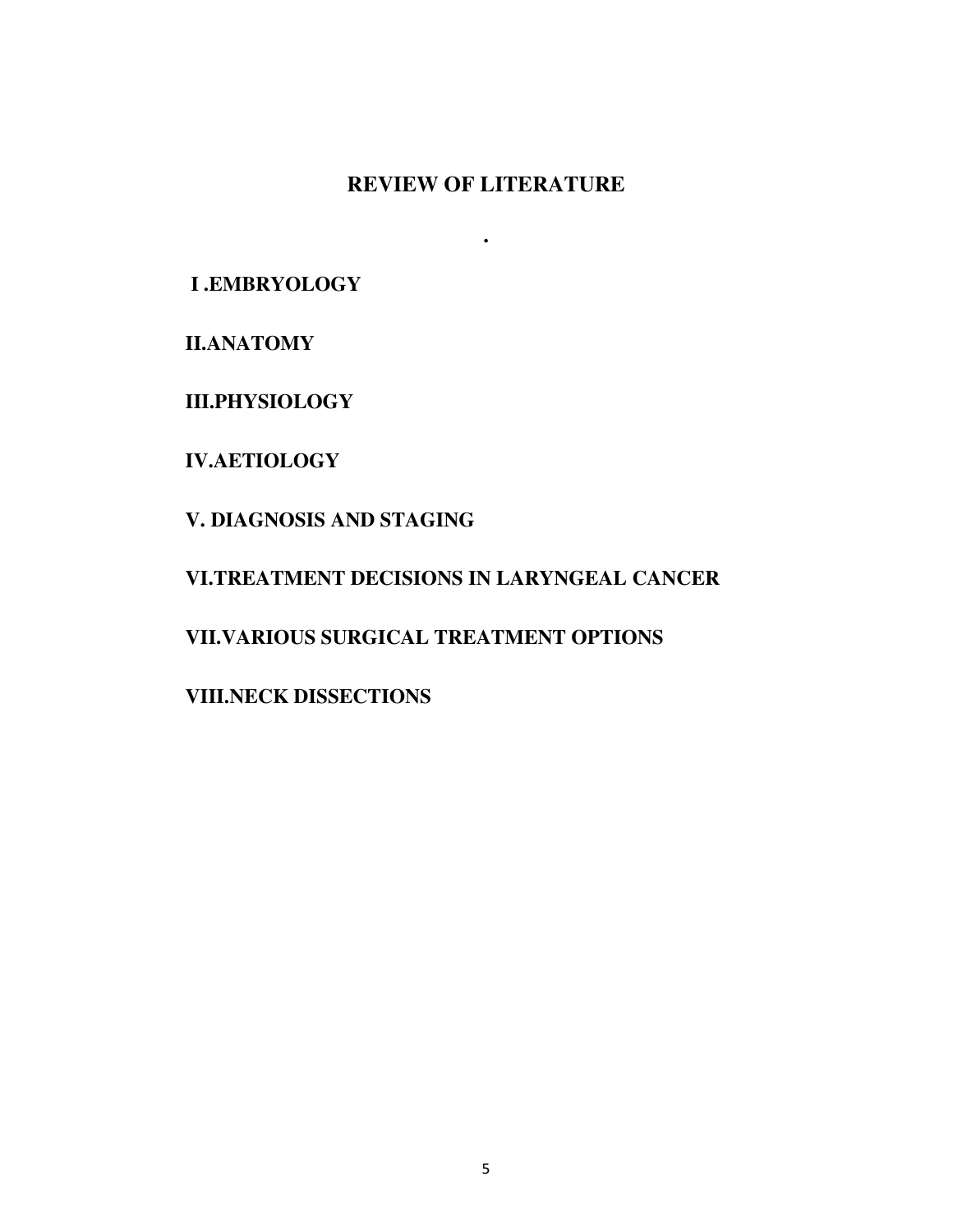#### **EMBRYOLOGY**



#### This figure shows embryology of larynx.

The hypobranchial eminence is formed in the floor of the primitive pharynx between the ventral end of the third,fourth and second arch.The ventral foregut groove becomes demarcated as the laryngotracheal sulcus at the end of third week of fetal life.

 Two distinct components are identified at this stage namely rostral pharyngeal groove and caudal laryngotracheal sulcus. The entire pulmonary system develops with development of the laryngeal portion which occurs initially and the lungs being formed last.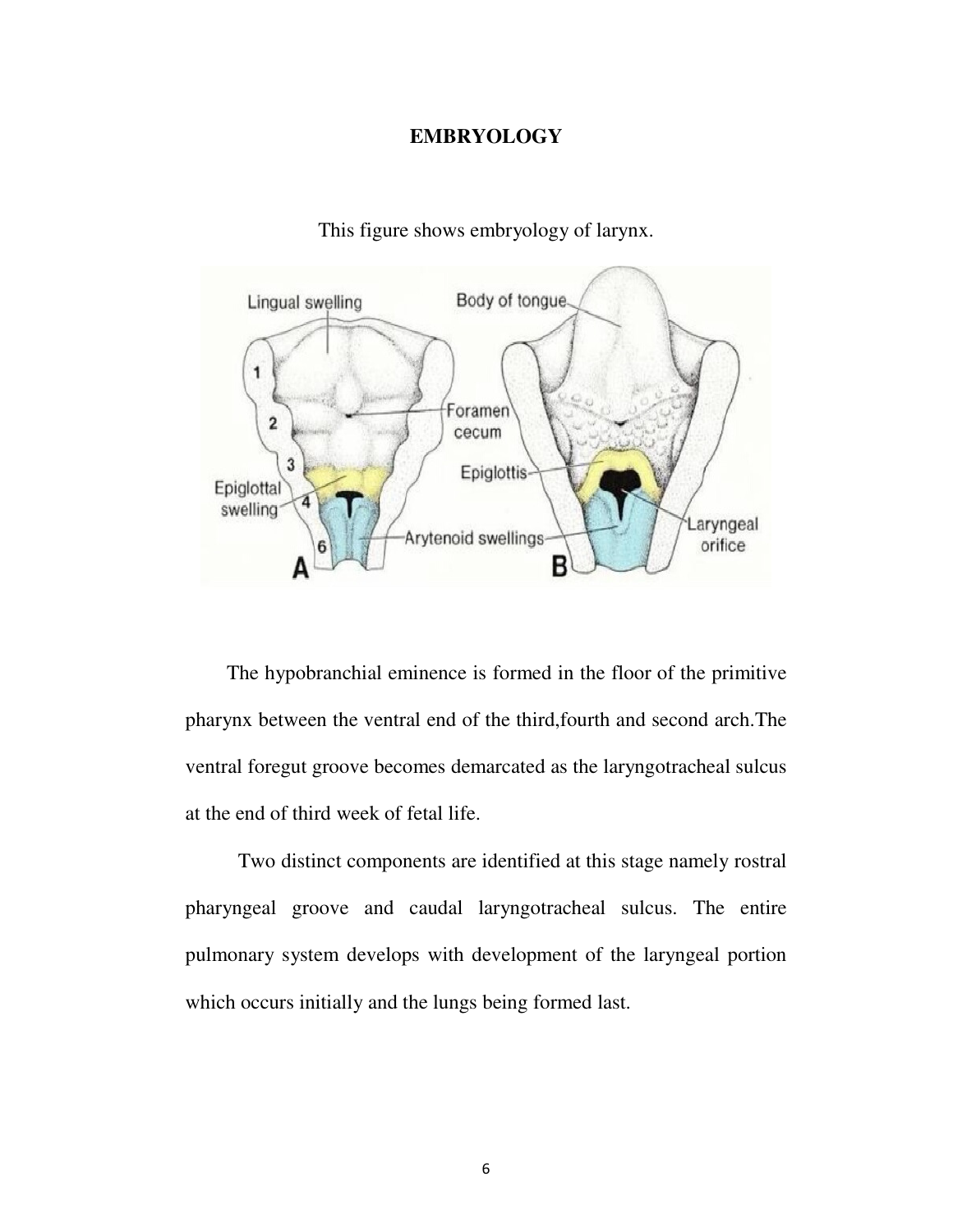The esophagorespiratory separation occurs by a laryngotracheal septum . The structure derived caudal to the third pharyngeal arch forms the mesodermal elements of the larynx and will be innervated by superior laryngeal nerve.The trachea-branchial groove appears caudal to the hypobranchial eminence.

The larynx ,trachea and lungs develop from this groove which arises as a diverticulum posterior to hypo branchial eminence from foregut at above 4 weeks of embryonic life. A mesenchymal condensation from behind surrounds the eosophagus and respiratory tube while angiogenesis is beginning in the mesenchyme. The mesenchyme is denser in the glottis than the periphery and is localized in two planes ,i.e.,the internal constrictor which is derived from the fifth and sixth arch and the external constrictor which is derived from the fourth arch.

The external constrictor is the analogy of the inferior constrictor and the cricothyroid muscle.The inner constrictor is analogus to all the instric muscles of the larynx.The primitive respiratory groove which transforms into a laryngotracheal groove that communicates with the pharynx with laryngeal fissure.

7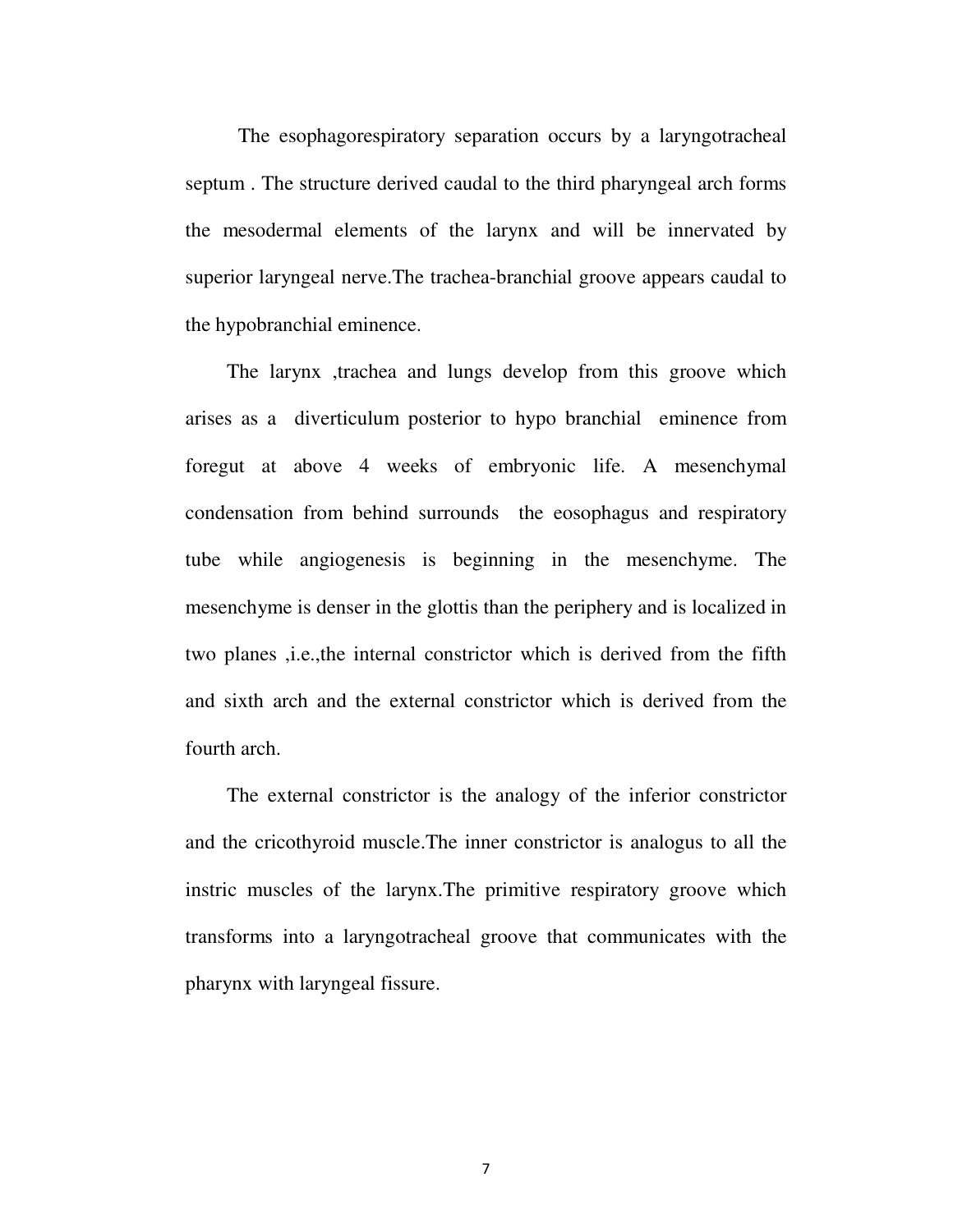Two swellings develope lateral to the laryngeal fissure which form the arytenoids and the primitive aryepiglottic folds. The hypobranchial eminence in the midline is responsible for the formation of prominence of primitive epiglottis.The hypobranchial eminence is notched rostrally and caudally denoting fusion of anterior extension of fourth arch and suggested a paired origin of epiglottis. The future laryngeal inlet is the representation of the paired arytenoid swellings and the the midline eminence in the floor of the pharynx.The triangular laryngeal inlet has a midline epiglottic fold and arytenoid swelling, Gradually the laryngeal lumen takes a 'T'shape and the laminar epithelium grows ventrally to obliterate the lumen by a solid cellular plug.

The cellular condensation then followed by central necrosis to form two canals, anterior vestibulotracheal canal and the posterior pharyngotracheal canal allowing the trachea to be separated from the esophagus and the hypopharynx at about 8 week the analage of the vocal cord is formed by an epithelial and mesodermal mass between the vestibule and the upper trachea.

By the 10 th week ,this mass splits sagittally giving rise to both pairs of vocal cords .Any incomplete fusion/split at this stage can lead to laryngeal web or atresia respectively.The laryngeal ventricle develops as

8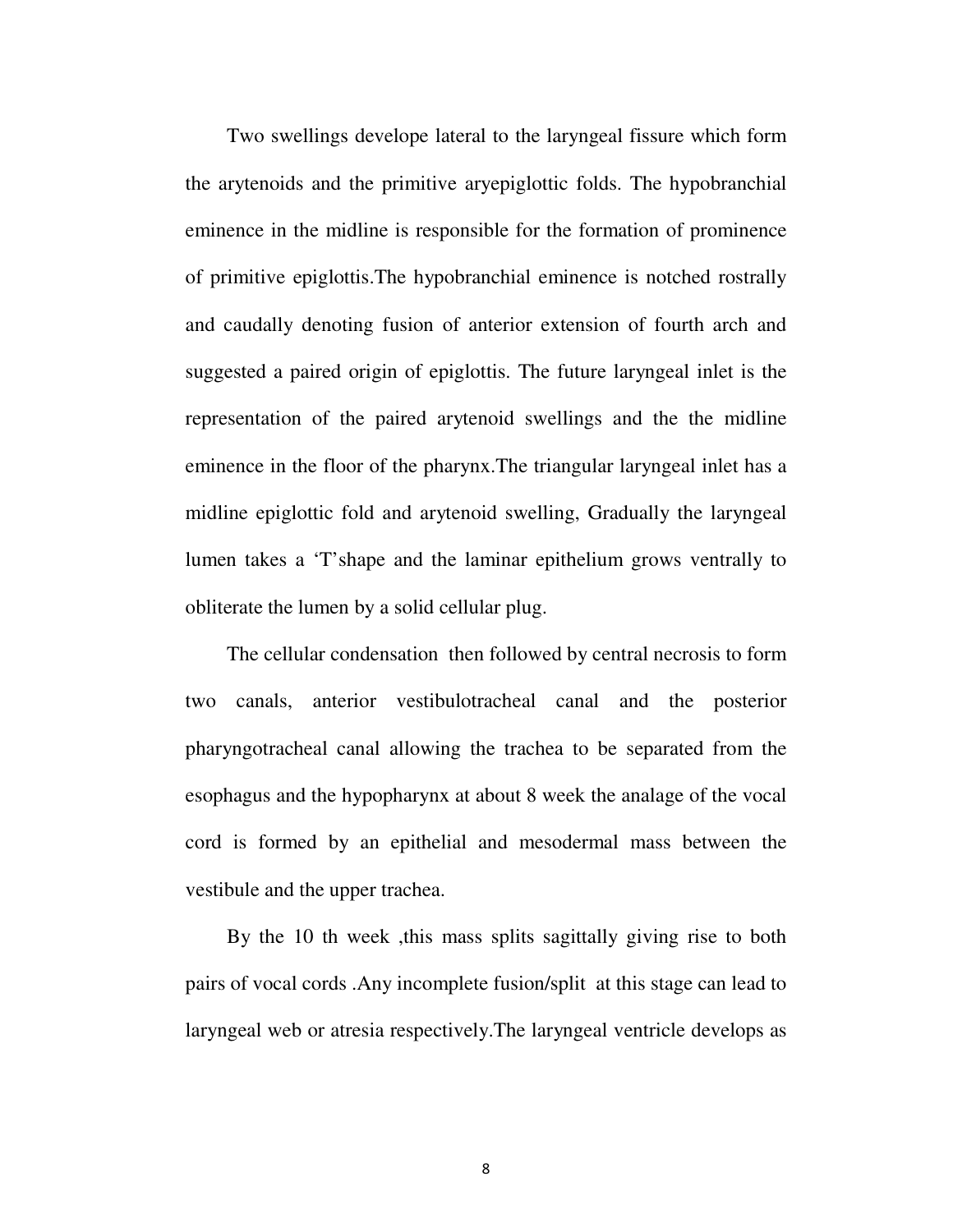a medial and lateral fissure around the arytenoid eminence,form the 4 th branchial arch and cleft.

 The lateral part forms the saccule of the ventricle and as it develops the true and false cords separate. The epiglottis is the last cartilaginous tissue to develop at the 18 mm stage. The thyroid cartilage is delineated at the 20 mm stage, developing from the ventral part of the 4 th branchial arch and fuses anterior to the pharyngotracheal canal.

 The development is complete by the 10 th week by the formation of the Cricothyroid Joint. and at 55 mm stage the Cricoid cartilage develops.The hyaline cartilages of the larynx-Thyroid,Cricoid & Arytenoids-- develop from the 4<sup>th</sup> branchial arch mesoderm, while the elastic cartilages-Epiglottis,Cuneiform & Corniculate - develop from the mesoderm of the floor of the pharynx. The hyoid bone is derived from the  $2<sup>nd</sup>$  and  $3<sup>rd</sup>$  branchial arches. Cricoid cartilage is derived from the  $6<sup>th</sup>$ arch derivative from the two mesodermal masses that fuse anterior to the pharyngotracheal canal. Laryngeal musculature develops as intrinsic mesenchymal condensation within the larynx.The laryngeal cavity has its adult form in 90 mm stage.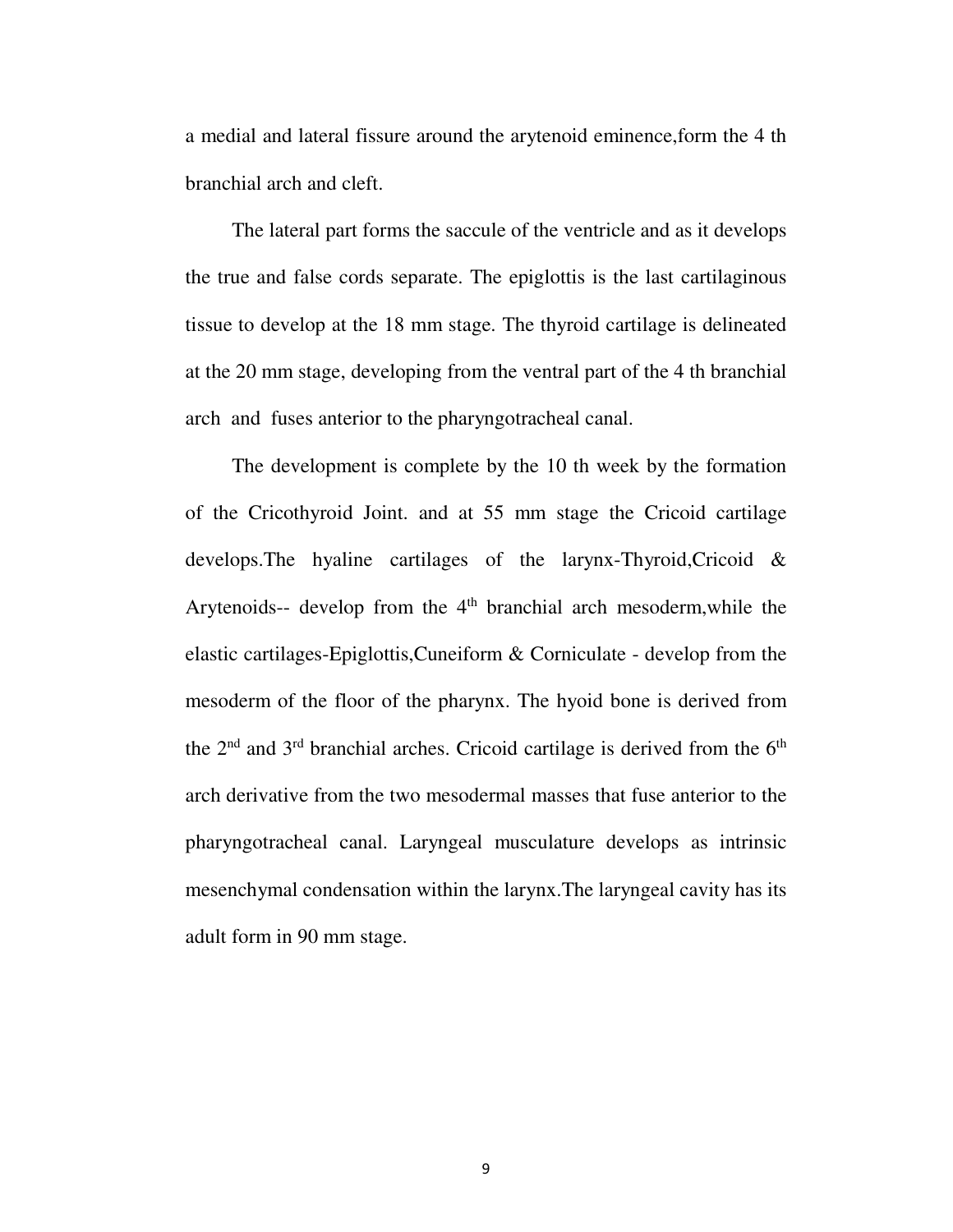#### **II. ANATOMY OF LARYNX**

# **SITUATION AND EXTENT.**

 The larynx is the organ for production of voice.It is also an air passage and acts as a sphincter at the inlet of the lower respiratory passages.

The larynx lies in the anterior midline of the neck,extending from the root of the tongue to the trachea.In the adult male it lies in front of the  $3<sup>rd</sup>,4<sup>th</sup>,5<sup>th</sup>$ , and  $6<sup>th</sup>$  cervical vertebrae, But in children and in the adult female it lies at a higher level.

#### **SIZE**

 The length of the larynx is 44mm in males and 36 mm in females.Until puberty the size is more or less same in the two sexes, But at puberty the male larynx grows rapidly and becomes larger than the female larynx.The pubertal growth of the female larynx is negligible.

#### **CONSTITUTION OF LARYNX**

 The larynx is made up of a skeletal framework of cartilages.The cartilages are connected by joints,ligaments and membranes; and are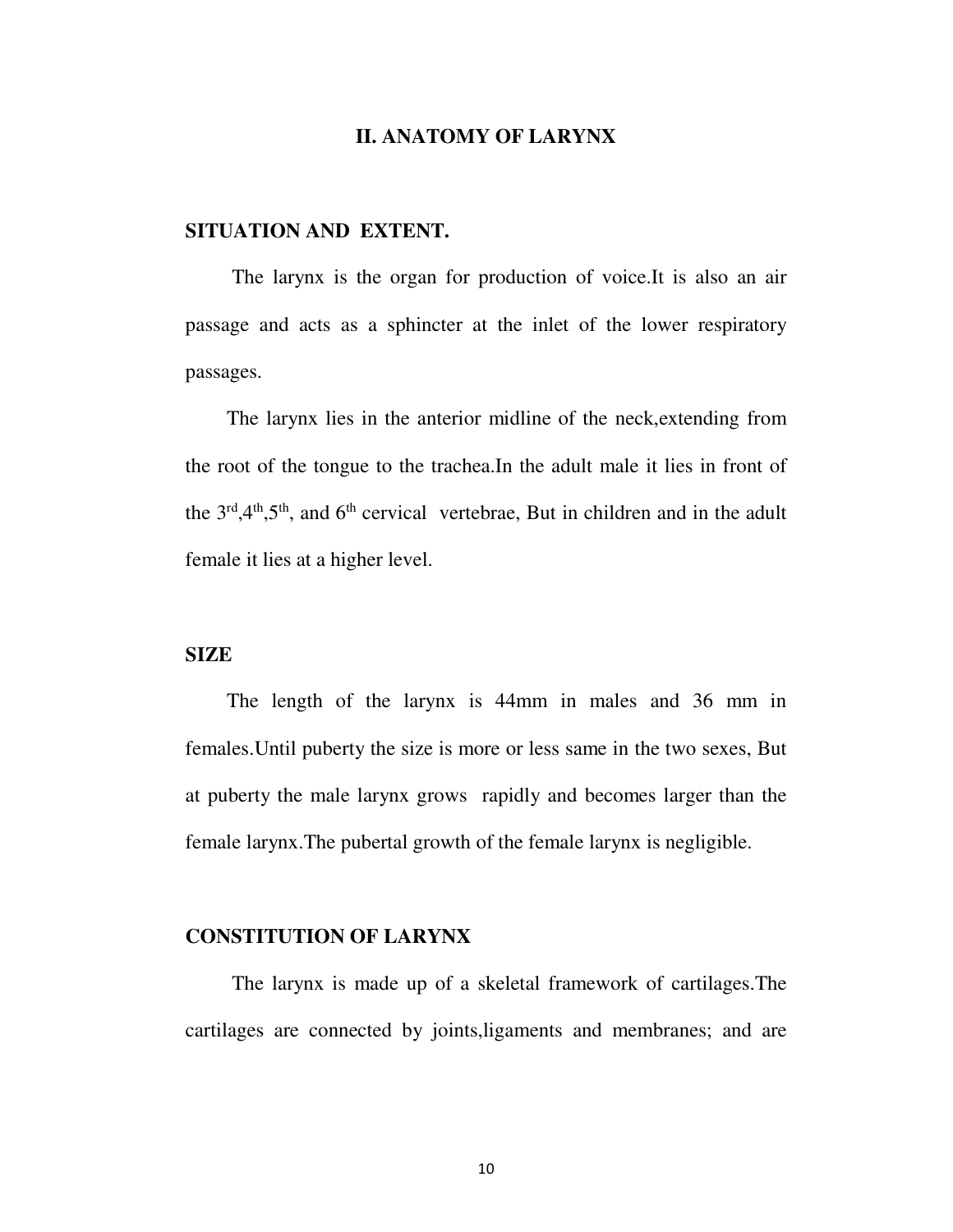moved by a number of muscles.The cavity of the larynx is lined by mucous membrane.



This figure shows anatomy of larynx.

# **CARTILAGES OF LARYNX.;**

The Larynx consists of three cartilages of which three are paired and three are unpaired.

**UNPAIRED CARTILAGES:** Thyroid, cricod,epiglottic cartilage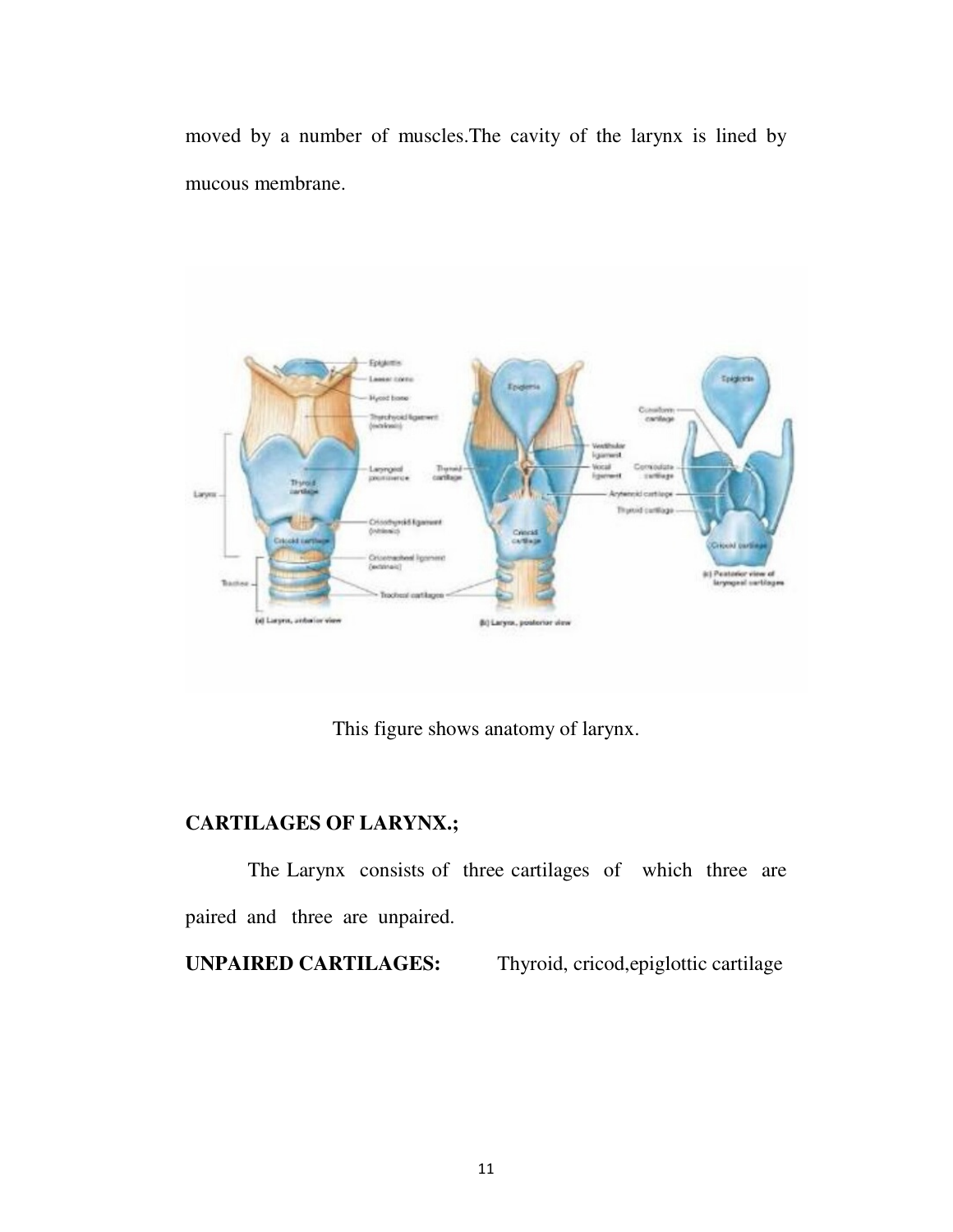#### **PAIRED CARTILAGES:**

Arytenod,Corniculate,Cuneiform cartilage

#### **THYROID CARTILAGE:**

It is a V-shaped cartilage with a right and a left lamina, each lamina being quadrilateral in shape..Their posterior borders are far apart, but anterior borders approach each other at an angle, about 90 degrees in males and 120 degrees in females..

The lower parts of anterior borders of right and the left laminae fuse and form median projection called laryngeal prominence .The upper parts do not meet .They are separated by a thyroid notch.The free posterior borders are prolonged upwards and downwards as superior and inferior cornua or horns.The superior cornua is connected with greater cornua of the hyoid bone by lateral thyrohyoid ligament.

The inferior cornua articulates with Cricoid cartilage to form cricothyroid joint.The superior border of thyroid cartilage is convex in front, and concave behind. In the median plane it is connected to the Cricoid cartilage by the conus elasticus.The outer surface of each lamina is marked by an oblique line,extending from superior

12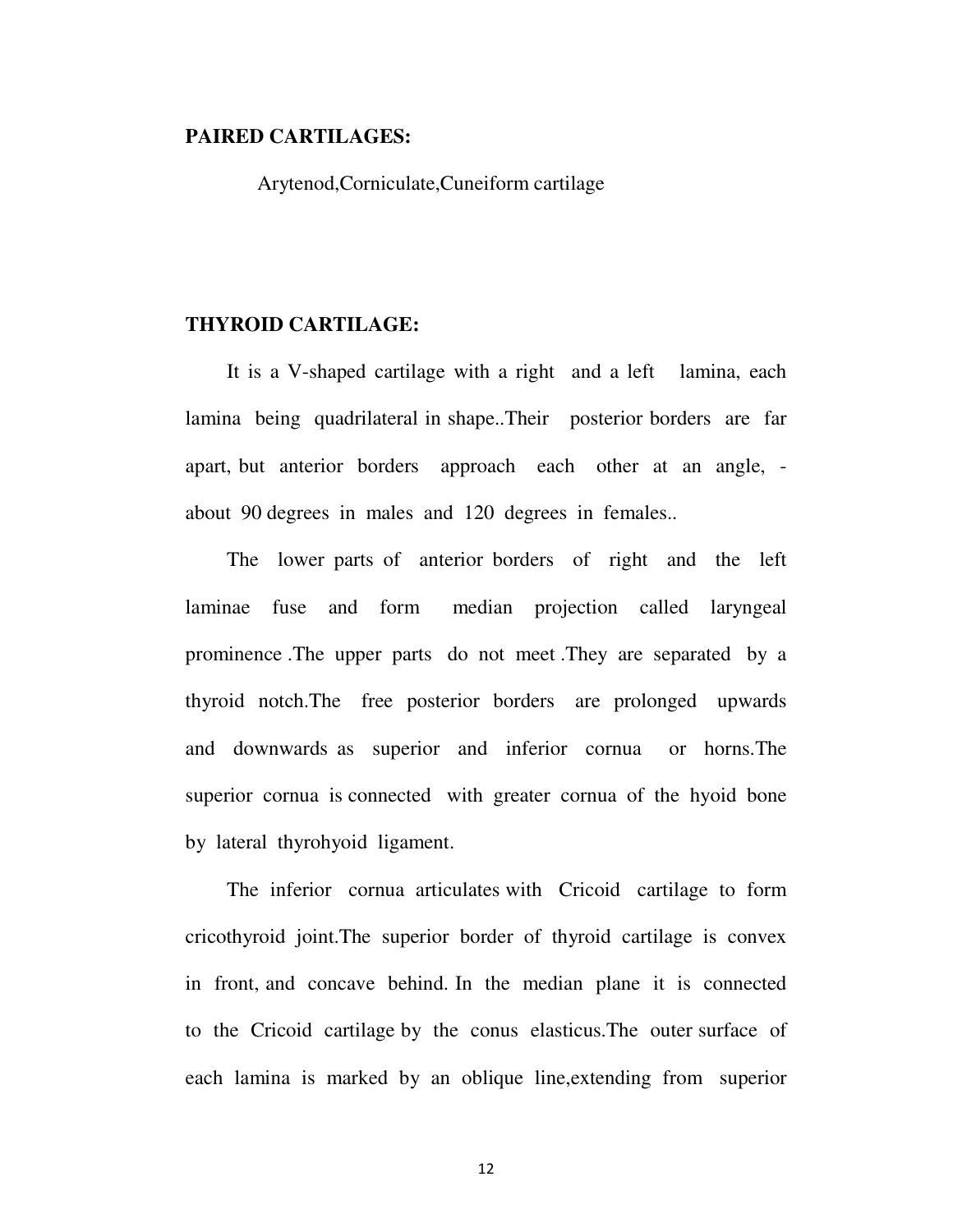thyroid tubercle( in front of the superior cornua) to the inferior thyroid tubercle.

The Thyrohyoid, Sternothyroid, and Thyropharyngeus part of Inferior Constrictor muscle of pharynx are attached to the oblique line<sup>(3)</sup> of Thyroid cartilage. Lower border and inferior cornua give insertion to the triangular Cricothyroid muscle.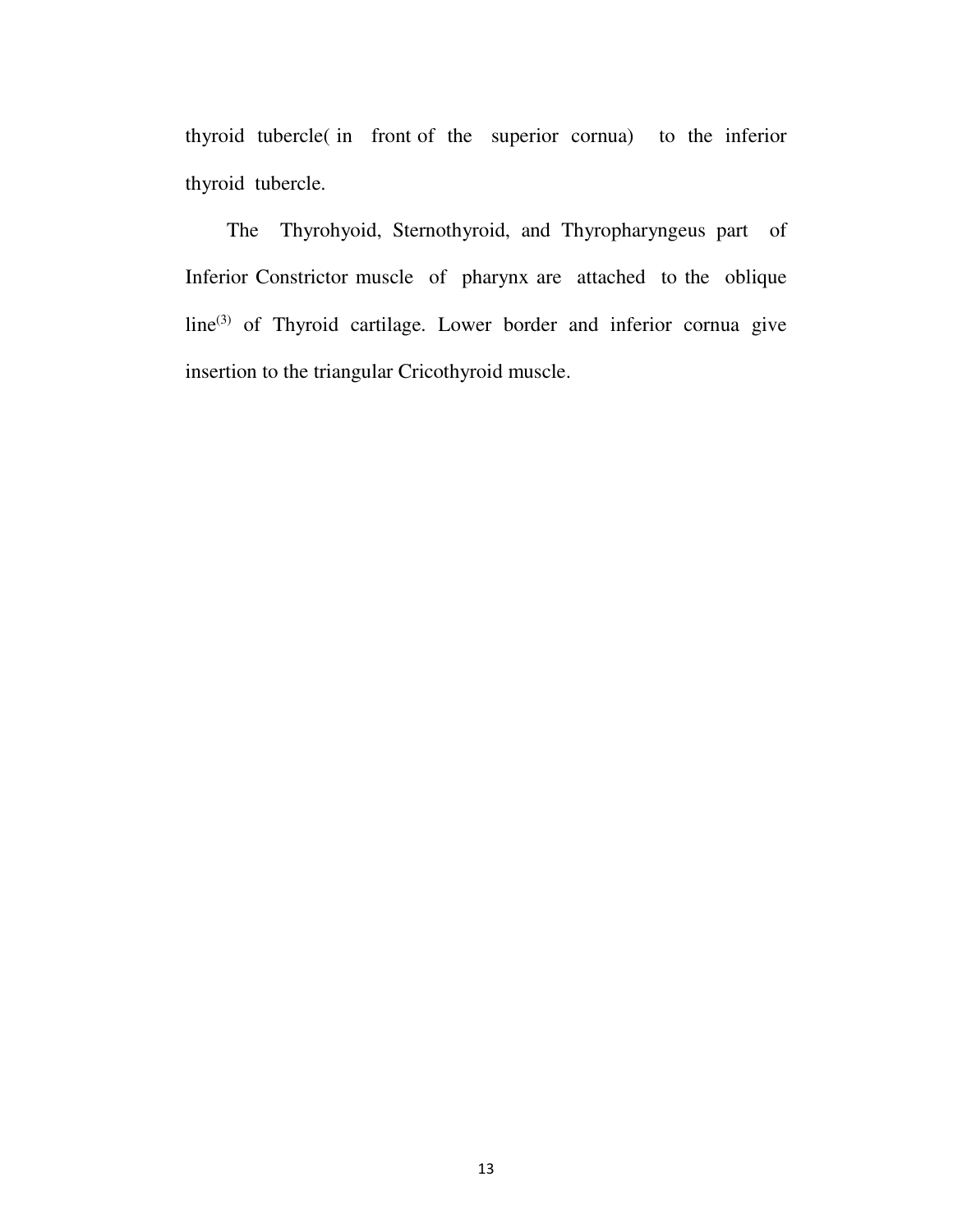

# **This figure shows muscles of larynx**

Contents of the larynx:

- 1) Median thyroepiglottic ligament
- 2) Thyroepiglottic muscle on each side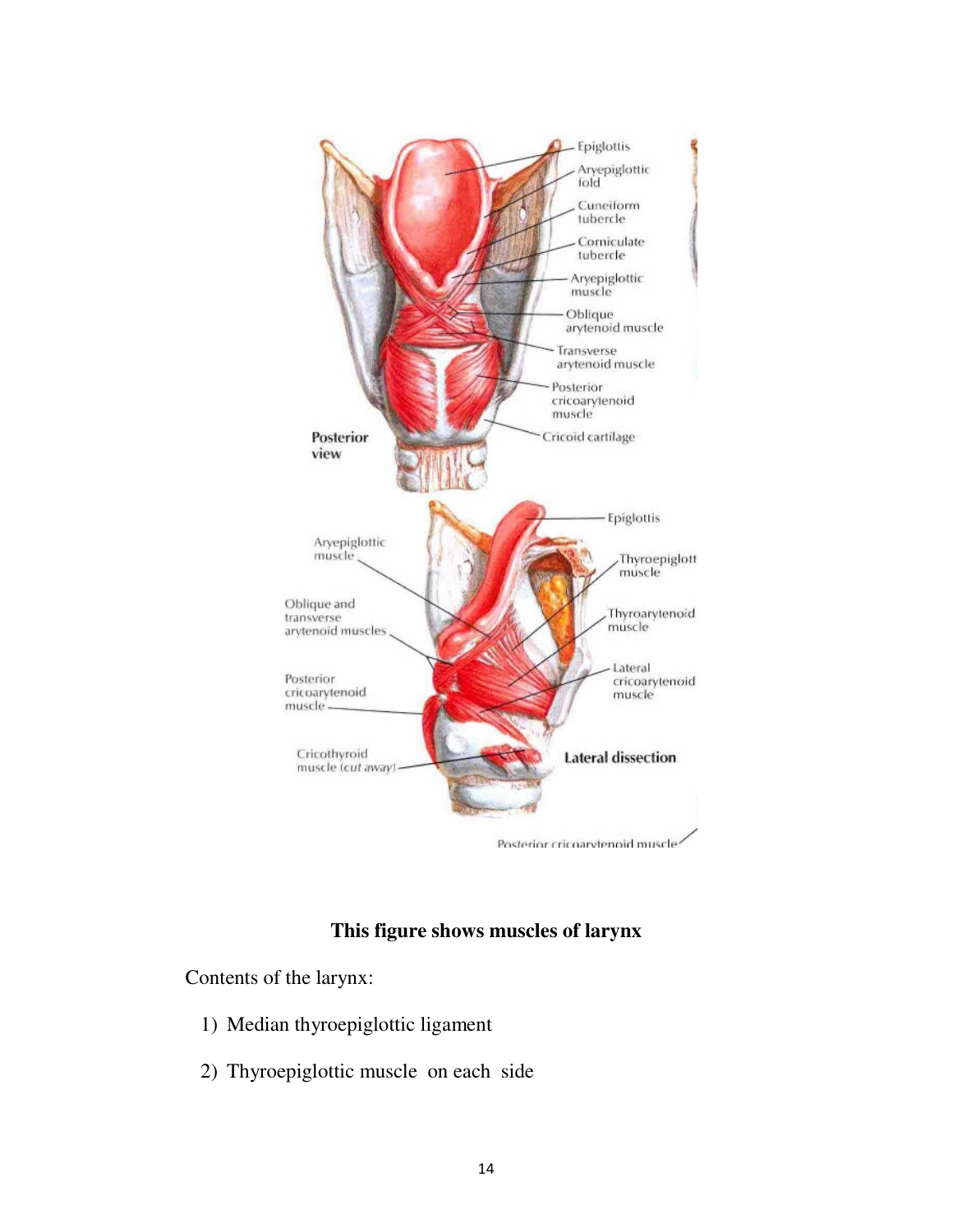- 3) Vestibular fold on each side
- 4) Vocal fold on each side
- 5) Thyroarytenoid
- 6) Vocalis muscle on each side

# **CRICOID CARTILAGE:**

It is a complete ring encircling the larynx below the thyroid cartilage.The ring has a narrow anterior part called arch, and a broad posterior part called the lamina.The lamina projects upwards behind the thyroid cartilage, articulating superiorly with the arytenoid cartilages.

The inferior cornua of the thyroid cartilage articulates with the side of the cricoid cartilage at junction of arch and lamina.

#### **ATTACHMENTS:**

Anterior part of arch of cricoid gives rise to triangular cricothyroid muscle, a tensor of the vocal cord.

Anterolateral aspect of the arch gives origin to lateral cricoarytenoid muscle, an adductor of the vocal cord.

Lamina of cricoid cartilage gives origin to posterior cricoarytenoid muscle.

15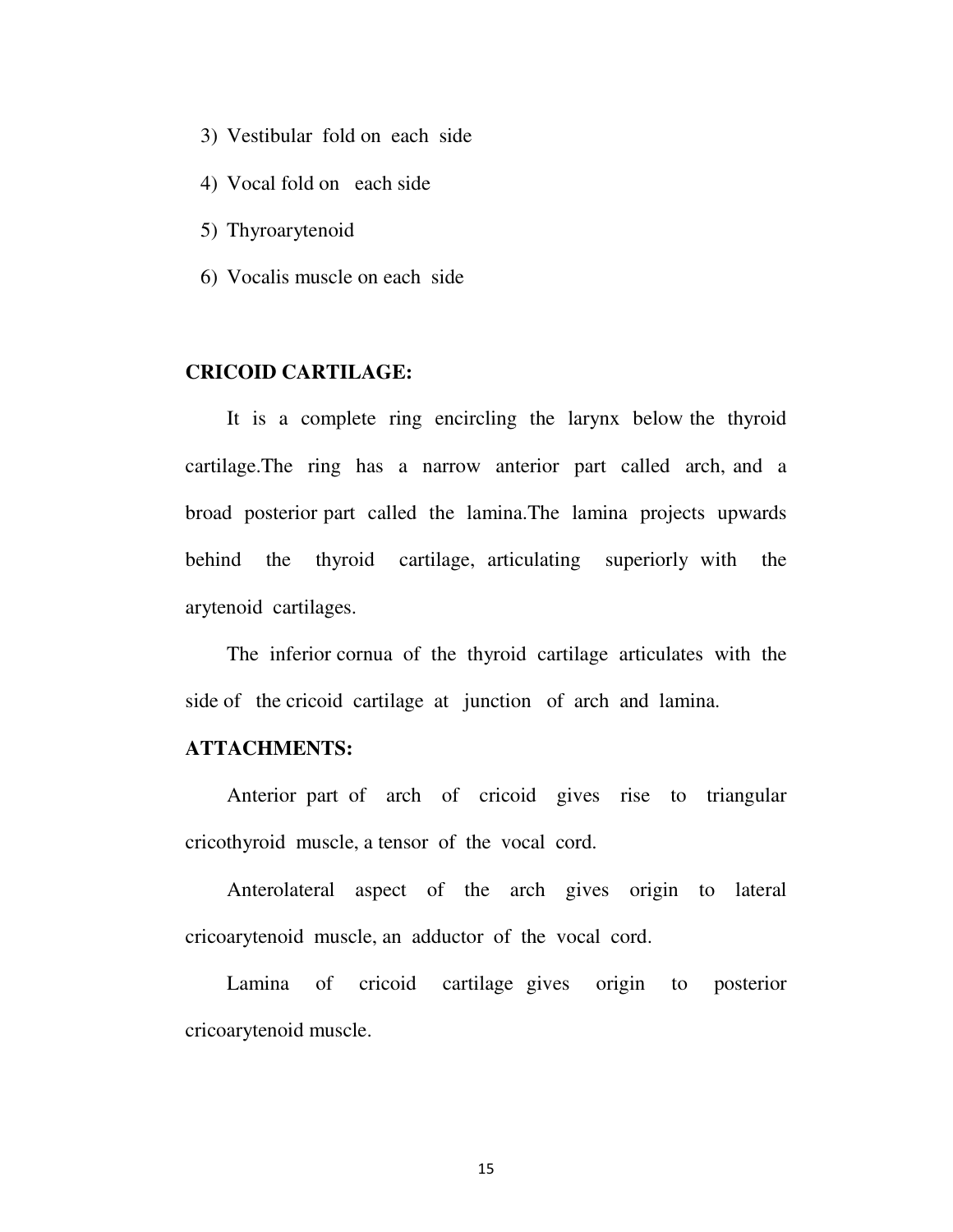#### **EPIGLOTTIS**

It is a leaf shaped cartilage,of elastic type- attached to the anterior wall of interior of the upper part of larynx.It has a lingual surface,and a laryngeal surface.The lingual surface is innervated by glossopharyngeal nerve,the laryngeal surface is innervated by the vagus nerve

#### **ATTACHMENTS**

The lower end of the epiglottis is attached by the thyroepiglottic ligament to the upper part of the angle between the two laminae of the thyroid cartilage inferiorly.

The right and left margins of the Epiglottic cartilage provide attachment to the aryepiglottic folds. The anterior surface of the Epiglottis is connected :

1) To the tongue by median glossoepiglottic fold.

2) To the hyoid bone by the hyoepiglottic ligament.

The posterior surface is covered by the mucous memberane, presenting a tubercle in the lower part.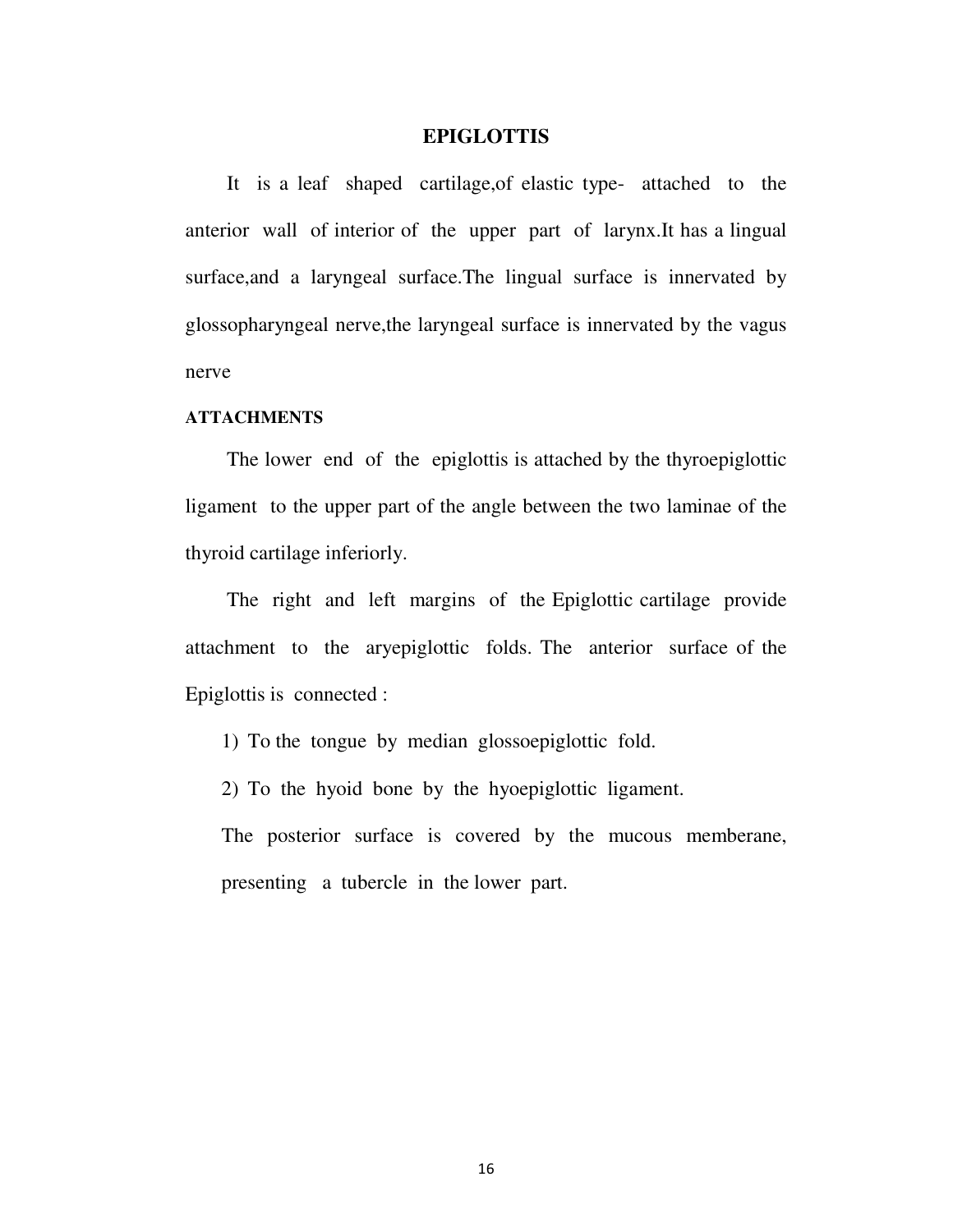# **INTERIOR OF THE LARYNX;**

The interior of the larynx is lined by respiratory epithelium except over vocal cords and parts of epiglottis which is lined by stratified squamous epithelium.

The laryngeal inlet is bounded by

1.Above and in front by the free margin of the epiglottis.

2.Laterally by the aryepiglottic fold

3.Posteriorly by the interarytenoid region.

# **DIVISIONS OF THE LARYNX**

 The laryngeal interior is divided by two folds into three parts.The two folds are the true vocal cord and the false vocal cord(ventricular band). The three parts are;

1.Supraglottis

-vestibule

-ventricle

2.Glottis

3.Subglottis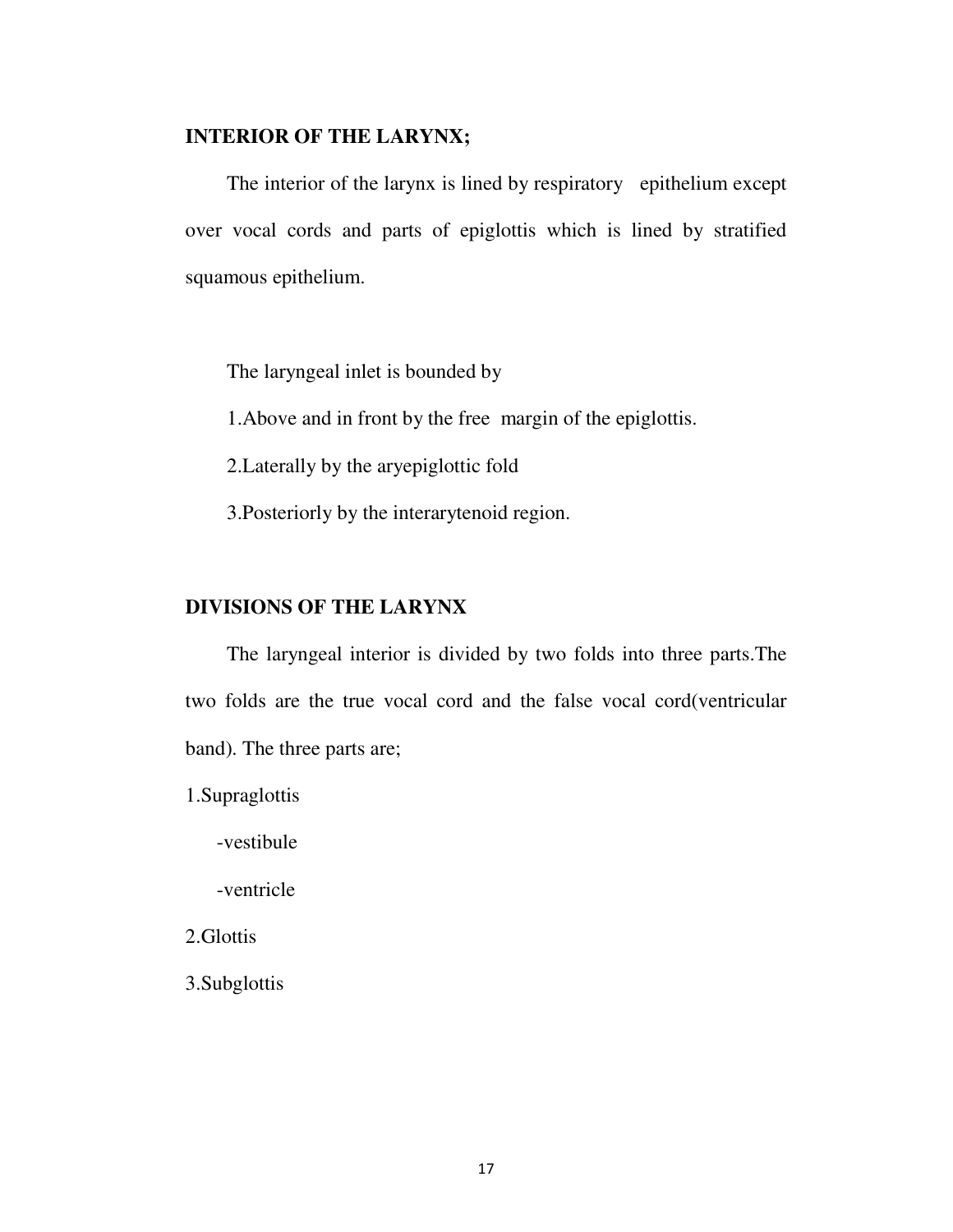The division of the larynx is based on the developmental analage.The parts that are derived from the  $3<sup>rd</sup>$  and the  $4<sup>th</sup>$  arch is the supraglottic larynx whereas the parts that are derived from the  $6<sup>th</sup>$  arch (RESPIRATORY ANALAGE) are the glottis and the subglottis. The  $5<sup>th</sup>$ arch disappears during the development. The embryological subdivision also creates natural barriers as the lymphatic drainage,blood and nerve supply are well compartmentalized depending on the arch of origin.The malignancy of the larynx is also restricted to laryngeal compartments in the early stage due to the natural barriers before they infiltrate into other compartments.Thus conservation laryngectomy is possible in early stages.

### **SUPRAGLOTTIS**

The wall is formed by quadrangular membrane which extends from vestibular fold ligaments to aryepiglottic folds.

The supraglottis comprises of the following structures:

1.Epiglottis

Suprahyoid part

Infrahyoid part

Laryngeal aspects of aryepiglottic folds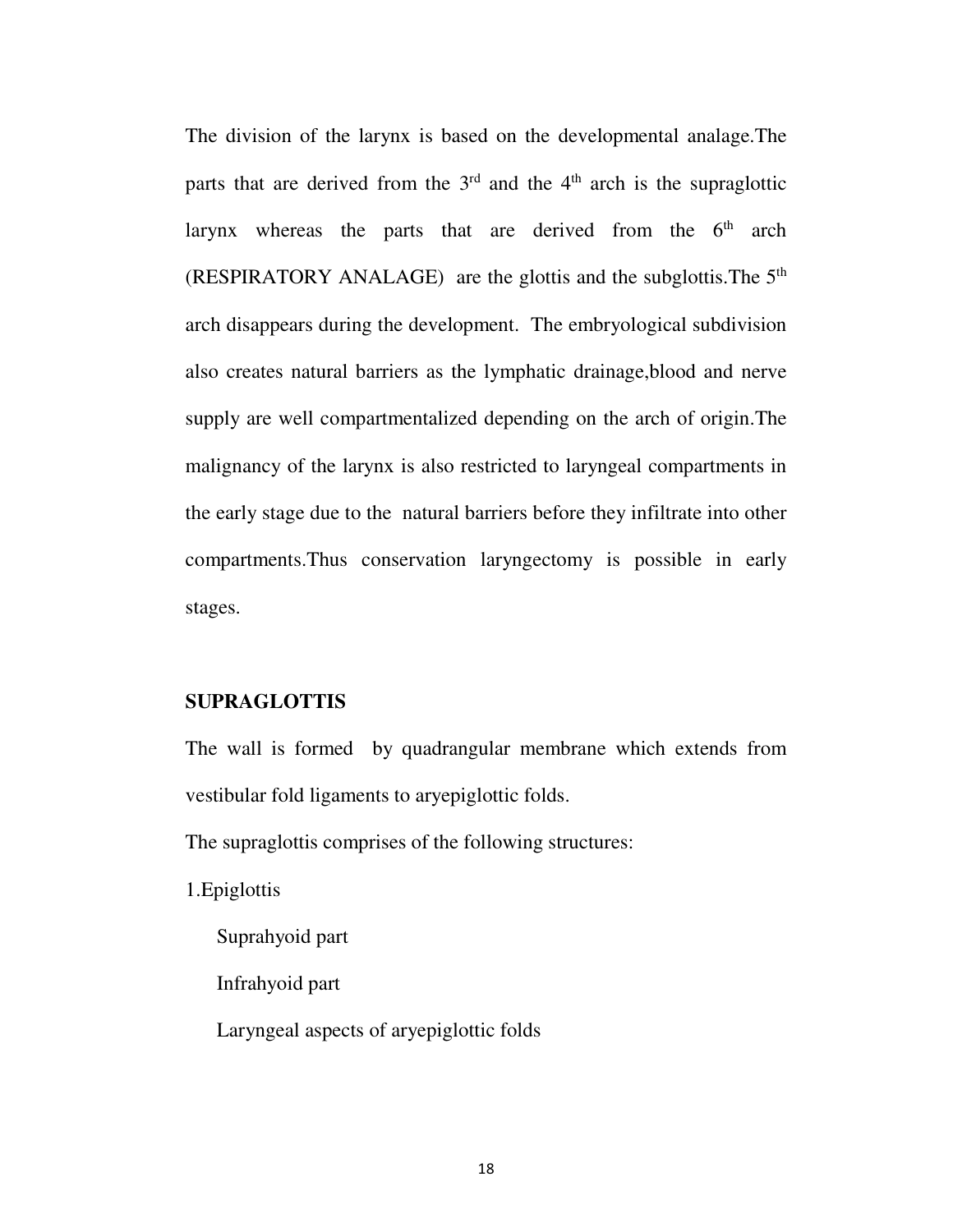Arytenoids

Ventricular bands

Ventricles

#### **THE INFERIOR LIMIT OF THE SUPRAGLOTTIS IS:**

**1.CLINICALLY** –Imaginary horizontal plane passing through the apex of laryngeal ventricle.

**2.ANATOMICALLY**-Superior arcuate line where the squamous epithelium and respiratory epithelium meet.

Thus the roof of ventricle and saccule are included in supraglottis and floor belongs to glottis.

The marginal zone comprises of

1.Suprahyoid epiglottis

2.Aryepiglottic folds

It is clinically important, because of

Aggressive clinical behavior of cancer arising in this area.

There is lack of embryologic separation from the adjacent hypopharynx and it carries the worst prognosis among laryngeal cancers.

Mucous glands are abundant in saccule and periarytenoid area.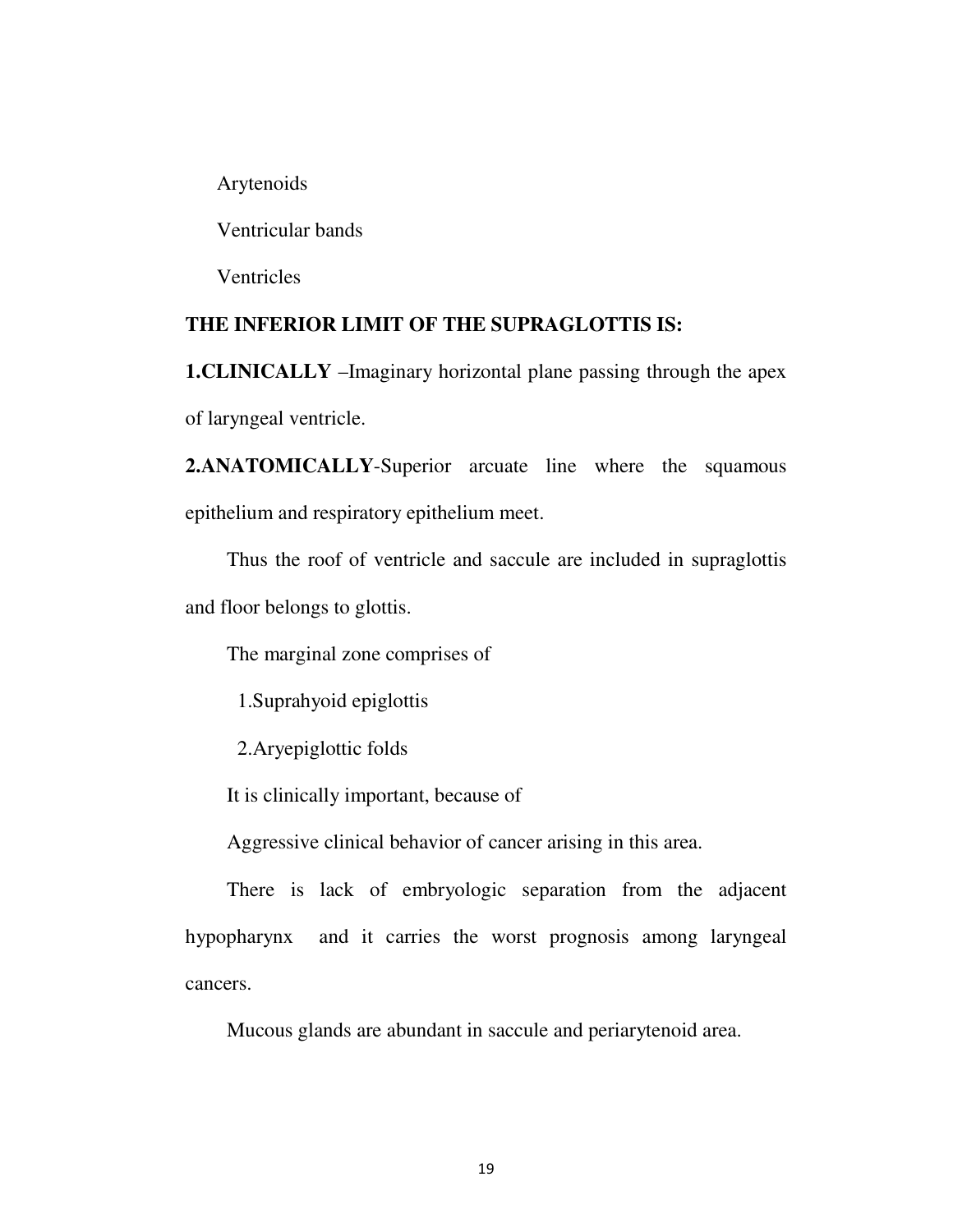Early lymphatic spread of supraglottic cancer is because of rich vascularity and lymphatics associated with these glands.

#### **GLOTTIS**

This includes :

1.True vocal cords

2.Anterior commissure

3.Posterior commissure

The glottis extends from the lateral angle of ventricle to the upper border of the cricoid cartilage.Lower limit of glottis is controversial and the commonly accepted level is horizontal plane passing 1cm below the free margin of the vocal cords at the anterior commissure and 0.5cm below the posterior commissure.Some authors feel that the lower limit of the glottis is horizontal plane 20mm below the anterior commissure.

Lamina propria of the vocal cords consists of three layers.The superficial layer is composed of loose fibrous tissue that makes the Reinke's space.The intermediate and deep layers consist of elastic and collagenous fibers that make the vocal ligament.

Conus elasticus is a membrane which extends from superior border of cricoid cartilage to merge with inferomedial surface of vocal ligament.It resists the extralaryngeal spread of glottis and subglottic cancers.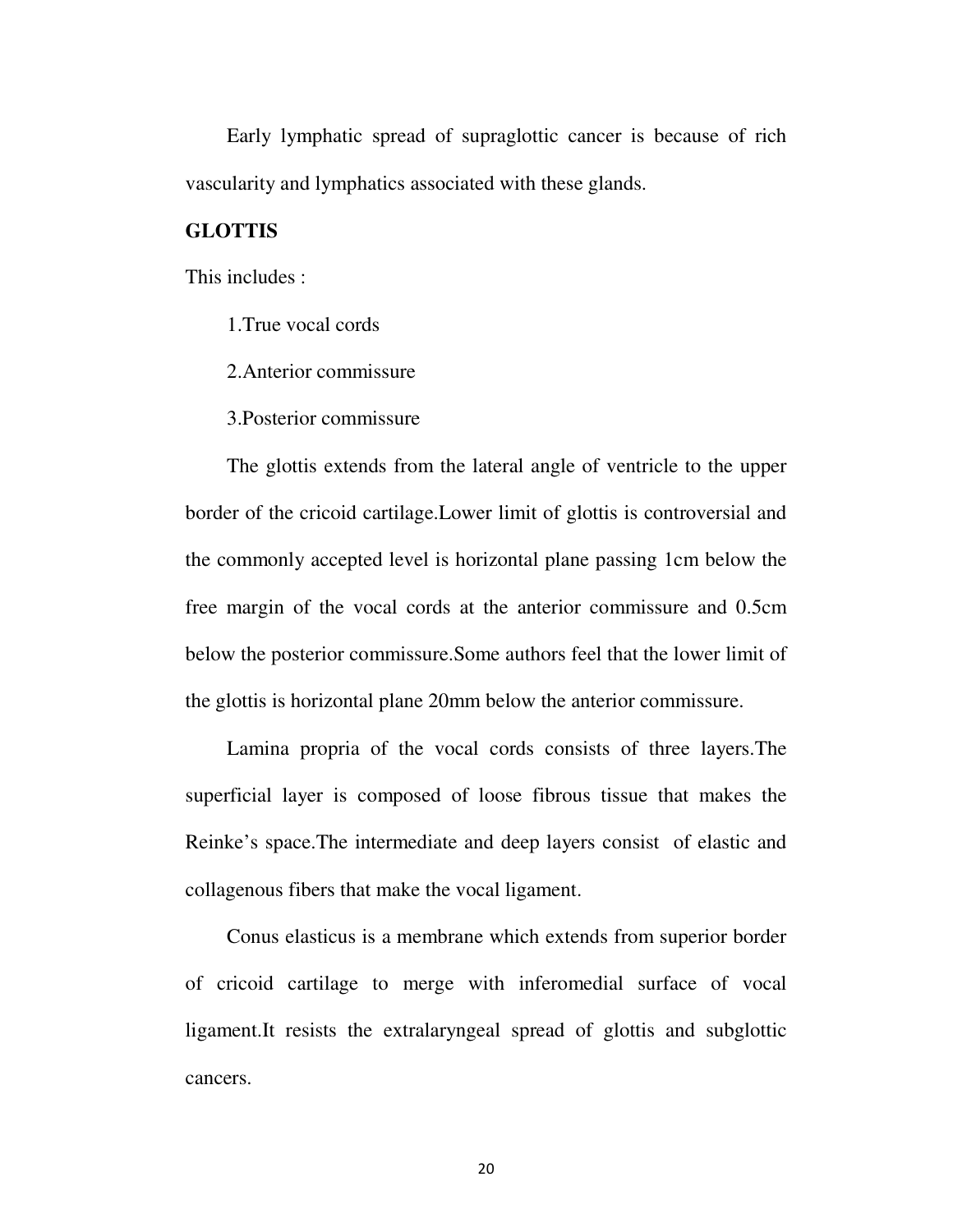#### **SUBGLOTTIS**

It extends inferior to glottis to lower border of cricoid cartilage.

This is a rare site of origin of cancers of larynx. But may be involved in glottic cancers.

Subglottic malignancy has higher incidence of extralaryngeal spread.

#### **REASONS**

Proximity of cricothyroid membrane.

Rich postcricoid lymphatics.

#### **COMPARTMENTS OF LARYNX**

#### **Reinke's space**

The mucosa over the vocal cord is attached loosely to the vocal cord ligaments themselves.There is a submucosal space along most of the length of free edge of the vocal cord extending from superior arcuate line to inferior arcuate line. Blood vessels and lymphatics are almost absent in Reinke's space preventing early spread of cancers.

### **Supraglottic area**

It lies beneath the supraglottic mucosa superficial to quadrangular membrane.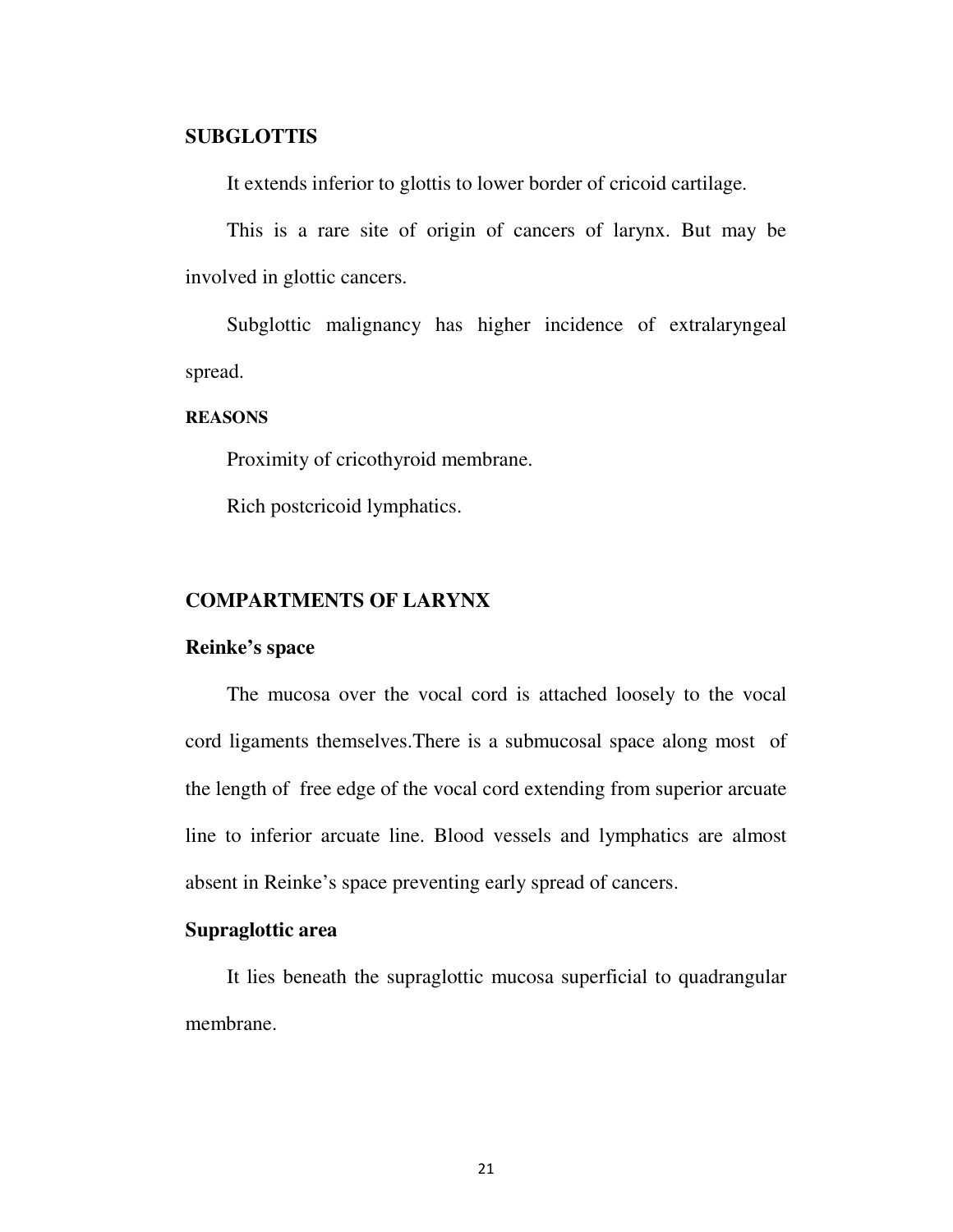#### **Subglottic area**

This area extends from inferior margins of true cord to inferior rim of cricoid. It is a potential space filled with fibroelastic submucosal tissue between mucosa and conus elasticus.It does not include the vocalis muscles and is limited superiorly at anterior commissure by the anterior commissure tendon.

# **Cricoid area**

This potential space contains the areolar tissue medial to internal perichondrium of the cricoid.The compartment is situated between subglottic area and trachea.

#### **PRE-EPIGLOTTIC SPACE/SPACE OF BOYER**

Boundaries: 1.Anterior

Thyrohyoid membrane

Thyroid cartilage above thyroepiglottic ligament

#### 2,Superior

Hyoepiglottic ligament

Mucosa of the vallecula

3.Posterior

Infrahyoid epiglottis

Thyroepiglottic ligament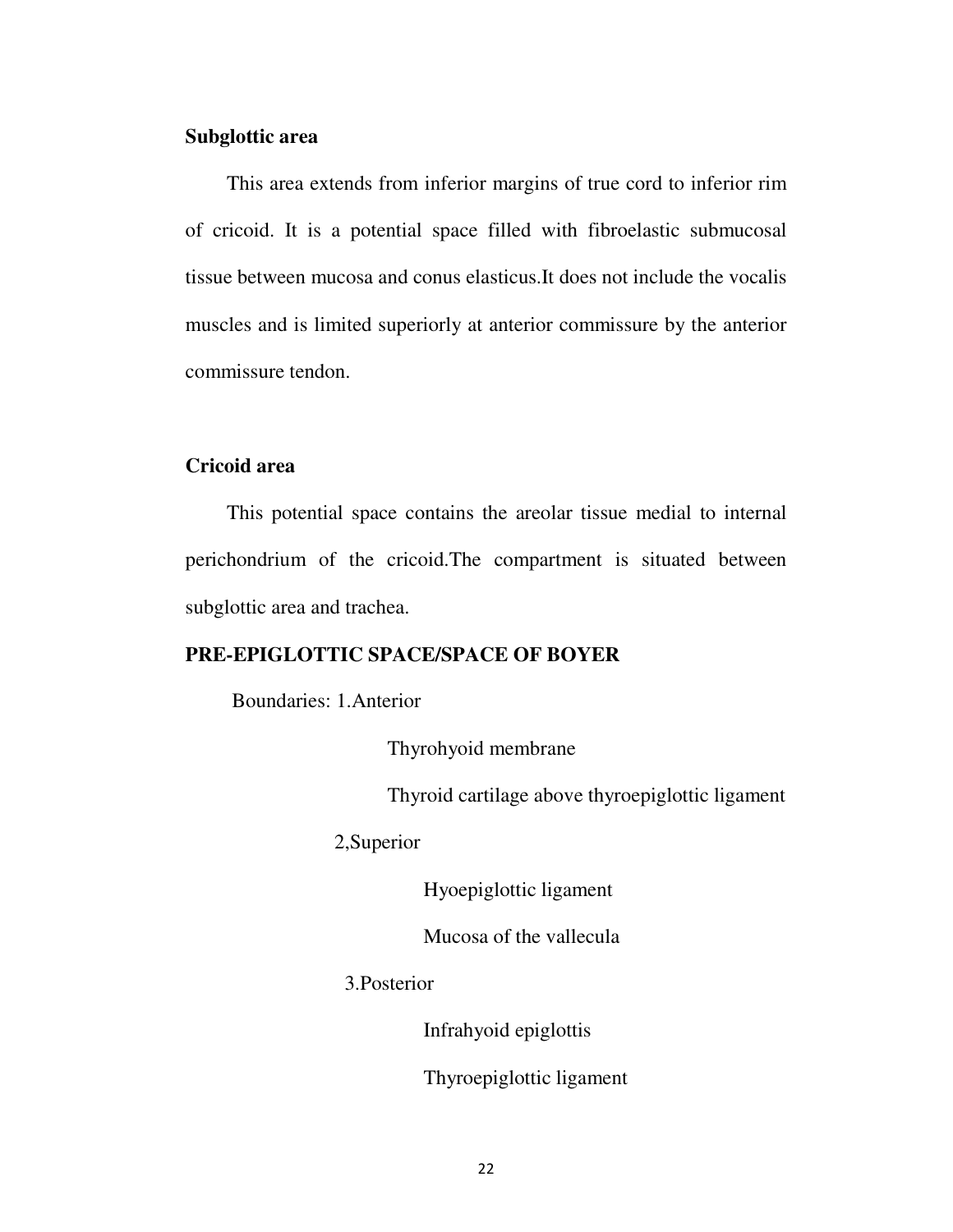This space is continuous laterally with paraglottic space deep to the quadrangular membrane and superior to the ventricle.

#### **Clinical importance**

Cancer on laryngeal surface of the infrahyoid epiglottis spreads readily into the pre-epiglottic space.

#### **Paraglottic space**

This space is situated lateral to the ventricle and glottis.Involvement of this space by malignancy causes fixation of the vocal cord and is considered as advanced stage of cancer.

#### **Boundaries:**

Anterolaterally: thyroid cartilage and cricothyroid membrane

Superomedially: quadrangular membrane

Inferomedially: conus elasticus

Posteriorly: anterior reflection of pyriform sinus mucosa.

It blends with pre epiglottic space anterosuperiorly.

The submucosa of ventricle is continuous with para glottic space which is bounded by conus elasticus inferomedially, quadrangular membrane superomedially, thyroid ala laterally. The posterior limit of paraglottic space is the mucosa of the pyriform sinus. Inferolaterally the paraglottic space is continuous with the cartilaginous defect between thyroid and cricoid cartilage.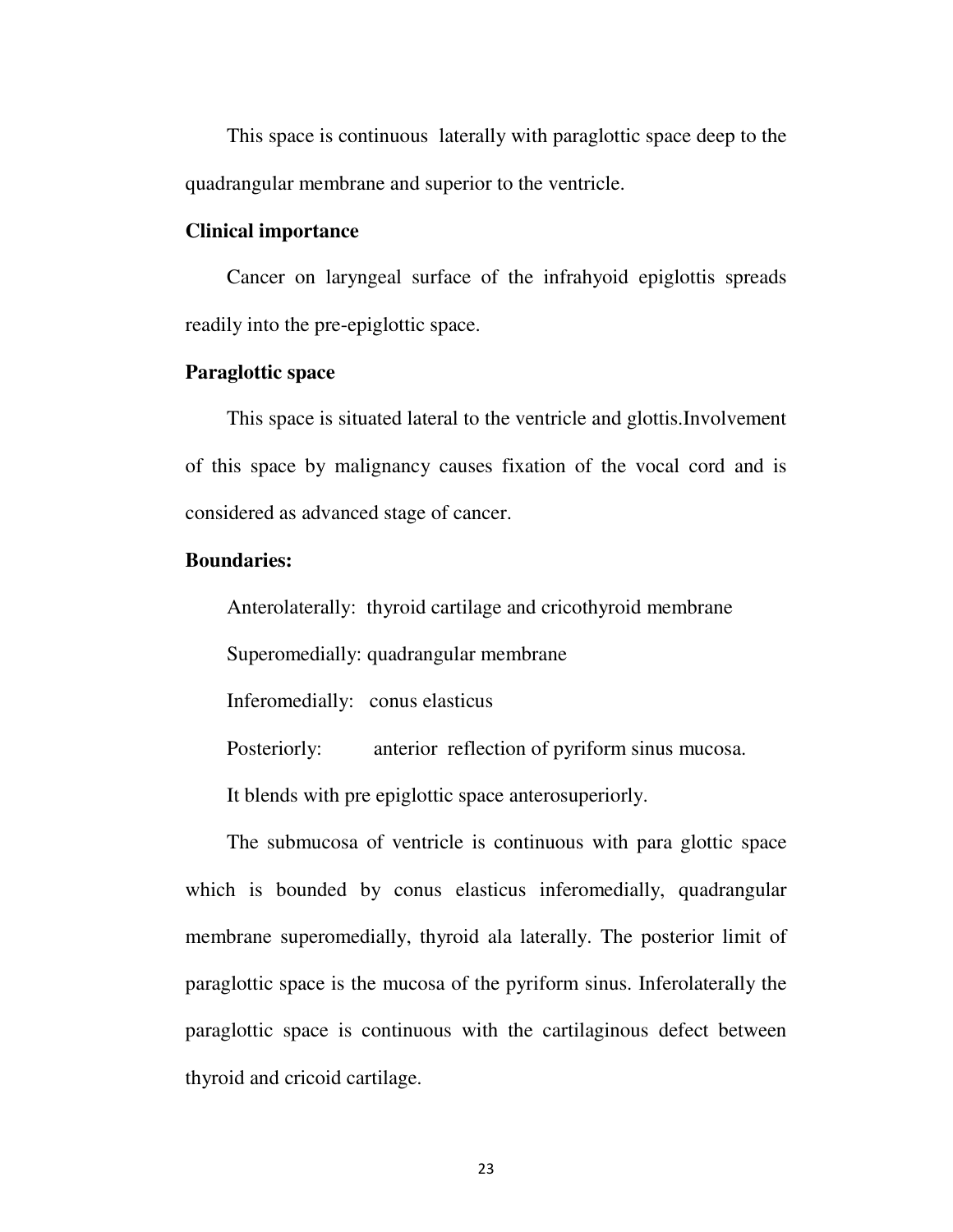Paraglottic space has great significance in determining the spread of cancer within the larynx.Tumour involving the ventricle invades the paraglottic space and later spreads transglottically.

Vocal cord tumours which extend deeply into thyroarytenoid muscle which invade the paraglottic space,which later on extends to subglottis and extra laryngeal spread.

Lateral supraglottic tumours can travel lateral to ventricle along the inner surface of thyroid ala and thus spread subglottically.

The close proximity of pyriform sinus mucosa to the posterior paraglottic space makes this a potential route for spread of pyriform sinus carcinoma into the endolarynx resulting often in fixation of hemilarynx.

### **Nerve supply**

#### **Sensory nerve supply:**

Supraglottis and upper surface of the vocal cords: Internal branch of superior laryngeal nerve.

Subglottis and lower surface of vocal cords: Recurrent laryngeal nerves.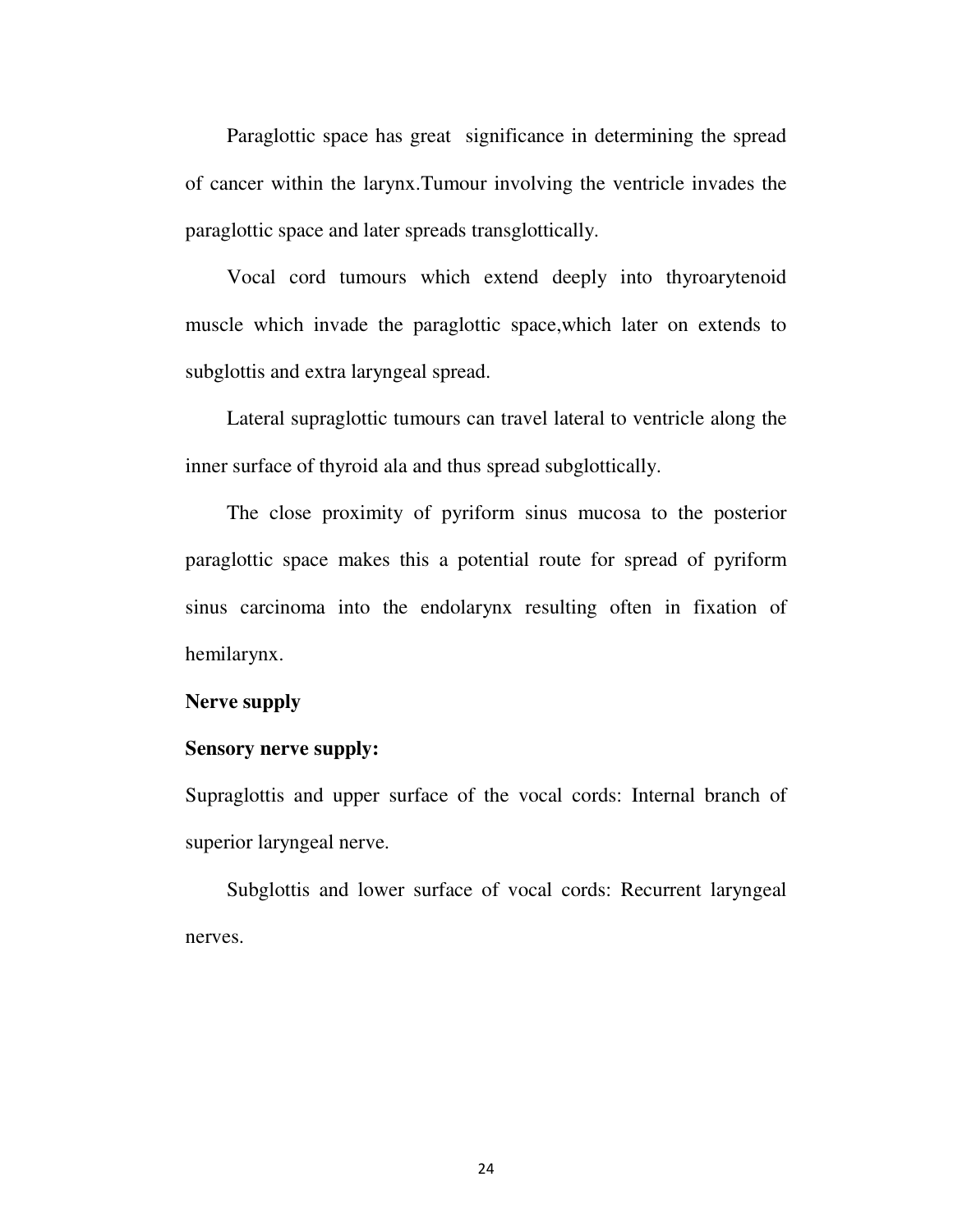**Motor nerve supply:** 

# **Intrinsic muscles:**



**This figure shows nerve supply of larynx.** 

All muscles except cricothyroid muscle: Recurrent laryngeal nerve Cricothyroid Muscle: External branch of superior laryngeal nerve Extrinsic muscles:

Ansa cervicalis: It is a branch of hypoglossal nerve.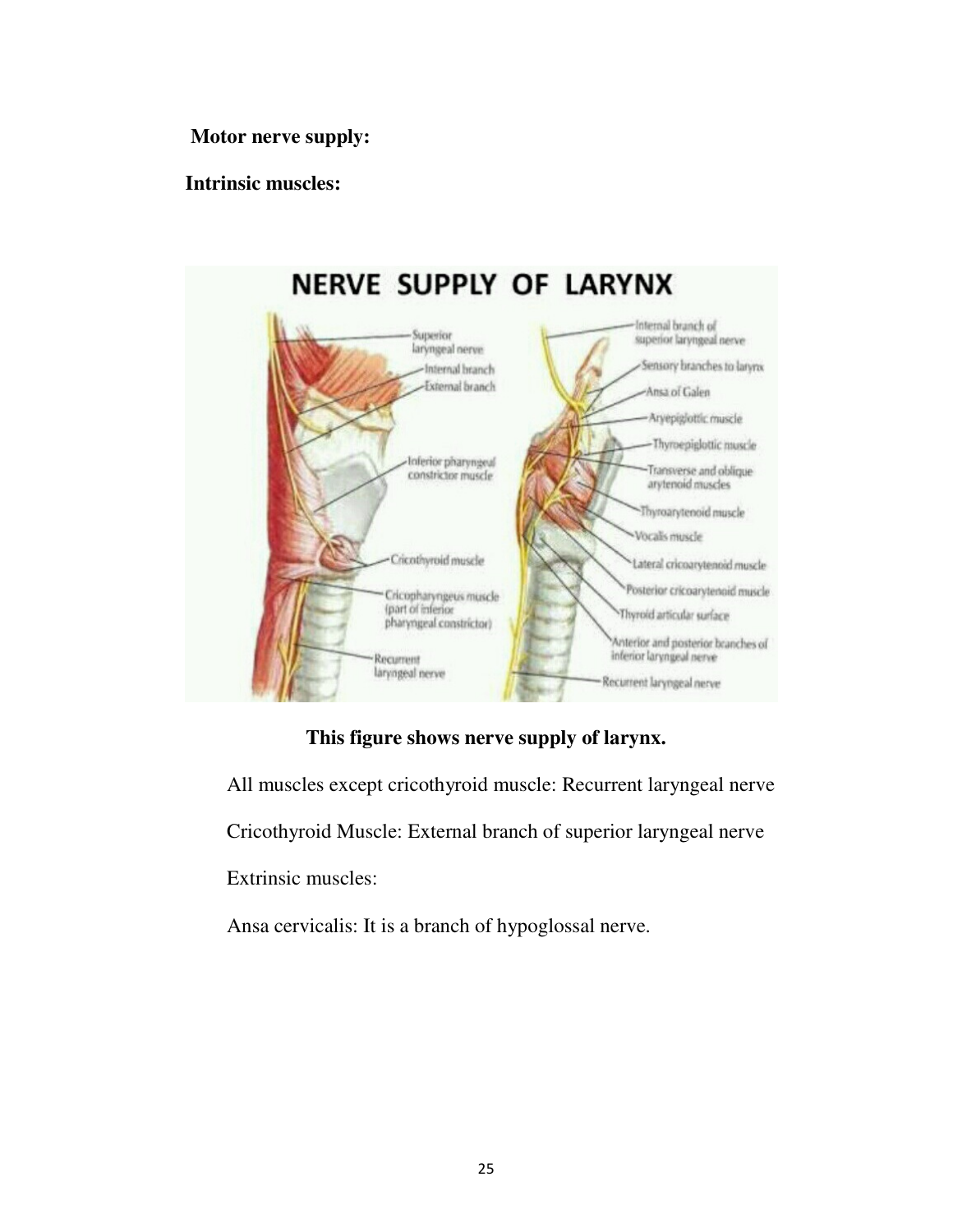#### *BLOOD SUPPLY*

Arterial and venous supply

Superior laryngeal branch of Superior thyroid artery and it supplies the paraglottis.

Inferior laryngeal branch of Inferior thyroid artery supplies the subglottis and the undersurface of vocal cord.This accompanies recurrent laryngeal nerve.Some blood supply comes through the cricothyroid branch of superior thyroid artery.

### **LYMPHATIC DRAINAGE**

The Lymphatics of the two sides hardly communicate with each other. Thus restricting the tumour spread in laryngeal cancers.

Supraglottis: The lymph vessels pierce the Thyrohyoid membrane and drain into nodes level II and III (jugulodigastric and jugulo omohyoid).Ventricular lymphatics also pass through Cricothyroid membrane and ipsilateral thyroid gland to L3 and L4 nodes.

Subglottis: The lymphatics form three main trunks.One superficial trunk (anterior) pierces the cricothyroid membrane and drains to the Delphian (prelaryngeal) node which in turn drains into pre and paratracheal and supraclavicular nodes.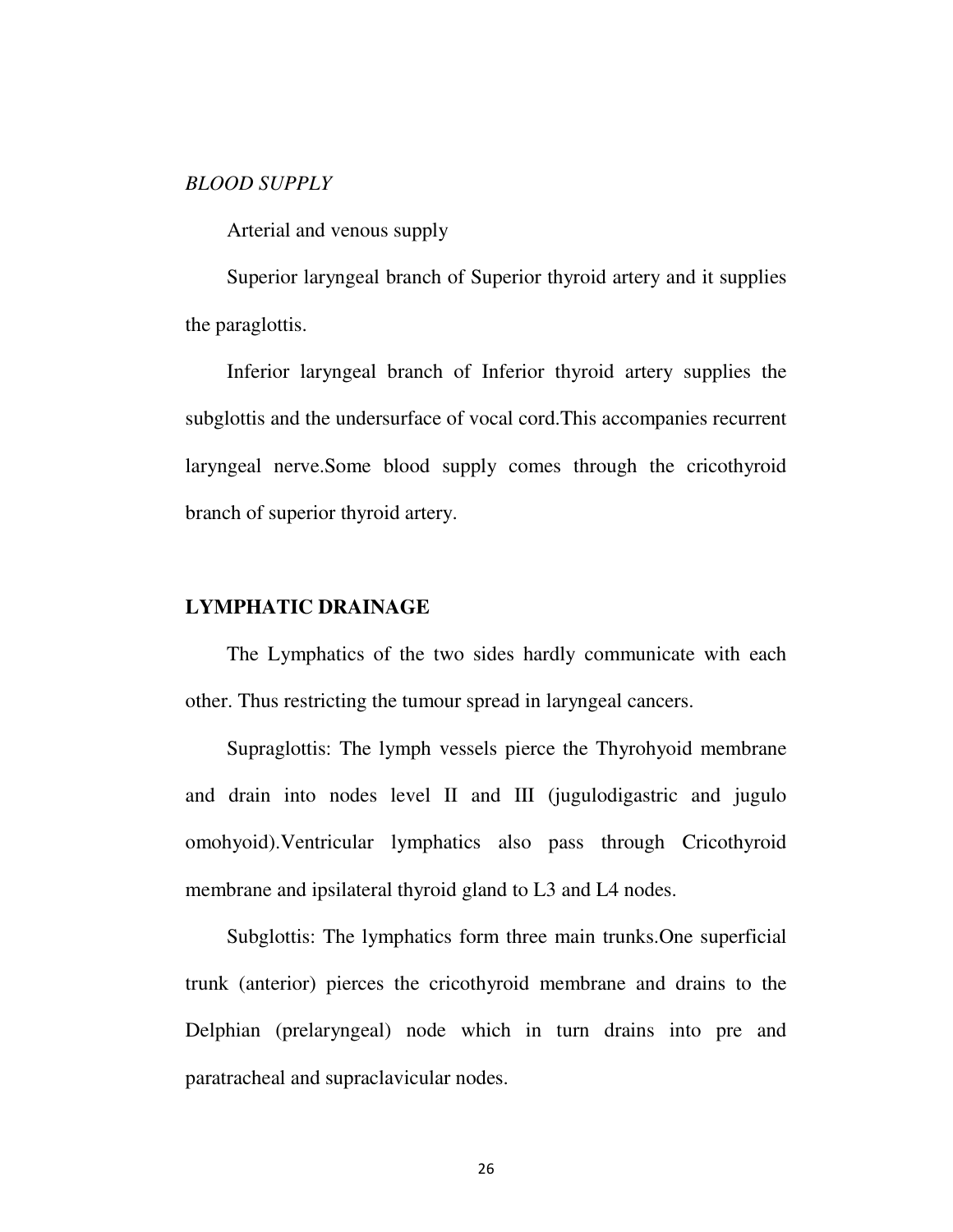The two posterolateral trunks penetrate the cricotracheal membrane and terminate in paratracheal node and superior mediastinum.The nodes drain into deep cervical nodes.

# **Glottis:**

This is the ''watershed area"- with poor lymphatics. Anterior commissure drains into the prelaryngeal (Delphian node).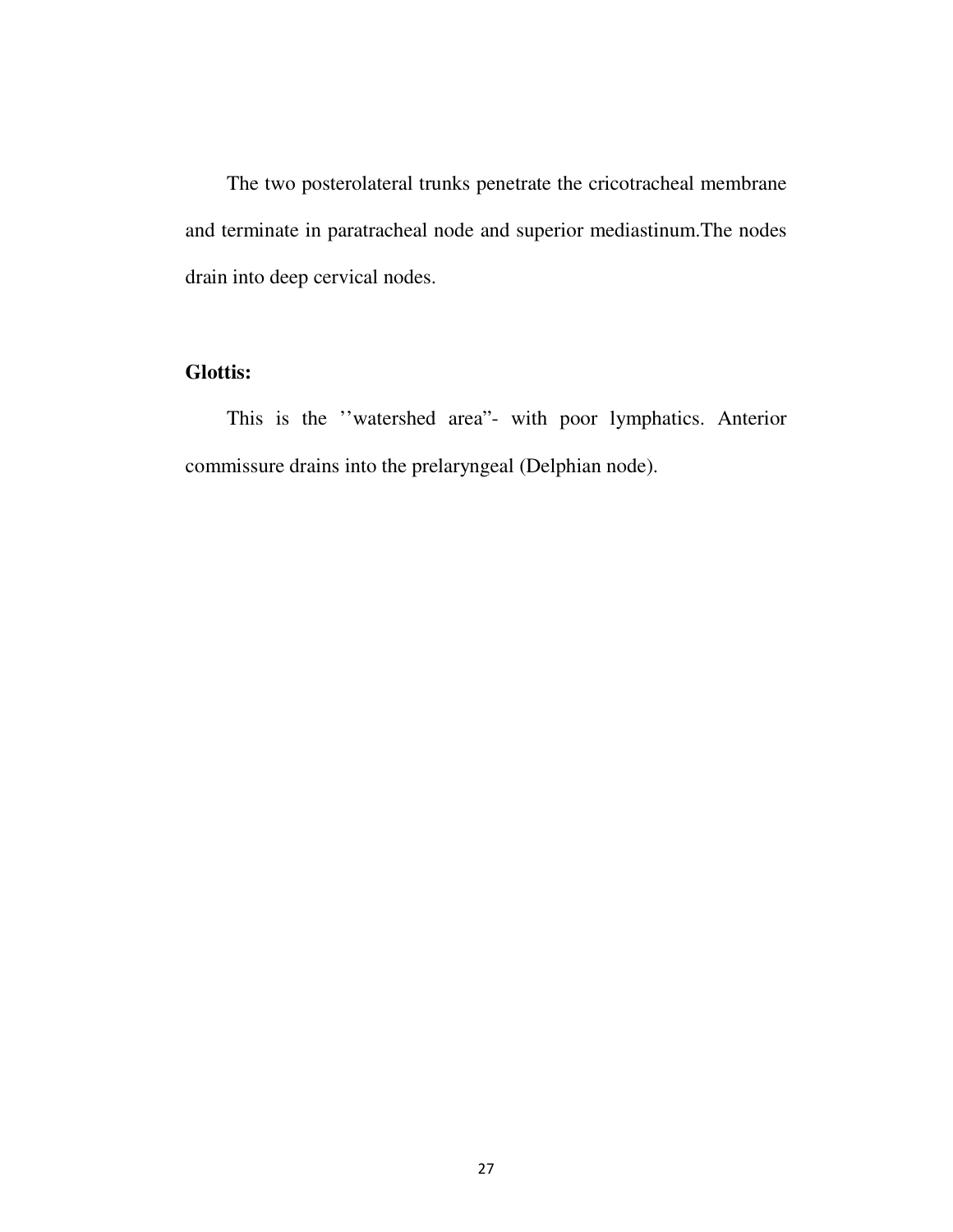#### **III. PHYSIOLOGY**

Larynx performs many functions and its primary function is to protect the lower respiratory tract. Phonation is also an important function of the larynx which facilitates communication. The functions are enumerated as follows;

Protection of tracheobronchial tree is facilitated by:

Three tier sphincter action

Laryngeal elevation – mylohyoid muscle

Laryngeal tilting –stylopharyngeous muscle

Cricopharyngeal sphincter relaxation occurred.

Cough reflex

Cessation of respiration

RESPIRATION: Reflex adjustments of the glottis apparatus plays a role in the mechanism of respiration which contributes to the regulation of acid base balance.

To increase intrathoracic pressure: this is done for fixation of the chest by glottic closure.This is essential for straining , climbing etc..

#### **PROTECTION OF LOWER RESPIRATORY TRACT**

Phylogenetically this is the most primitive function of larynx.This protective function is carried out by the closure of laryngeal inlet. That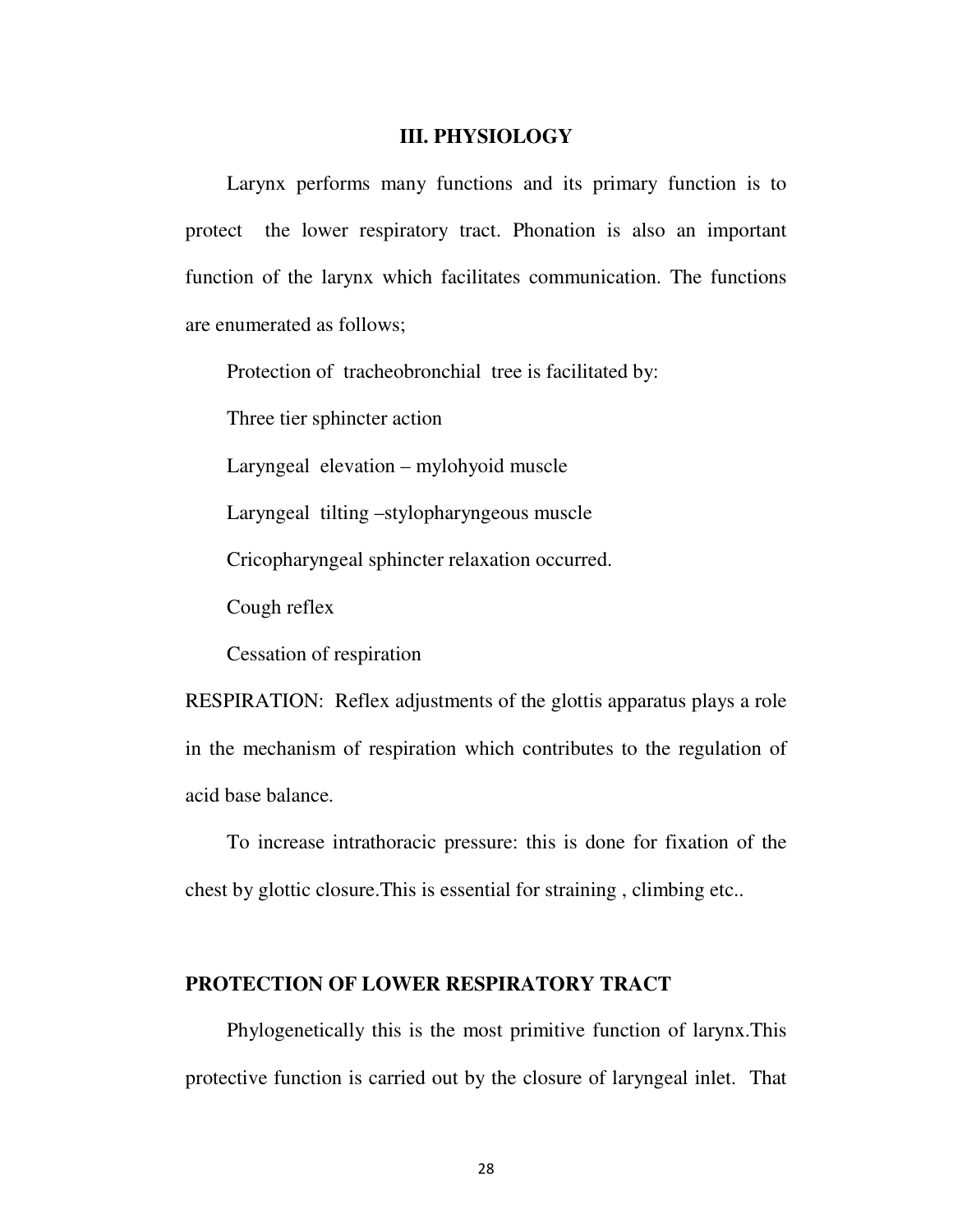occurs during swallowing by a three tier sphincter action.There is closure of laryngeal vestibule by contraction of the aryepiglottic and the interarytenoid muscles. The ventricular bands approximate which constitute the second tier.The third tier is by the adduction of the vocal cords by contraction of the adductors.The epiglottis plays a negligible role in closure of the laryngeal vestibule.

The cough reflex plays an important role in expelling foreign particles entering the tracheobronchial tree.

# **PHONATION;**

 The phonatory function of the larynx has developed with the evolution.It occurs at the time of inspiration when the vocal cords are approximated following adduction and the air escapes through causing vibration of the vocal cords.These vibratory tones are articulated by various structres in the oral cavity and resonated by the pharynx, nasal/oral cavity and paranasal sinuses to produce speech.

The pitch of the voice is determined by the number of vibrations of the vocal cord per second.The length and volume are determined by the capacity of the lungs.The quality of speech is dependent on the resonators as described. The articulators of voice include the lips, gums, teeth, tongue, palate and the jaws.

29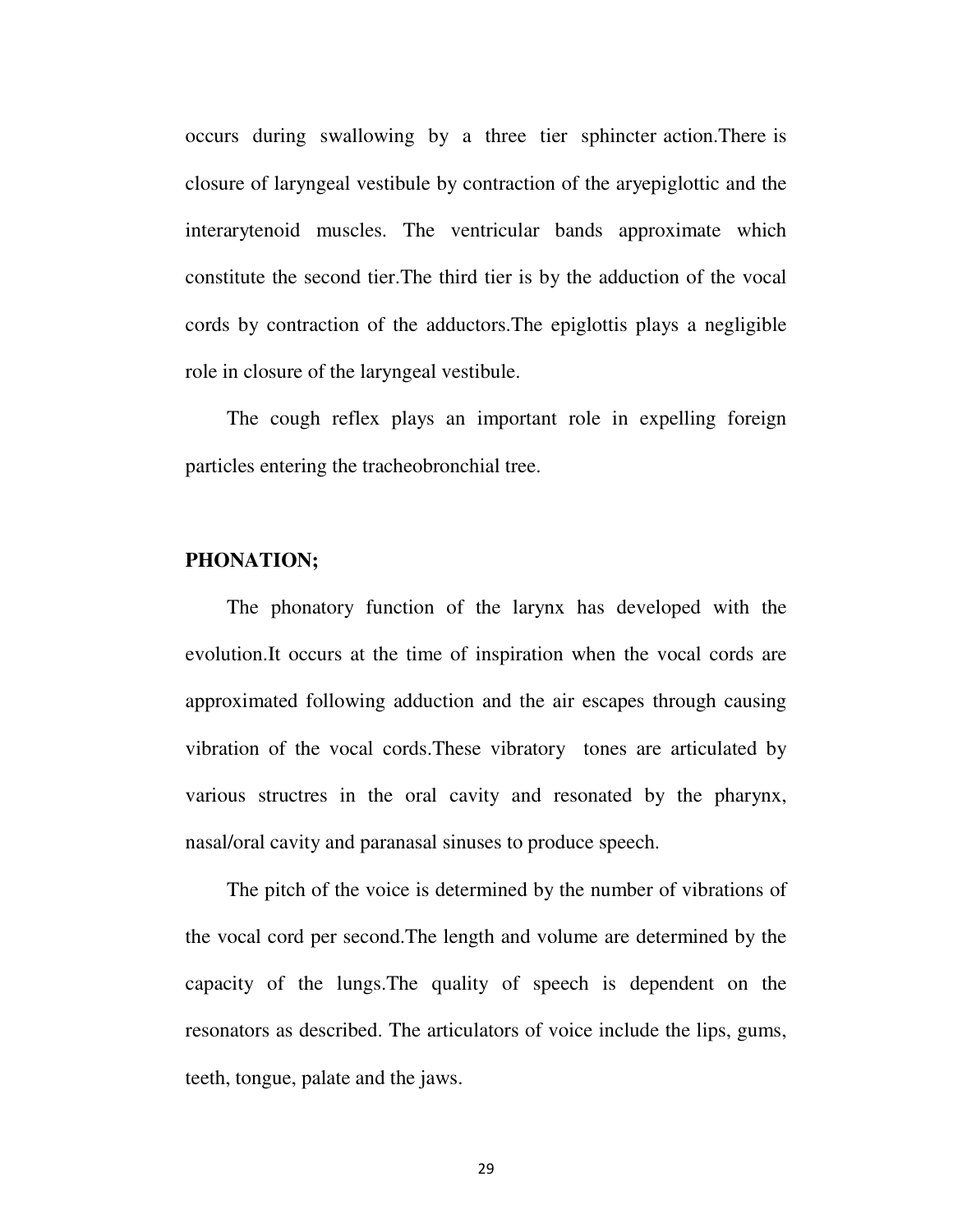**INTENSITY AND DURATION** of voice depends on the respiratory bellows and subglottic pressure built up by adduction of the cords.

Pitch depends on the vibratory mass of vocal folds,laryngeal adductors and tensors.

Timbre depends on resonators and articulators $(3,4)$ .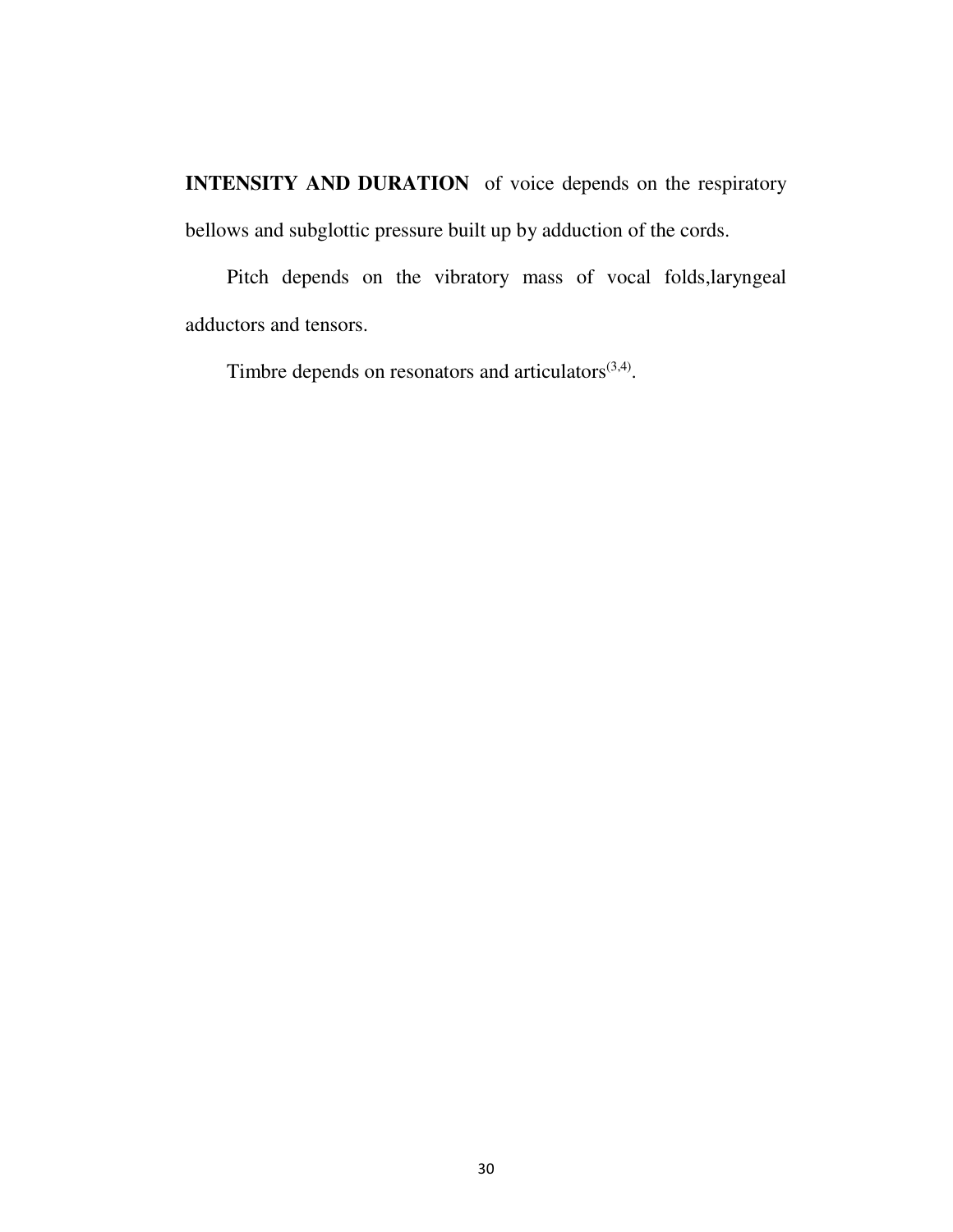#### **IV.DIAGNOSIS AND STAGING**

#### **1. History taking**

Detailed history of risk factors like Alcohol,Tobacco Chewing, Smoking, Genetic predisposition, Symptomatology like FB sensation, Dysphagia,Dyspnea,voice change etc…

# **2. Clinical examination**

Pallor,metastatic neck nodes,Bocca's sign etc…

3. Direct laryngoscopy

Gold standard investigation, used to asses the three dimensional extension, and staging/ biopsy taking.

4. Biopsy under anesthesia

Punch biopsy,excision biopsy.

5. Imaging modalities like CT, MRI, X-RAY STNL,

CT scan used to asses the extension and staging especially laterally and anteroposteriorly. MRI is superior to CT.

6. Indirect laryngoscopic examination

IDL is used to visualize the hidden areas of larynx.Used to asses the site of lesion,extension and staging.

7. Video laryngoscopic examination

Used to assess the lesion by illumination and magnification.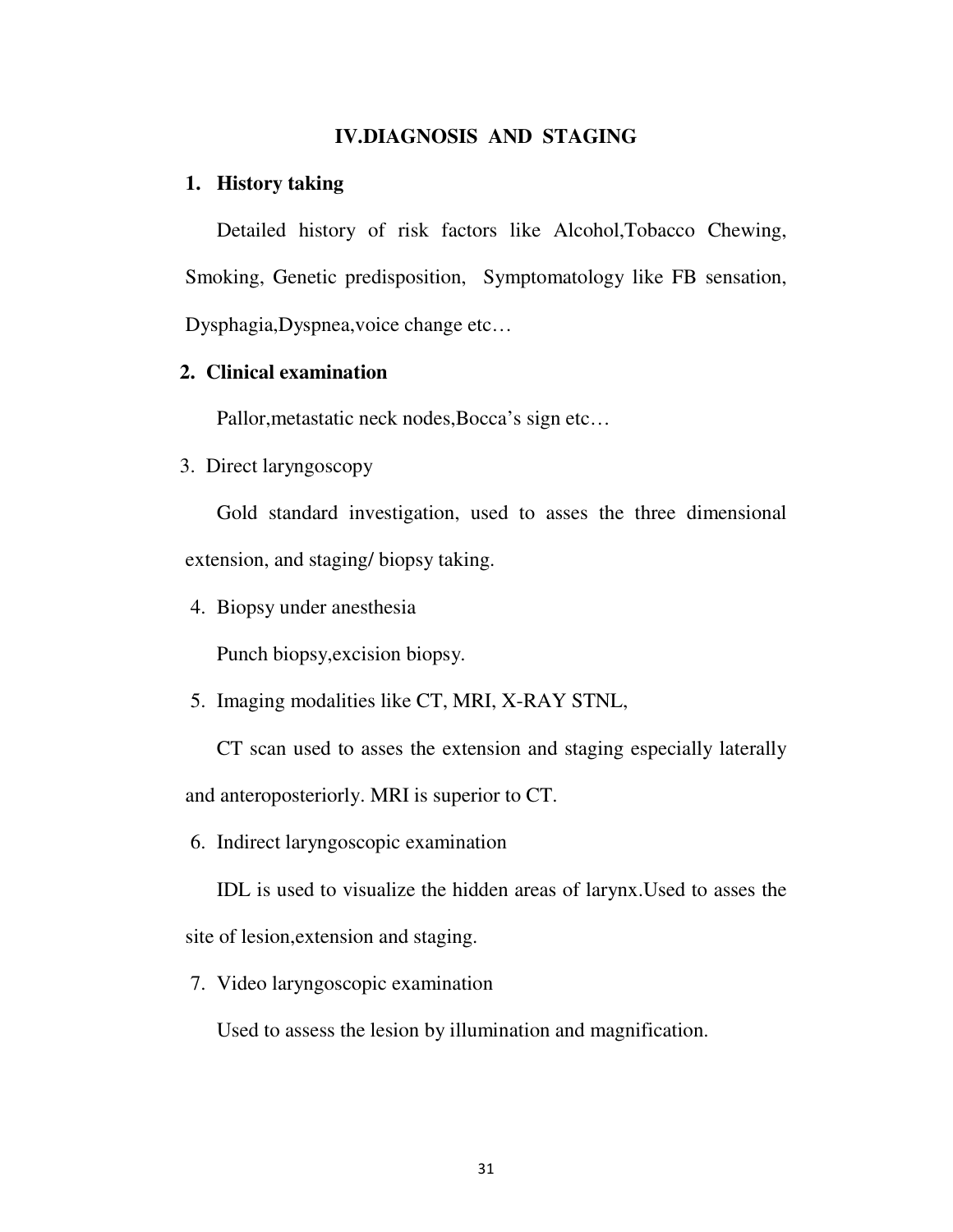8. Video stroboscopy

Mainly using for vibratory mucosal wave pattern vocal cord.

# **STAGING**

Staging is used mainly for treatment and predict prognosis.

Most commonly used staging is TNM staging system.T- stage represent the extent of primary disease. N- stage represent the extent of regional lymph node metastasis.

M- stage represent the presence or absence of distant metastasis.

Histological grade, status of post surgical residual growth, lymphatic invasion, venous invasion are considered as important factor for prognosis.

#### **DISTANT METASTASIS (M)**

Laryngeal cancers normally metastasize to the lungs. Skeletal or hepatic metastasis occur less often. Mediastinal lymph node involvement is considered as distant metastasis $(5)$ .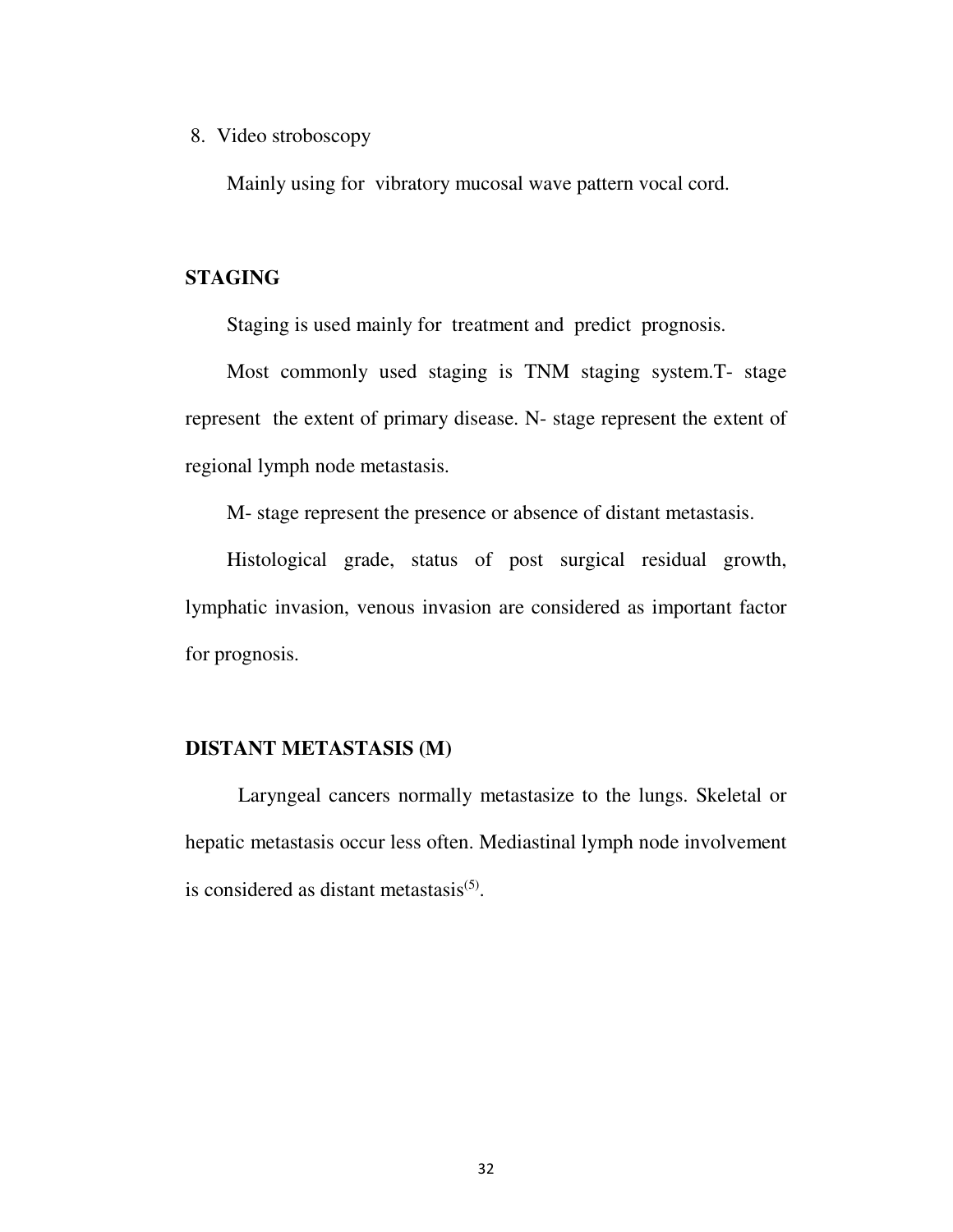| For all sites  |                                                                                                                                                                                                                                |  |
|----------------|--------------------------------------------------------------------------------------------------------------------------------------------------------------------------------------------------------------------------------|--|
| 'T' Stage      |                                                                                                                                                                                                                                |  |
| $T_{x}$        | Primary tumor cannot be assessed.                                                                                                                                                                                              |  |
| $T_0$          | No evidence of primary tumor                                                                                                                                                                                                   |  |
| $T_{is}$       | Carcinoma in situ                                                                                                                                                                                                              |  |
| $T_1$          | Tumor limited to one subsite of supraglottic with normal<br>vocal cord mobility.                                                                                                                                               |  |
| $T_2$          | Tumor invades mucosa of more than one adjacent subsite<br>of supraglottis or Region outside the supraglottis (e.g<br>mucosa of base of tongue, vallecula,<br>Medial wall of pyriform sinus) without fixation of the<br>larynx. |  |
| $T_3$          | Tumor limited to larynx with vocal cord fixation and/or<br>invades any of the following postcricoid area, or pre-<br>epiglottic tissues, paraglottic space, and or minor thyroid<br>cartilage erosion.                         |  |
| $T_{4a}$       | Tumor invades through the thyroid cartilage and/or invades<br>tissues beyond the larynx (e.g. trachea, soft tissues of<br>neck including deep extrinsic muscle of the tongue, strap<br>muscles, thyroid or esophagus.          |  |
| $T_{4b}$       | Tumor invades prevertebral space, encases carotid artery,<br>or invades mediastinal structures.                                                                                                                                |  |
| <b>Glottis</b> |                                                                                                                                                                                                                                |  |
| $T_1$          | Tumor limited to the vocal cord $(s)$ (may involve anterior or<br>posterior Commissure with normal mobility)                                                                                                                   |  |
| $T_{1a}$       | Tumor limited to one vocal cord.                                                                                                                                                                                               |  |
| $T_{1b}$       | Tumor involves both vocal cords                                                                                                                                                                                                |  |
| $T_2$          | Tumor extends to supraglottis and or sub glottis, or with<br>impaired vocal cord mobility.                                                                                                                                     |  |
| $T_3$          | Tumor limited to the larynx with vocal cord fixation, and/<br>or invades paraglottic space and minor thyroid cartilage<br>erosion.                                                                                             |  |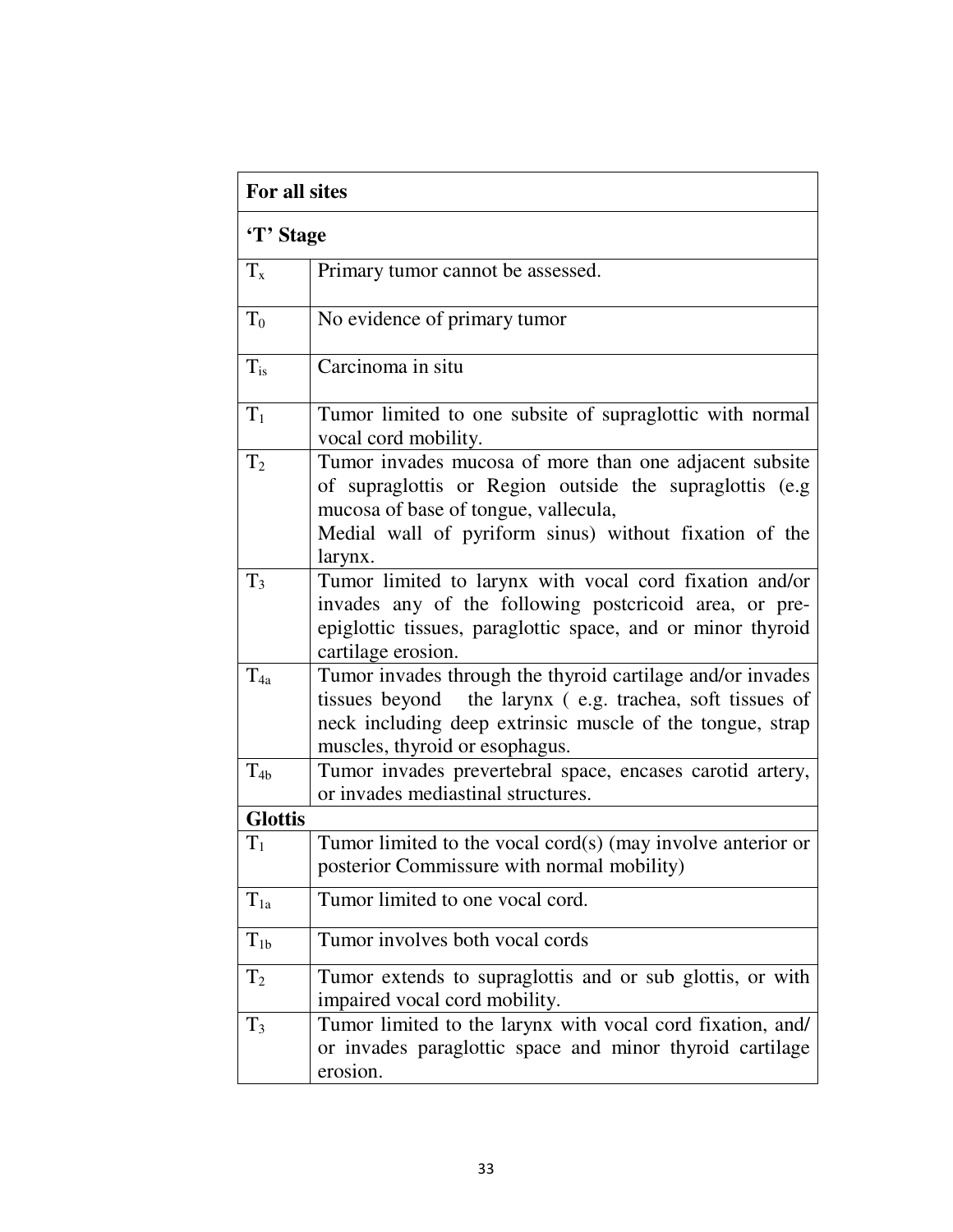| $T_{4a}$       | Tumor invades through the thyroid cartilage and or invades    |  |  |
|----------------|---------------------------------------------------------------|--|--|
|                | tissues beyond the larynx, (e.g trachea, soft tissue of neck  |  |  |
|                | including deep extrinsic muscle of the tongue, strap          |  |  |
|                | muscles, thyroid, or esophagus.                               |  |  |
| $T_{4b}$       | Tumor invades through the thyroid cartilage and/ or           |  |  |
|                | invades tissues beyond the larynx (e.g. trachea, soft tissues |  |  |
|                | of neck including deep extrinsic muscle of tongue, Strap      |  |  |
|                | muscles, thyroid or esophagus.                                |  |  |
| $T_{4b}$       | Tumor invades prevertebral space, encases carotid artery      |  |  |
|                | or invades mediastinal structures.                            |  |  |
|                | <b>Subglottis</b>                                             |  |  |
| $T_1$          | Tumor limited to the sub glottis                              |  |  |
| T <sub>2</sub> | Tumor extends to vocal cord(s) with normal or impaired        |  |  |
|                | mobility.                                                     |  |  |
| $T_3$          | Tumour limited to larynx with vocal cord fixation             |  |  |
| $T_{4a}$       | Tumor invades cricoid or thyroid cartilage and or invades     |  |  |
|                | tissues beyond the larynx (e.g trachea, soft tissues of neck  |  |  |
|                | including deep extrinsic muscles of the tongue, and the       |  |  |
|                | thyroid or esophagus.)                                        |  |  |
| $T_{4b}$       | Tumor invades prevetebral space encases carotid artery or     |  |  |
|                | mediastinal structures.                                       |  |  |

| 'N' Stage      |                                                                                                                                                                                                                                                                                       |  |  |
|----------------|---------------------------------------------------------------------------------------------------------------------------------------------------------------------------------------------------------------------------------------------------------------------------------------|--|--|
|                | Regional lymph $nodes(N)$                                                                                                                                                                                                                                                             |  |  |
| $N_{x}$        | Regional lymphnodes cannot be assessed.                                                                                                                                                                                                                                               |  |  |
| $\mathbf{N}_0$ | No regional lymph node metastasis                                                                                                                                                                                                                                                     |  |  |
| $N_1$          | Metastasis in a single ipsilateral lymph node, 3 cm or<br>less in greatest dimension                                                                                                                                                                                                  |  |  |
| $N_2$          | Metastasis in a single ipsilateral lymph node, more than<br>3cm not more than 6 in greatest dimension, or in<br>multiple ipsilateral lymphnodes none more than 6cm in<br>greatest dimension or in bilateral or contralateral<br>lymphnodes, none more than 6cm of greatest dimension. |  |  |
| $N_{2a}$       | Metastasis in a single ipsilateral lymph node more than<br>3cm but not more than 6 cm in greatest dimension                                                                                                                                                                           |  |  |
| $N_{2h}$       | Metastasis in multiple ipsilateral lymph nodes, none<br>more than 6 cm in greatest dimension                                                                                                                                                                                          |  |  |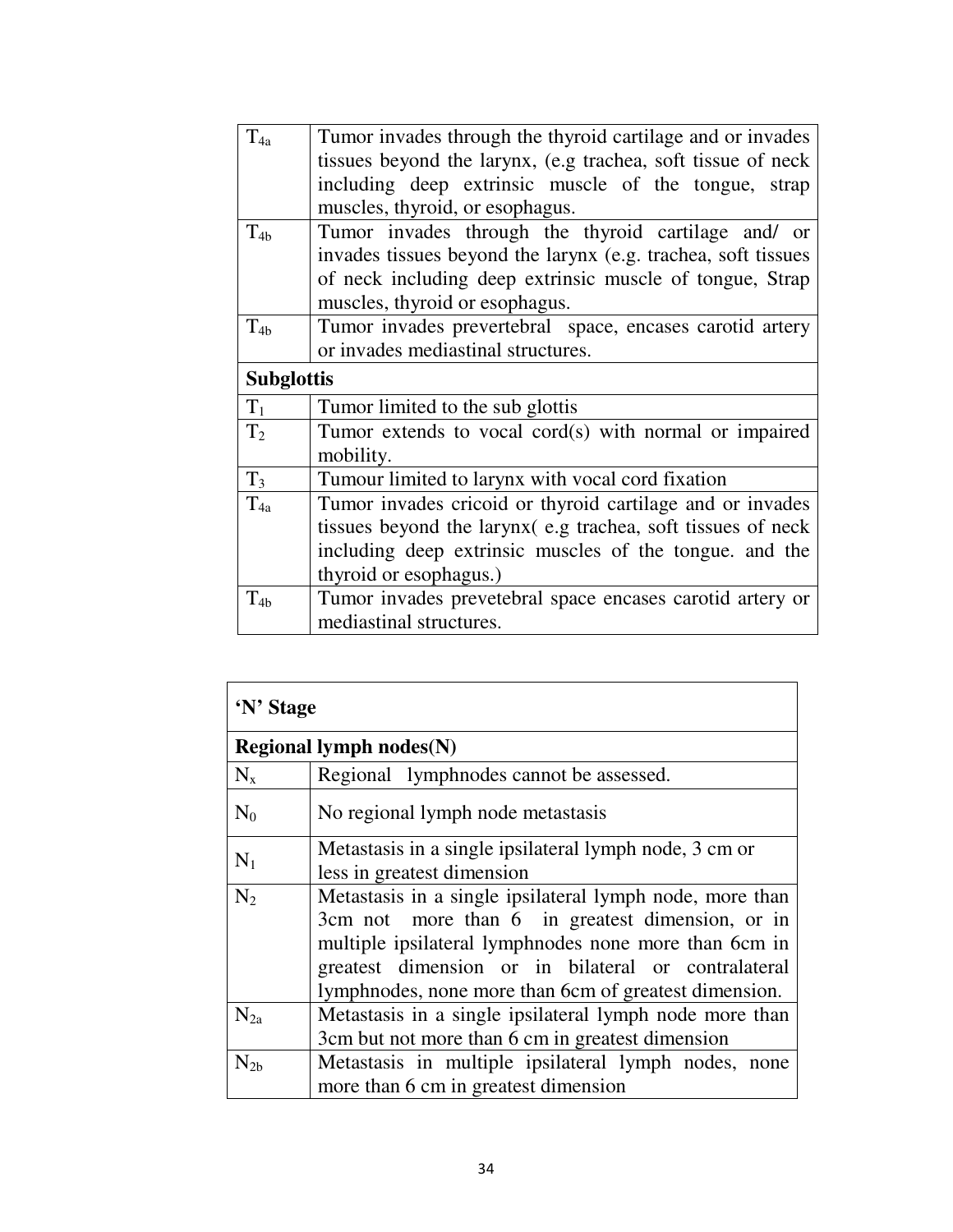| $N_{2c}$        | Metastasis in bilateral or contralateral lymph nodes, none          |  |  |
|-----------------|---------------------------------------------------------------------|--|--|
|                 | more than 6 cm in greatest dimension                                |  |  |
| $\overline{N3}$ | Metastasis in a lymph node, more than 6 cm in greatest<br>dimension |  |  |

| 'M' Stage              |                                      |  |
|------------------------|--------------------------------------|--|
| Distant metastasis (M) |                                      |  |
| $M_{S}$                | Distant metastais cannot be assessed |  |
| $\rm M_{0}$            | No distant metastasis                |  |
|                        | Distant metastasis                   |  |

# **The disease is staged as shown**

| Stage 0   | $T_{\rm is}$ | $N_0$          | $\mathbf{M}_0$ |
|-----------|--------------|----------------|----------------|
| Stage I   | $T_1$        | $\rm N_0$      | $\mathbf{M}_0$ |
| Stage II  | $T_2$        | $\rm N_0$      | $\mathbf{M}_0$ |
| Stage III | $T_3$        | $\mathrm{N}_0$ | $\mathbf{M}_0$ |
|           | $T_1$        | $N_1$          | $\mathbf{M}_0$ |
|           | $T_2$        | $N_1$          | $M_0$          |
|           | $T_3$        | $N_1$          | $M_0$          |
| Stage IVA | $T_{4a}$     | $\mathrm{N}_0$ | $M_0$          |
|           | $T_{4a}$     | $N_1$          | $\mathbf{M}_0$ |
|           | $T_1$        | $N_2$          | $\mathbf{M}_0$ |
|           | $T_2$        | $\rm N_2$      | $M_0$          |
|           | $T_3$        | $N_2$          | $M_0$          |
|           | $T_{4a}$     | $N_2$          | $\mathbf{M}_0$ |
| Stage IVB | $T_{4b}$     | Any N          | $M_0$          |
|           | Any T        | $N_3$          | $\mathbf{M}_0$ |
| Stage IVC | Any T        | Any N          | $M_1$          |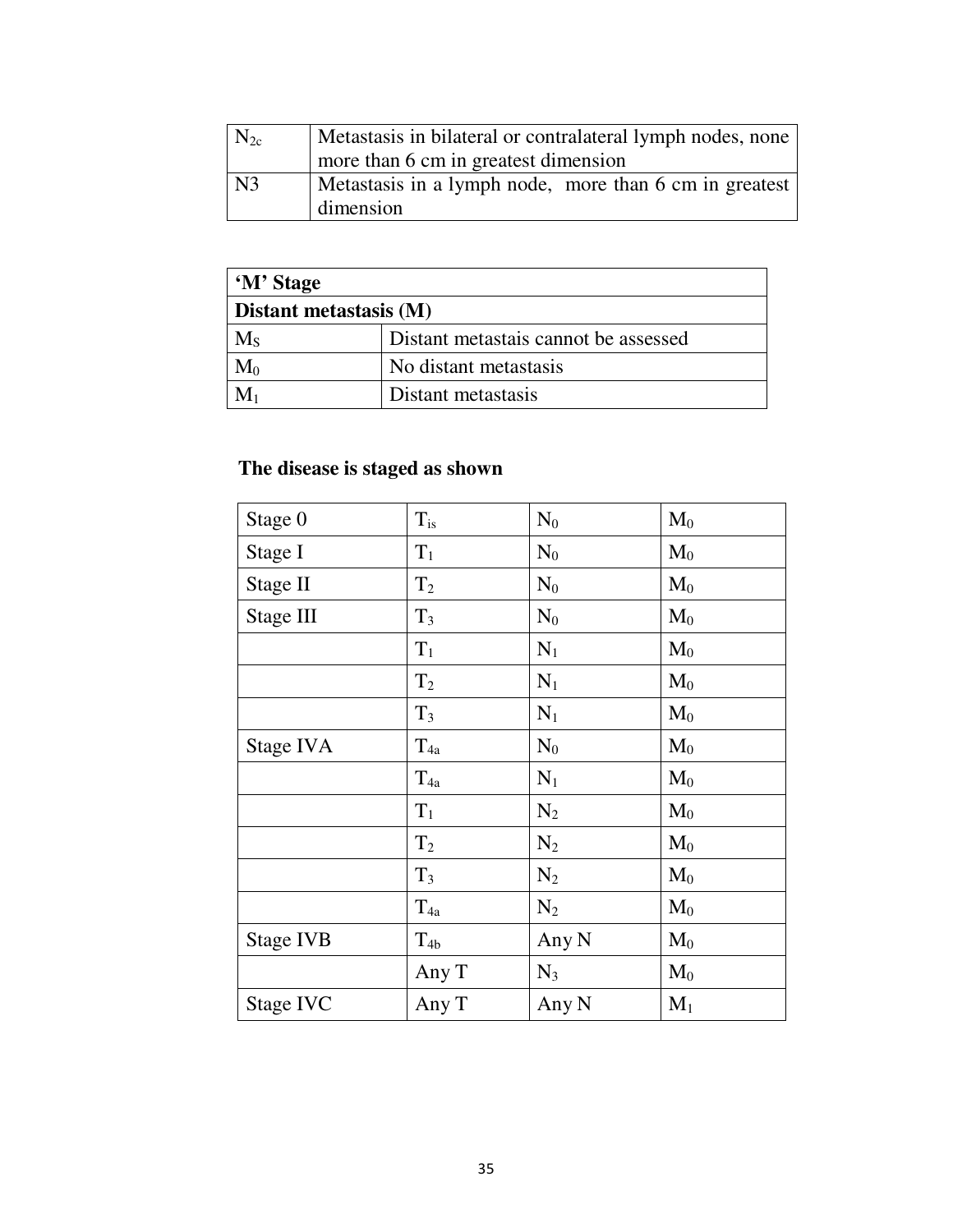# **V. AETIOLOGY**

- 1.Alcohol consumption
- 2.Tobacco chewing
- 3. Smoking
- 4.Radiation
- 5.Genetic
- 6.Virus and
- 7.Environmental Factor

# **VI.TREATMENT DECISIONS IN LARYNGEAL CANCER**

Early stage including stage I /II :

- 1. Radiotherapy
- 2. Stripping
- 3.Open partial laryngectomy
- 4. Endoscopic CO<sub>2</sub> laser surgery
- 5.Conservative laryngeal surgery

Advanced stage including stage III /IV :

1.Near total laryngectomy

2.Total laryngectomy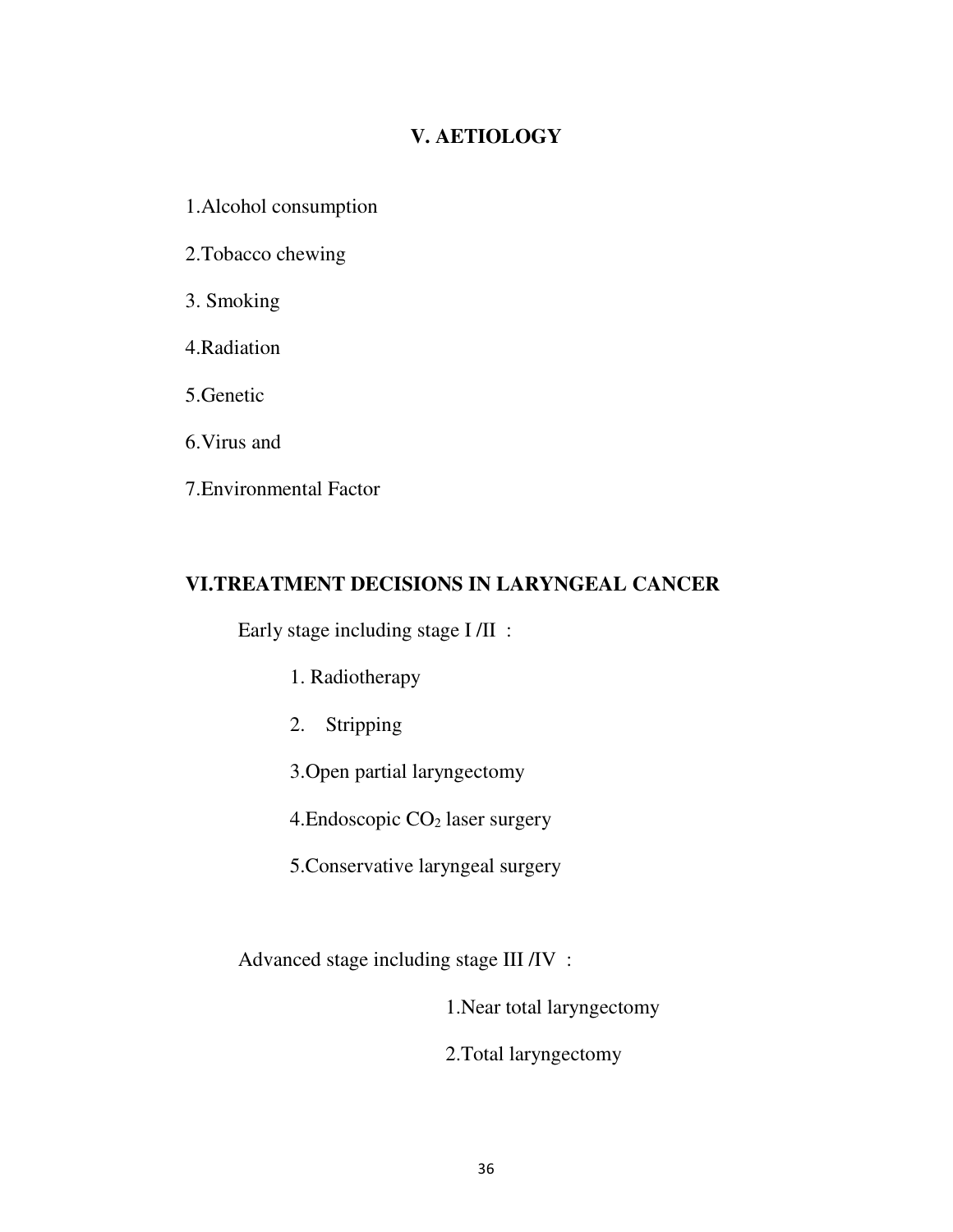3.Supracricoid laryngectomy

4.Supraglottic laryngectomy

Along with neck node clearance.

Non surgical treatment : 1.Radiotherapy

2.Chemotherapy

Treatment Aims :

1.Maximum cure rate

2.Voice preservation

3.Preserve nasal respiration

# **VII. VARIOUS SURGICAL TREATMENT OPTIONS**

#### **SUPRAGLOTTIC CANCER**

 T-stage, site within the supraglottis, 'N' status, age and pulmonary status are the important determinants of the choice of treatment.

## **A. T1, T2 Supraglottic cancer :**

Treatment options include:

- a) Endoscopic resection
- b) Radiation therapy
- c) Open partial laryngectomy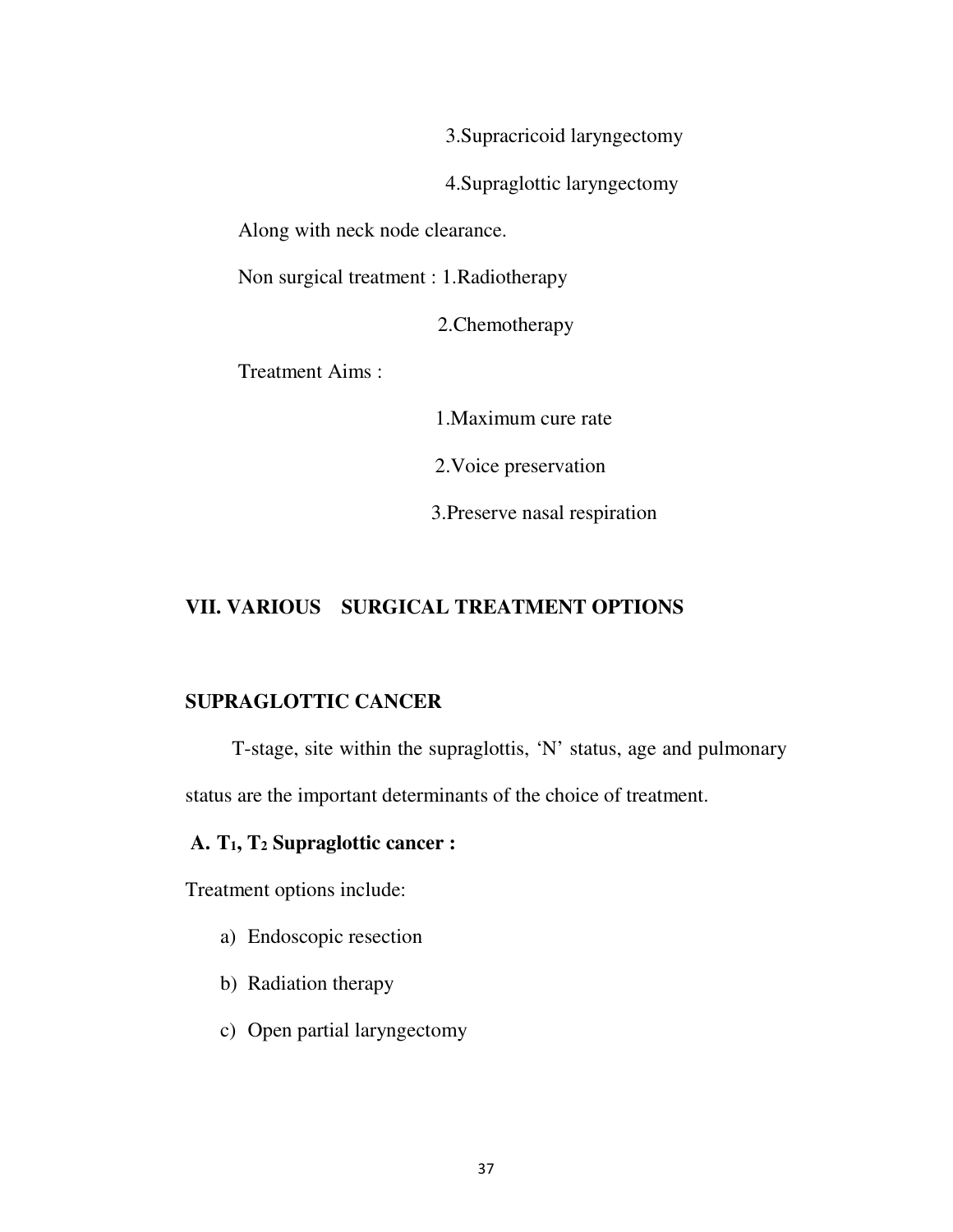Transoral microlaryngoscopic resection with the  $CO<sub>2</sub>$  laser :

Indicated in T1/T2 stage of supraglottic tumour

- a) Day care surgery
- b) No need tracheostomy
- c) It preserve voice,swallowing
- d) It is easier to perform when the lesion is at free margin of epiglottis or along the aryepiglottic folds.
- e) Pre-epiglottic space can be approached by this route
- f) Cure rate is  $85 100\%$
- g) Neck dissection is carried out same sitting or 4-5 days later
- <sup>h)</sup> Alternative option is open partial laryngectomy<sup> $(6,7,8,9)$ </sup>

# **b) Radiotherapy**

Indicated in the following conditions:

- 1. T1 and small T2 Lesion
- 2 Lesion at the free border of epiglottis/along the aryepiglottic folds
- 3 . Larger tumour
- 4.Infrahyoid epiglottic tumour
- 5. Endoscopic resection is not possible in any reason.<sup>(10,11)</sup>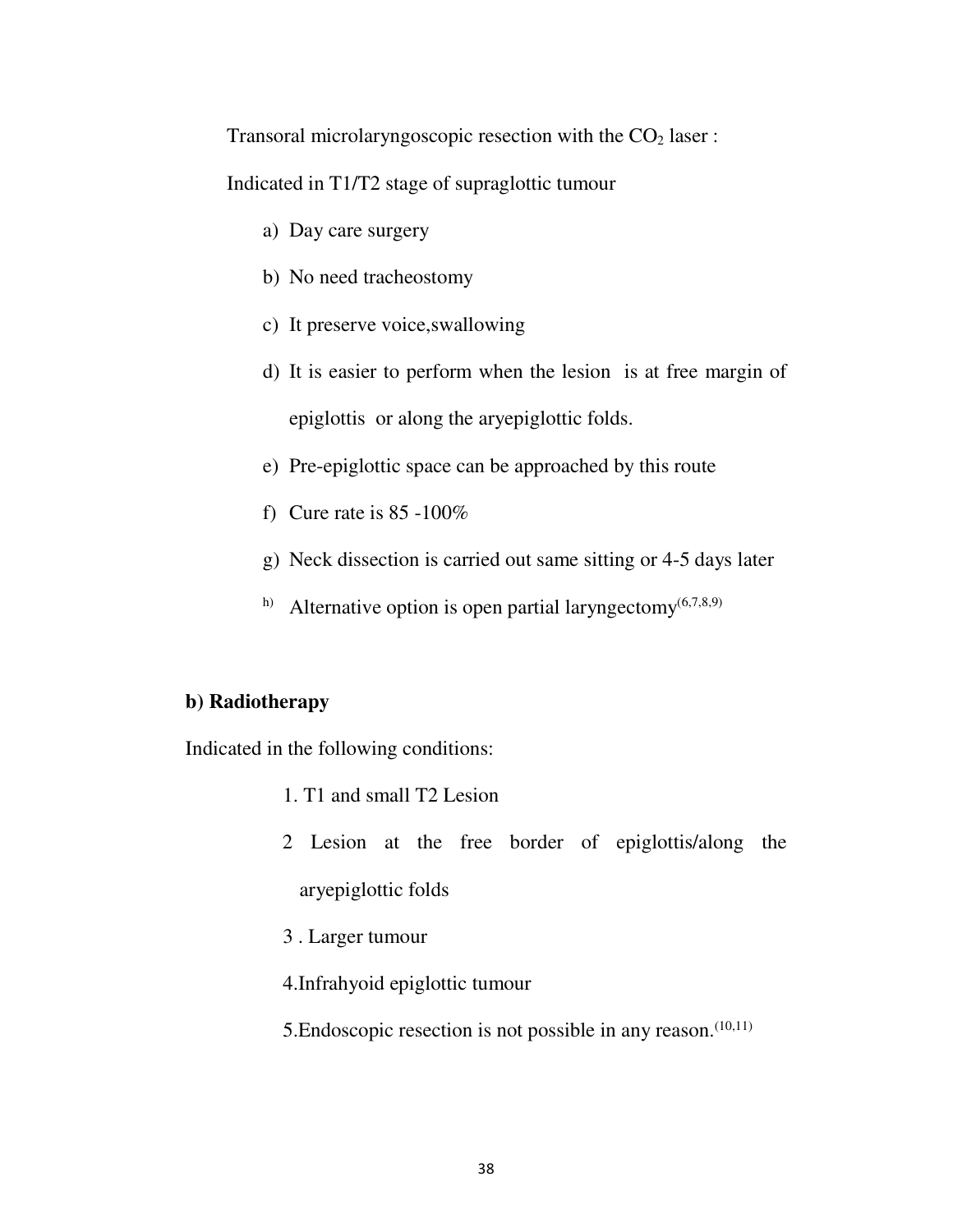# **c) Open paritial laryngectomy** is indicated in the following conditions

1. T2 lesions

2.Lesions of infrahyoid epiglottis

3.Larger metastatic neck nodes (N2a/N3)

4.Laser resection not possible for any reason

# **Types of open partial laryngectomy :**

# **I.Horizontal supraglottic partial laryngectomy**

It is adviced in the following conditions

1.T1 stage/ small T2 stage

2.Bulky T2 lesions

3.Glotto-supraglottic tumour –lesion extending to anterior commissure

# **II.The supracricoid partial laryngectomy with crico-hyoidopexy**

# **B. T3 SUPRAGLOTTIC CARCINOMA**

Stage T3 includes

Invade into pre-epiglottic space But cords are mobile,

Lesions where cords are fixed But arytenoids are free

Supraglottic cancer with hemilarynx fixity

No cartilage erosion or Extra laryngeal soft tissue invasion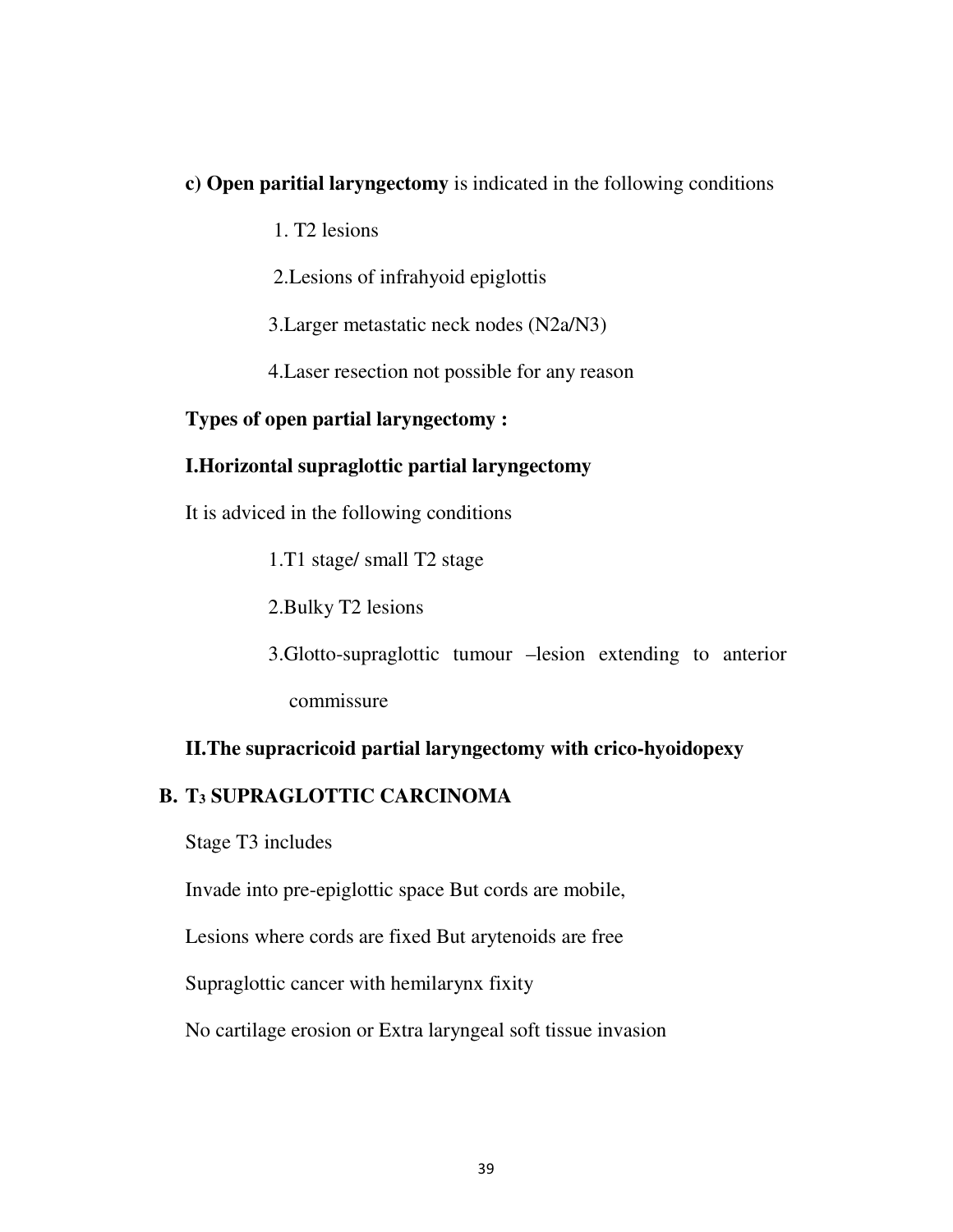## **Treatment options include:**

- 1. Chemo-radiotherapy / Radiotherapy
- 2. Voice conservation surgery
- 3. Total Laryngectomy

## **i. Chemo-radiotherapy/ Radiotherapy**

Non surgical organ preservation therapy.

Concurrent chemoradiotherapy includes cisplatinum,5flurouracil.

Radiotherapy 66-70Gy in  $6\frac{1}{2}$ -7 weeks

The chances of success with radiotherapy alone is in low volume T3  $t$ umour < $6$ ml $^{(11,12)}$ .

## **2. Voice Conservation Surgery**

The surgical organ preservation plan is particularly recommended in

- i. Young patients when one prefers avoiding radiotherapy
- ii. Those who either cannot tolerate chemotherapy or refuse chemo radiotherapy plan.

 A number of voice conservation surgical procedures are possible in selected subsites of  $T_3$  Supraglattic Cancers.

**a. Horizontal partial laryngectomy** is recommended when the tumour is  $T<sub>3</sub>$  by virtue of invasion of the pre-epiglottic space, But vocal cords are freely mobile and the patient is medically fit to withstand the problems of postoperative aspiration.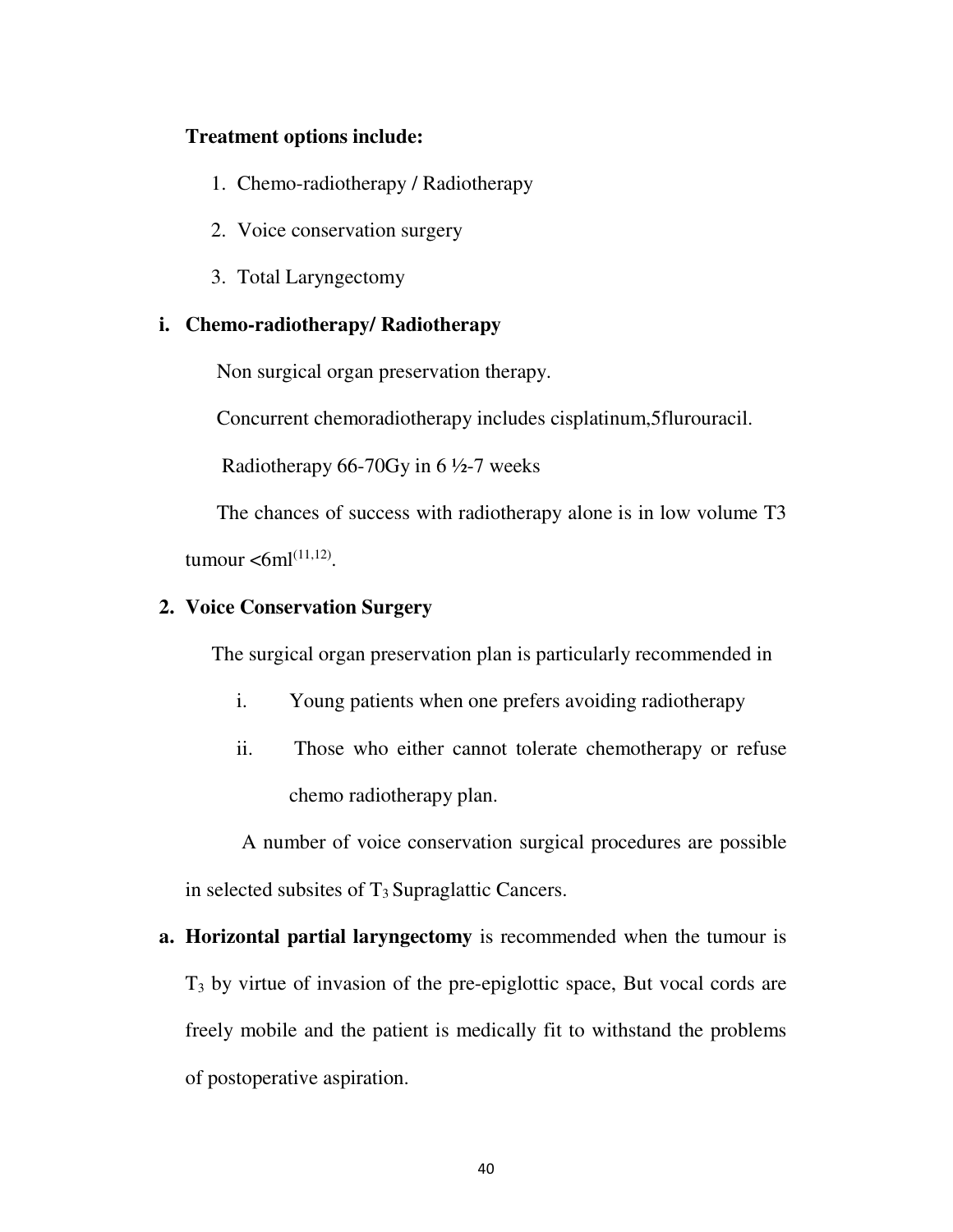#### **b. Supracricoid partial laryngectomy (SPCL) with cricohyoidopexy**

is indicated in :

T3 supraglottic cancer and extends to glottis

Cord fixity and arytenoid mobile

Subglottic extension minimal

The only problem is aspiration.

#### c.**Three-quarter laryngectomy** is recommended in

T3 supraglottic cancer extended to glottis and spilling over

medial wall of PFS across the AE fold.

Subglottic extension minimal, Arytenoid mobile and free,

Apex of pyriform sinus is free of disease

# **Transoral endoscopic resection with the CO2 laser** is indicated in the

following situations :

1.When vocal cords are freely mobile.

2.CT scan shows early invasion of pre-epiglottic space.Major advantanges like avoidance of tracheostomy,minimal physiological stress, minimal hospitalization, preserve functioning arytenoid, preventing aspiration,allowing good quality of speech. $(13,14,15,16)$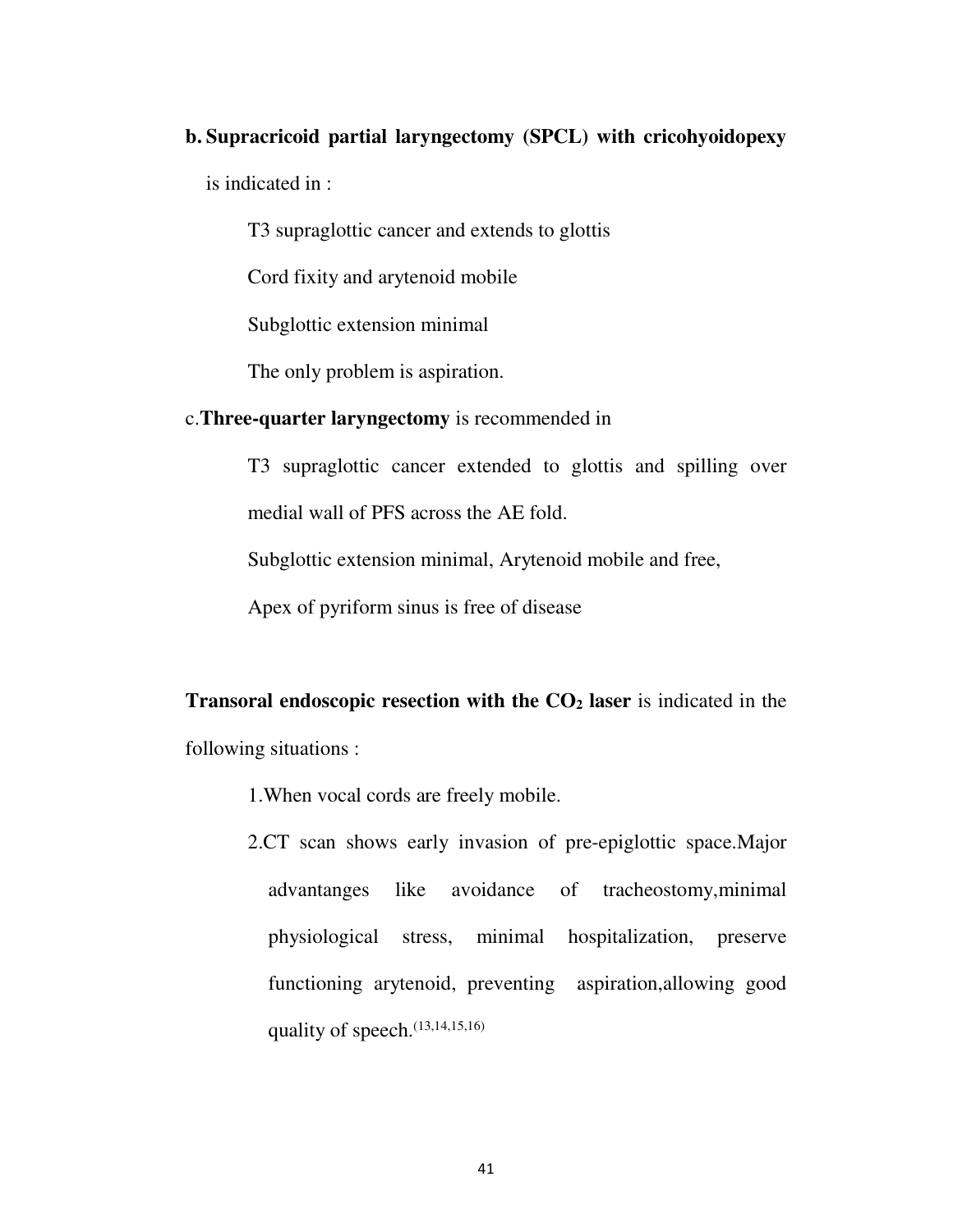- **c. Near-total laryngectomy (NTL)** is suitable in the following conditions
	- 1. Lateralised lesions of the supraglottis with fixity of the hemilarynx.
	- 2.Procedure preserves good,lung powered speech,aspiration is minimal.

3. Need permanent tracheostomy $(17)$ .

## 3.**Total laryngectomy.**

It is indicated in  $T_3$  supraglottic cancers with fixity of the hemilarynx and involvement of the interarytenoid region or more than one-third of the contralateral vocal cord.

Postoperative radiation therapy is recommended in  $T_3$ supraglottic cancer. Management of the neck in  $T_3$  supraglottic cancer is very important. because of the high propensity to lymph node metastasis.

#### C. **T4 SUPRAGLOTTIC CANCER**

This is indicated in cartilage erosion or gross extra laryngeal soft tissue invasion.

Surgery followed by radiation therapy is the treatment of choice.

 1. Cases with lateralised lesions are amenable to near-total laryngectomy.

42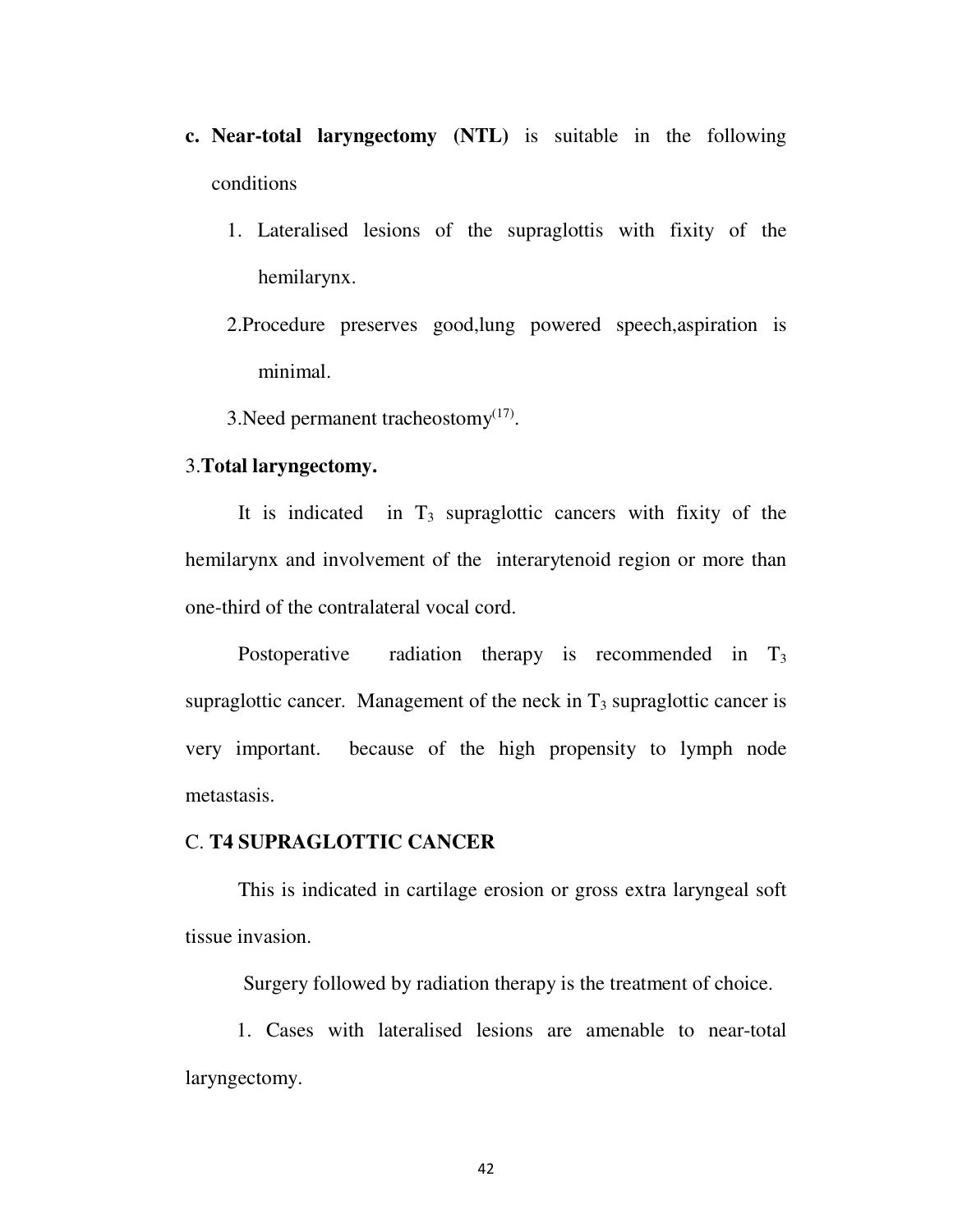2.Only in a selected cases with mobile arytenoids, minimal subglottic extension and minimal thyoid cartilage erosion will the procedure of supracricoid partial laryngectomy with CHP be feasible.

#### **NATURAL BARRIERS OF SUPRAGLOTTIS**

1.Overlying perichondrium of thyroid and cricoid cartilage

2.Ventricle

3.Conus elasticus

4.Quadrangular membrane

5.Thyrohyoid membrane

6.Hyoepiglottic ligament.

As the disease advances and breaks through the barriers of the anatomical compartments, wider resections become necessary. The range of partial laryngectomy procedures has been broadened over the years to deal with these more extensive lesions. Since such resections have to ensure that the remnant larynx still maintains its functions of phonation, nasal respiration and airway protection, a basic functioning unit (cricoarytenoid joint) has to be left behind. Here the importance of the cricoid, the arytenoid and the crico-arytenoid must be recognized vis-àvis laryngeal functions. Equally important is the sensory innervation of the laryngeal remnant.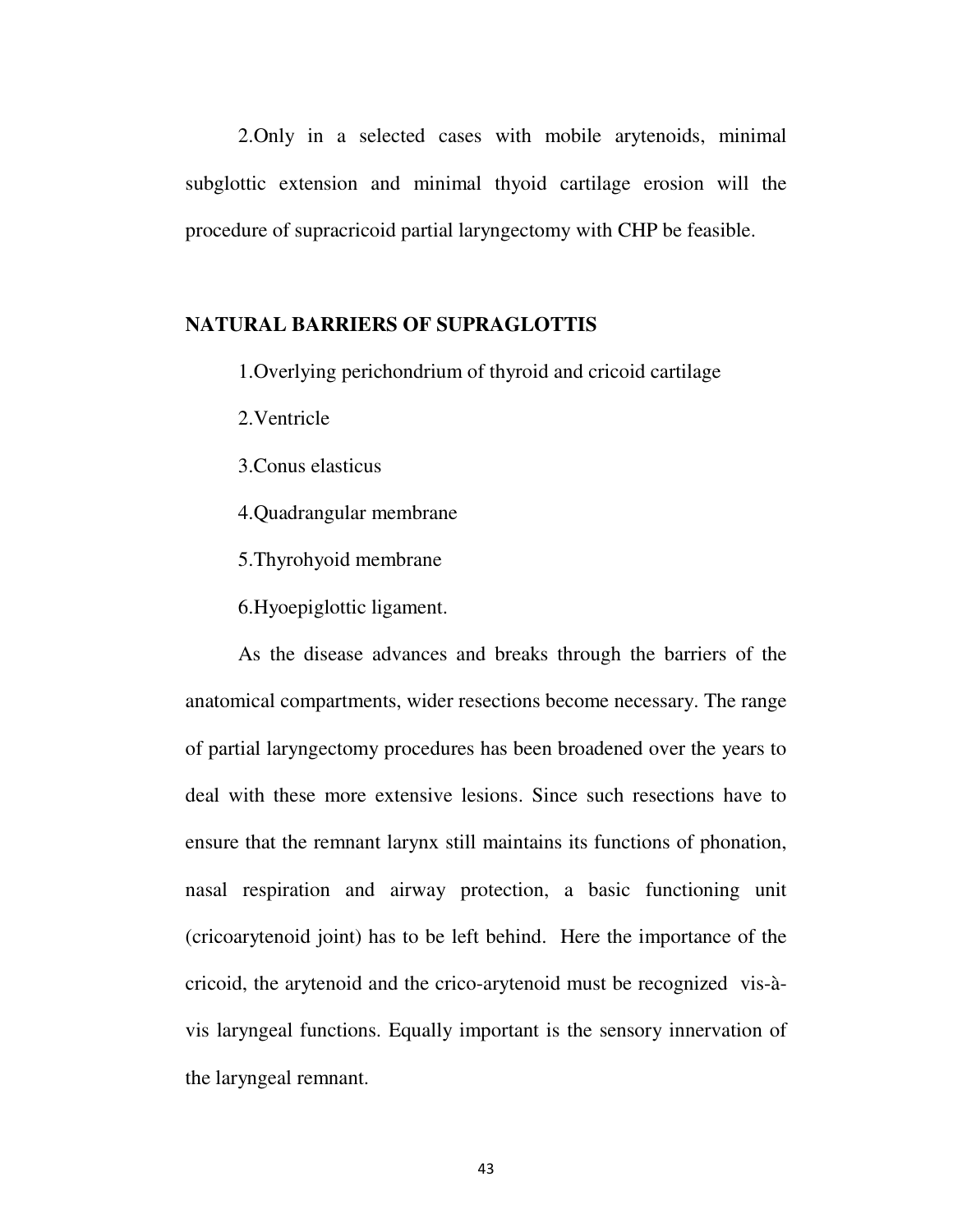The cricoid is the rostrum on which the entire larynx rests. It is the only portion of the larynx with a complete signet ring of hyaline cartilage that helps maintain the airway. Resection of a major portion of this cartilage will result in larynx col1apse, blocking the airway. The arytenoid cartilage or rather, the crico-arytenoid segment of the cricoid cartilage , is essential, as the basic functioning unit of the larynx, for the production of speech and for prevention of aspiration.

## **ADVANTAGES OF LARYNGEAL REMNANT**

- 1.To preserve the voice
- 2.To preserve the respiration
- 3.To prevent the aspiration
- 4.To protect the airway

In order that the larynx retains its sphincteric action, the laryngeal remnant must be innervated. Preservation of the recurrent laryngeal nerves on both the sides ensures sensory supply to the subglottic region and motor innervations of the glottis. For the sensory innervation of the supraglottic region, particularly over and arytenoids, it is important to preserve the main trunk and the posterior descending branch of the internal laryngeal division of the superior laryngeal nerve.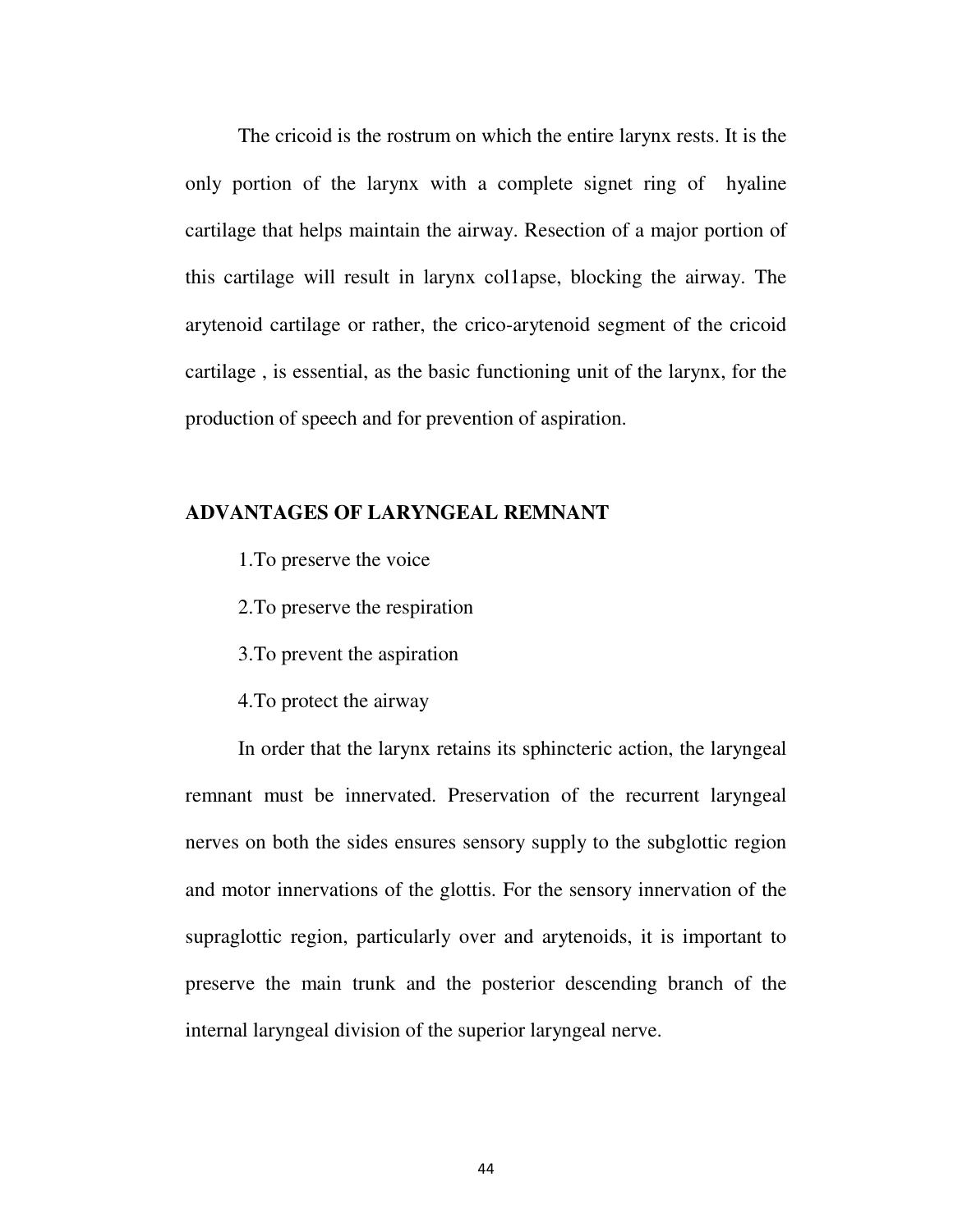Preservation of the main trunk of the superior laryngeal nerve does not prevent complete resection of the pre epiglottic and paraglottic spaces. The posterior descending branch can be preserved during tumour resection by leaving it attached to the previously elevated, and preserved mucosa of the pyriform sinus. A branch of this nerve anastomoses with an ascending branch of the recurrent laryngeal nerve & a twig from this anastomosis penetrates to supply the posterior laryngeal mucosa

Following extensive resections, some form of construction is at times necessary to reconstitute a functioning glottic aperture. The aim is to ensure that the anteroposterior diameter of the larynx is maintained so that there is no stenosis and that the posterior glottic bulk, normally provided by the arytenoids, is reconstructed to prevent aspiration and produce good quality of voice. Hence, when the glottis is resected across the anterior commissure, a silicone keel is placed, temporarily separating the two sides to prevent a web formation with consequent stenosis. The resected arytenoids is generally replaced with wether a piece of throid cartilage or with the strap muscles to provide the posterior glottis bulk

45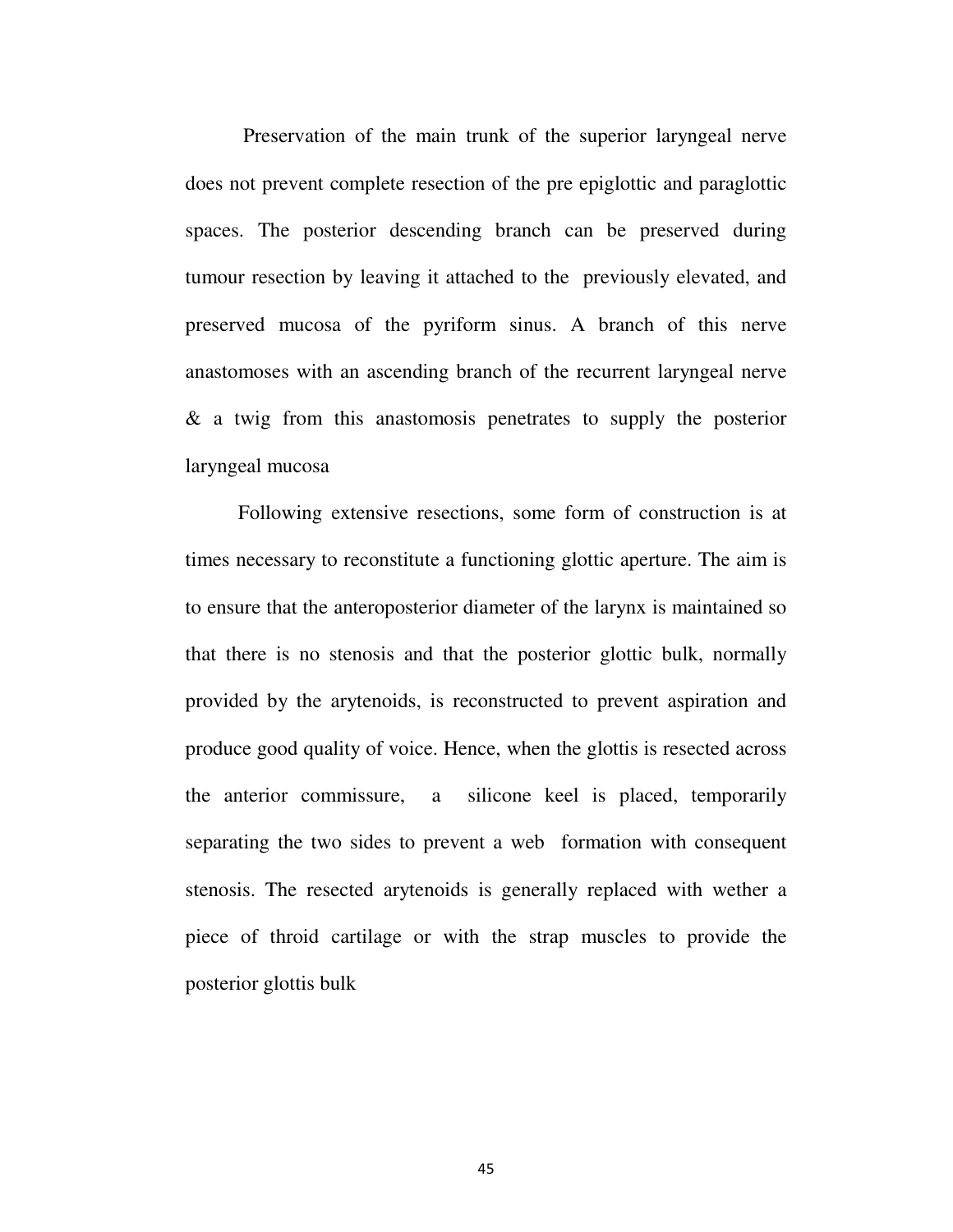The tumour extent may be found to be greater than that assessed preoperatively. So that an alternative, more extended procedure is utilized to tackle the lesion adequately. At times, findings at surgery may reveal that none of the partial laryngectomy procedures is safe and the surgeon may have to resort to total laryngectomy. It is mandatory, therefore, to have a written consent for total layngectomy prior to undertaking any conservative procedure of the larynx.

Partial laryngectomy as surgical salvage of radiation failure is not contraindicated, but certainly calls for a lot of caution to be exercised. Preoperative evaluation must confirm that the initial lesion prior to radiation therapy was suitable for a conservation procedure, That the recurrence is on the same site as before and that the recurrence fulfils all the eligibility criteria required for the particular conservation procedure to be performed<sup> $(18,19,20,21)$ </sup>.

#### **CONVENTIONAL SUPRAGLOTTIC LARYNGECTOMY**

Surgery is performed under general anaesthesia. If necessary, a preliminary tracheostomy is performed. A horizontal incision is placed at the level of the thyroid cartilage, from one sternomastoid to the other. The sternohyoid and sternothyroid muscles are transected along the superior border of the thyroid cartilage exposing the latter. The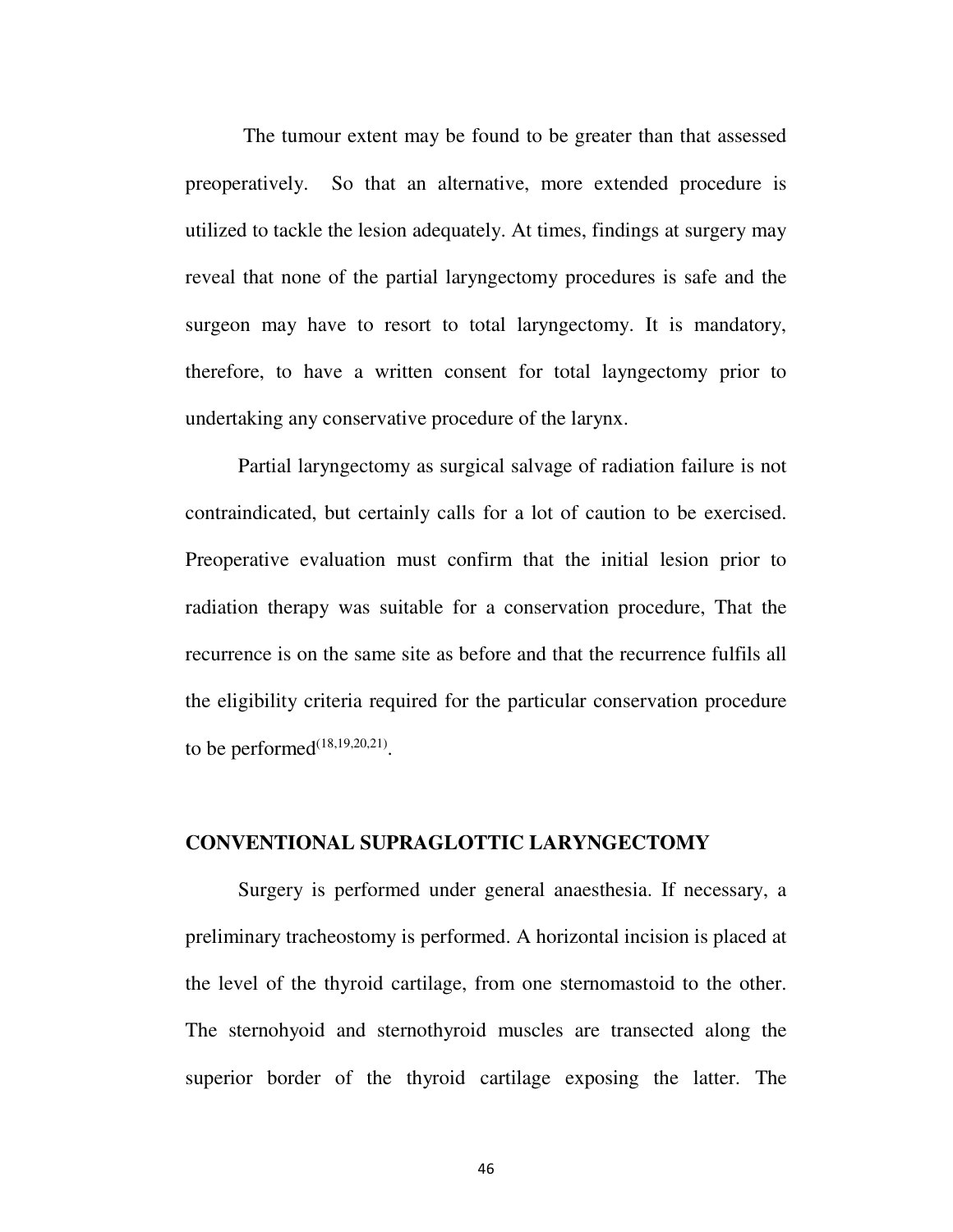peichondrium of the cartilage is incised along the upper border and reflected downwords over the upper half of the thyroid cartilage. It is important to save the perichondrium as it helps in the closure, on completion of the supraglottic laryngectomy. The inferior constrictor muscle is divided along the upper half of the postero lateral border of the thyroid cartilage on the dominant side of the in all these steps great care is taken not to damage the superior laryngeal nerve along the neurovascular pedicle. The perichondrium from the inner surface of the thyroid cartilage is elevated only postero-laterally to free the pyriform mucosa if tumour extension to this site.

#### **CLEARANCE OF THE PRE-EPIGLOTTIC SPACE,**

 In early tumours with little or no infiltration of the pre epiglottic space, the entire hyoid can be preserved by subperiosteal dissection of the pre epiglottic space which is resected along with the tumour. Preserving the hyoid allows a more secure closure and early rehabilitation. With gross infiltration of space, at least the body of the hyoid or the entire hyoid is resected to show satisfactory clearance of the pre epiglottic space. It is very important to preserve the sensory supply, particularly over and around the order to avoid distressing and aspiration consequently a turbulent post-operative period. It is vital that the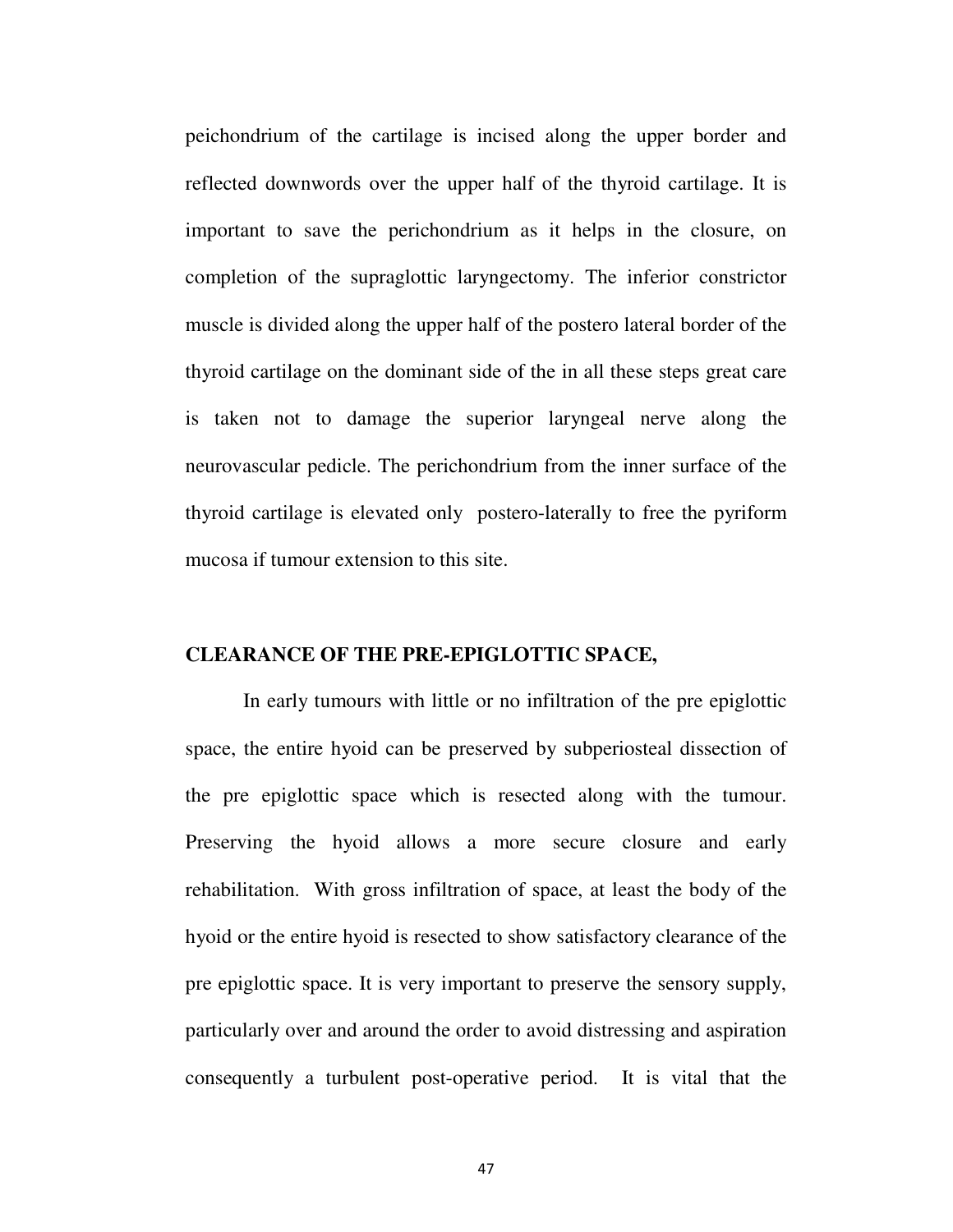superior laryngeal nerve and the posterior descending branch of its internal division are preserved on both side.

 Preservation of this important nerve is compatible with an oncologically safe supraglottic laryngectomy(22).

### **RESECTION OF THE TUMOUR**

1.Prelimnary tracheostomy performed.

- 2.Entry into the vallecula by transvallecular approach
- 3.Epiglottis is grasped with an allis forceps and retracted downwards
- 4.Pharyngostome is enlarged and excellent view of tumour and larynx was exposed.AE folds are divided well anterior to arytenoids on both sides.
- 5.Resection continued inferiorly through ventricles and preserve true cords.Remove both false cords completely under direct vision with adequate free margin.
- 6.Lateralized lesions, to preserve the uninvolved supraglottic tissue on the contralateral side.Resection based upon the anatomical line with an endeavor to preserve only the arytenoids.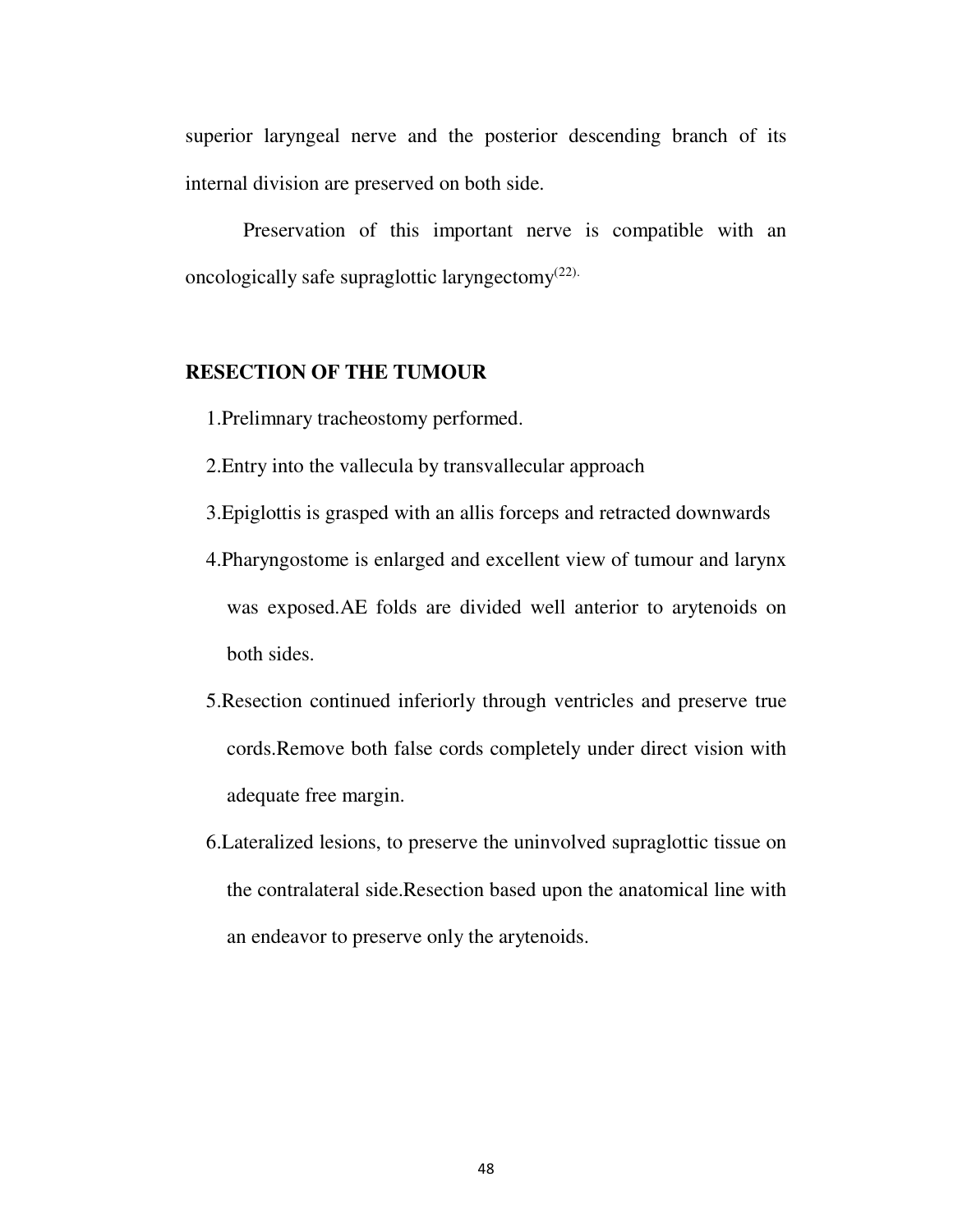#### **RECONSTRUCTION**

- 1. Cricopharyngeal myotomy may be performed to facilitate post operative swallowing.
- 2. Closure of the defect is commenced by suturing the cut edges of the pyriform mucosa below, to the oropharyngeal mucosa above, starting laterally and progressing towards the center.
- 3. This is not necessary if a classical supraglottic laryngectomy is done with preservation of the pyriforms. As the region of the resected supraglottis is approached, primary mucosal apposition is no longer possible.
- 4. Closure is now obtained by approximating the upper end of the remaining thyroid cartilage to the base of the tongue. This is achieved by using three 1-0 sutures that are passed through the thyroid cartilage inferiorly and the base tongue musculature superiorly.
- 5. If hyoid is preserved during the pre epiglottic space clearance, the sutures pass around the hyoid superiorly to give a more secure closure.
- 6. The thyroid perichondrium which was preserved,is now sutured to the base tongue musculature as the second layer of closure.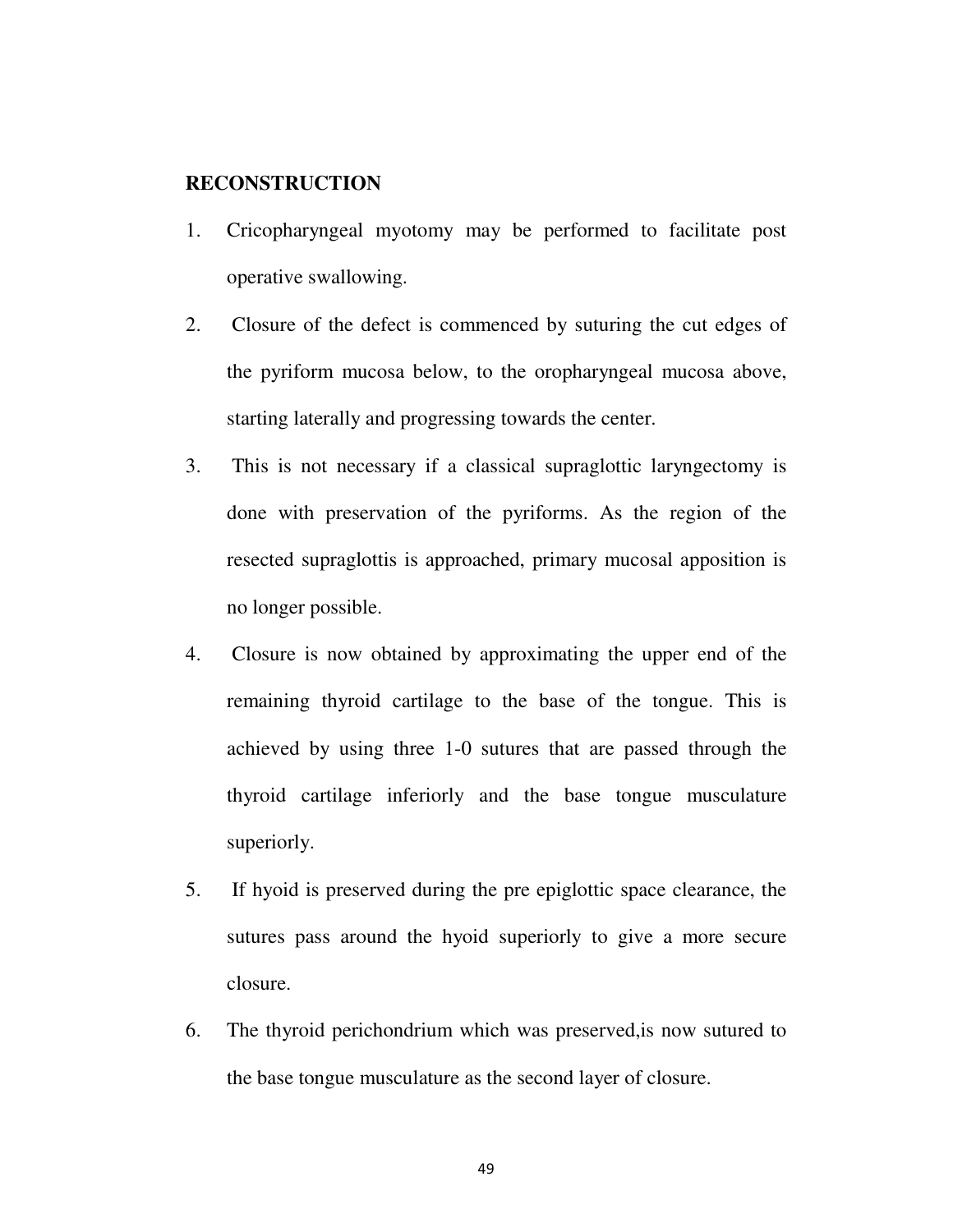#### 7. **EXTENDED SUPRAGLOTTIC LARYNGECTOMY**

 The horizontal supraglottic laryngectomy can be extended to include resection of the involved arytenoid, the pyriform, or the valleculae with the adjacent base of the tongue.

## **(a) Arytenoid Resection:**

- 1.Arytenoid cartilage removed partially or completely, to avoid damage to RLN during disarticulation of cricoarytenoid joint.
- 2.Following resection,posterior glottic bulk is deficient which leads to aspiration,poor quality of speech.
- 3.To avoid this,remnant of vocal cord is medialised and suturing on the superior border of cricoid cartilage by non absorbable suture.
- 4.Adequacy is checked by stimulating the trachea with suction catheter thereby initiating cough reflex and glottic closure.
- 5.Raw area of posterior glottis is closed by pyriform sinus mucosa and extensive resection of endolaryngeal tissue is replaced by cartilage and muscle.

## **(b) Resection of the tongue base/valleculae:**

It is indicated in the following conditions

- 1. Lesions invoving lingual surface of epiglottis, vallecula and adjacent area of tongue base along with supraglottic larynx.
- 2. Tumour primarily from the supraglottis to involve the oropharynx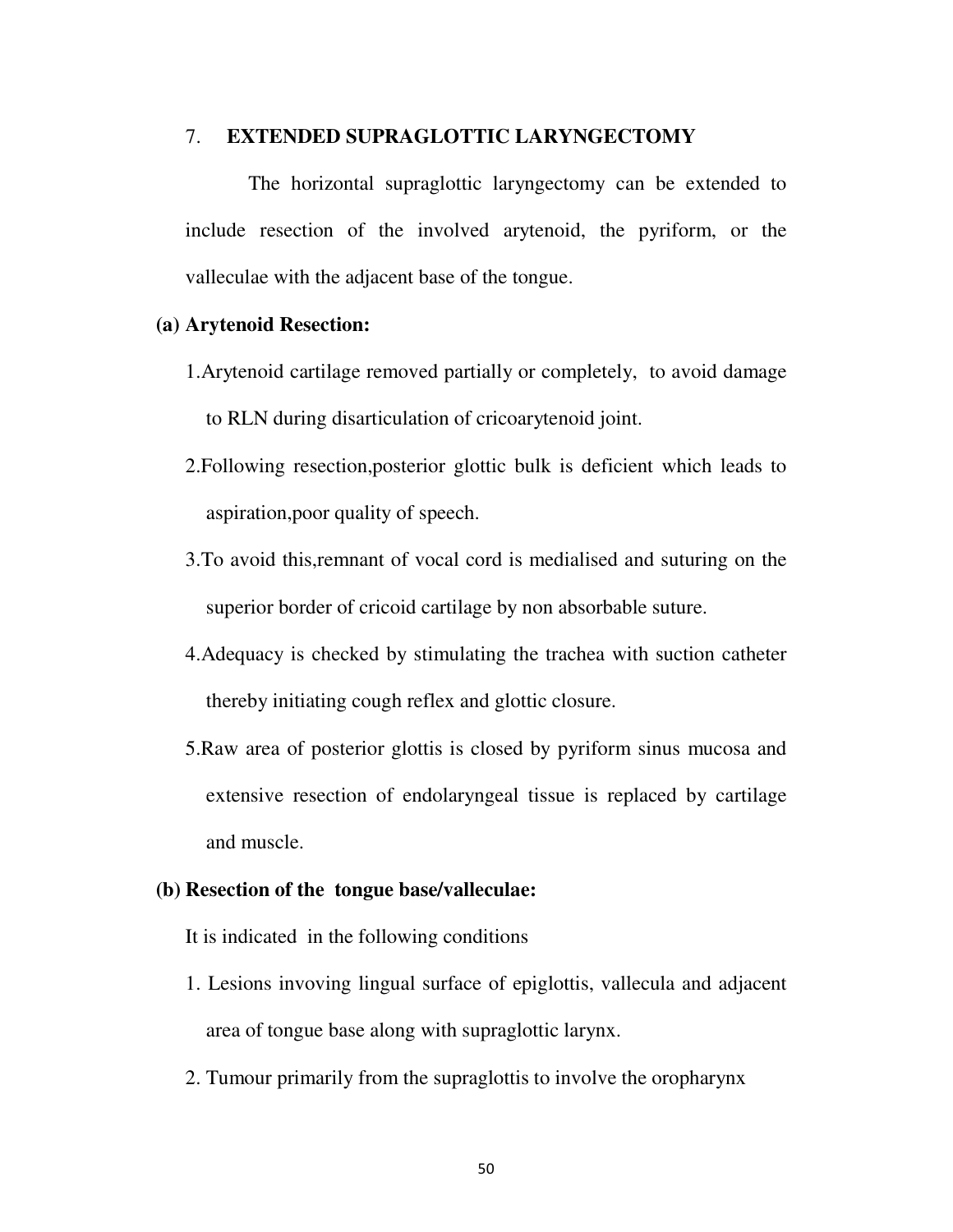- 3. Primary oropharyngeal tumour with secondary involvement of supraglottis.
- 4. At least one half of tongue base along with its blood supply must be preserved. Direct closure of the defect is difficult due to loss significant amount of soft tissue, a pectoralis major myocutaneous flap is used.

# **(c) Resection of the lateral wall of the Pyriform fossae**:

Resection of the lateral wall of the pyriform fossa along with involved portions of the lateral and posterior pharyngeal wall is compatible with the extended supraglottic laryngectomy. Closure of the defect however requires a myocutaneous flap.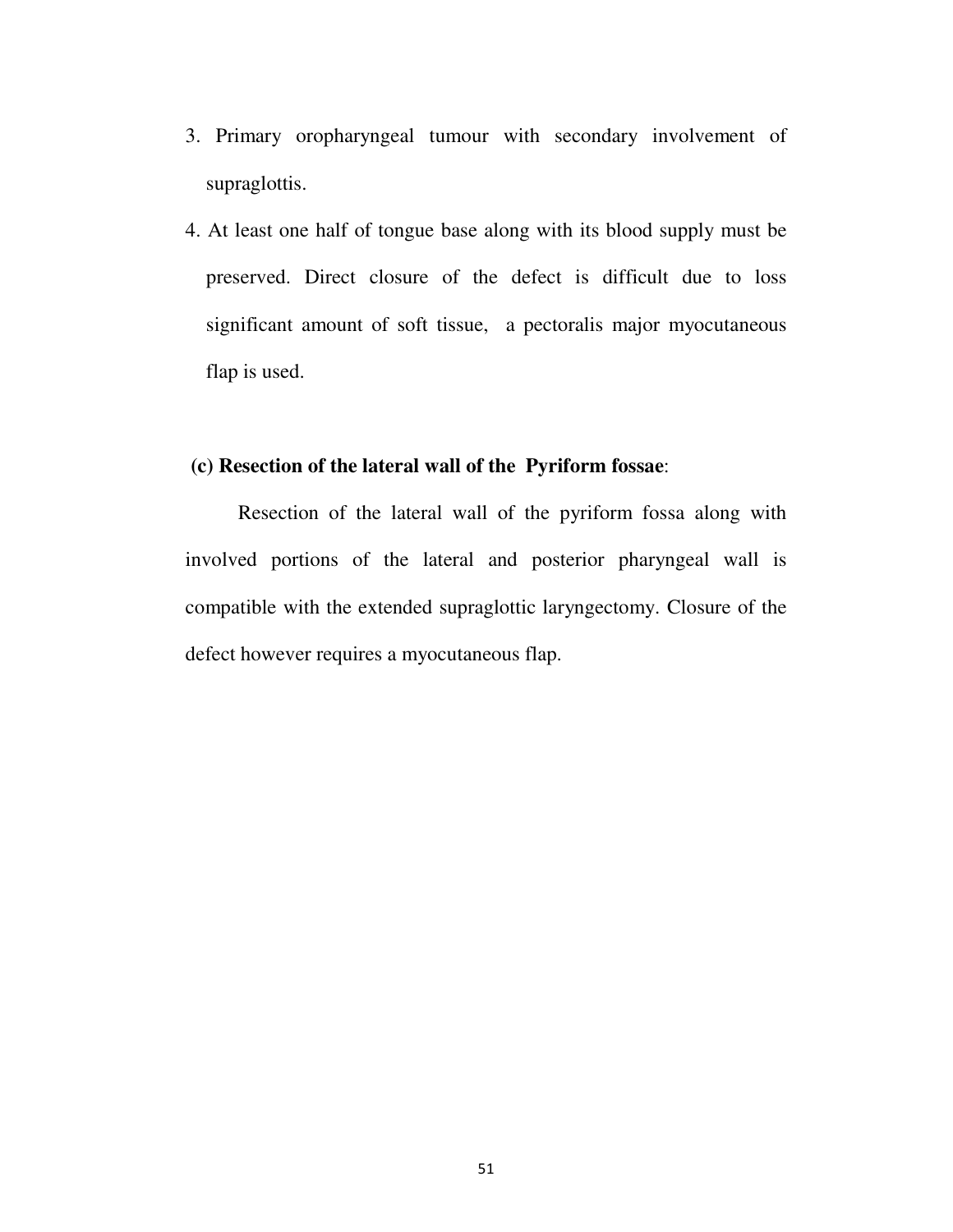#### **VIII. NECK DISSECTION**

#### **MANAGEMENT OF THE NECK IN LARYNGEAL CANCER**

The status of the cervical lymph nodes is the single most important factor that influences survival in squamous cancers of the head and neck, and cancer of the larynx is no exception. In fact, a higher clinical 'N' stage significantly increases the risk of distant metastasis in squamous cell cancer of the  $larynx^{(23,24)}$ .

## **INCIDENCE & PATTERN OF CERVICAL NODE METASTASIS**

The supraglottis has a rich lymphatic network and mitoses to the cervical nodes are frequent. Between 23-50% of all supraglottic cancers present with cervical lymph node involvement. 40% of patients may develop contra lateral or bilateral neck metastases<sup> $(25)$ </sup>. However, this risk of contra lateral node metastasis is significant only when the ipsilateral nodes are involved. Treatment failure in supraglottic cancer is often a result of regional recurrence rather that local disease. Even early supraglottic tumors  $(T_1/T_2)$  are at significant risk for neck metastasis.(26,27,28) And demand serious consideration for treatment of the neck. $^{(29,30)}$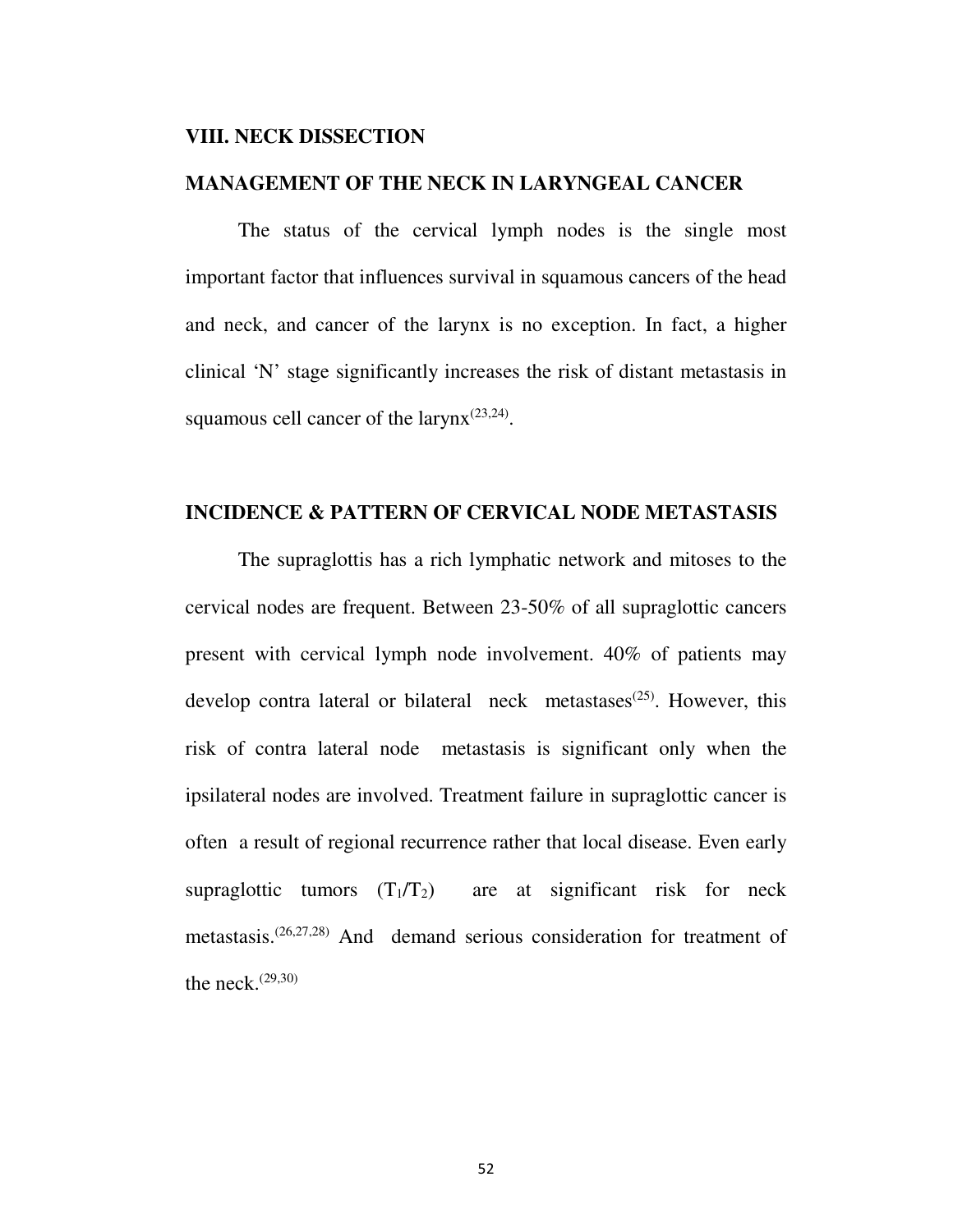The most common sites of cervical lymph node metastases from cancer of the larynx are the nodes along the internal jugular vein viz. levels, II, III and IV . In addition, lymph nodes at level VI, viz the prelaryngeal, paratracheal and para tracheal cervical lymph nodes, are at risk in transglottic cancers and glotto subglottic cancers. Histological involvement of lymph nodes in the para tracheal region is documented in  $20\%$  of cases of advanced cancer of the larynx<sup>(31)</sup>. Metastases to lymph nodes at levels I and V, viz the supradigastric and the posterior triangle of neck, are very rare in laryngeal cancer. It is the pattern of lymph node involvement that is the basis for selectively targeting lymph nodes at levels, II, III. IV and VI, when dealing with a clinically 'N' neck in the presence of locally advanced laryngeal cancer<sup>(32,33,34)</sup>.

As the larynx is a midline organ, it is importance to understand the risk of lymph node metastases to both sides of the neck, in lesions that are well lateralized. The risk to the contra lateral neck is very low if the ipsilateral neck is 'N' this is true even if the lesion has crossed the midline but the lymph nodes on the dominant side are negative for metastases. If however, the ipsilateral lymph nodes are positive for metastases, the risk to the contralaterl neck nodes is significant.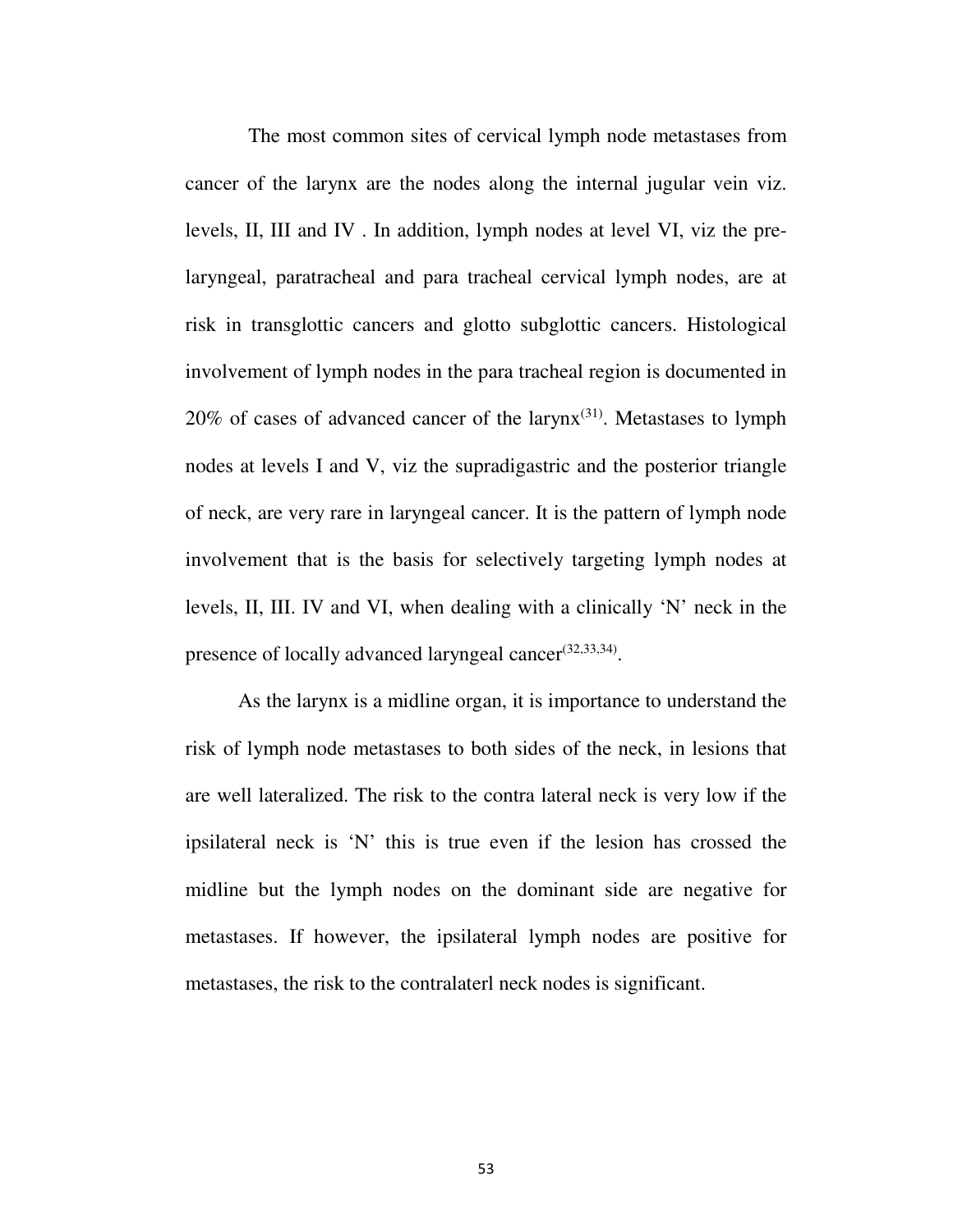#### **MANAGEMENT**

Treatment of the neck in laryngeal cancers depends upon:

The site of the primary;

- a) The T- stage of the primary;
- b) The clinical 'N' stage
- c) The choice of treatment modality for the primary.

#### **The clinically 'N0' neck in supraglottic Cancer**

Management of the ' $N_0$ ' neck in supraglottic cancer is largely influenced by the choice of treatment for the primary. The following guidelines are suggested.

- 1. If the primary tumor is treated with radiation, both sides of the neck are included in the field of radiotherapy, regardless of the stage of the disease.
- 2. If an early primary is resected endoscopically with the  $CO<sub>2</sub>$  laser, the ' $N_0$ ' neck is not treated selectively. Instead, close follow-up is maintained clinically and with the color doppler for early detection and treatment of metastatic neck nodes.
- 3. When open partial laryngectomy is performed for an early supraglottic cancer, The neck is entered and therefore, Lymph node sampling and frozen section examination is carried out. This is done for lymph nodes at level II, III on the ipsilateral side for lateralized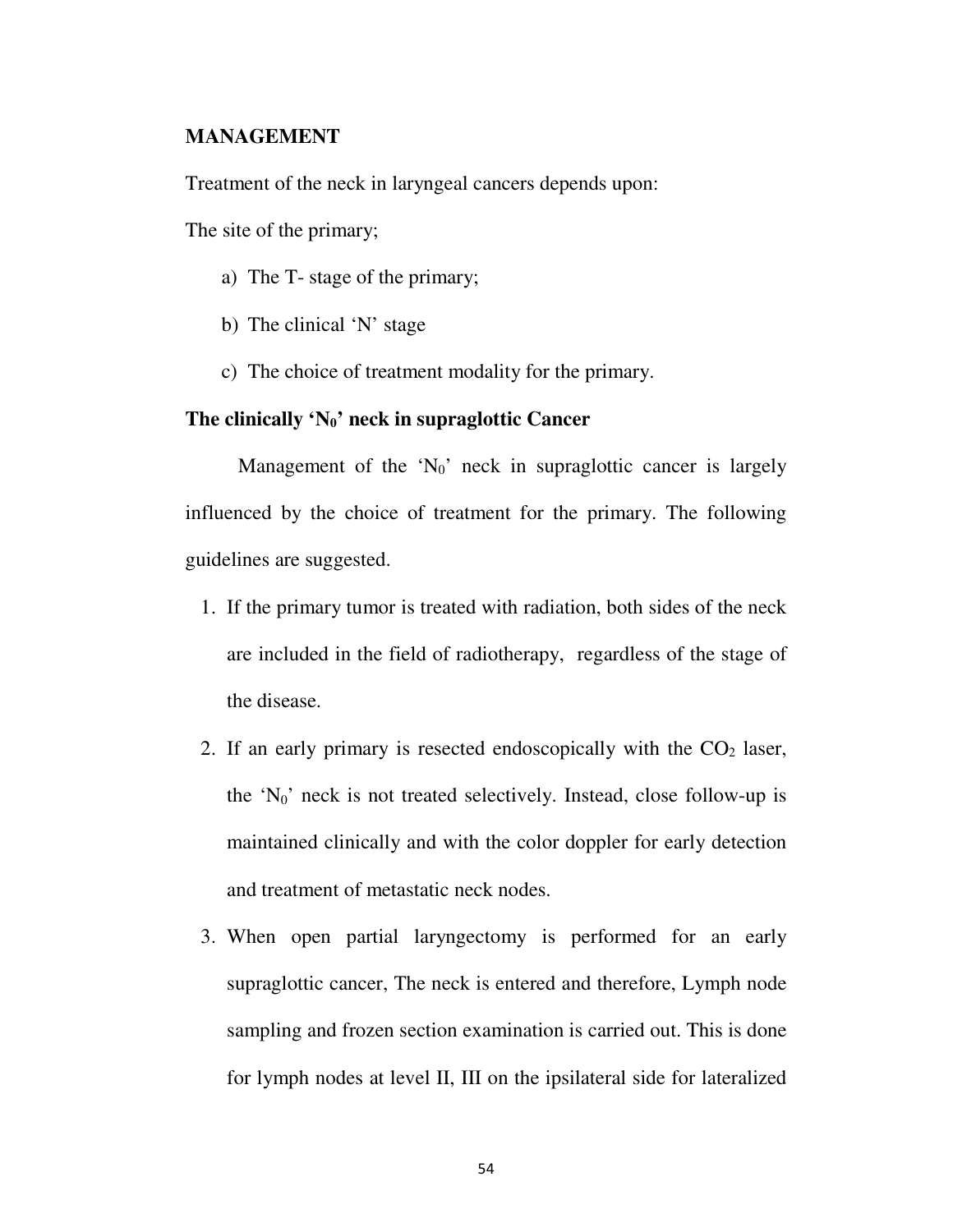lesions, and bilaterally for midline lesions. If on frozen section there is presence of metastasis a selective infradigastic (levels II,III,IV,V) neck dissection is performed. Very low incidence of metastasis at level I, justifies sparing of this region. Even though the incidence of metastatic at level V is also low, it is advisable to clear this region to enable a more satisfactory and comprehensive infradigastric clearance as a block dissection. It is not necessary to clear lymph nodes at level VI in early supraglottic cancer.

If the sampled nodes do not show metastasis on frozen section, the neck is observed. If however, metastasis is revealed on subsequent paraffin section, the neck is treated postoperatively with radiation therapy.

4. If a near – total or total larygectomy is performed for a locally advanced supraglottic cancer, the clinically  $'N^0$  neck is treated with bilateral selective neck dissection clearing levels II, III and IV in addition to this, on the ipsilateral side, level VI is also cleared. The incidence of para tracheal node metastasis (level VI) in advanced laryngeal cancer has been shown to be as high as 20% with majority of these nodes less than 1cm in diameter and appearing clinically negative. The neck will need to be treated postoperatively with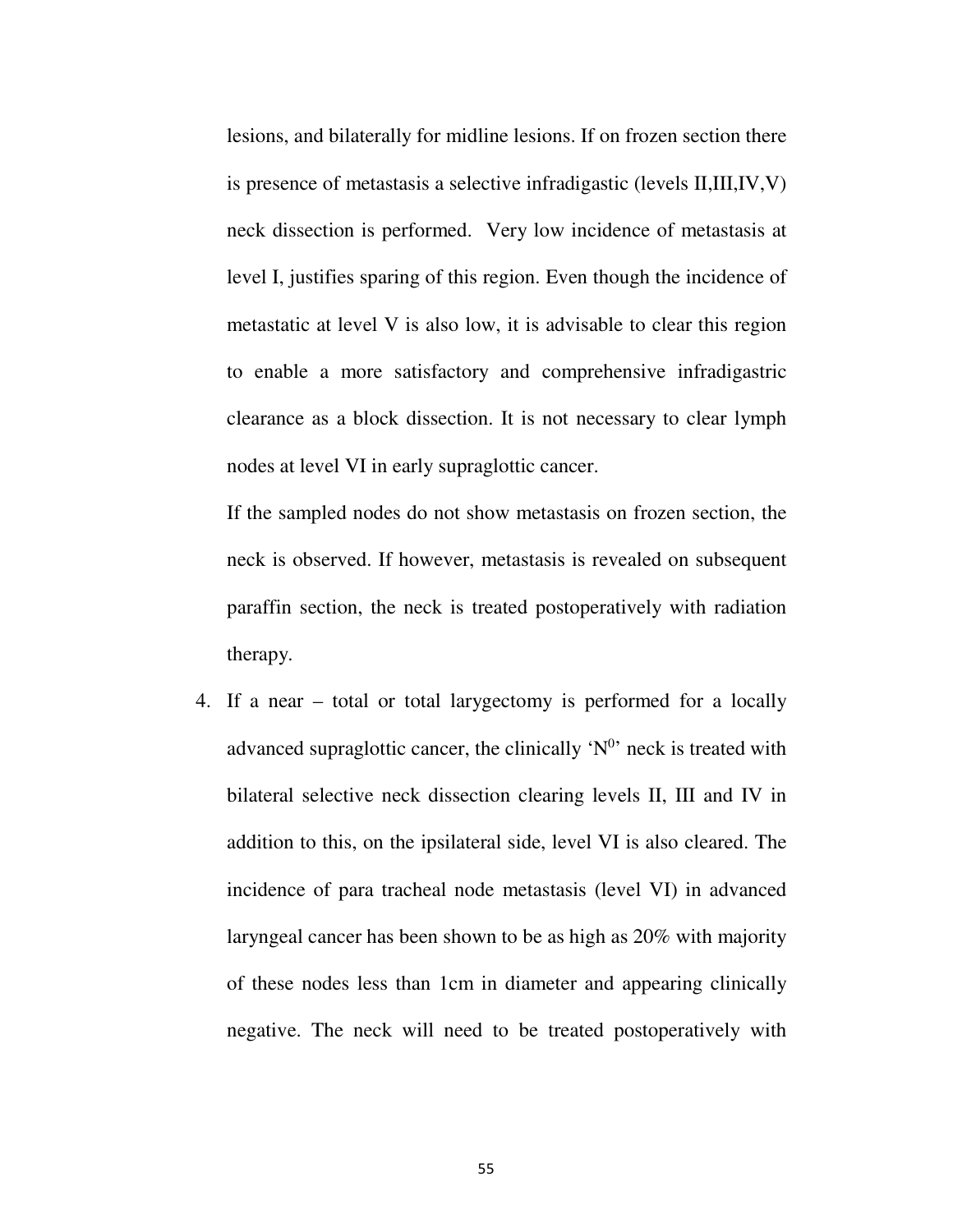radiation therapy if the final histopathology shows multiple lymph

node metastasis or perinodal infiltration.

#### **The clinically N+ neck is supraglottic cancer :**

Neck dissection is indicated in the following conditions

- 1. Metastatic neck node is large (N2a/N3)
- 2. N status >3cm in size.

 N status <3cm in size, treatment of choice is radiotherapy or chemoradiotherapy alone.

- 3. N1 or N2a disease, selective infradigastric neck dissection sparing level I.
- 4. N2b or N3 disease, Radical neck dissection adviced,if paratracheal nodes are included in the block dissection ,total or near total laryngectomy indicated.
- 5. Contralateral neck dissection done for level II, III, IV, if contralateral neck node is positive.
- 6. In bilateral metastatic neck node, atleast one internal jugular vein preserved in minimally involved side.
- 1. Clinicopathological study of 50 cases of tumours of larynx.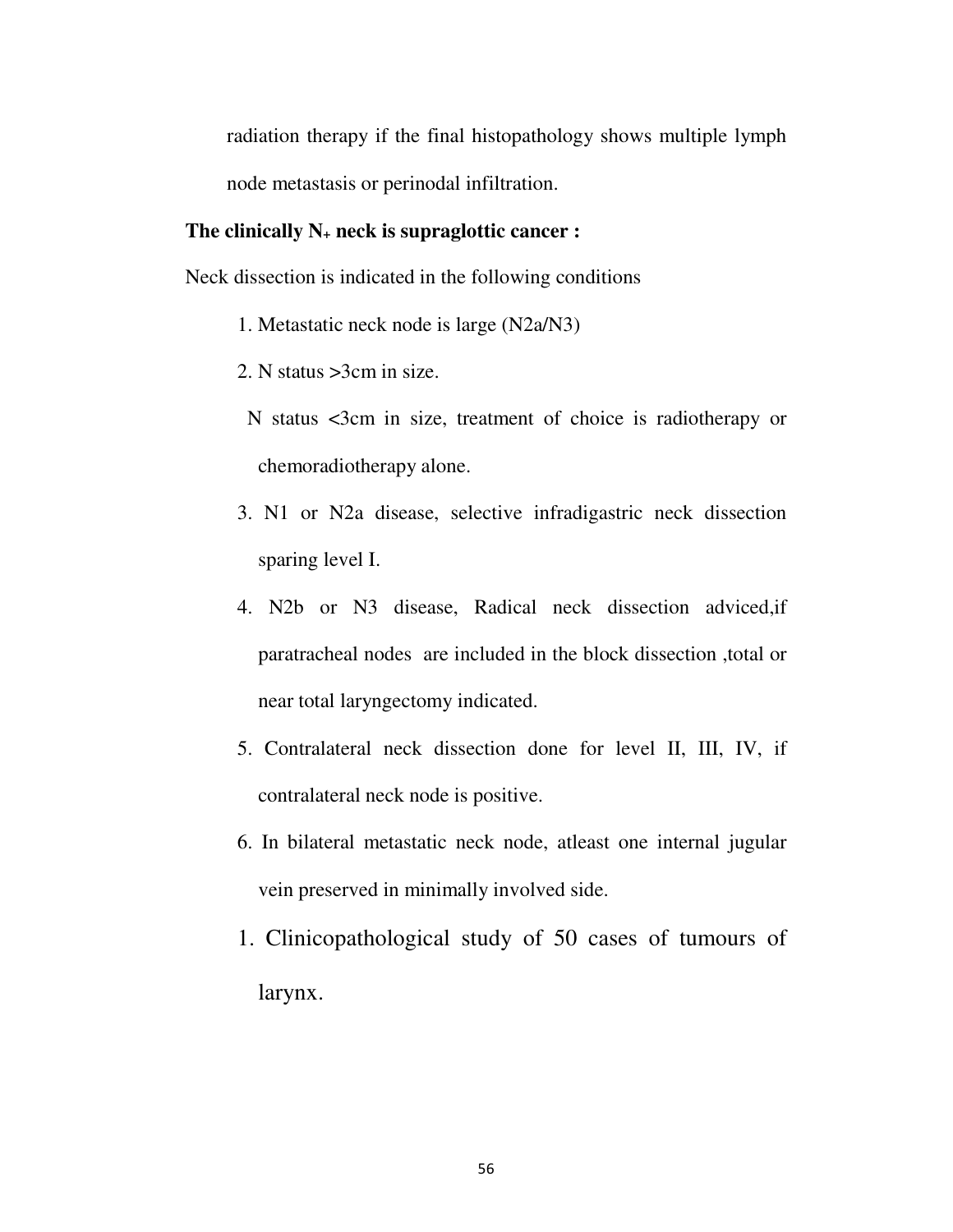Dinesh kumar sharma. Barjinder singh sohal.M.S.Bal., Sangeetha Aggarwal., 2011, studied prevalence of benign tumours was more amongst labourers (25%),followed by business community (20%) and housewives(20%). The business community consisted of shopkeepers or milkmen.

Malignant tumour were highest (36.6%) amongst labourers,followed by farmers(13.3%) and businessmen (10%).

#### **SITE OF LARYNGEAL TUMOURS ;**

| Site of growth | Benign tumours | Malignant tumours |
|----------------|----------------|-------------------|
| Supraglottic   | 25%            | 50%               |
| Glottic        | 70%            | 20%               |
| Subglottic     | $5\%$          | $0\%$             |
| Transglottic   | $0\%$          | 30%               |

Some patients had extensive growths involving more than one region, e.g, supraglottic and pyriform fossae(20%), supraglottic and glottis(6.6%), and subglottic(3.3%)<sup>(35)</sup>.

1. Thompson Ld, Wenig Bm, Heffner Dk, And Gneep Dr (1999), Exophytic and Papillary squamous cell carcinomas of the larynx; a Clinicopathologic series of 104 cases.Otolaryngology head and surgery 120; 718-724pp.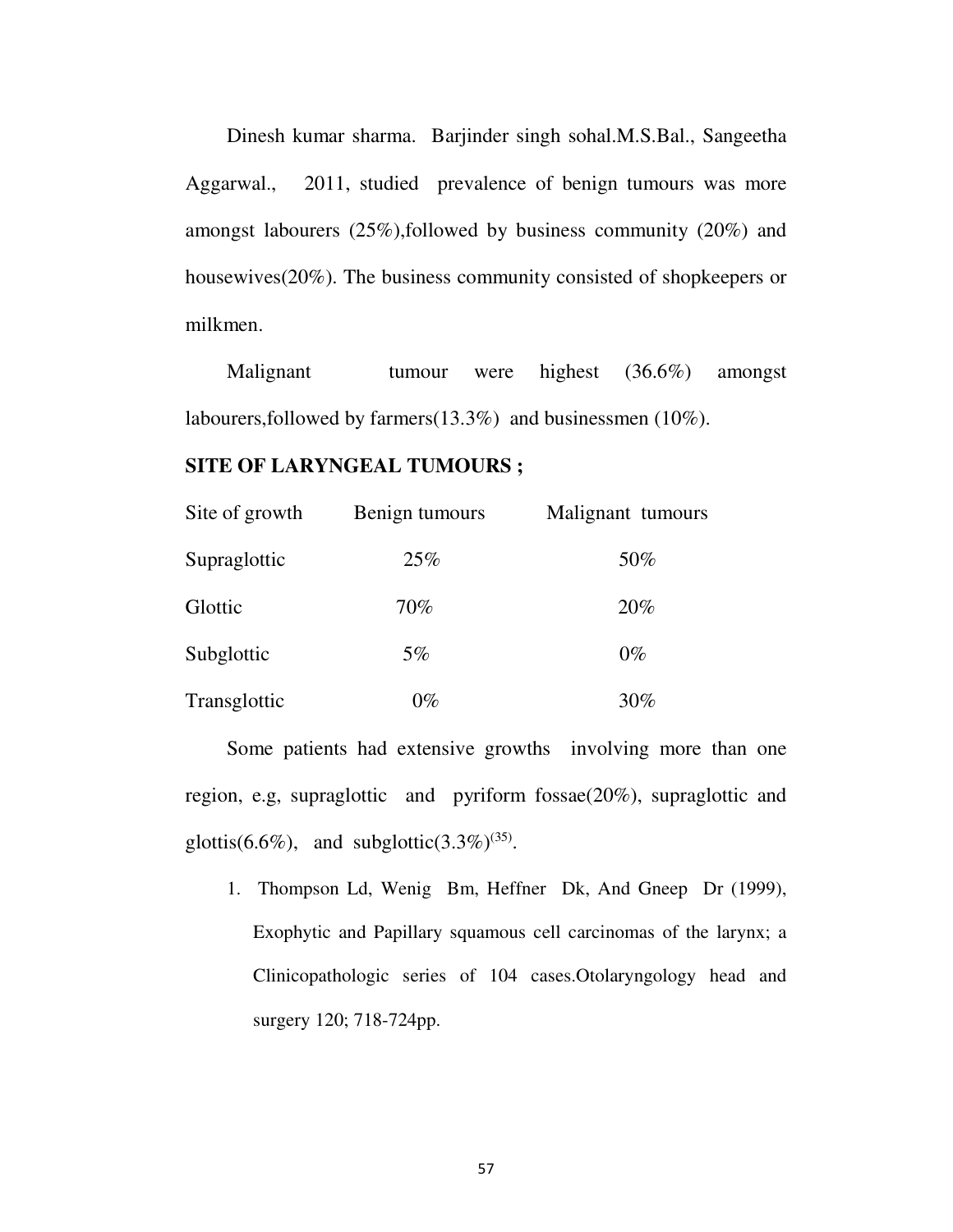Thompsons et al.(18) studied 104 cases of Exophytic and Papillary SCCs of larynx out of which 30% were Supraglottic,46% Glottis,3% Subglottic and  $21\%$  Transglottic<sup>(36)</sup>.

2. Bakshi et al.(3) in a study of 690 cases of Laryngeal malignancy found that  $56\%$  of tumours were supraglottic,  $17\%$  glottis,  $3.6\%$ subglottic and  $13\%$  transglottic tumours<sup>(37)</sup>.

The malignant tumours of the larynx occur more commonly in the supraglottis which is consistent with the studies of Bakshi et al. But not with that of Thompson et al (18).The present study is in line with both the above studies the subglottis is the least common site.

4.James A. Koufman MD, and Alan J.Burke, MBBS Studied the Etiology and pathogenesis of laryngeal carcinoma<sup>(38)</sup>.

In the united states,Laryngeal cancer accounts for approximately 1% of all new cancer diagnosis but fewer than  $1\%$  of all cancer deaths<sup>(39)</sup>. Laryngeal cancer is usually diagnosed relatively early Because It alters the sensitive phonatory and airway functions of larynx; 60% of patients present with localized disease alone, 25% with local disease and regional nodal metastatic disease, and 15% with advanced disease or distant metastases or both.

Squamous cell carcinoma is the predominant type of Laryngeal cancer, Accounting for over 90% of cases, and laryngeal SCC accounts for 26% of all cases of head and neck SCC.Undifferentiated carcinoma and verrucous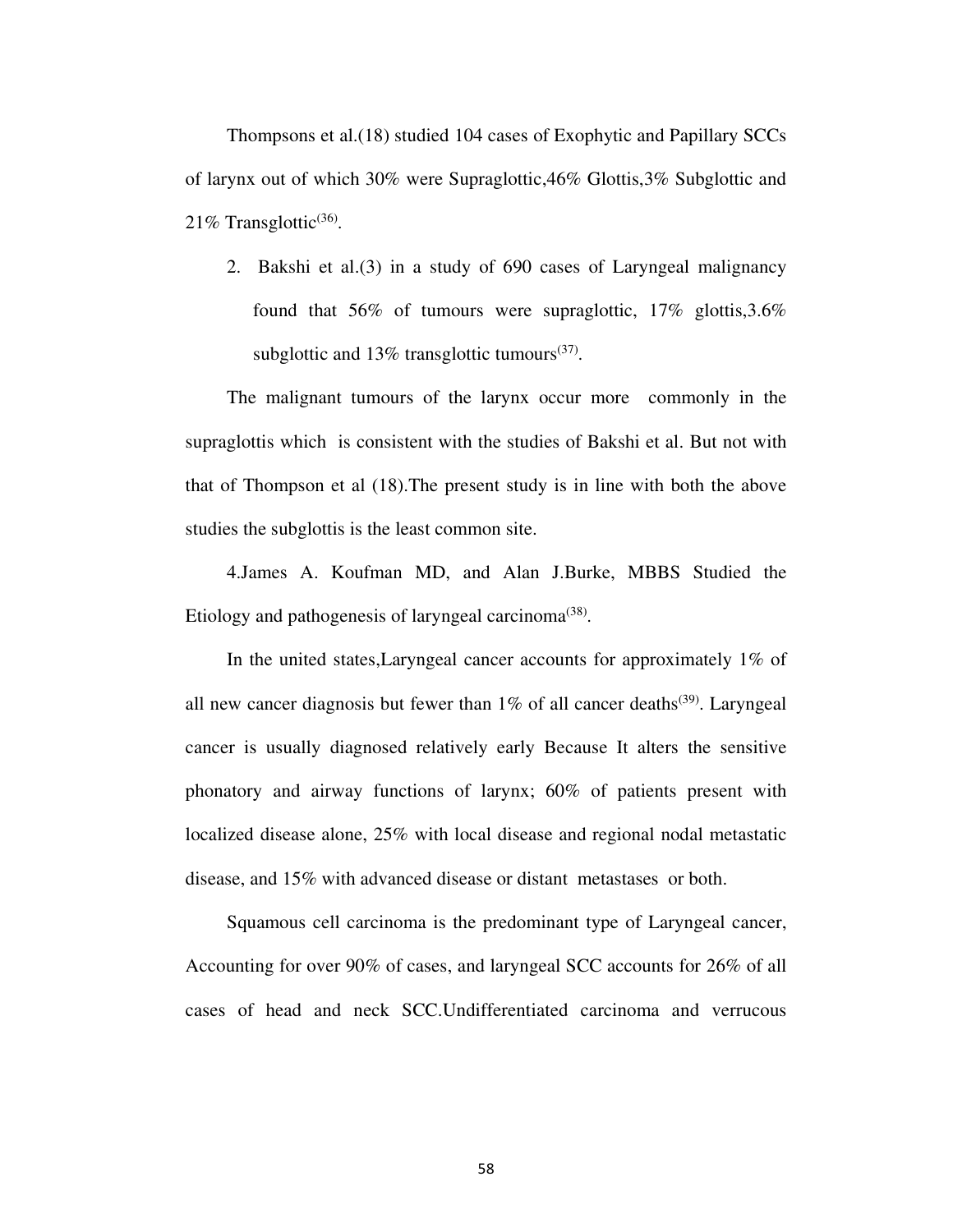carcinoma are major variants of SCC; Lymphoepithelial carcinoma and spindle cell carcinoma are less common<sup>(40)</sup>.

Most patients who develop laryngeal SCC are men,and the overall male to female ratio for this disease is approximately  $5:1^{(41)}$ . However, since the 1950s,an increasing incidence of Laryngeal SCC has been observed in black male patients and in all female patients(both white and black).This increase in women from 0.5 to 1.5 per 100000 population<sup> $(42)$ </sup> is particularly significant, and It may relate to the increased use of tobacco and ethanol by women during that period. By the mid -1980,the overall 5-year survival rates for all patients with Laryngeal SCC had improved to approximately 67%,But since then they have remained unchanged $(43)$ .

The rate of metachronous SCC disease of the upper aerodigestive tract, including the larynx is reported to be between 5% and 35% of cases(44,45,46,47).The esophagus is the most common second site, and consequently,It has been postulated that gastroesophageal reflux may be a carcinogenic co factor.Changing patterns of disease with time and exposure to comparable risk factors in different countries of the world have helped elucidate a group of common carcinogenic variables that are now being associated with a broader,more multifactorial hypothesis of Laryngeal carcinogenesis<sup>(48)</sup>.

59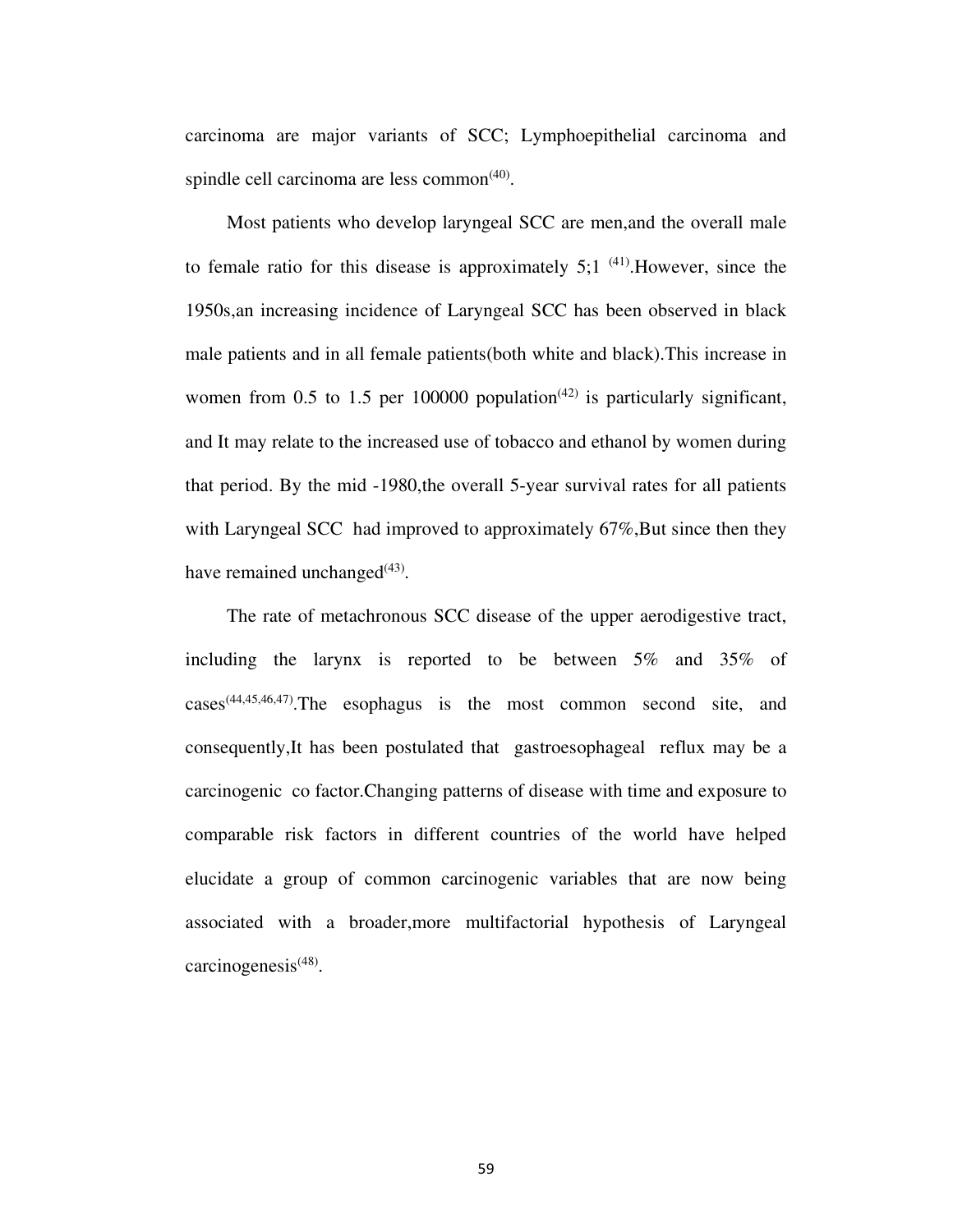This multifactorial theory is supported by observations that mucosal carcinoma is often multicentric a phenomenon often called field cancerization. This phenomenon is usually attributed to the panmucosal carcinogenic influences of a variety of a environmental factors.

Although many of the presumed carcinogenic influences have been shown to alter the internal environment,not one has been proved to cause carcinoma.Virtually all of the available data is associative that is epidemiologic<sup> $(49)$ </sup>. This is even true for well established causes of head and neck carcinoma such as tobacco and ethanol.

6. Head And Neck; Laryngeal Tumours; An Overview studied in 2008- 2012 , Glottis carcinomas represent the majority of Laryngeal cancers (50 -60%), followed by the supraglottic carcinomas (30-40%), while the subglottic carcinomas are uncommon (5% or less).

Prognosis; the overall 5- year survival following treatment is 80% for glottis and 50% for supraglottic tumours,mainly because the latter present an increased incidence of nodal metastases.Nearly two –thirds of patients with supraglottic cancers have neck metastases at the time of initial treatment.Survival decreases by more than one third when clinically positive lymph nodes are present.Five year disease free survival of patients with supraglottic cancer is 80% for stage 1-11, 70% for stage 111 and 40 % for stage 1V.Patients with glottis cancers have a better long-term prognosis. Five year disease free for stages 1-11 is 85%-90%, for stage 111 is 75% and for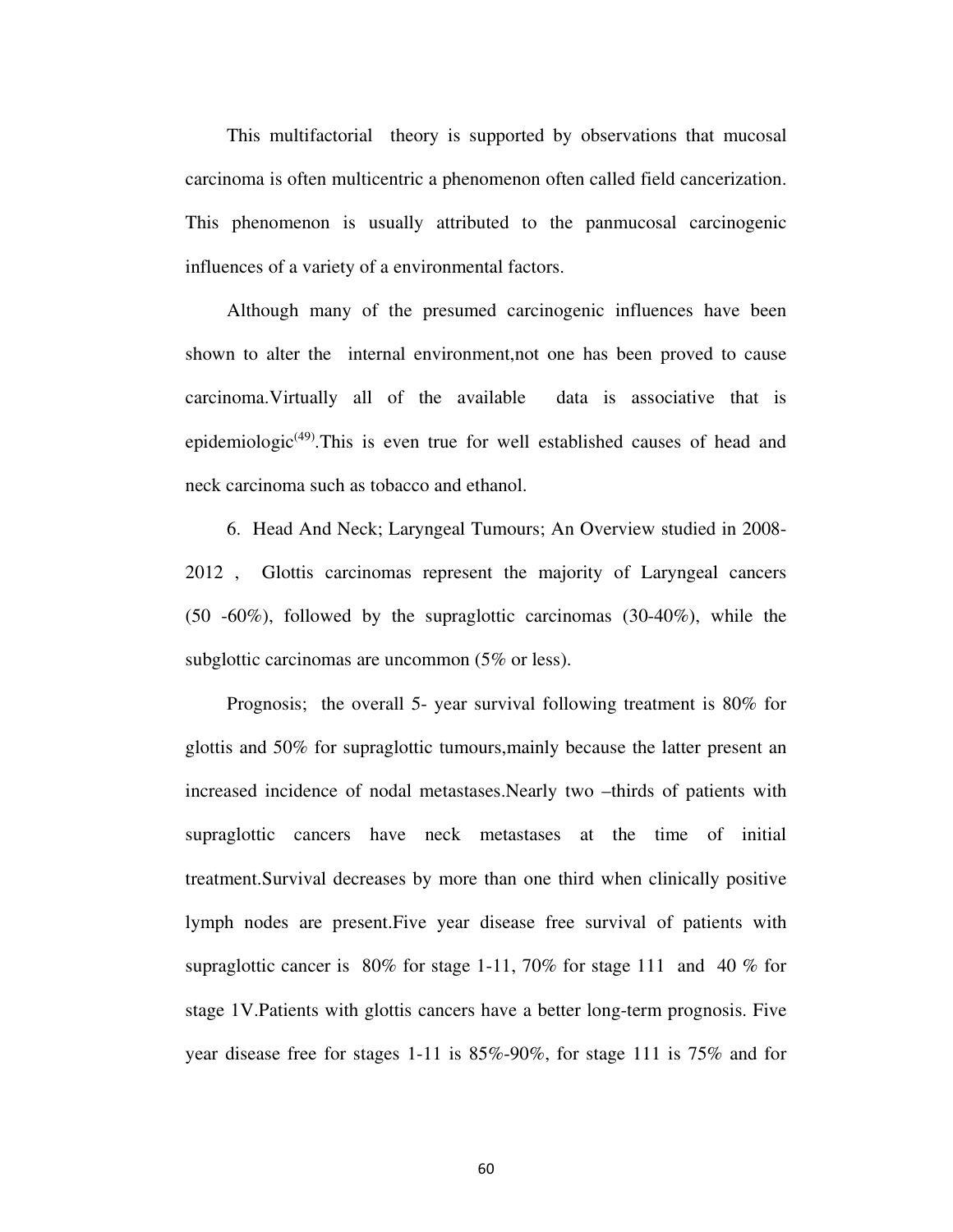stage 1V is 45%-50%.However, in cases with an extremely advanced local and regional disease. The overall 5-year survival is less than  $5\%^{(50)}$ .

7. Laryngeal biopsies with special reference to malignant tumours; A histopathological studied by K P varalakshmi,V., Shivashankar naik, R., Sujeeva swapna,p., sravani, M., neeraja.

A total of 95 patients were included in this study<sup>(51)</sup>.

Results from that study ,Out of 95 Laryngeal biopsies, 25 biopsies from inflamed larynx,49 from neoplastic growths, 8 from laryngeal nodules,2 from laryngoceles,2 showed no significant lesions, 1 from the infected cyst ,And 8 were inadequate biopsies.Out of 41 malignant tumours ,39 were squamous cell carcinoma,basaloid squamous type and adenocarcinoma one each.A highest number of malignant tumours were seen between 41 and 60 years.

**SUBSITE DISTRIBUTION OF MALIGNANT TUMOURS OF LARYNX;** 

| <b>SITE</b>  | NUMBER OF CASES $(\% )$ |
|--------------|-------------------------|
| Supraglottis | 31.7%                   |
| Glottis      | 65.8%                   |
| Subglottis   | 2.4%                    |
| Transglottic | $0\%$                   |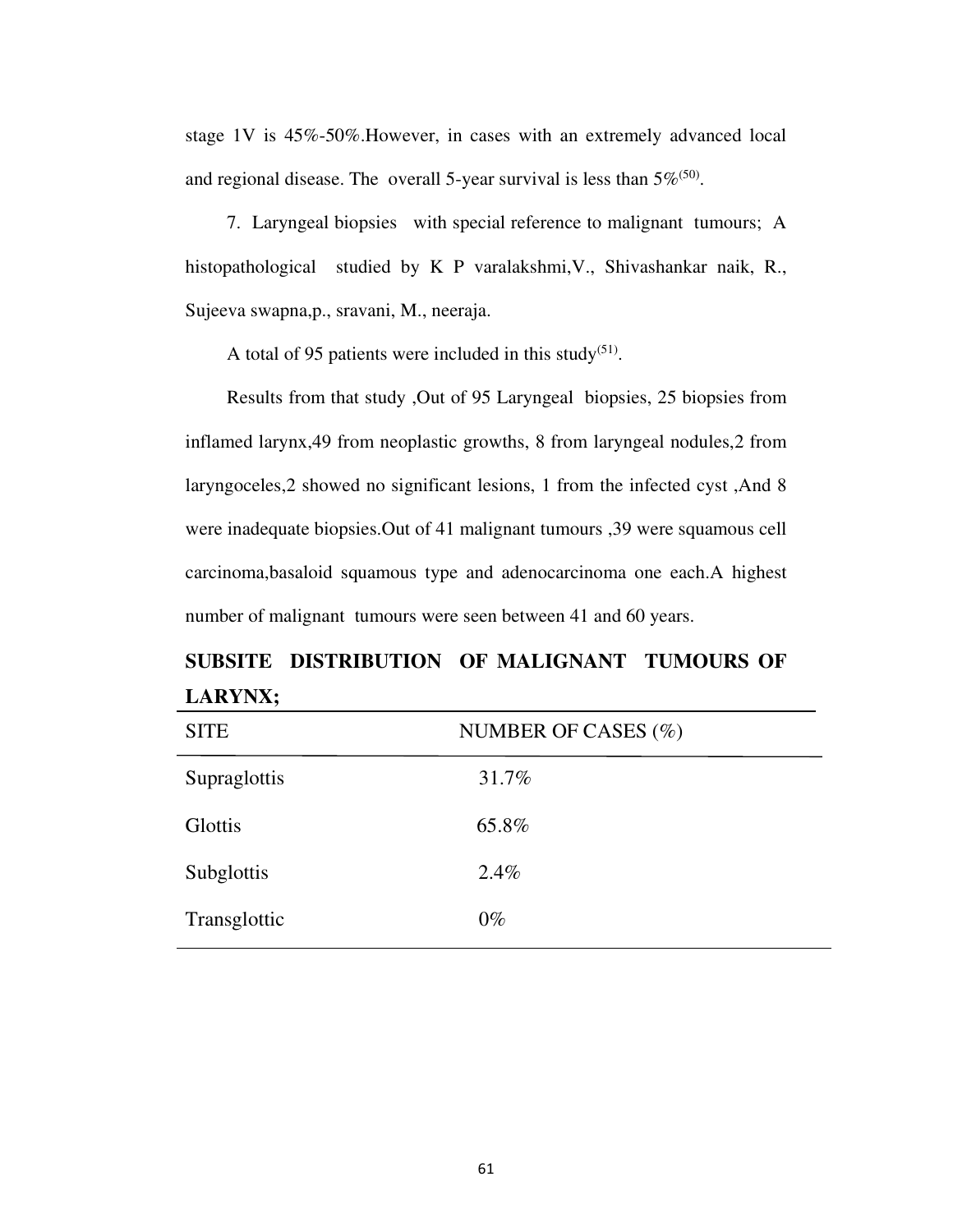AGE –WISE DISTRIBUTION OF MALIGNANT TUMOURS OF LARYNX;

| <b>AGE IN YEARS</b>               | NO OF MALIGNANT TUMOURS |  |
|-----------------------------------|-------------------------|--|
| $0 - 20$                          | <b>Nil</b>              |  |
| 21-40                             | 21.9%                   |  |
| $41-60$                           | $60.9\%$                |  |
| 61 and above                      | 17.07%                  |  |
| GRADING OF SQUMOUS CELL CARCINOMA |                         |  |

| <b>GRADES</b> | NO OF CASES % |
|---------------|---------------|
|               | 25.6%         |
| $\mathbf{I}$  | 83.8%         |
| III           | 7.6%          |
| IV            | $0\%$         |

 In this study, dysplasia of grade II was seen in only one biopsy.The relation between the chronic laryngitis and malignant transformation of such larynx is well known since 1923.<sup>(52,53,54)</sup>Proper follow-up provides greater information about the fate of such larynx. Most of the members (91.3%) in this study were smokers, And many studies were also noticed strong association of chronic non-specific laryngitis with tobacco smoking.(55,56)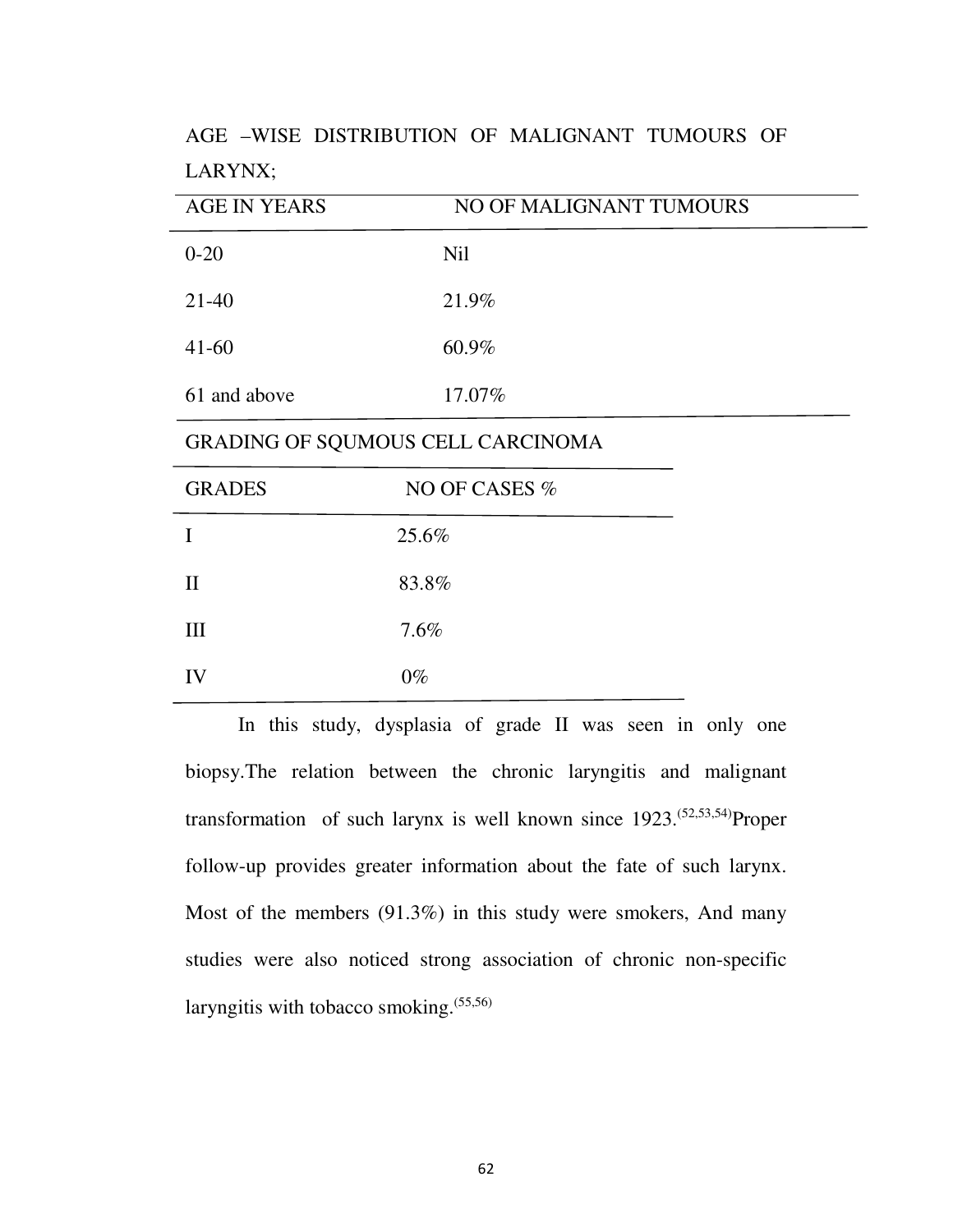## **INCIDENCE OF SCC IN VARIOUS STUDIES**

| <b>STUDY</b>         | PERCENTAGE OF SCC % |
|----------------------|---------------------|
| Kaufman and Burke    | 90                  |
| Kumar et al          | 95                  |
| Domanowski           | 96                  |
| Jaiswal and Hoang    | 99                  |
| Wang et al           | 99                  |
| Bakshi et al         | 69                  |
| Non-keratinizing SCC | 27                  |
| Keratinizing SCC     |                     |

3. Clinico Pathological Study of Laryngeal Masses Studied By Dr.kiran jayawant shinde, Dr.syed imdad Husain hashmi, Jan-2015.

Results from that study, total 100 cases of laryngeal masses were obtained, 86 malignant and 14 benign. Among malignant laryngeal masses supraglottic region was the commonest site and majority patients presented in late stageIII &IVA .Among benign laryngeal masses vocal fold polyps were the commonest. Clinical diagnosis was 100% correct in vocal fold nodule,intubation granuloma and epiglottic cyst whereas it was correct in only 66.66% cases of vocal fold polyp and 98.83% of malignant laryngeal masses.This study showed that proportion of laryngeal cancers was significantly high,They constituted a major burden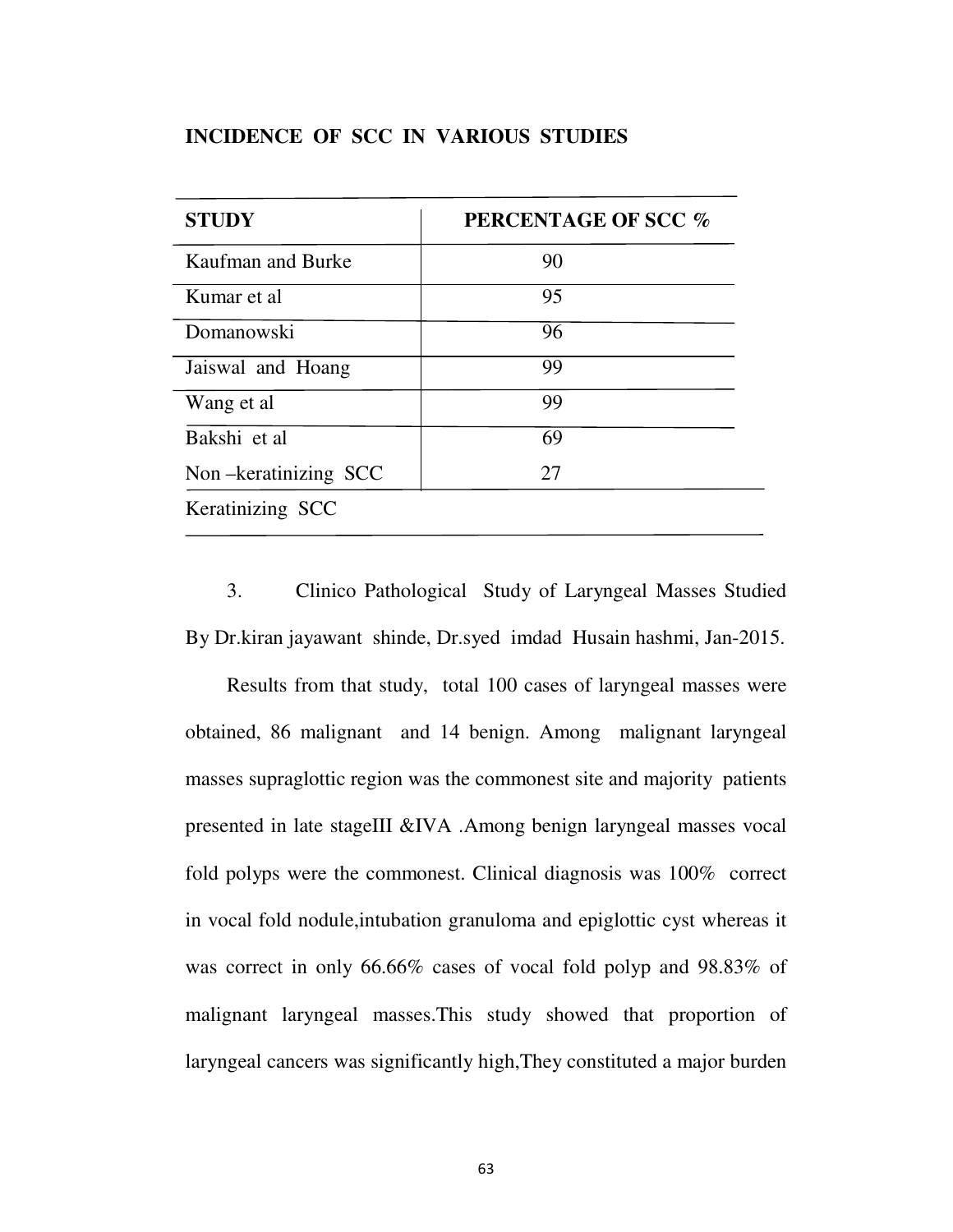in our hospital with proportion higher than that reported in any other studies which requires prompt attention.We can be conservative with vocal fold nodules and cysts. But we should be aggressive in the management of vocal fold polyps. (57)

4. Epidemiological study of laryngeal carcinoma in western Nepal done by Krishna koirala.

This is a retrospective study carried out in the Department of ENT, Manipal Teaching Hospital, and Pokhara, Nepal from 1st August 2012 to 31st December 2014.

 Results from that study,One hundred and one histopathologically confirmed new cases of laryngeal squamous cell carcinoma were included in our study. Age of the patients ranged from 40 years to 92 years with the mean age of 64.16 years. The mean age of females was 58.5 years And that of males was 65.5 years. Twenty-Eight of our patients belonged to less than 60 years while seventy-three patients belonged to age range of more than 60 years. Forty one percent of our patients belonged to the age range of 60-69 years. Males accounted for 81% and females accounted for 20% of total patients. Male to Female ratio was 4:1 . Fifteen of our patients had transglottic carcinoma due to difficulty to locate the exact site of origin of transglottic malignancies, It was not taken into account for the sub-site comparison groups. Final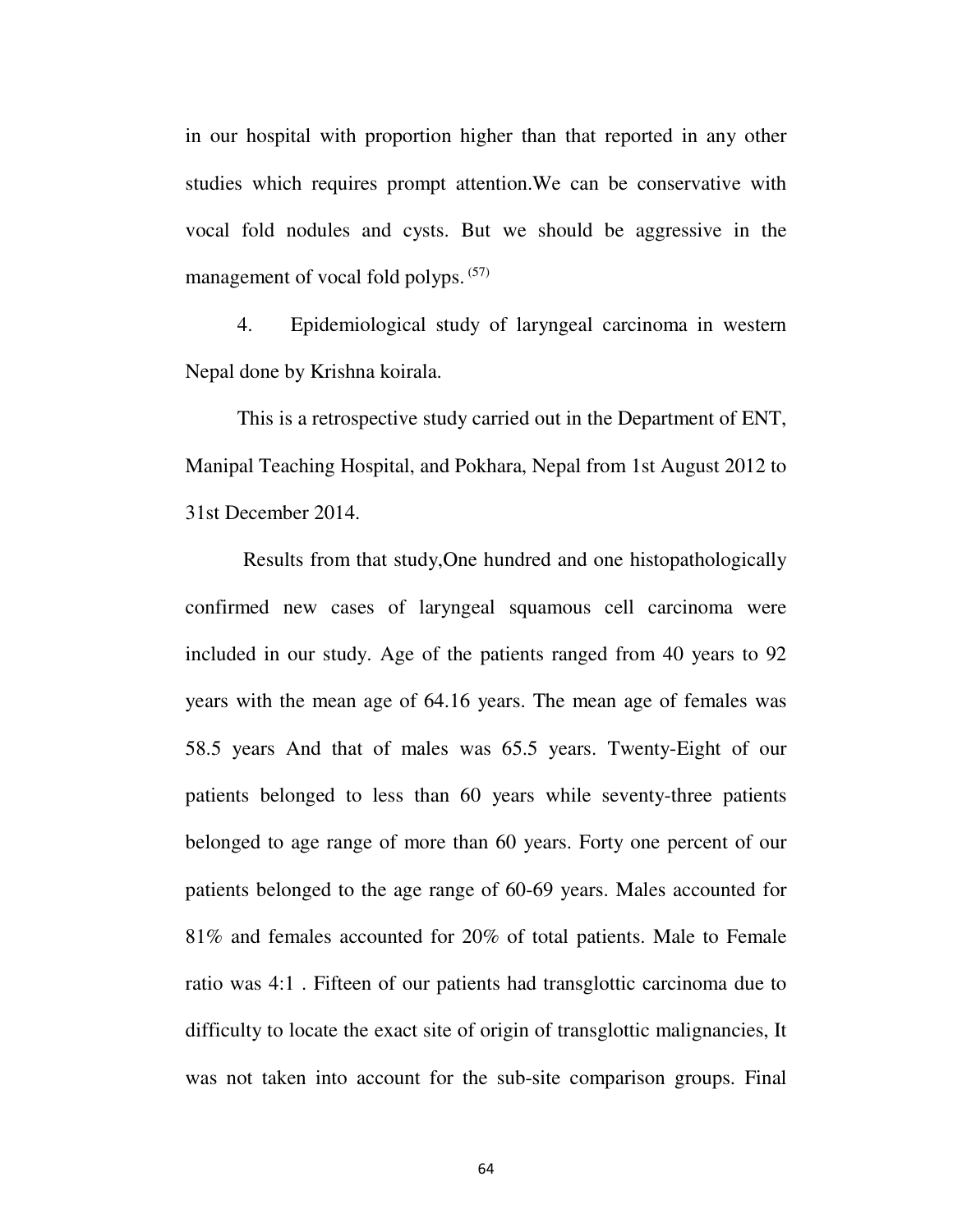comparison was made amongst 86 patients of supraglottic, glottic and subglottic subsites of the larynx.

 Out of 86 patients, 61 patients (70%) had supraglottic carcinoma, 24 (28%) had glottic carcinoma and one patient had subglottic carcinoma. Supraglottic larynx was the commonest subsite of larynx to develop the disease . All of our patients were smokers whereas 67 patients used to drink alcohol also. Out of 61 patients of supraglottic carcinoma, 46 used to smoke and drink and 15 used to smoke only. Out of 24 patients of glottic carcinoma, 11 patients used to smoke and drink whereas 13 patients used to smoke only. There was significant association between smokers and drinkers and smokers alone in supraglottic and glottic cancers  $(p=0.009)$ . This observation shows that supraglottis is the commonest subsite of larynx to harbor squamous cell carcinoma and squamous cell carcinoma of supraglottis is common in people who smoke and drink alcohol<sup> $(58)$ </sup>

| Age Range    | Males | Females                     | <b>Total Number of patients</b> |
|--------------|-------|-----------------------------|---------------------------------|
| 40-49 yrs    |       | 6                           | 13                              |
| 50-59 yrs    | 13    | $\mathcal{D}_{\mathcal{L}}$ | 15                              |
| $60-69$ yrs  | 34    |                             | 41                              |
| 70-79 yrs    | 19    | 5                           | 24                              |
| $>80$ yrs    | 8     | 0                           | 8                               |
| <b>Total</b> |       | 20                          | 101                             |

 **Number of Patients According to Age Range and Sex**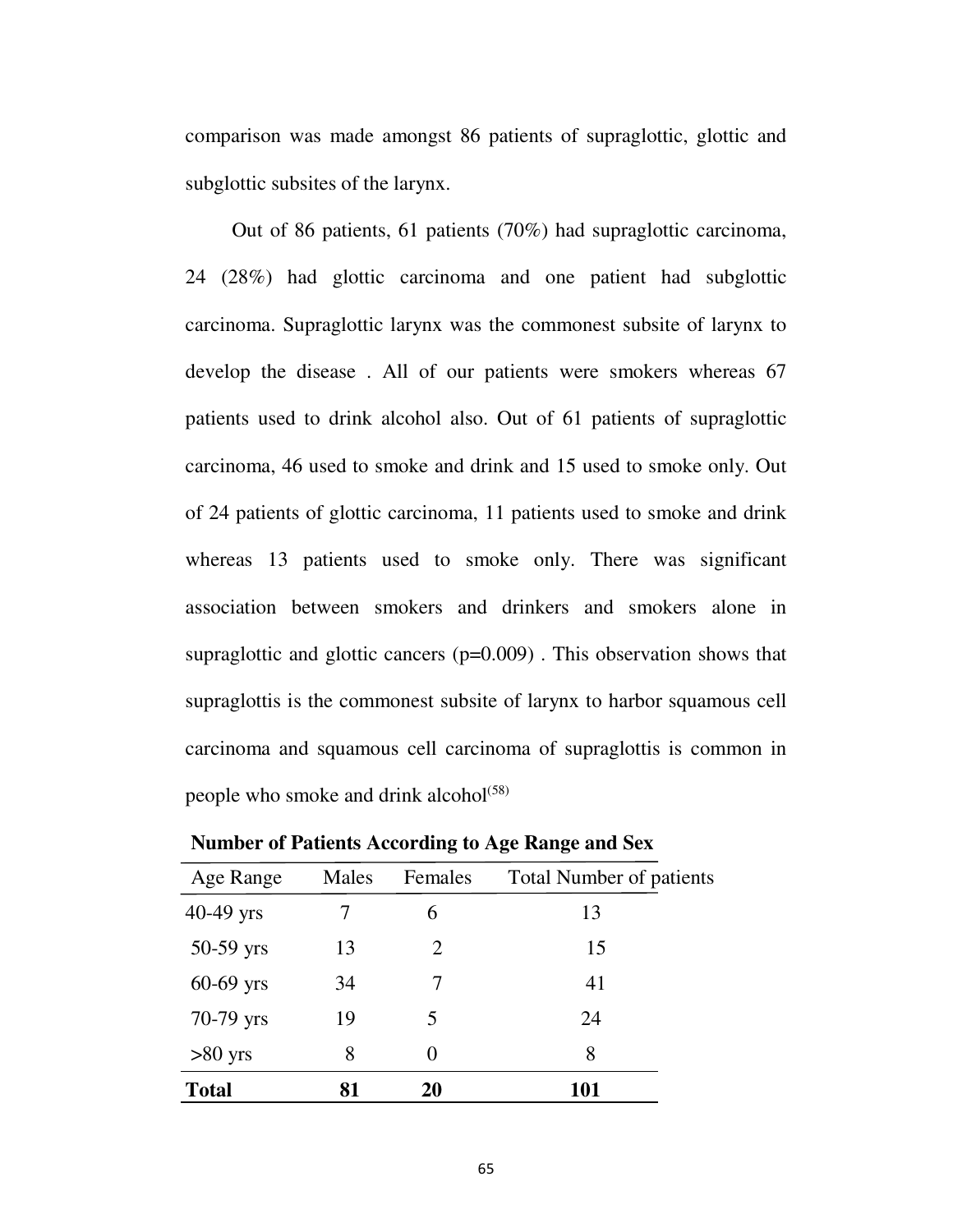# **Subsite Distribution of Laryngeal Cancers**

**Consumers** 

| <b>Subsite</b> | No. of patients |  |
|----------------|-----------------|--|
| Supraglottic   | 61              |  |
| Glottic        | 24              |  |
| Subglottic     | 1               |  |
| Transglottic   | 15              |  |
| <b>Total</b>   | 101             |  |

Comparision of Laryngeal Cancers amongst Smokers and Alcohol

| <b>Subsites</b> | <b>Smokers and alcohol users</b> | <b>Smokers</b> | <b>Total</b> |  |
|-----------------|----------------------------------|----------------|--------------|--|
| Supraglottis    | 46(75%)                          | 15(25%)        | 61           |  |
| Glottis         | 11 $(46%)$                       | 13 $(54%)$     | 24           |  |
| Total           | 57                               | 28             | 85           |  |

5. A study by Raquel Ferreira et al (2013) also supports the role of alcohol as a risk factor for developing cancer of the oral cavity,pharynx,esophagus,somach,larynx,colorectum,central nervous system, pancreas, breast and prostate<sup>(59)</sup>.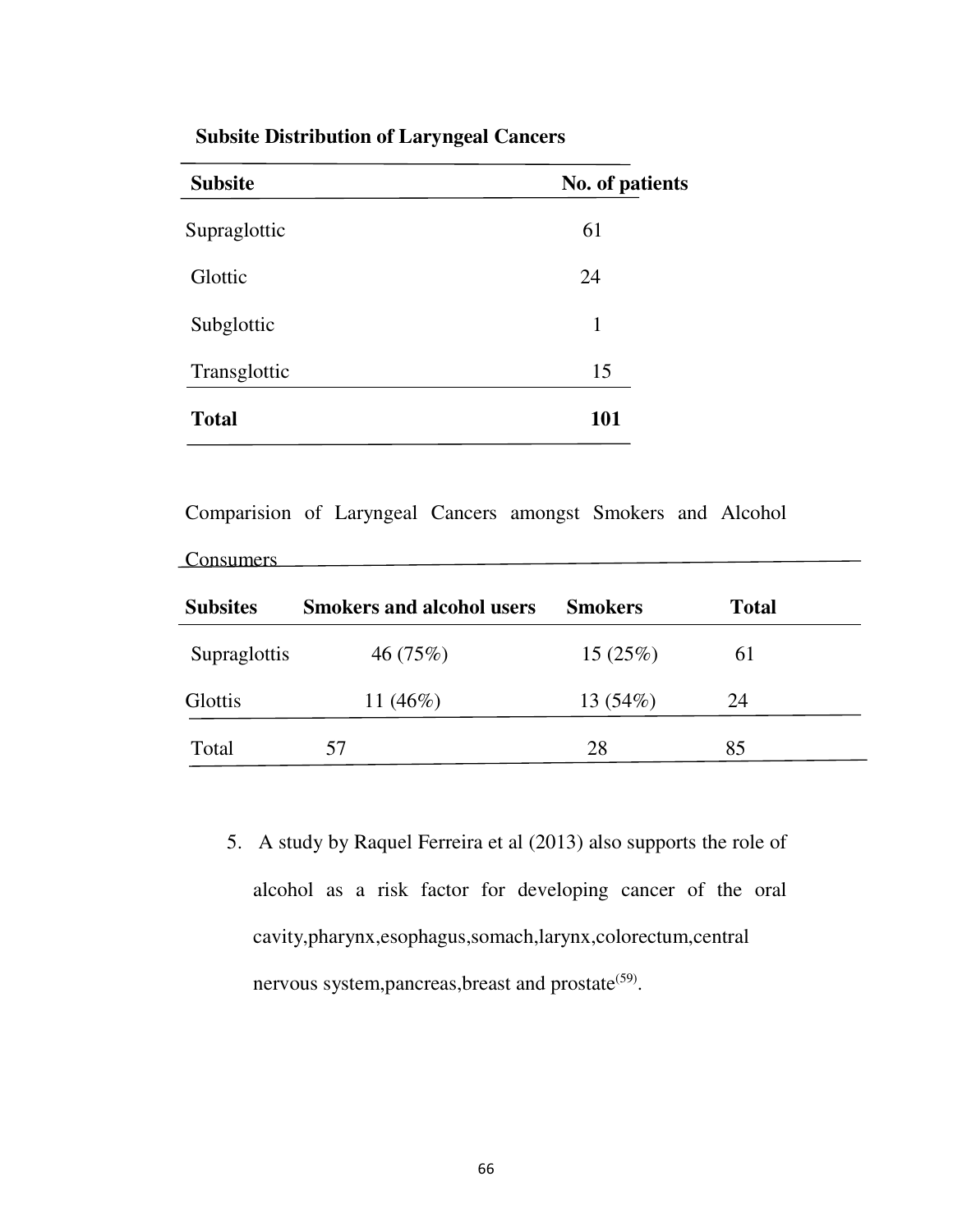- 6. Thapa et al.(2003) in a retrospective chart review of 8 month duration in Nepal medical college,Kathmandu,Nepal,found that Supraglottic carcinoma was commoner than glottis carcinoma.It is difficult to draw a conclusion from their study due to small number of patients $^{(60)}$ .
- 7. In a study performed by koirala K et al.(2013),Supraglottic larynx was reported to be the commonest subsite of larynx  $(78.2\%)$  to harbor laryngeal malignancy<sup>(61)</sup>.
- 8. In a study done by jukka et al.(2000) in finland from 1974 to 1995, Glottic carcinoma was marginally in higher position than supraglottic carcinoma.This fact was documented to be due to increased use of alcohol as well as smoking in the study population $(62)$ .
- 9. Mohanty BK et al.(2002) have stated that Supraglottic cancer is more common than glottis in indian subcontinent. This variation in demographics might be due to the higher prevalence of chewing tobacco rather than smoking in indian subcontinent which results in tobacco rich saliva coming in contact with the supraglottis.In contrast, Smoke from tobacco smokking has more contact with the glottis in the way to lungs<sup> $(63)$ </sup>.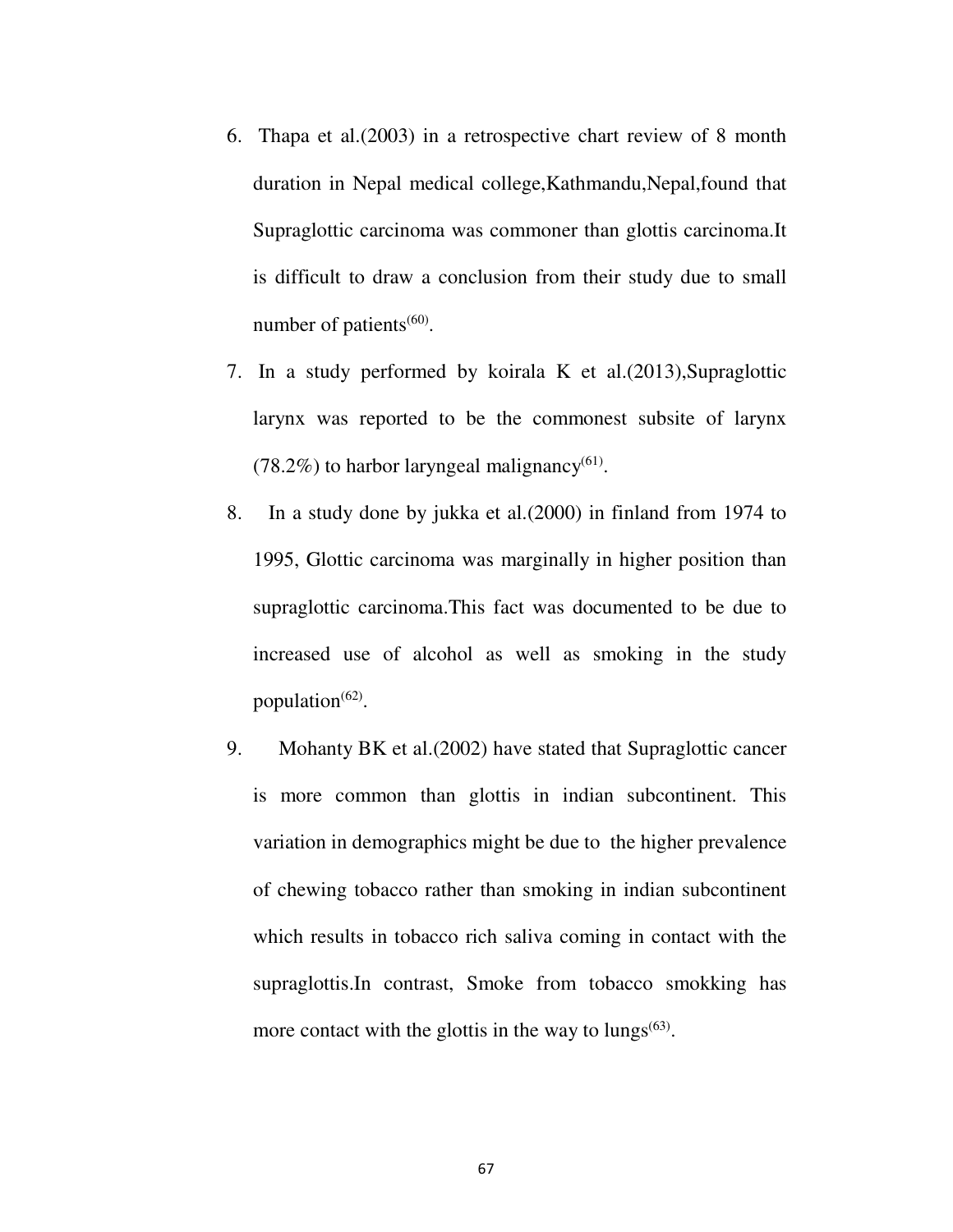| <b>RESULTS</b> |
|----------------|
|                |

| <b>HISTOPATHOLOGY</b> |                                   |                     |       |                  |                       |  |  |
|-----------------------|-----------------------------------|---------------------|-------|------------------|-----------------------|--|--|
|                       |                                   | Frequency   Percent |       | Valid<br>Percent | Cumulative<br>Percent |  |  |
| Valid                 | <b>SOUAMOUS</b><br><b>CELL CA</b> | 6                   | 6.0   | 6.0              | 6.0                   |  |  |
|                       | <b>SQUAMOUS</b><br><b>CELL CA</b> | 94                  | 94.0  | 94.0             | 100.0                 |  |  |
|                       | Total                             | 100                 | 100.0 | 100.0            |                       |  |  |

Moderately Differentiated Squamous Cell Carcinoma



Figure – Alveolar Pattern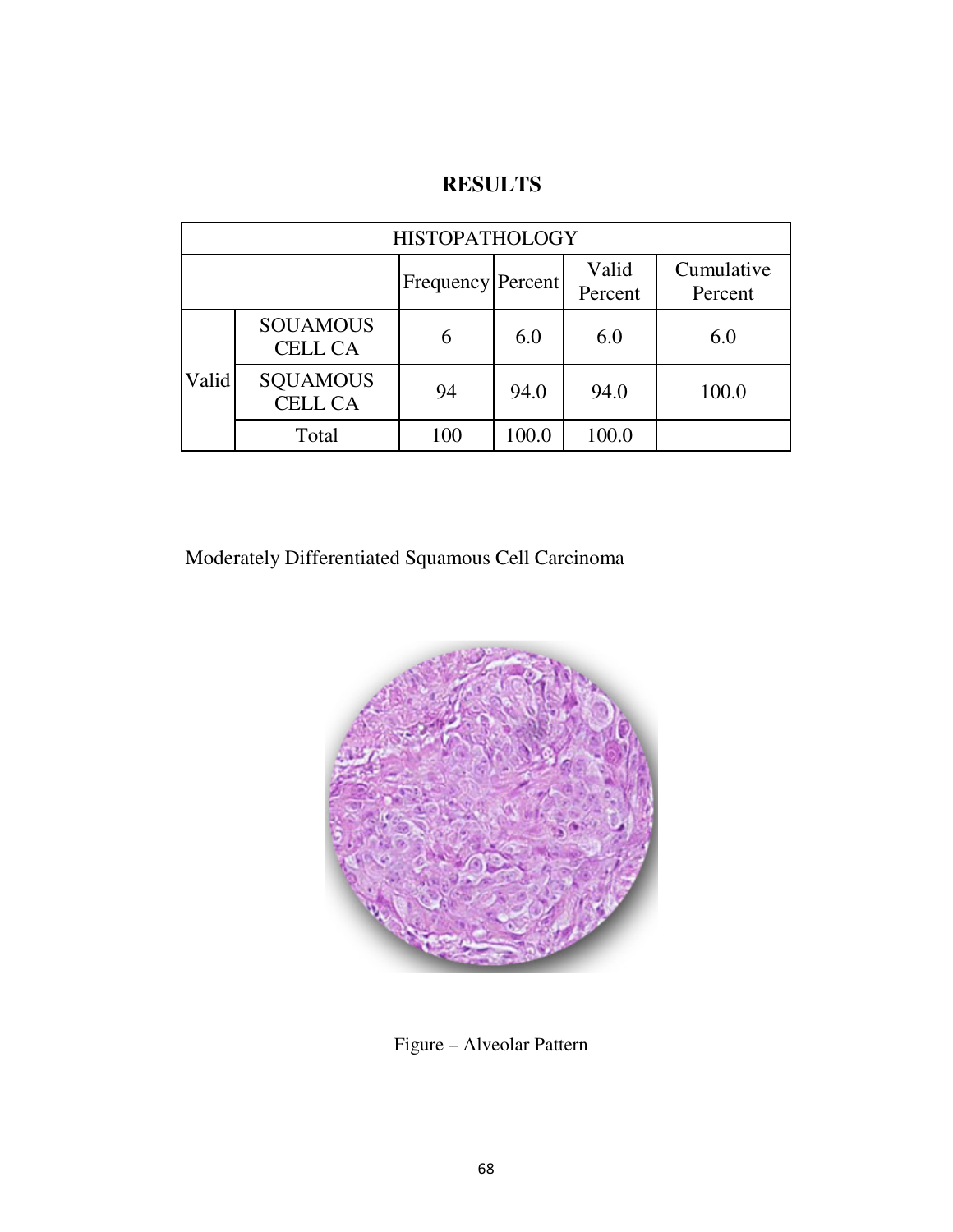# **Descriptive Statistics**

| <b>Variables</b>     | N <sub>0</sub> | Min. | Max. | Mean  | S.D   |
|----------------------|----------------|------|------|-------|-------|
| Age                  | 100            | 40   | 85   | 63.61 | 6.828 |
| Duration of exposure | 100            | 18   | 40   | 29.45 | 5.496 |

## **AGE**

| <b>Particulars</b> | <b>Frequency</b> | <b>Percentage</b> |
|--------------------|------------------|-------------------|
| $40$ to $50$ yrs   | 4                | 4.0               |
| $51$ to 60 yrs     | 25               | 25.0              |
| $61$ to $70$ yrs   | 60               | 60.0              |
| 71 to $80$ yrs     | 9                | 9.0               |
| 81 to 85 yrs       | 2                | 2.0               |
| Total              | 100              | 100               |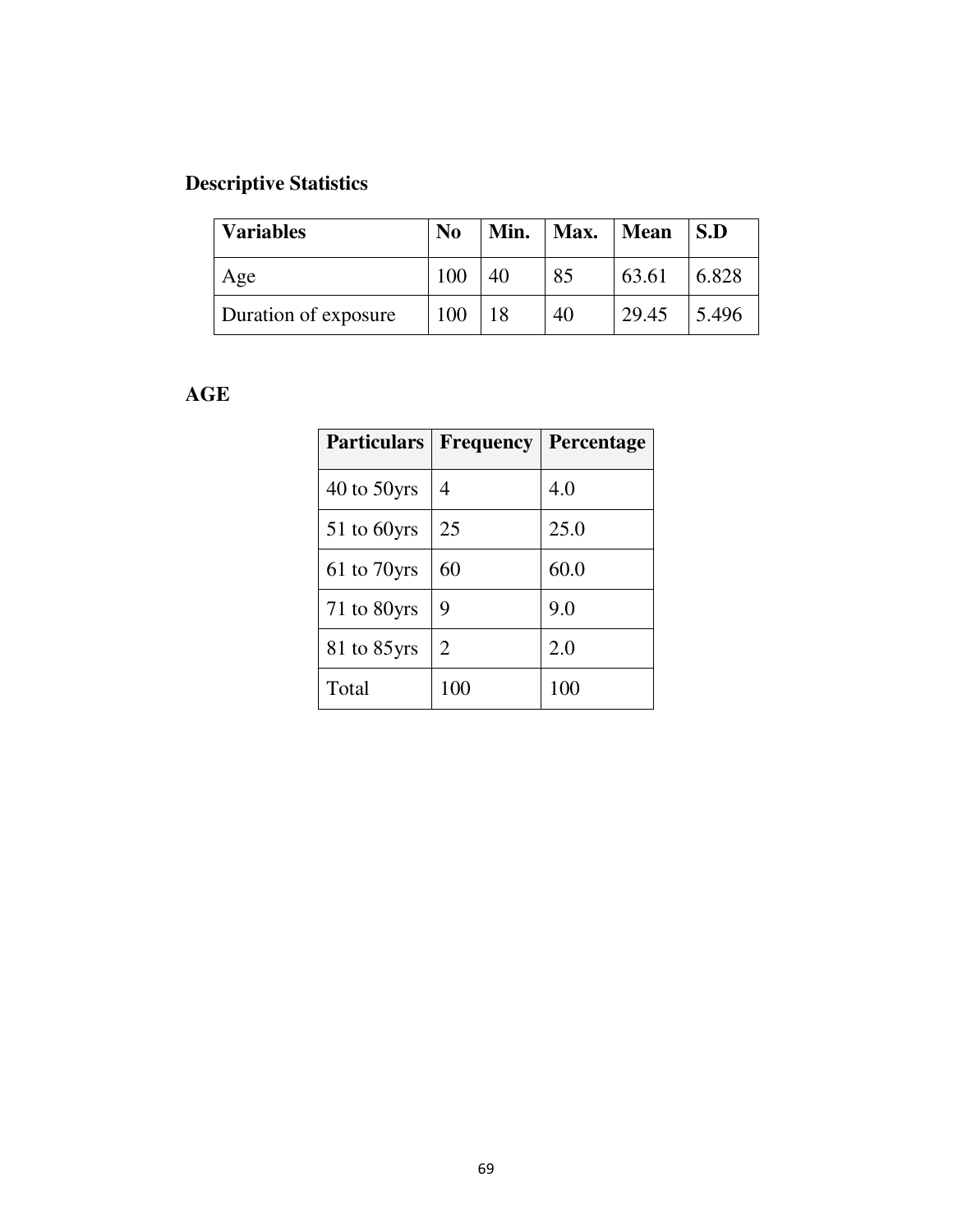

In our study more than 50% cases occur in above 60 years.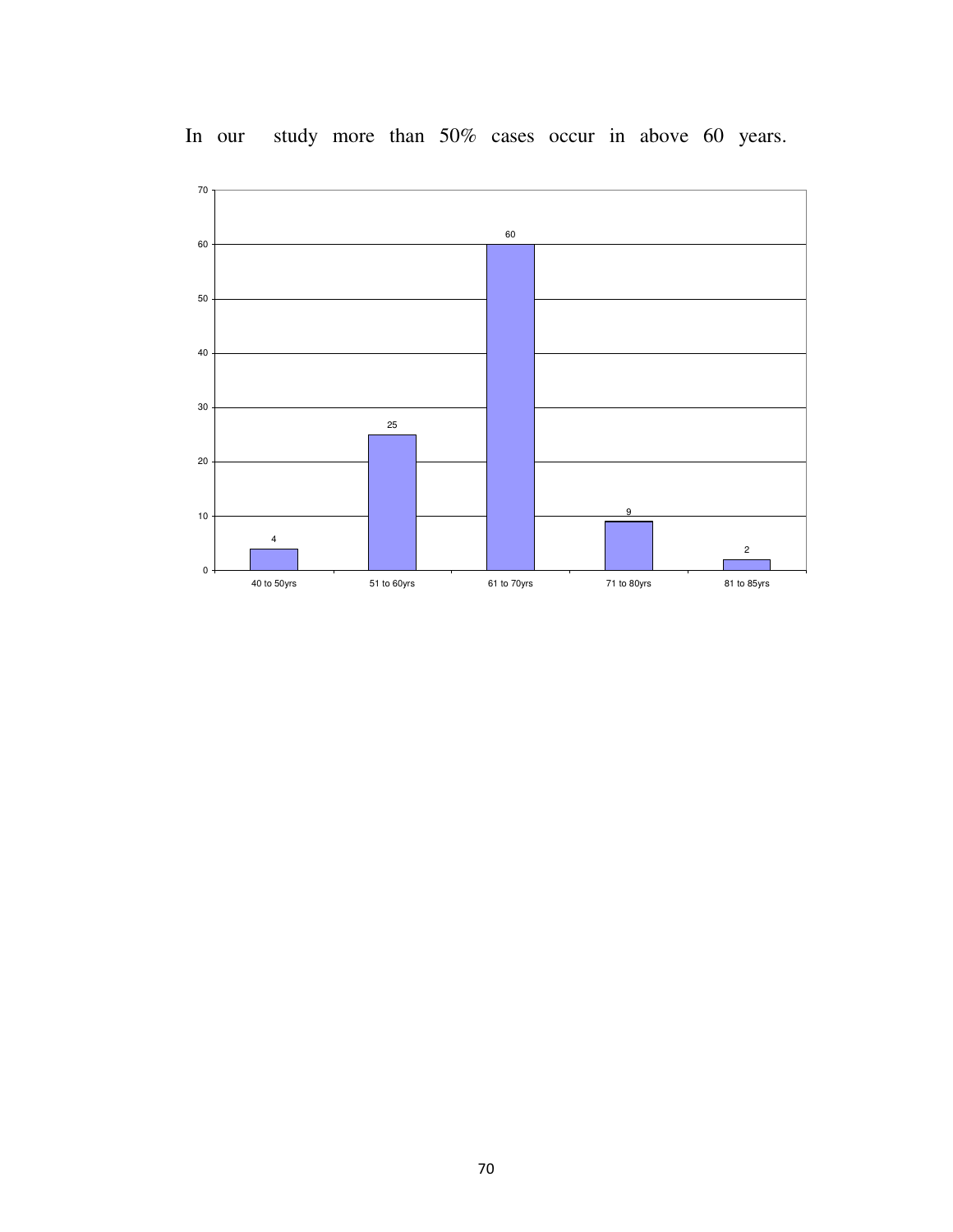| Particulars | <b>Frequency</b> | <b>Percentage</b> |  |  |  |
|-------------|------------------|-------------------|--|--|--|
| Male        | 90               | 90.0              |  |  |  |
| Female      | 10               | 10.0              |  |  |  |
| Total       | 100              | 100.0             |  |  |  |



In our study out of 100 cases 90 Cases were males 10 Cases were female.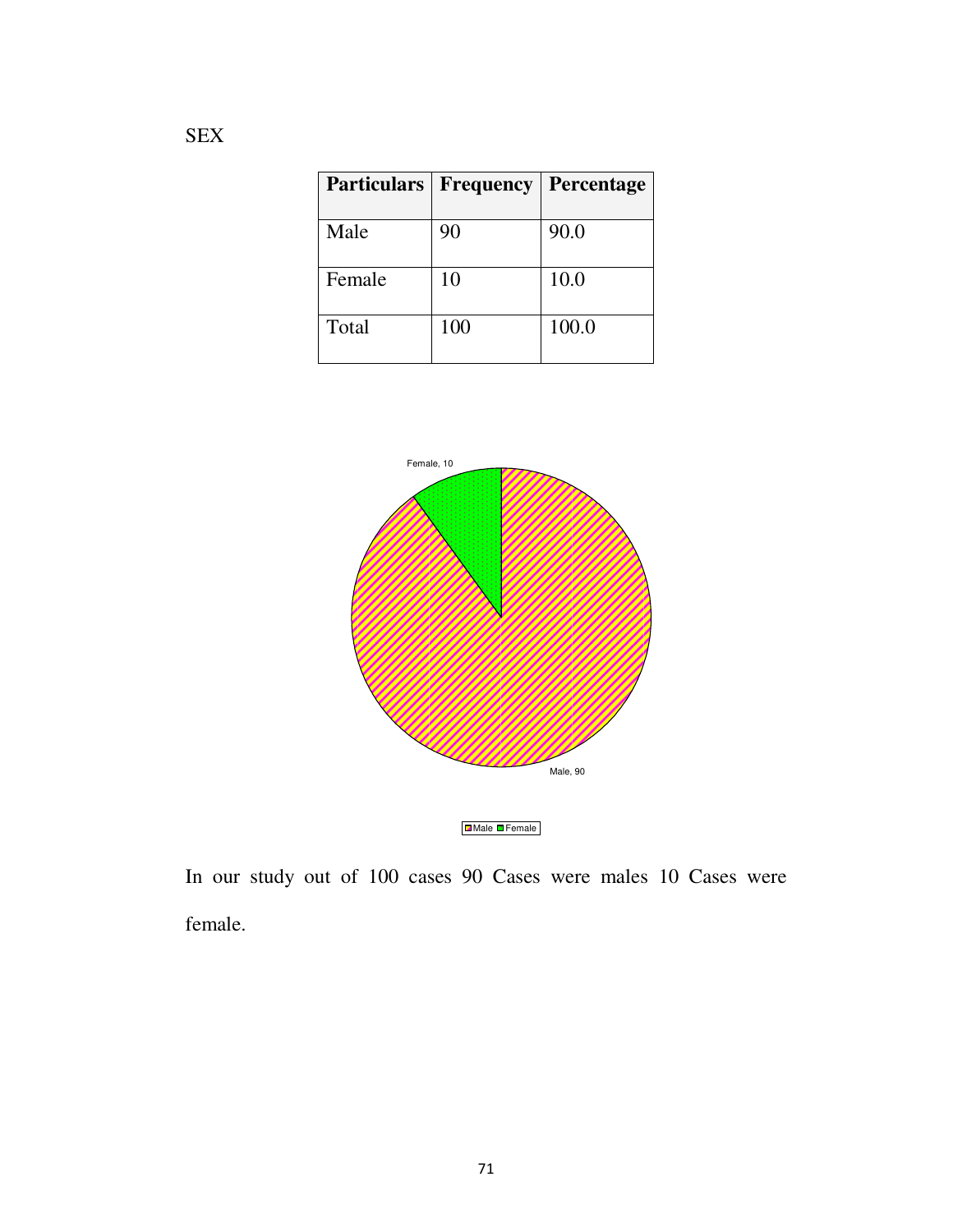### **RISK FACTORS**

| <b>Particulars</b>  | <b>Frequency</b> | Percentage |
|---------------------|------------------|------------|
| Alcohol             | 23               | 23.0       |
| Tobacco / Betel Nut | 14               | 14.0       |
| Smoking             | 23               | 23.0       |
| Tobacco             | 6                | 6.0        |
| Alcohol / Smoking   | 20               | 20.0       |
| Alcohol / Tobacco   | 14               | 14.0       |
| Total               | 100              | 100.0      |

Out of 100 cases 46 Cases affected by alcohol and smoking equally,Least number of cases affected by tobacco alone.

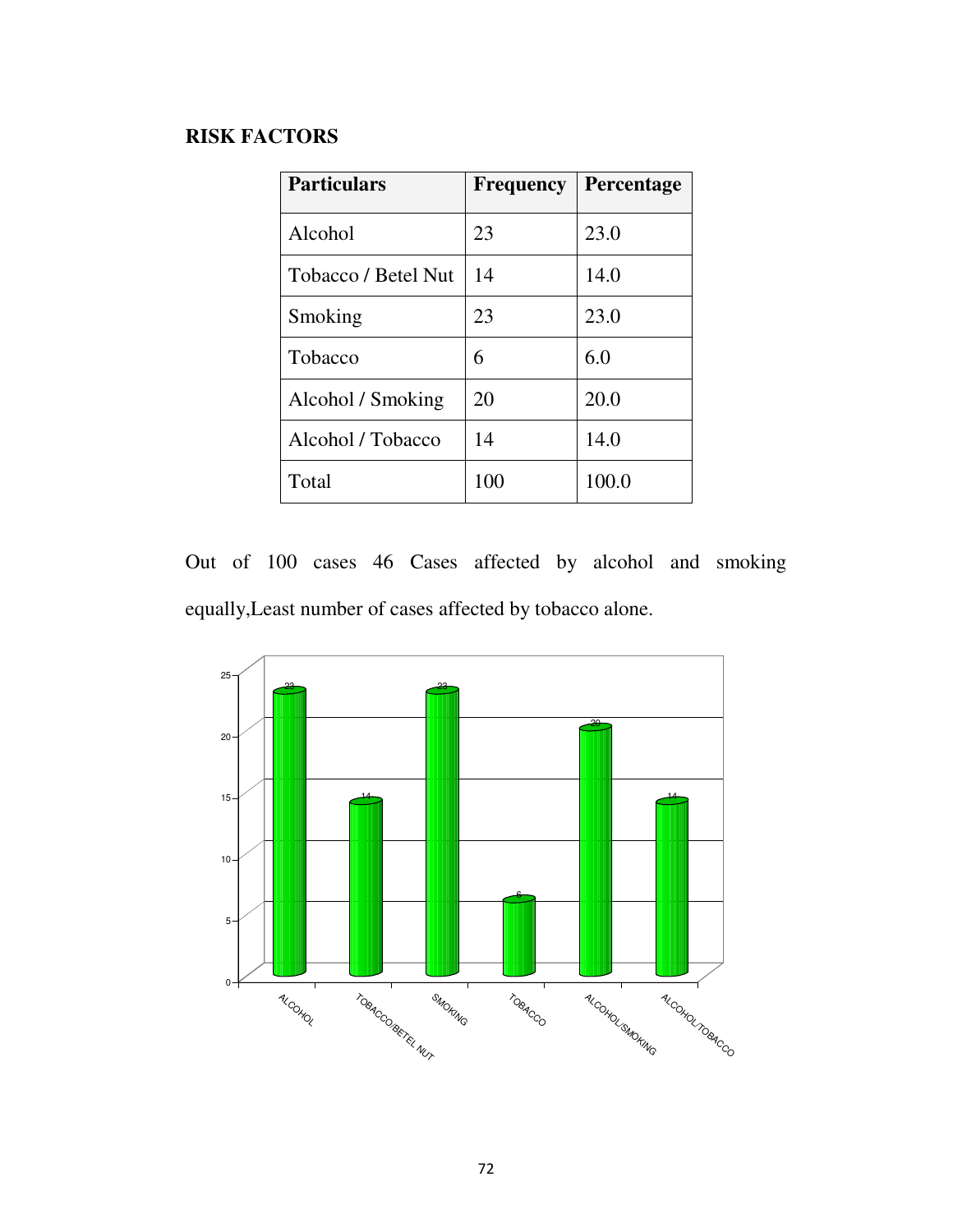## SUB SITE

| <b>Particulars</b>          | <b>Frequency</b> | Percentage |
|-----------------------------|------------------|------------|
| Epiglottis                  | 31               | 31.0       |
| Vallecula / Epiglottis      | 27               | 27.0       |
| Ventricle / AE Folds        | 10               | 10.0       |
| Vocal Cord / AE<br>Folds    | 11               | 11.0       |
| Arytenoids /<br>AE<br>Folds | 13               | 13.0       |
| AE Folds / PE Folds         | 2                | 2.0        |
| Vallecula / Epiglottis      | 6                | 6.0        |
| Total                       | 100              | 100        |

Most commonly affected subsite was Epiglottis (31%).

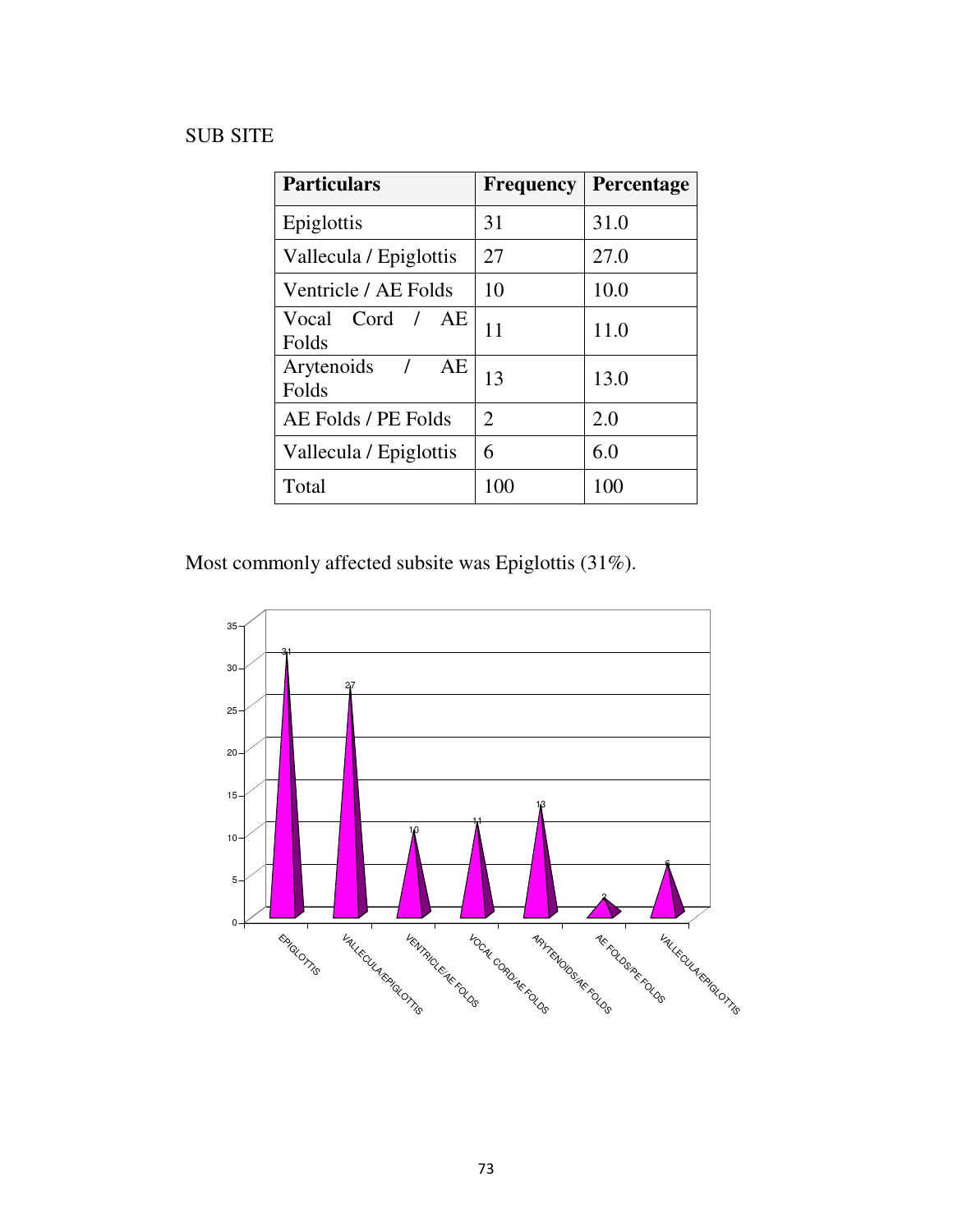### **SYMPTOMS**

| <b>Particulars</b>   | <b>Frequency</b> | Percentage |  |  |
|----------------------|------------------|------------|--|--|
| <b>FB</b> Sensation  | 18               | 18.0       |  |  |
| Lump<br>in<br>throat | 35               | 35.0       |  |  |
| <b>FB</b> Sensation  | 7                | 7.0        |  |  |
| Dyspnoea             | 20               | 20.0       |  |  |
| <b>Throat Pain</b>   | 15               | 15.0       |  |  |
| Dysphagia            | 4                | 4.0        |  |  |
| Voice<br>Change      | 1                | 1.0        |  |  |
| Total                | 100              | 100        |  |  |

Most common symptom of supraglottic tumour was lump in throat  $(35\%).$ 

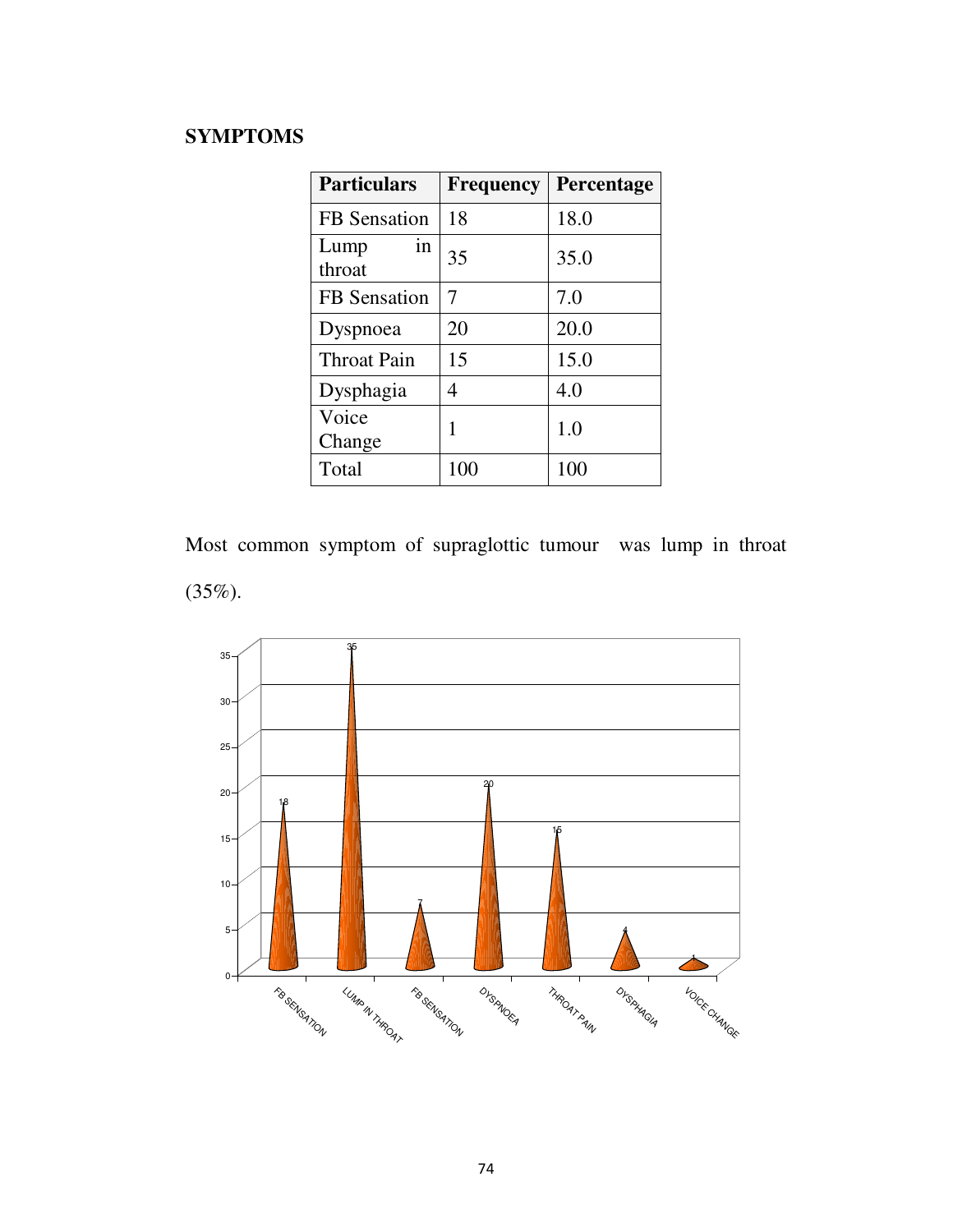## **DURATION OF EXPOSURE**

| <b>Particulars</b> | <b>Frequency</b> | Percentage |
|--------------------|------------------|------------|
| Below 20yrs        | 2                | 2.0        |
| 21 to 30yrs        | 59               | 59.0       |
| $31$ to $40$ yrs   | 39               | 39.0       |
| Total              | 100              | 100.0      |



Below 20yrs 21 to 30yrs 231 to 40yrs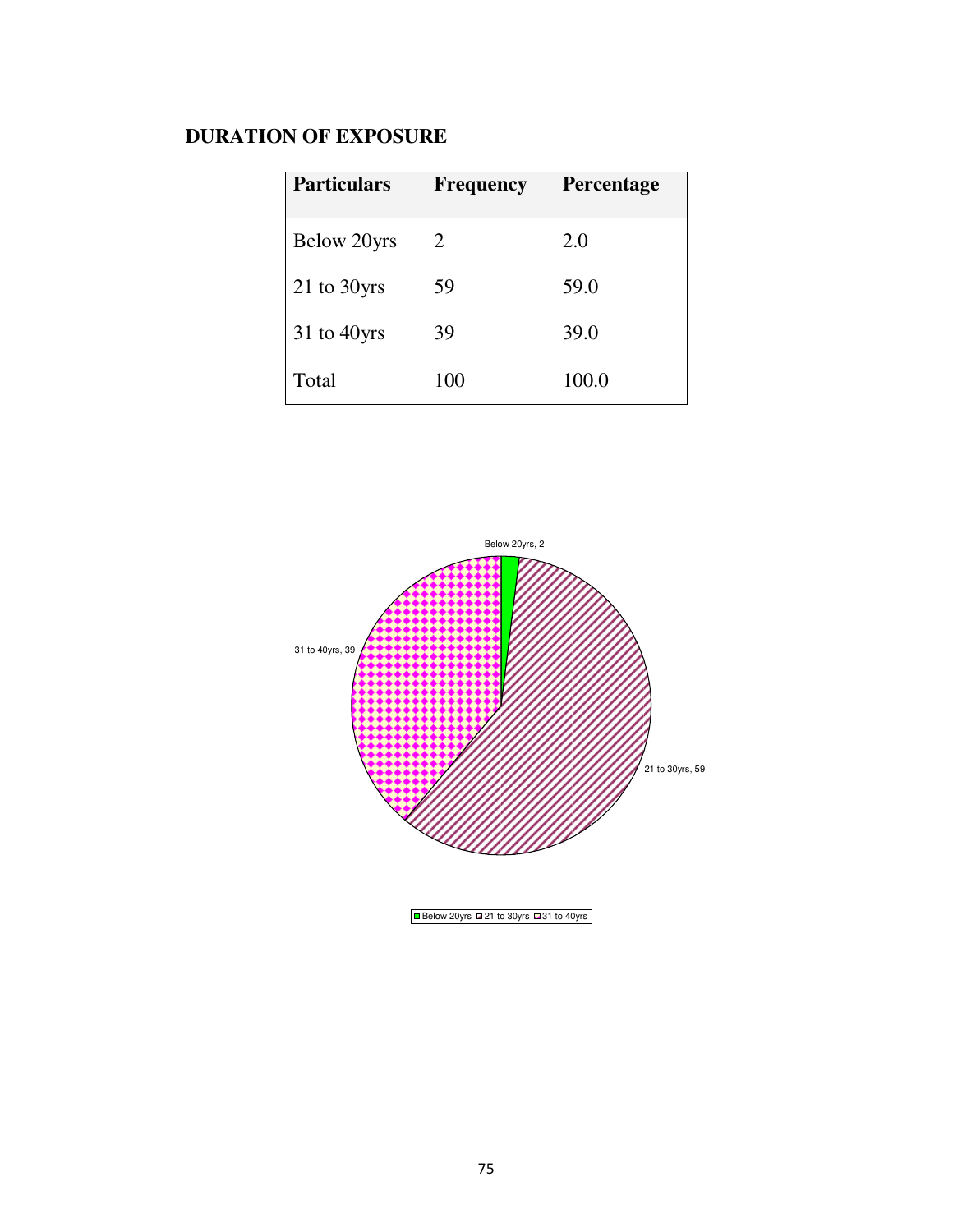## **Chi-square test**

|                                            |                         | Age              |                  |             |                  |             |                  |                       |                  |             |                  |              | <b>Statist</b>                                 |
|--------------------------------------------|-------------------------|------------------|------------------|-------------|------------------|-------------|------------------|-----------------------|------------------|-------------|------------------|--------------|------------------------------------------------|
| <b>SUB SITE</b>                            |                         | $40$ to<br>50yrs |                  | 51 to 60yrs |                  | 61 to 70yrs |                  | <b>71 to</b><br>80yrs |                  | 81 to 85yrs |                  | <b>Total</b> | ical<br>infere<br>nce                          |
|                                            | $\boldsymbol{n}$        | $\%$             | $\boldsymbol{N}$ | $\%$        | $\boldsymbol{n}$ | $\%$        | $\boldsymbol{n}$ | $\%$                  | $\boldsymbol{n}$ | $\%$        | $\boldsymbol{n}$ | $\%$         |                                                |
| Epiglottis                                 | 3                       | 75.0<br>$\%$     | 11               | 44.0%       | 17               | 28.3%       | $\boldsymbol{0}$ | $.0\%$                | $\Omega$         | .0%         | 31               | 31.0%        |                                                |
| Vallecula /<br>Epiglottis                  | $\overline{0}$          | $.0\%$           | 6                | 24.0%       | 17               | 28.3%       | 3                | 33.3%                 | 1                | 50.0%       | 27               | 27.0%        |                                                |
| Ventricle<br>$\sqrt{ }$<br><b>AE</b> Folds | $\mathbf{1}$            | 25.0<br>$\%$     | $\overline{2}$   | 8.0%        | 6                | $10.0\%$    | 1                | 11.1%                 | $\overline{0}$   | .0%         | 10               | 10.0%        | $X^2 = 25$                                     |
| Vocal Cord<br>/ AE Folds                   | $\overline{0}$          | $.0\%$           | $\mathbf{1}$     | 4.0%        | 9                | 15.0%       | $\mathbf{1}$     | 11.1%                 | $\boldsymbol{0}$ | $.0\%$      | 11               | 11.0%        | .406<br>$Df=24$<br>.384><br>0.05<br><b>Not</b> |
| Arytenoids<br>/ AE Folds                   | $\overline{0}$          | $.0\%$           | 5                | 20.0%       | $\overline{4}$   | 6.7%        | 3                | 33.3%                 | 1                | 50.0%       | 13               | 13.0%        | Signifi<br>cant                                |
| AE Folds /<br>PE Folds                     | $\overline{0}$          | $.0\%$           | $\overline{0}$   | $.0\%$      | $\overline{2}$   | 3.3%        | $\boldsymbol{0}$ | $.0\%$                | $\Omega$         | $.0\%$      | $\overline{2}$   | $2.0\%$      |                                                |
| Vallecula /<br>Epiglottis                  | $\overline{0}$          | $.0\%$           | $\overline{0}$   | $.0\%$      | 5                | 8.3%        | 1                | 11.1%                 | $\overline{0}$   | $.0\%$      | 6                | $6.0\%$      |                                                |
| <b>Total</b>                               | $\overline{\mathbf{4}}$ | 100%             | 25               | 100%        | 60               | 100%        | 9                | 100%                  | $\overline{2}$   | 100.        | 10<br>$\bf{0}$   | 100%         |                                                |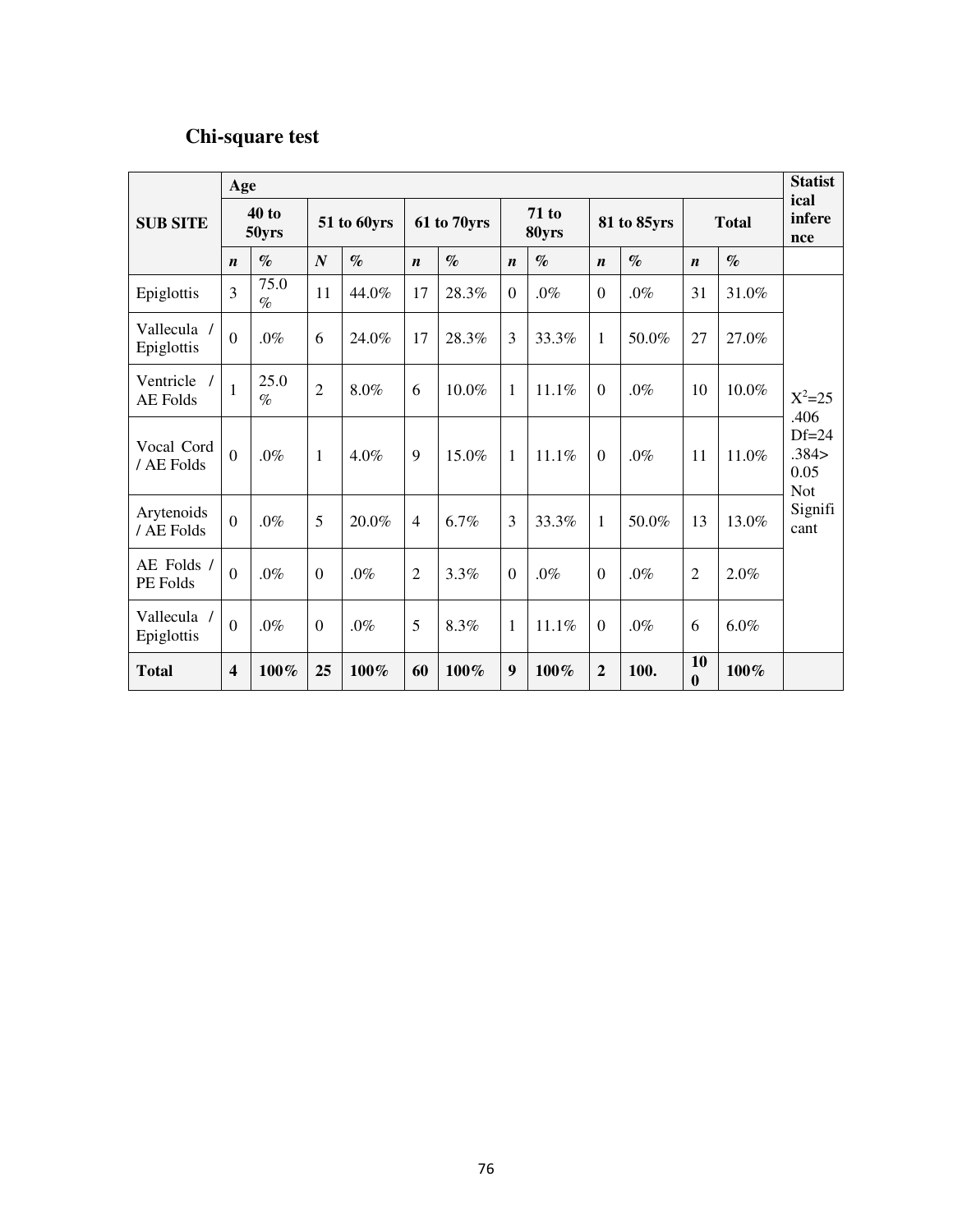## **Chi-square test**

| <b>SUB</b>      | Male             |        | Female           |        | Total            |         | Statistical  |
|-----------------|------------------|--------|------------------|--------|------------------|---------|--------------|
| <b>SITE</b>     | $\boldsymbol{N}$ | $\%$   | $\boldsymbol{N}$ | $\%$   | $\boldsymbol{N}$ | $\%$    | inference    |
| Epiglottis      | 29               | 32.2%  | $\overline{2}$   | 20.0%  | 31               | 31.0%   |              |
| Vallecula /     | 22               | 24.4%  | 5                | 50.0%  | 27               | 27.0%   |              |
| Epiglottis      |                  |        |                  |        |                  |         |              |
| Ventricle /     | 10               | 11.1%  | $\overline{0}$   | $.0\%$ | 10               | 10.0%   |              |
| <b>AE</b> Folds |                  |        |                  |        |                  |         |              |
| Vocal           |                  |        |                  |        |                  |         | $X^2=17.277$ |
| Cord / AE       | 11               | 12.2%  | $\overline{0}$   | $.0\%$ | 11               | 11.0%   | $Df=6$       |
| Folds           |                  |        |                  |        |                  |         | .008<0.05    |
| Arytenoids      | 13               | 14.4%  | $\overline{0}$   | $.0\%$ | 13               | 13.0%   | Significant  |
| / AE Folds      |                  |        |                  |        |                  |         |              |
| AE Folds /      | $\overline{2}$   | 2.2%   | $\overline{0}$   | $.0\%$ | $\overline{2}$   | 2.0%    |              |
| PE Folds        |                  |        |                  |        |                  |         |              |
| Vallecula /     | 3                | 3.3%   | 3                | 30.0%  | 6                | $6.0\%$ |              |
| Epiglottis      |                  |        |                  |        |                  |         |              |
| <b>Total</b>    | 90               | 100.0% | 10               | 100.0% | 100              | 100.0%  |              |

In our descriptive study,by using Chi square test , p- value is .008 which is less than 0.05 .So our study is significant.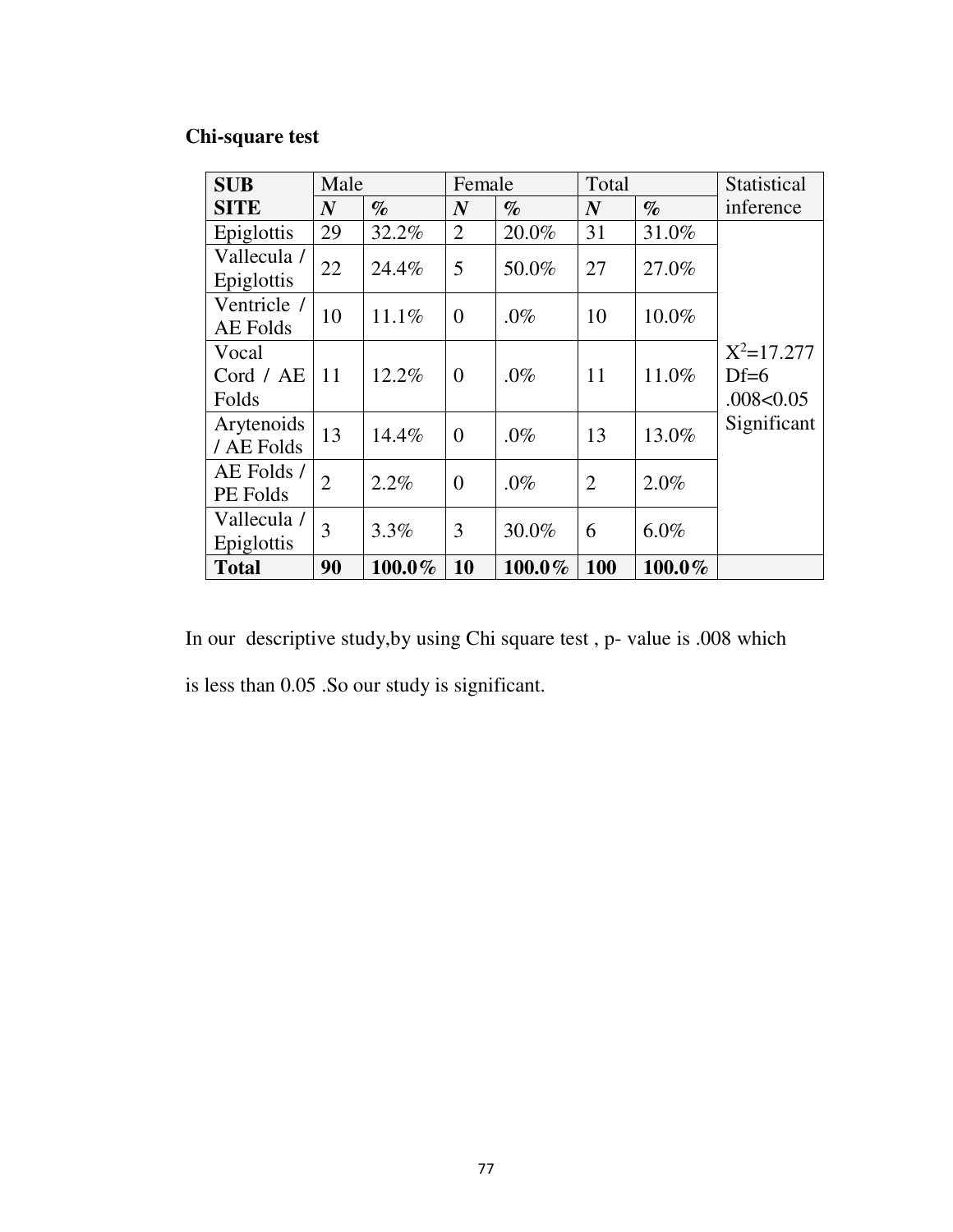## **Chi-square test**

|                               | <b>Risk Factors</b> |                 |                                                |        |                  |                 |                     |                 |                     |                 |                  | Statisti        |                  |                 |                         |
|-------------------------------|---------------------|-----------------|------------------------------------------------|--------|------------------|-----------------|---------------------|-----------------|---------------------|-----------------|------------------|-----------------|------------------|-----------------|-------------------------|
| <b>SUB</b><br><b>SITE</b>     | <b>Alcohol</b>      |                 | <b>Tobacco</b><br><b>Smoking</b><br>/Betel Nut |        | <b>Tobacco</b>   |                 | Alcohol/Smo<br>king |                 | Alcohol/T<br>obacco |                 | <b>Total</b>     |                 | cal<br>inferen   |                 |                         |
|                               | N                   | $\mathcal{G}_0$ | $\boldsymbol{n}$                               | $\%$   | $\boldsymbol{N}$ | $\mathcal{G}_0$ | $\boldsymbol{n}$    | $\mathcal{G}_0$ | $\boldsymbol{N}$    | $\mathcal{G}_0$ | $\boldsymbol{N}$ | $\mathcal{O}_0$ | $\boldsymbol{n}$ | $\mathcal{G}_0$ | ce                      |
| Epiglottis                    | 18                  | 78.3%           | $\overline{2}$                                 | 14.3%  | 1                | $4.3\%$         | 6                   | 100.0%          | 3                   | 15.0%           | 1                | 7.1%            | 31               | 31.0%           |                         |
| Vallecula /<br>Epiglottis     | $\overline{4}$      | 17.4%           | 7                                              | 50.0%  | $\overline{c}$   | 8.7%            | $\overline{0}$      | $.0\%$          | $\overline{7}$      | 35.0%           | 7                | 50.0%           | 27               | 27.0%           |                         |
| Ventricle/<br><b>AE Folds</b> | $\Omega$            | .0%             | $\Omega$                                       | $.0\%$ | 6                | 26.1%           | $\Omega$            | .0%             | $\overline{4}$      | 20.0%           | $\mathbf{0}$     | .0%             | 10               | 10.0%           | $X^2=$<br>109.187       |
| Vocal Cord<br>/ AE Folds      | $\Omega$            | .0%             | $\Omega$                                       | $.0\%$ | 7                | 30.4%           | $\Omega$            | .0%             | $\overline{4}$      | 20.0%           | $\theta$         | .0%             | 11               | 11.0%           | $Df=30$<br>.000<        |
| Arytenoids<br>/ AE Folds      |                     | 4.3%            | 1                                              | 7.1%   | 5                | 21.7%           | $\Omega$            | .0%             | 1                   | 5.0%            | 5                | 35.7%           | 13               | 13.0%           | 0.05<br>Significa<br>nt |
| AE Folds /<br>PE Folds        | $\Omega$            | .0%             | $\Omega$                                       | $.0\%$ | $\overline{2}$   | 8.7%            | $\Omega$            | .0%             | $\Omega$            | $.0\%$          | $\mathbf{0}$     | $.0\%$          | $\overline{2}$   | 2.0%            |                         |
| Vallecula /<br>Epiglottis     | $\Omega$            | .0%             | $\overline{4}$                                 | 28.6%  | $\Omega$         | $.0\%$          | $\Omega$            | .0%             | 1                   | 5.0%            | 1                | 7.1%            | 6                | $6.0\%$         |                         |
| Total                         | 23                  | 100%            | 14                                             | 100%   | 23               | 100%            | 6                   | 100%            | 20                  | 100.0%          | 14               | 100%            | 100              | 100%            |                         |

## **Chi-square test**

|                           |                    | <b>Duration of exposure</b> | Statistical |             |    |                 |                  |                |                      |
|---------------------------|--------------------|-----------------------------|-------------|-------------|----|-----------------|------------------|----------------|----------------------|
| <b>SUB SITE</b>           | <b>Below 20vrs</b> |                             |             | 21 to 30yrs |    | 31 to 40yrs     | <b>Total</b>     |                | inference            |
|                           | $\boldsymbol{n}$   | $\mathcal{O}_0$             | N           | $\%$        | N  | $\mathcal{O}_0$ | $\boldsymbol{N}$ | $\mathcal{O}'$ |                      |
| Epiglottis                | -1                 | 50.0%                       | 27          | 45.8%       | 3  | 7.7%            | 31               | 31.0%          |                      |
| Vallecula /<br>Epiglottis | $\Omega$           | $.0\%$                      | 13          | 22.0%       | 14 | 35.9%           | 27               | 27.0%          |                      |
| Ventricle / AE<br>Folds   | $\Omega$           | $.0\%$                      | 6           | $10.2\%$    | 4  | $10.3\%$        | 10               | $10.0\%$       | $X^2 = 48.912$       |
| Vocal Cord /<br>AE Folds  | $\theta$           | $.0\%$                      | 8           | 13.6%       | 3  | 7.7%            | 11               | 11.0%          | $Df=12$<br>.000<0.05 |
| Arytenoids /<br>AE Folds  | $\Omega$           | $.0\%$                      | 4           | $6.8\%$     | 9  | 23.1%           | 13               | 13.0%          | Significant          |
| AE Folds / PE<br>Folds    |                    | 50.0%                       | 0           | $.0\%$      | 1  | 2.6%            | 2                | 2.0%           |                      |
| Vallecula /<br>Epiglottis | $\Omega$           | $.0\%$                      | 1<br>Ι.     | $1.7\%$     | 5  | 12.8%           | 6                | $6.0\%$        |                      |
| Total                     | $\overline{2}$     | 100.0%                      | 59          | 100.0%      | 39 | 100.0%          | 100              | 100.0%         |                      |

In our stu dy Epiglottis was involved in 31% of cases,Next commonly involved subsite was vallecula and epiglottis.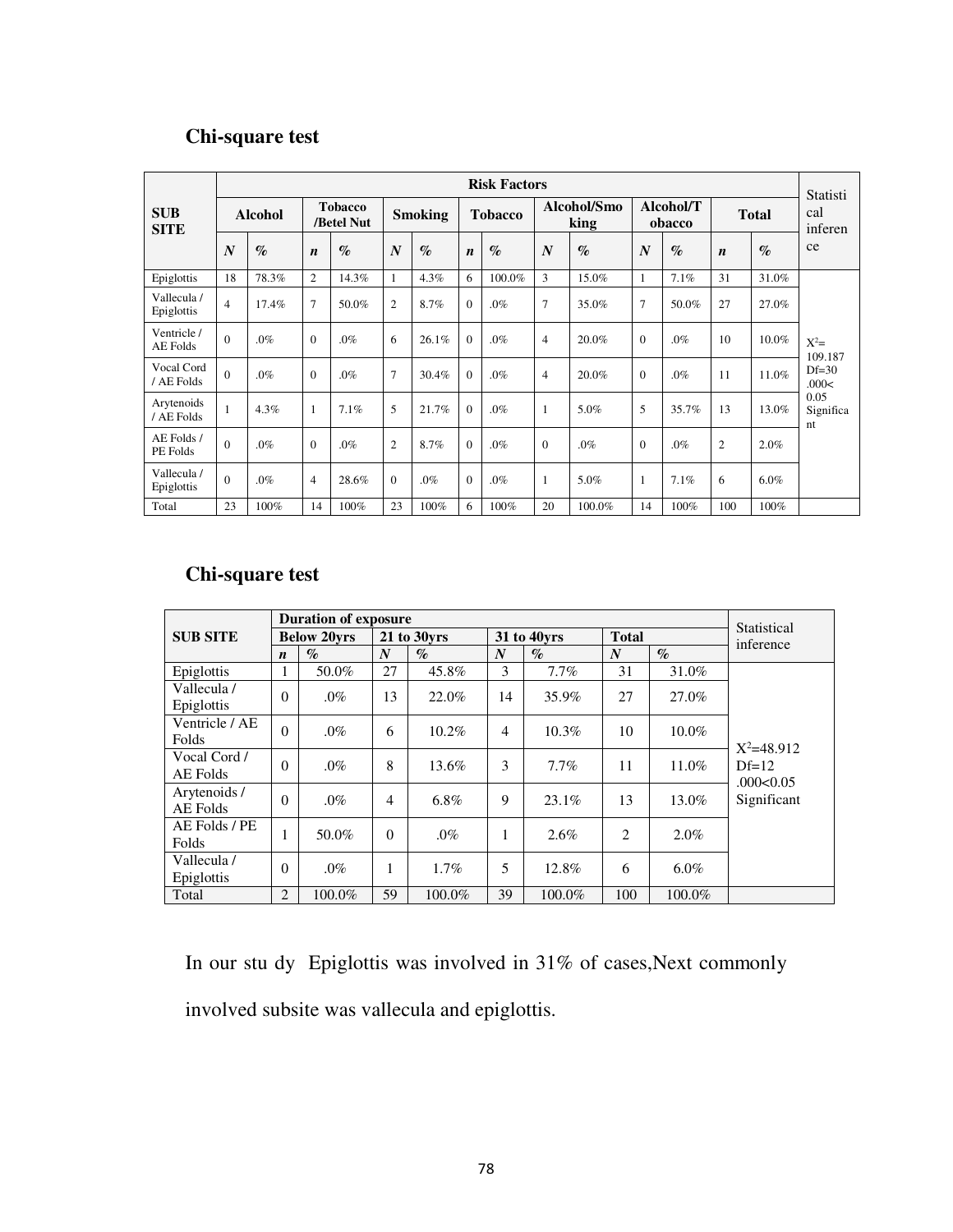#### **DISCUSSION**

Supraglottic tumour is the most common laryngeal malignant tumour next to glottic cancer ,In our study out of 100 cases 90 Cases were male and 10 Cases were female. Most commonly affected age group were  $61t070 \text{ year}(60\%)$ , 51 to 60 years $(25\%)$ , 71to 80 years(9%),40to 50 years(4%),81 to 85 years(2%), in that order of frequency. The most common age group was 61 to 70 years (60%), and least common age group was 81 t0 85 years(2%).

According to the gender, Males were more commonly affected .The ratio was 9:1 , 90% Cases were male, Remaining 10% of cases were female.

The most common risk factor for supraglottic cancer was alcohol.And Least one was tobacco alone. Alcohol (23%), smoking (23%),alcohol/smoking (20%) ,tobacco/betel nut(14%), alcohol/tobacco  $(14\%)$ , tobacco(6%). in that order of frequency.

Accoding to the subsites,Epiglottis alone most commonly involved(31%),Least commonly involved AE folds/PE folds(2%). Next Vallecula/Epiglottis(27%), Arytenoids/AE folds (13%),Vocal cord /AE folds(11%), Ventricle/AE folds (10%),Vallecula/Epiglottis(6%), in that order of frequency.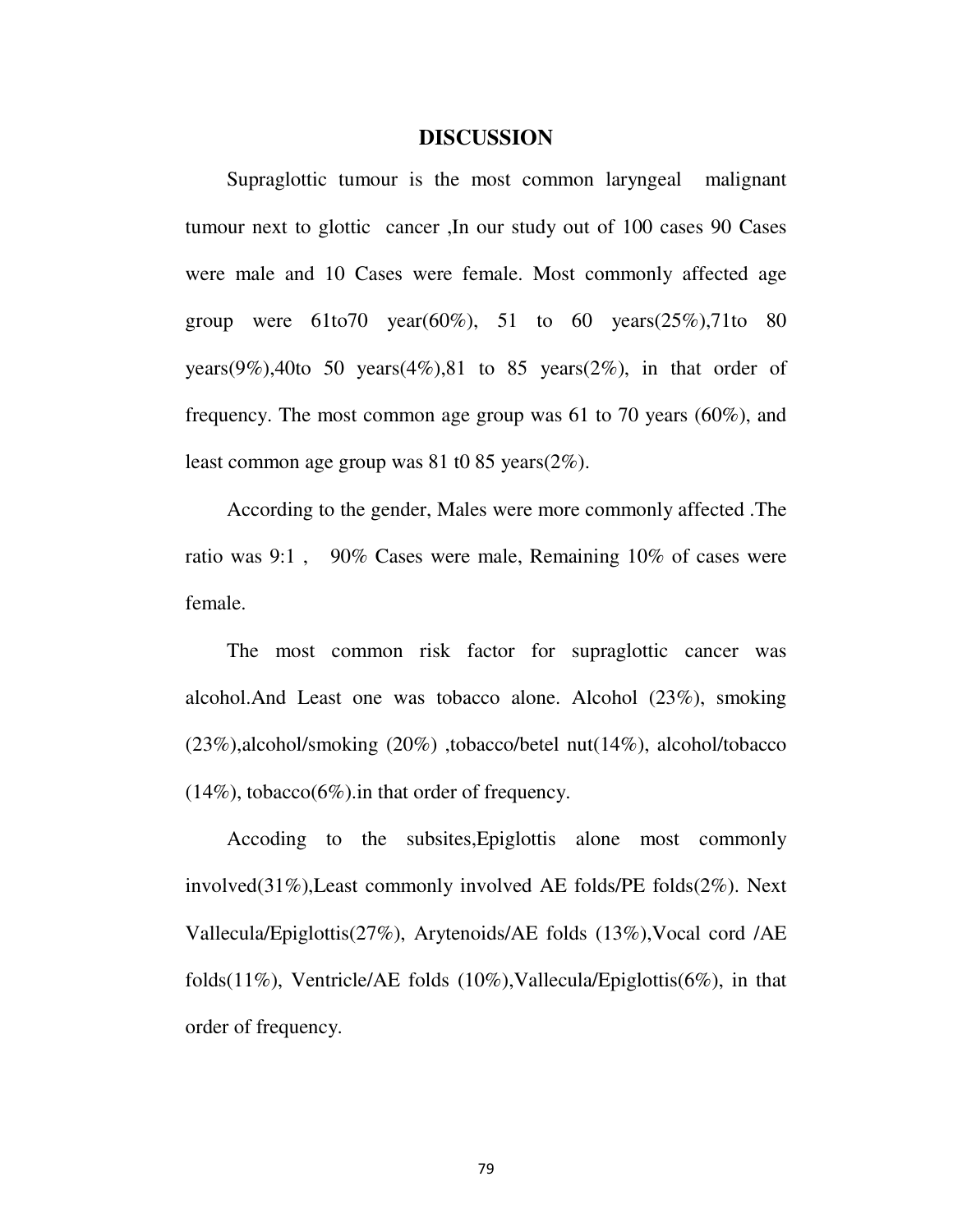The most common symptom of supraglottic tumour was lump in throat (35%), and Least common common symptom was voice change(1%). Next dyspnoea(20%), throat pain(15%), foreign body sensation(7%), dysphagia (4%), in that order of frequency.

Based upon Thompson et al.(18) 30% were Supraglottic,(46%) glottis,  $(3\%)$  subglottic, and transglottic  $(21\%)$ .

Bakshi et al.(3) ,56% were supraglottic,17% glottis,3.6 % subglottic, and 13% transglottic tumours.

Exposure of risk factor to subsites were below 20 years for 2%, 21 to 30 years for 59%, 31 to 40 years for 39%, in that order of frequency. Maximum risk of exposure was 20 to 30 years. And minimum below 20 years.

In our descriptive study ,Relationship between the subsite and age was  $X^2 = 25.406$ , Df = 24 So, The p- value was 0.384 > 0.05, So This is not significant. P-value was  $> 0.05$ 

The relationship between the subsite and gender was  $X^2=17.277$ , Df  $=6$ , 0.008  $< 0.05$ , So This study was significant. P-value was  $< 0.05$ 

The relationship between causative risk factor and Subsite  $X^2 = 109.18$ , Df = 30, 0.000<0.05, So This study was significant. P- value was  $<0.05$ .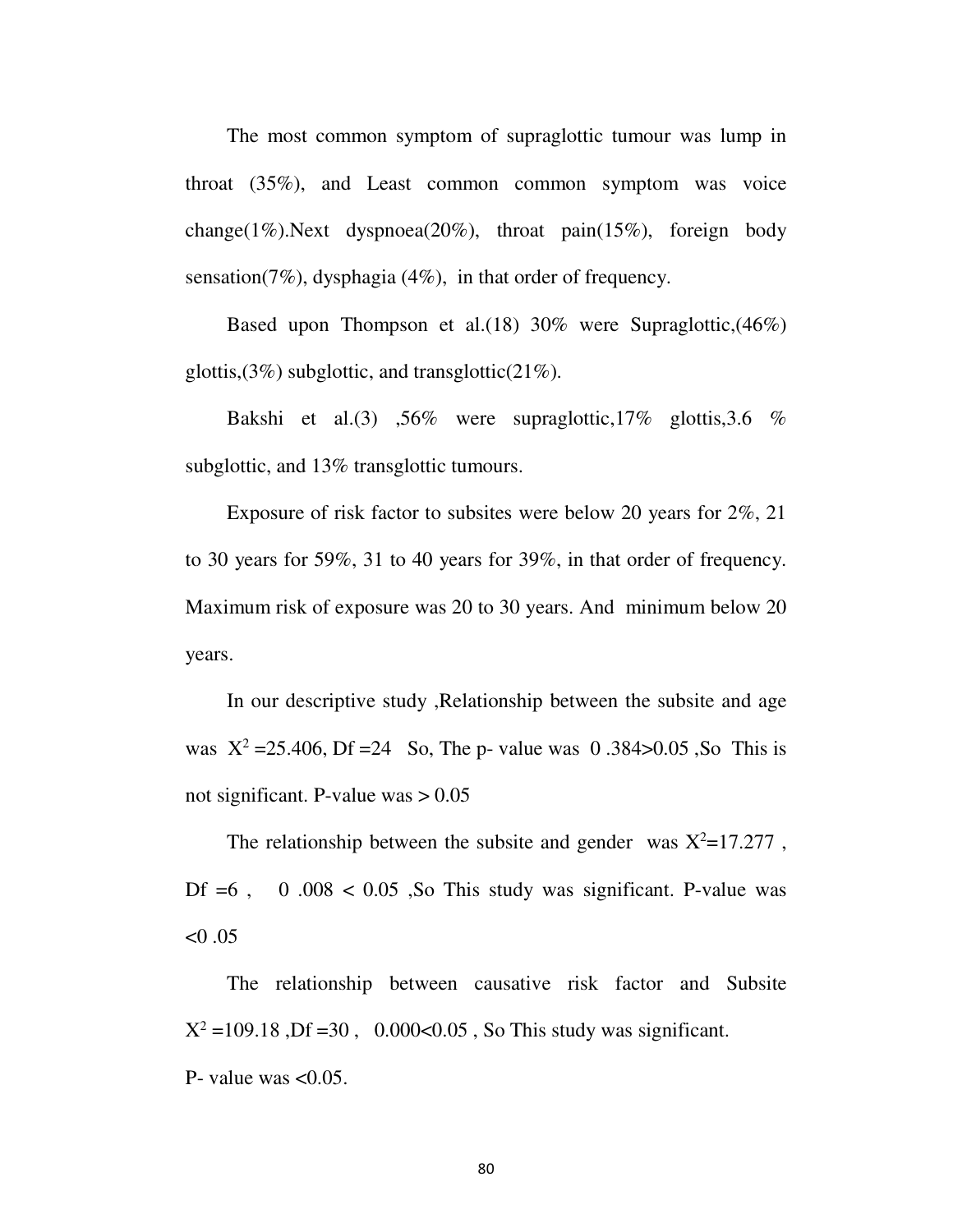The relationship between the subsites and duration of risk factor exposure was analysed, by using Chi square test and the results derived are as  $X^2 = 48.912$ , Df = 12, 0.000 < 0.05 This study was significant. P- value was <0.05



VLE-Supraglottic growth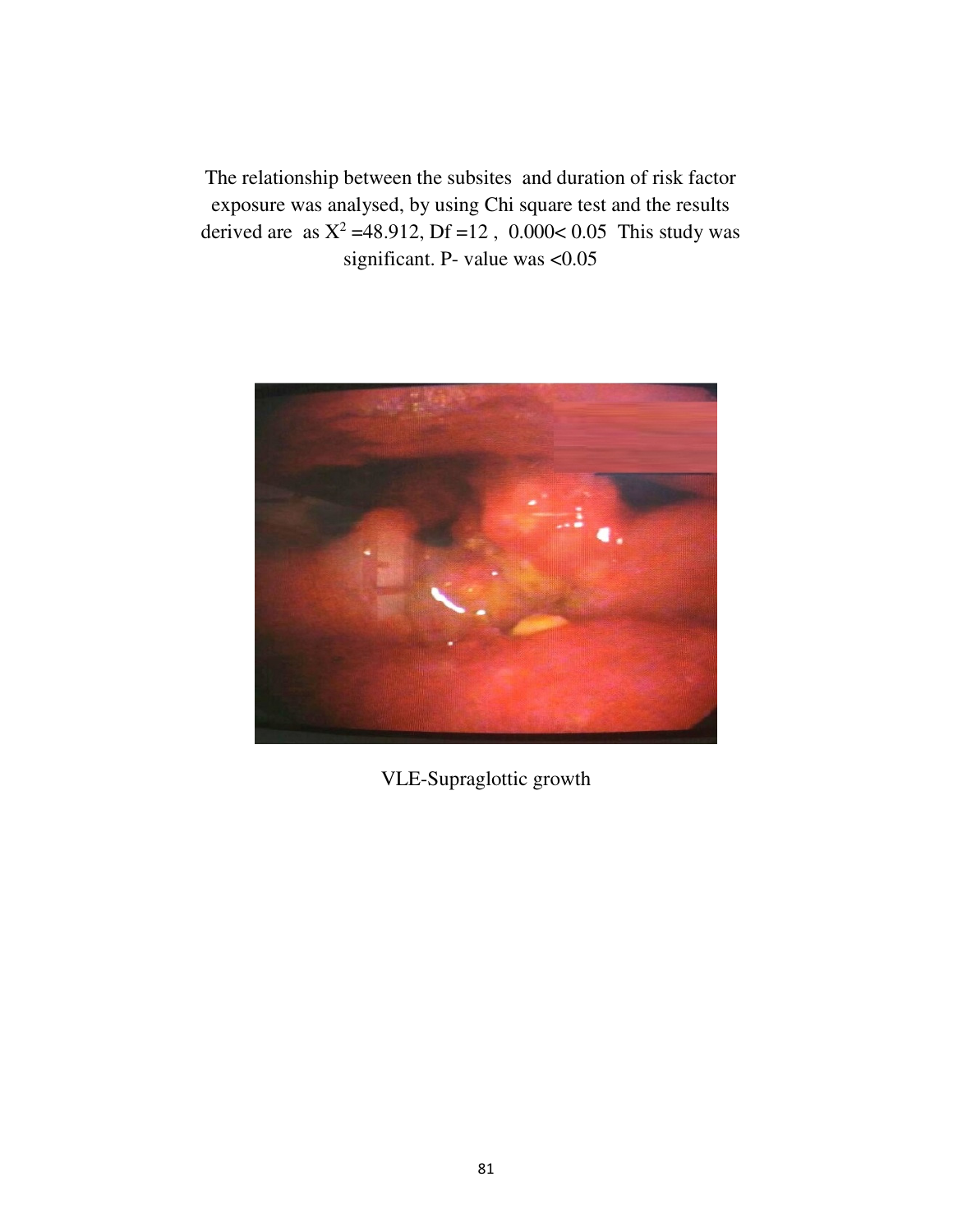#### **SUMMARY**

Supraglottic tumour is the most common malignant neoplasm next to glottic carcinoma in India.For which Treatment is surgery ,radiotherapy and chemotherapy.In advanced cases Palliative care is only advised.

This descriptive study was conducted examining 100 patients in the department of otorhinolaryngology, Thanjavur medical college hospital,Thanjavur from june 2016 to October 2017.

The disease was more common in elderly male age group 40-60 years.

The most common symptoms were lump in throat,followed by dyspnea,foreign body sensation,throat pain,and dysphagia. All patients were subjected to histopathological examination, radiological examination, videolaryngoscopic examination, and relevant clinical examination & history taking.,Every patient was subjected to HPE, videolaryngoscopic examination, -site of lesion,nature of lesion, and its extension were noted.In all cases primary and all associated symptoms were noted.All other relevant clinical data like age,sex and all type of risk factors were noted.

82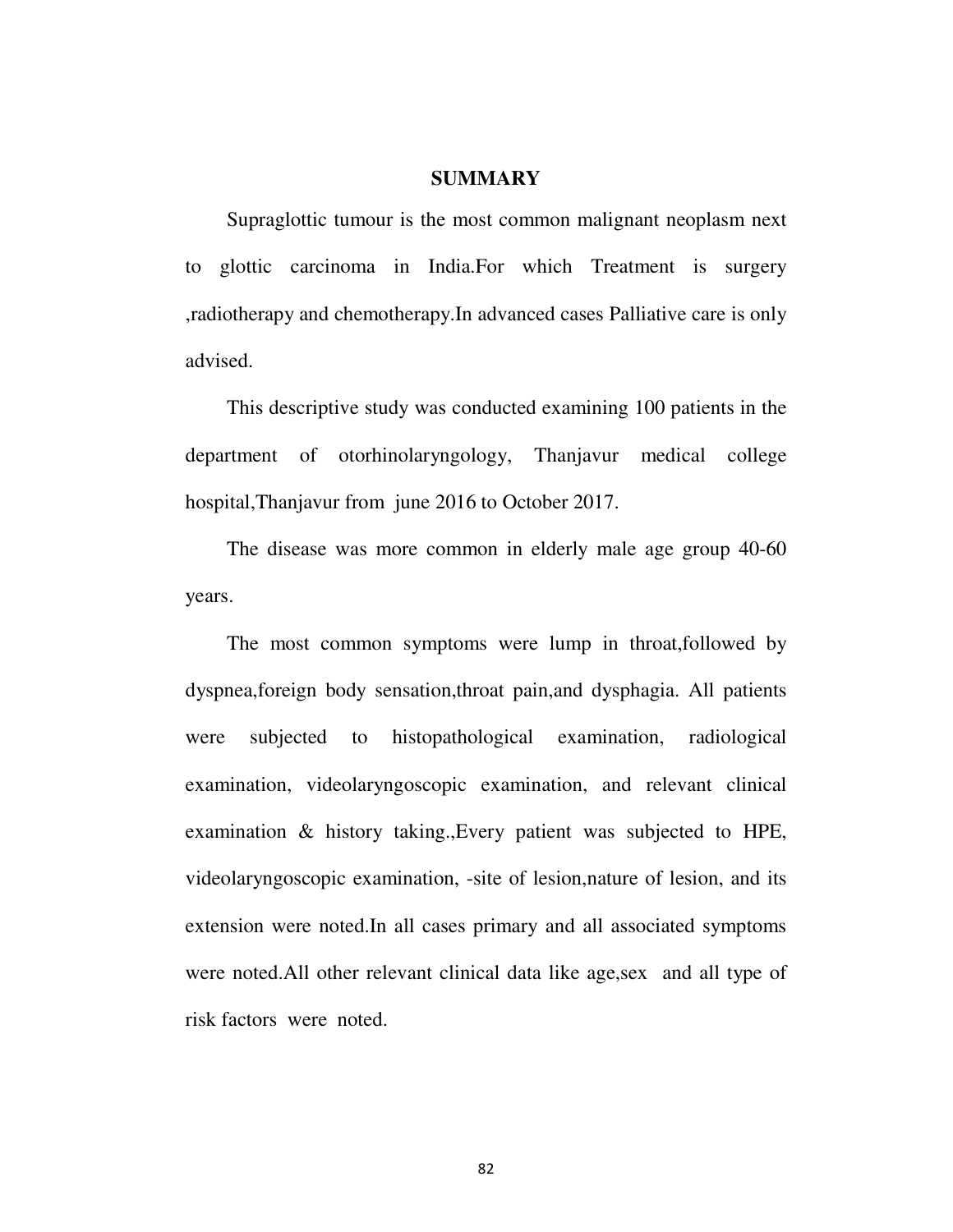In our descriptive study ,relationship between the subsite and age was  $X^2 = 25.406$ , Df = 24 So, The p- value was 0.384 > 0.05, So This is not significant. P-value was  $> 0.05$ 

The relationship between the subsite and gender was $X^2$ =17.277, Df  $=6$ ,  $0.008 < 0.05$ , So This study was significant. P-value was  $< 0.05$ 

The relationship between causative risk factor and Subsite  $X^2 = 109.18$ , Df  $=30$ ,  $0.000<0.05$ , So This study was significant. P- value was <0.05. The relationship between the subsites and duration of risk factor exposure was analysed as  $X^2 = 48.912$ , Df =12, 0.000< 0.05 This study was significant. P- value was  $\leq 0.05$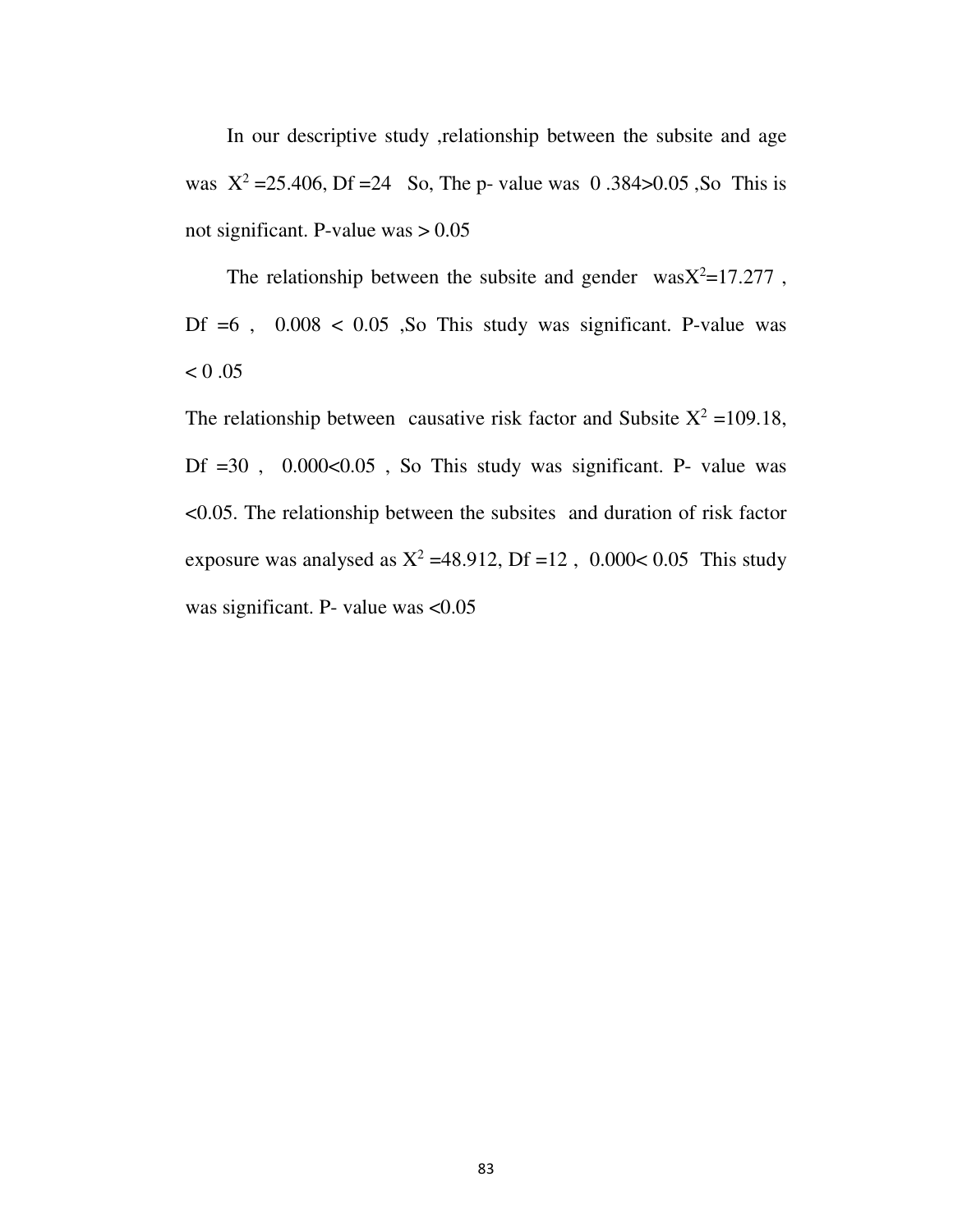#### **CONCLUSION**

Most commonly affected age group was 61to70 year(60%), and 51 to 60 years(25%), 71to 80 years(9%) , 40to 50 years(4%), 81 to 85  $years(2\%)$ , in that order of frequency. The most common age group was 61 to 70 years (60%), And the least common age group was 81 t0 85 years $(2\%)$ .

According to the gender, Males were more commonly affected .The ratio was 9:1 ,

The most common risk factor for supraglottic cancer was alcohol.And the least one was tobacco used alone. Alcohol (23%), smoking (23%), alcohol&smoking (20%), tobacco&betel nut(14%), alcohol&tobacco(14%), tobacco used alone(6%).were found in that descending order of frequency.

Accoding to the subsites,Epiglottis alone was the most commonly involved(31%)site.,the least commonly involved site was AE folds/PE folds(2%). Next was Vallecula&Epiglottis(27%). Arytenoids&AE folds (13%),Vocal cord &AE folds(11%), Ventricle&AE folds  $(10\%)$ , Vallecula & Epiglottis( $6\%$ ), were found in that descending order of frequency.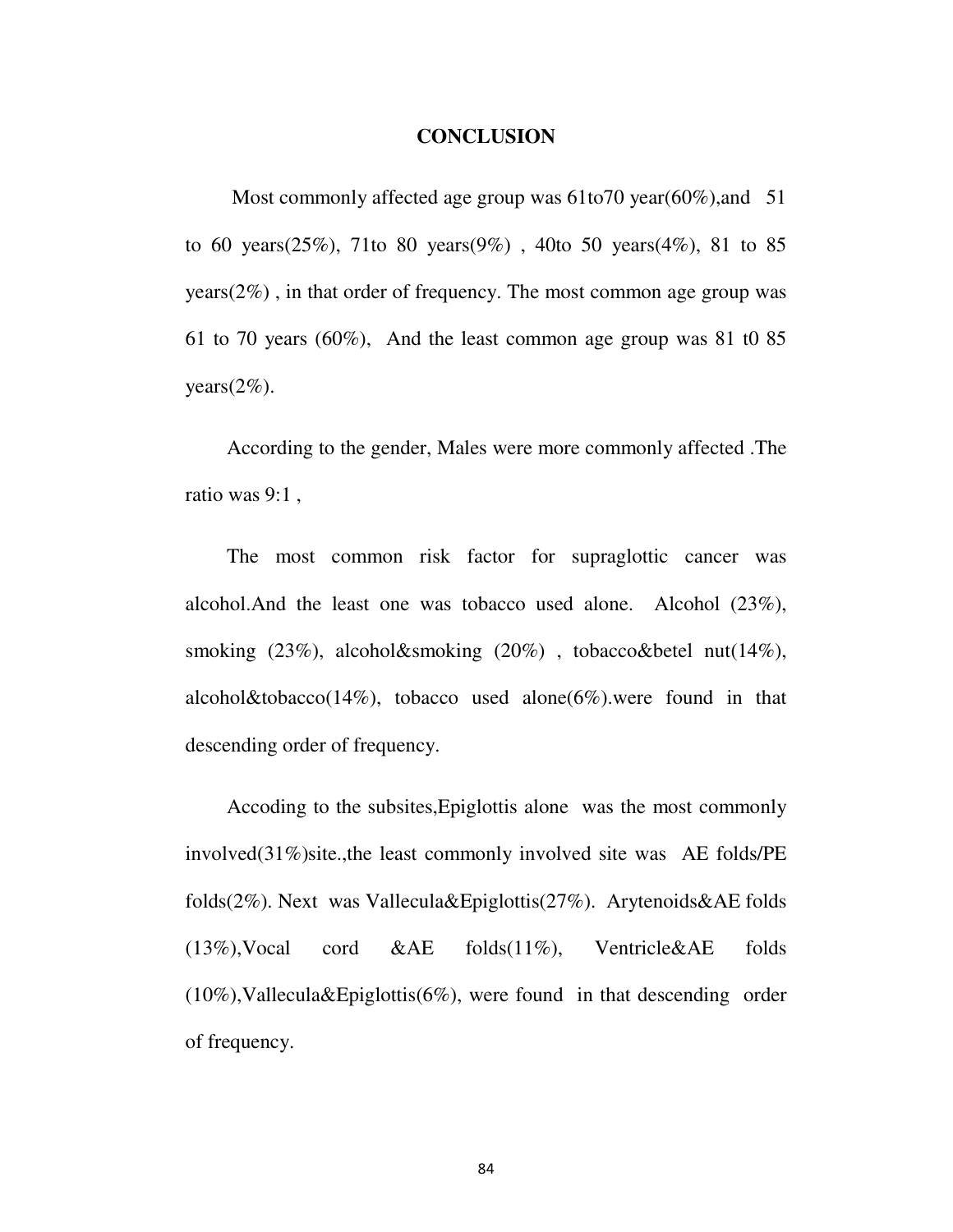The most common symptom of supraglottic tumour was lump in throat (35%), And the least common common symptom was voice change(1%).Next dyspnoea(20%),throat pain(15%),foreign body sensation(7%),dysphagia(4%),were found in that descending order of frequency.

 In our descriptive study ,by using Chisquare test, the relationship between the subsite and age was  $X^2 = 25.406$ , Df = 24 So, The p- value was  $0.384 > 0.05$ , This is not significant. P-value was  $> 0.05$ 

By using chisquare test,the relationship between the subsite and gender was  $X^2 = 17.277$ , Df = 6, 0.008 < 0.05, So This study was significant. P-value was <0 .05

By using chisquare test,the relationship between Causative risk factor and Subsite  $X^2 = 109.18$ ,  $Df = 30$ , 0.000<0.05, So This study was significant. P- value was  $<0.05$ 

By using chisuare test, the relationship between the subsites and duration of risk factor exposure was analysed as  $X^2 = 48.912$ , Df = 12,  $0.000< 0.05$  this study was significant. P- value was  $< 0.05$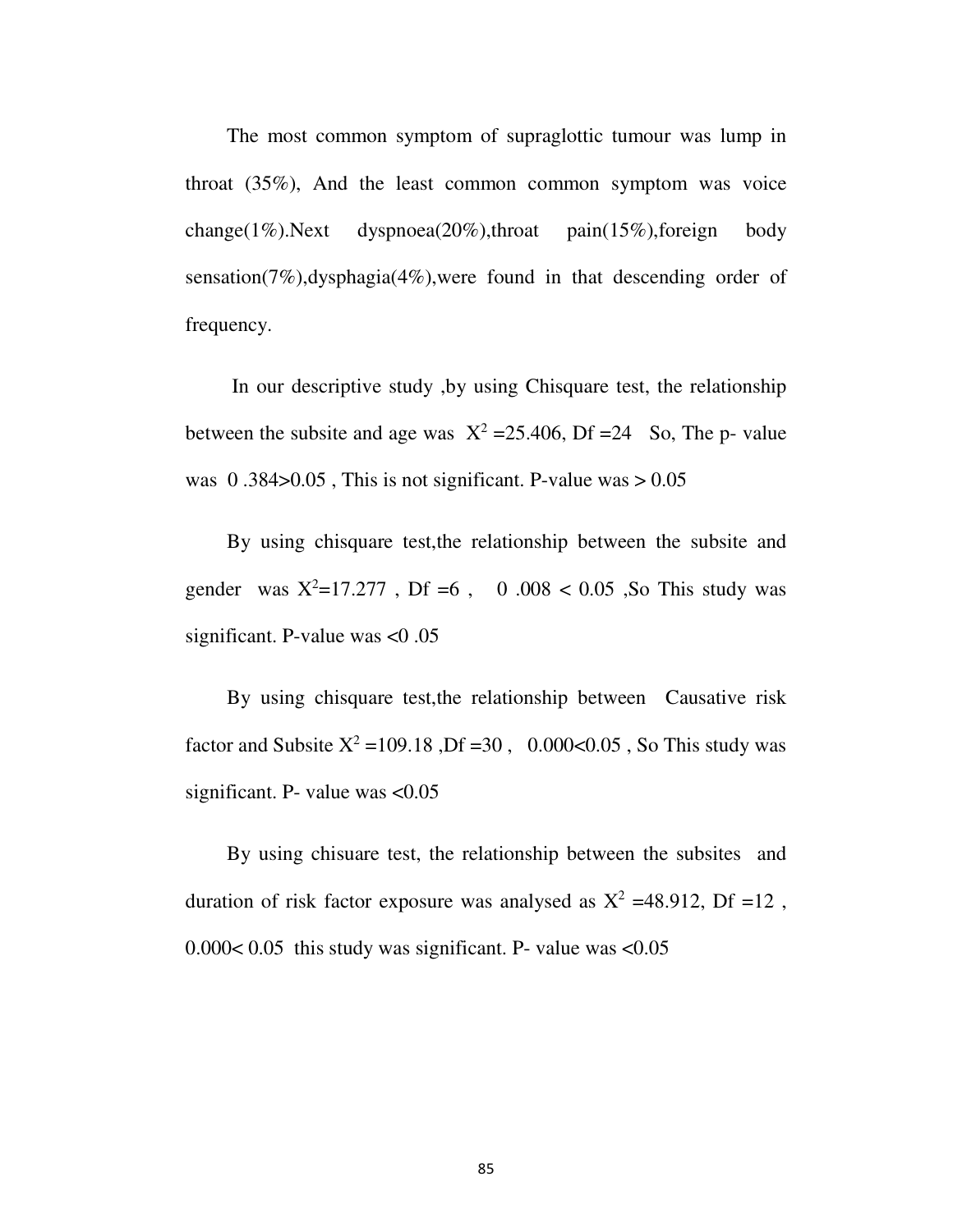Supraglottic tumour is a common condition in our region.This variation in demographics might be due to the higher prevalence of chewing tobacco ,consumption of alcohol,and smoking which results in tobacco rich saliva coming in contact with the supraglottis.Supraglottic laryngeal carcinoma is in its increasing prevalence in developing countries because of the practice of consumption of alcohol and smoking.The poor overall five year survival rate was also due to supraglottic cancer and its presentation at late stage.Public awareness towards the avoidance of alcohol and smoking will reduce the risk of development of supraglottic laryngeal cancers and head and neck cancers overall in the developing countries.So our aim of - Prevention of supraglottic tumour-can be achieved by

- 1 .by educating the public about the causative factors,
- 2. urging the public to avoid the risk factors,
- 3. To creating the awareness of symptomatology which helps in early diagnosis and hence complete cure.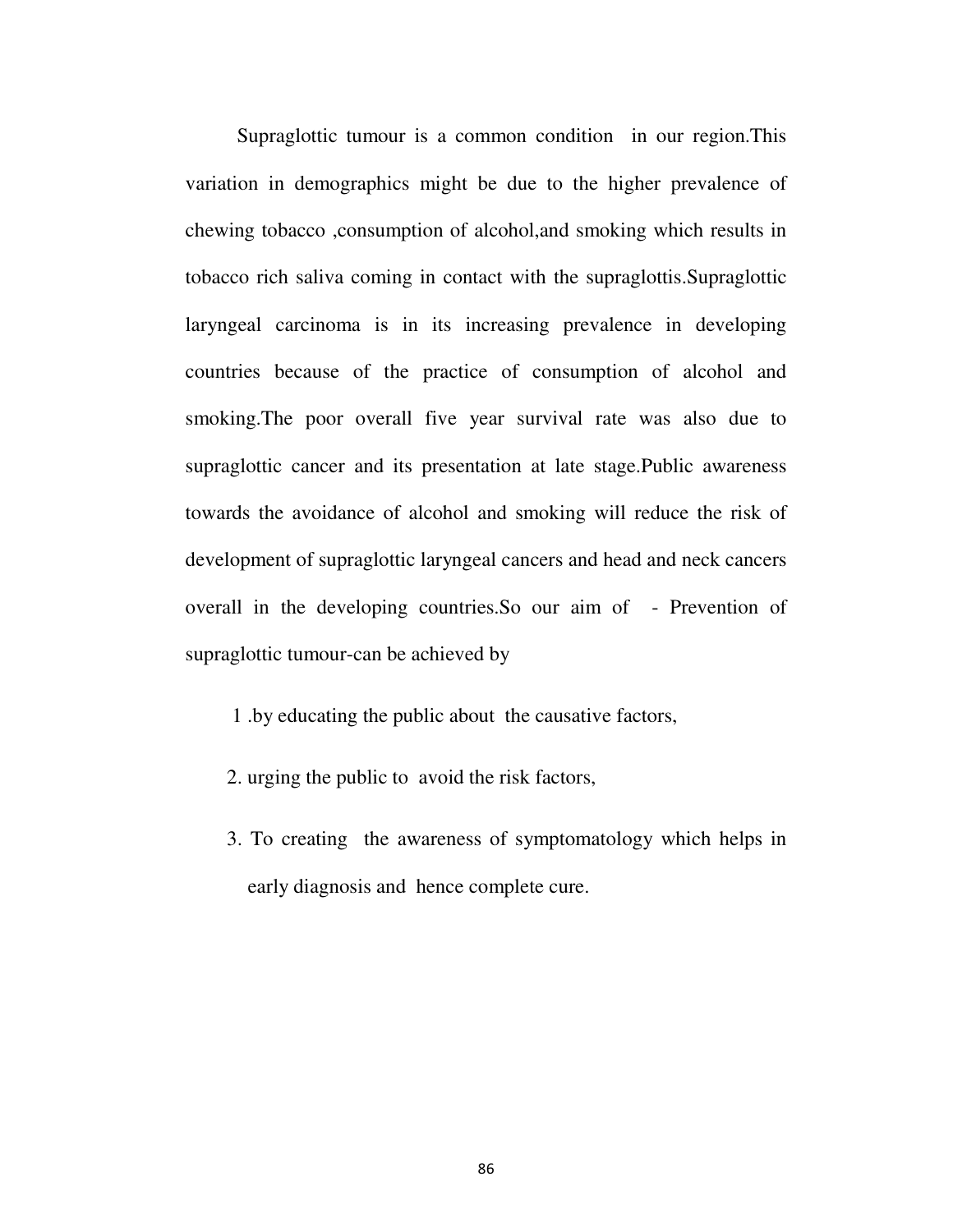#### **BIBLIOGRAPHY:**

- 1.Dhingra PL ,And Shruti Dhingra., " Diseases of Ear,Nose and Throat and Head and Neck Surgery".6<sup>th</sup> Edn., Elsevier., 2014: 282-286pp.
- 2.John C Watkinson and Ralph W Gilbert,."Stell and Maran's Textbook of Head and Neck Surgery and Oncology ".5<sup>th</sup> Edn., Hodder Arnold, : 645-655pp
- 3.Chaurasia BD.,"Human Anatomy Regional and Applied".Vol.3,3rd Edn.,CBS Publishers And Distributers.,1998:203-210pp.
- 4.Hazarika P, Nayak DR, And Balakrishnan R., "Text book of Ear,Nose,Throat and Head and Neck surgery clinical and practical ".3rd Edn.,CBS Publishers and Ditributers.,2013:567-578
- 5.Pittsburg H.,Kirchner J.,"Clinical vs Histalogical staging in laryngeal cancer Arch Otolaryngol". 1979:105-157pp
- 6.Ambrosch P.,Kron M.,Sieiner W., 1998 "Carbon dioxide laser microsurgery for early supraglottic carcinoma Ann oto Rhinol 107:680-688pp.
- 7. Davis RK., Kelly SM., Hayes J., 1991, "Endoscopic co<sub>2</sub> laser excisional biopsyof early supraglotticcancer.Laryngoscope".113:132-138pp.
- 8.Davis RK.,Kriskovich MD.,Galloway EB.,Buntin CS., And Jepsen MC.,2004"Endoscopic supraglottic laryngectomy with postoperative radiation Ann otol Rhinol Laryngol". 113:132-138pp.
- 9.Eckel HF.,1998,"Endoscopic laser resection of supraglottic carcinoma Otolayngol Head Neck Surg".117:681-87pp.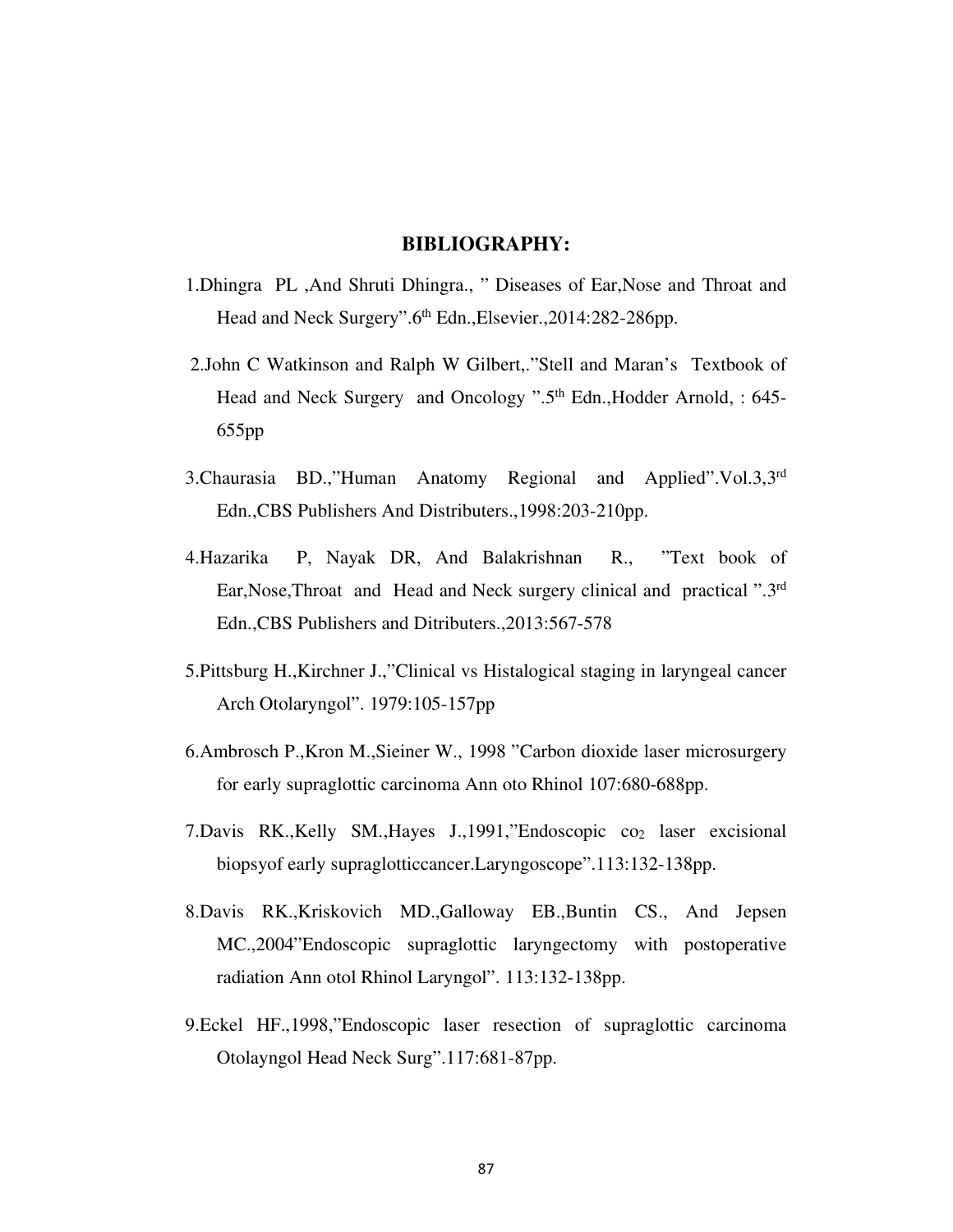- 10.Naktoor bM.,spiro IJ.,Wang CC.,Martins P.,Montgomery W., And Fabian R.,1998,"Results of accelerated radiotherapy for supraglottic carcinoma:A Massachusetts General Hospital and Massachusetts Eye and Ear Infirmary Experience.Head Neck".20(5):379-384pp.
- 11.Mendenhall WM.,Parsons JT.,Mancuse AA et al.,1996,"Radiotherapy For Squamous Cell Carcinoma Of The Supraglottic Larynx.An Alternative to surgery.Head Neck".18:24-35pp.
- 12.Freeman DE.,Mancuso AA.,Parsons JT et al.,1990,"Irradiation Alone For Supraglottic Larynx Carcinoma.Can CT Findings Predict Treatment Results? Int J Radiat Oncol Biol Phys.19:485-490pp.
- 13.Zeitels SM.,Vaughan CW.,1991,"Preepiglottic Space Invasion In Early Epiglottic Cancer.Ann Otol Rhinol Laryngol".100:789-792pp.
- 14.Iro H.,Waldfahrer F.,Steiner W et al.,1998,"Transoral Laser Surgery Of Supraglottic Cancer.Arch Otolaryngol Head Neck Surg". 124:1245- 1250pp.
- 15.Steiner W.,Ambrosch P.,1996,"Laser Microsurgery For Cancer Of The Larynx.Mitat".5:159-164pp.
- 16.Steiner W.,Ambrosch P.,2000,"Endoscopic Laser Surgery of the Upper Aerodigestive tract.With Special Emphasis on Cancer Surgery.Stuttgart".New York:Georg Thieme.
- 17.Zeitels SM., Koufman JA.,Dvis RK.,Vaughan CW.,1994,"Endoscopic treatment of supraglottic and hypopharynx cancer.Laryngoscope".104:71- 78pp.
- 18.Kirchner J.,Som ML.,1975,"The anterior commissure technique of partial laryngectomy:Clinical and laboratory observations.Laryngoscope".85:1308-1317pp.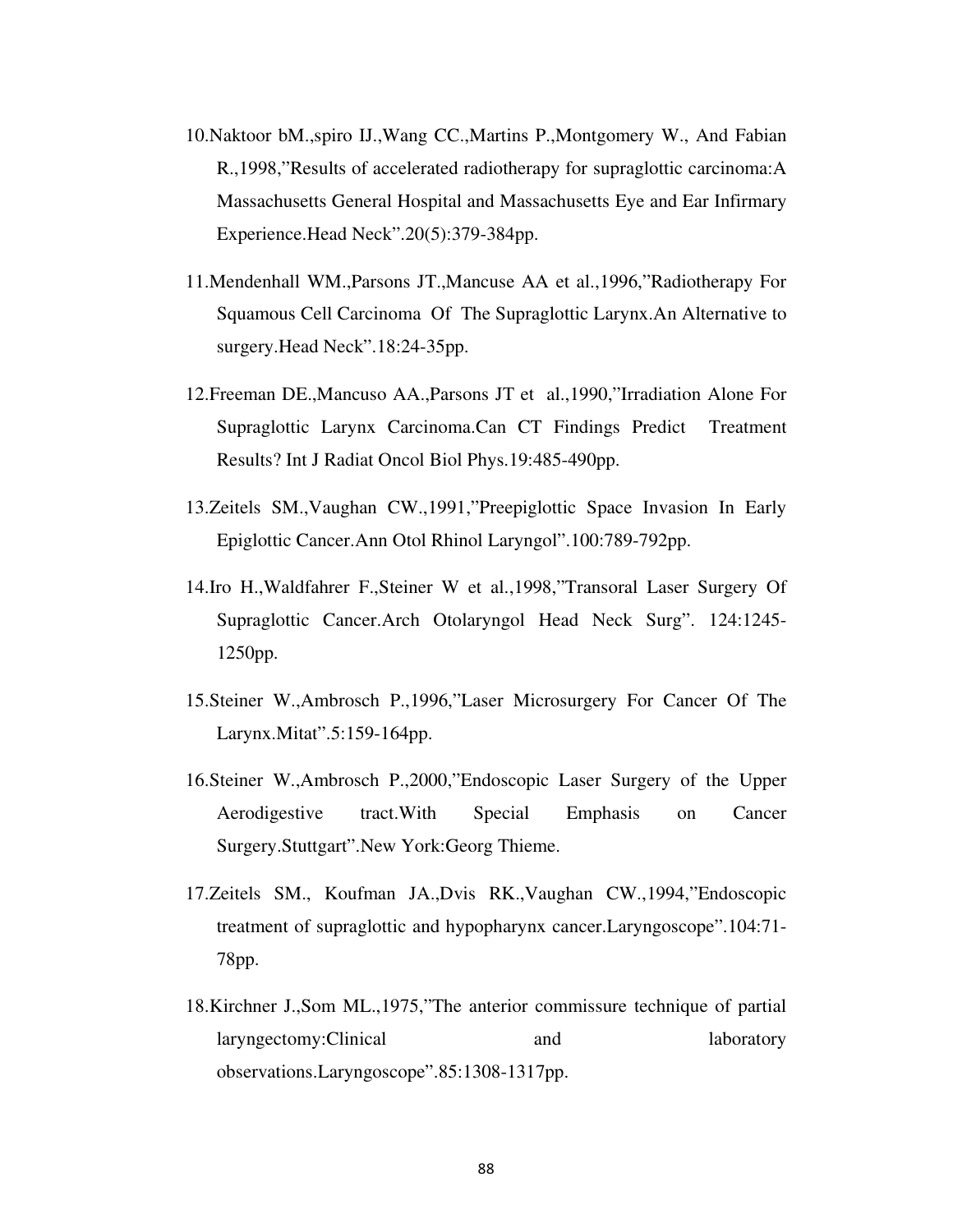- 19.Sessions DG.,Ogura JH.,Fried MP.,1975,"The anterior commissure in glottis carcinoma.Laryngoscope5:1624-1632pp.
- 20.Som ML.,Silver CE.,1968,"The anterior commissure technique of partial laryngectomy.Arch Otolaryngol".87:138-145pp.
- 21.McNaught RC.,1950,"The surgical correction of anterior web of the larynx.Laryngoscope".60:264-272pp.
- 22.Rassekh Christopher H et al.,1998,"Preservation of superior laryngeal nerve in supraglottic and supracricoid partial laryngectomy.The Laryngoscope". 108(3):445-447pp.
- 23.Matsuo JM et al.,2003,"clinical nodal stage is an independently significant predictor of distant failure in patients with squamous cell cancer of the larynx.Ann surg". 238(3):412-421pp,discussion 421-422pp.
- 24.Moe k., Wolf G T.,Fisher SG.,Hong WK.,1996,"Regional metastasis in patients with advanced laryngeal cancer.Arch Otolaryngeal Head Neck Surg".122(6):644-648pp.
- 25.Som M.,1970,"Conservation surgery for carcinoma of the supraglottis.J.Laryngol Otol". 84:655pp.
- 26.Desando LW.,Magrine C.,O'Fallon.,1990,"The second side of the neck in supraglottic cancer.Otol-HN Surgery". 102(4) 351-361pp.
- 27.Bocca E.,Pignataro O.,Oldini C.,1983,"Supraglottic laryngectomy 30 years of experience.An Otol Rhinol Laryngol". 92:14pp.
- 28.Lindberg R.,1972,"Distribution of cervical lymph nodes from squamous cell carcinoma of the upper respiratory and digestive tracts.cancer". 29:1446pp.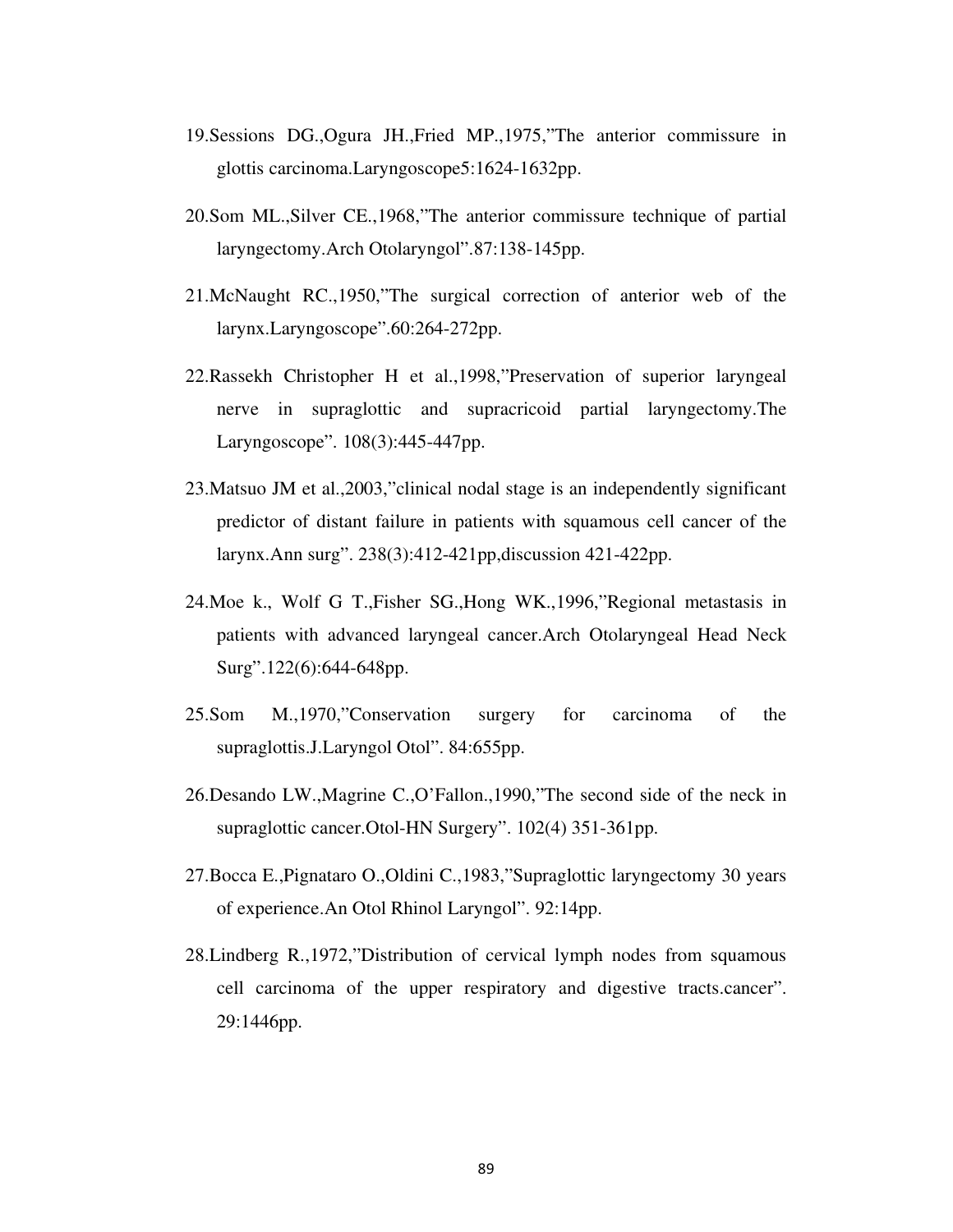- 29.Shuller DE.,Bier-Laning CM.,1997,"Laryngeal carcinoma nodal metastasis and then management.Otolaryngol.Clin.North America bo (2):167-177pp.
- 30.Felito A., Silver CE.,Rhinaldo A.,Smith RV.,2000,"Surgical treatment of neck in cancer of the larynx. ORL J Otolaryngol.Relat.Spec." 62(4):217- 225pp.
- 31.Timon CV., Toner M.,Conlon BJ.,2003,"Paratracheal lymph node involvement in advanced cancer of the larynx,hypopharynx and cervical oesophagus.Laryngoscope". 113(9):1595-9pp.
- 32.A dos Santos CR.,Goncalves FJ.,Magrin J.,Johnson LF.,Ferlito A.,Kowalshi LP.,2001,"Involvement of lower level I lymph nodes in advanced squamous cell carcinoma of the larynx.Ann Otol Rhinol Laryngol". 110(10):982-984pp.
- 33.Ferlito A.,Rinaldo.,1998," Level I dissection for laryngeal and hypopharyngeal cancer:is it indicated? J Laryngol Otol". 112(5):438- 440pp.
- 34.Spriano G.,Piantanida R.,Pellini R.,Muscatello L.,2003,"Elective treatment of the neck in squamous cell carcinoma of the larynx:clinical experience.Head and Neck". 25(2):97-102X.
- 35.Dinesh K S., And Barjinder S S., 2013 "Clinico-Pathological Study Of 50 Cases Of Tumours Of Larynx",indian J otolaryngol head neck surgery 65:S29-S35.
- 36.Thompson L .D.,Wenig B.M., Heffner D.K.,Gnepp D.R., 1999,''Exophytic and papillary squamous carcinomas of the larynx a clinicopathologic series of 104 cases".Otolaryngol head neck surgery,120:718-724.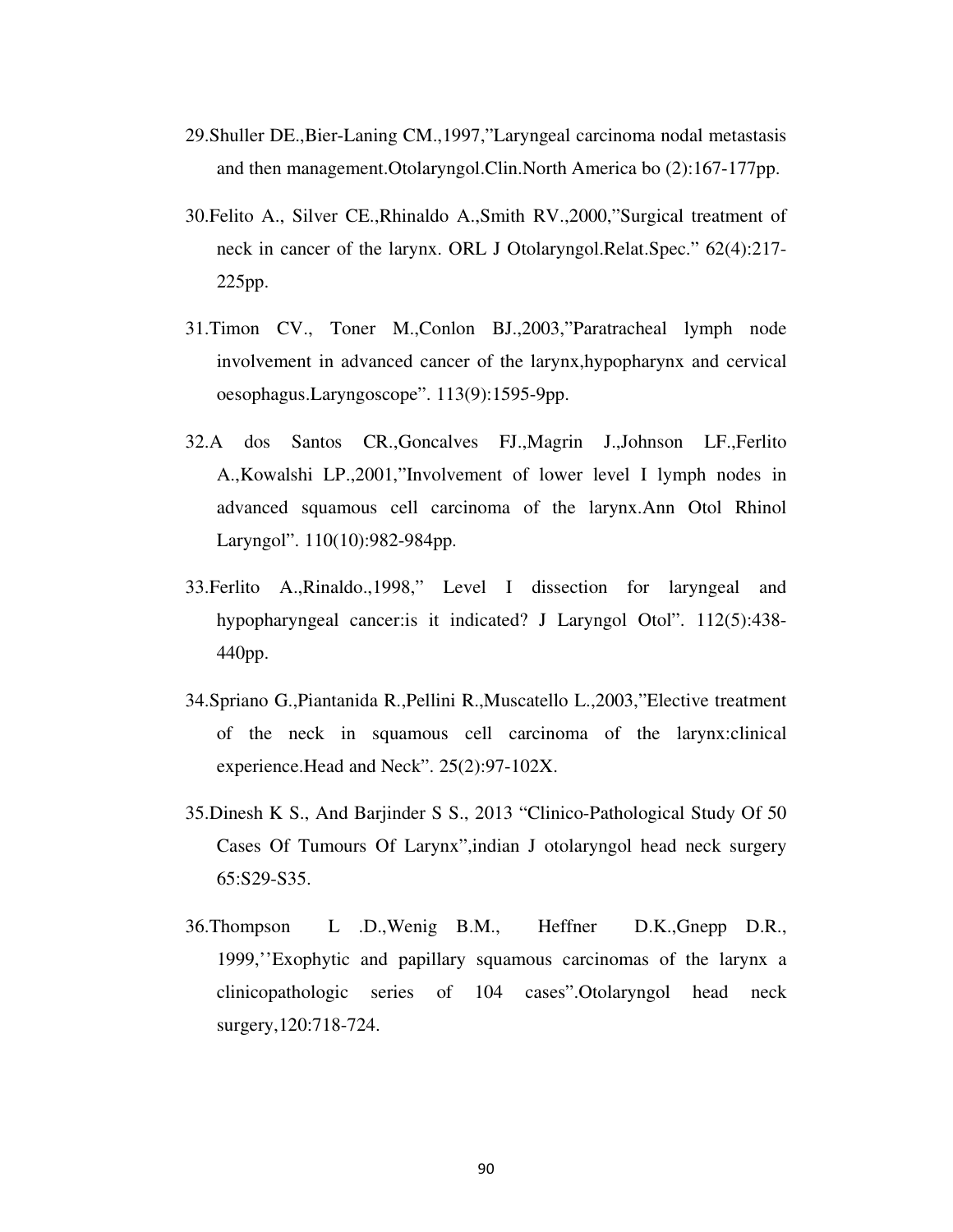- 37.Bakshi J., Panda NK.,Gupta AK.,Mann SBS., 2004 ,"Survival patterns in treated cases of carcinoma larynx in north india: a 10 year follow up study".Ind J Otolaynngol Head Neck Sur 56(2):99-103
- 38.James A. Koufman., And Alan J.Burke.,1997,"The Etiology And Pathogenesis Of Laryngeal Carcinoma",otolaryngologic clinics of north America vol:30.
- 39.Rothman, KJ.,Cann, CI.,Flanders, W.,et al:"Epidemiology of laryngeal cancer".Epidemiol Rev2:195-209,1980.
- 40.Ferlito, A.,:"Histological classification of larynx and hypopharynx cancers and their clinical implications",Acta otolaryngol(Stockh)Suppl 342:8- 38,1977.
- 41.SEER Cancer Statistics Review .,1973-1991(Gloeckler Ries LA.,Miller, BA.,Hankey, BF.,et al).surveillance program,Division of cancer Prevention and control,National Cancer Institute, Washington DC,1992.
- 42.Dorn, HF.,Cutler, SJ.,:" Mobidity can cancer in the united states. Part I. Variation in incidence by age, sex,marital status, and geographical region".Public health Monograph No.29,1995.
- 43.Cann, CI., Fried, MP.,Rothman, KJ.,:"Epidemiology of squamous cell cancer of the head and neck" .Otolaryngol Clin North AM 18:367- 388,1985.
- 44.Healey, GB., Styrong, MS., Uchmakli, A., et al:"Carcinoma of the palatine arch:The rationale of therapeutic selection".Am J Surg 132:498,1978.
- 45.Mansel, RH.,Vermeersch, H.,:"Panendoscopy for second primaries in head and neck cancer".Am Laryngol soc Meeting,Vancouver,BC,May 1981.
- 46.McGuirt, WF., Matthew, B.,Koufman, JA.,:"Multiple simultaneous tumors in patients with head and neck cancer".Cancer( 50):1195-1199,1982.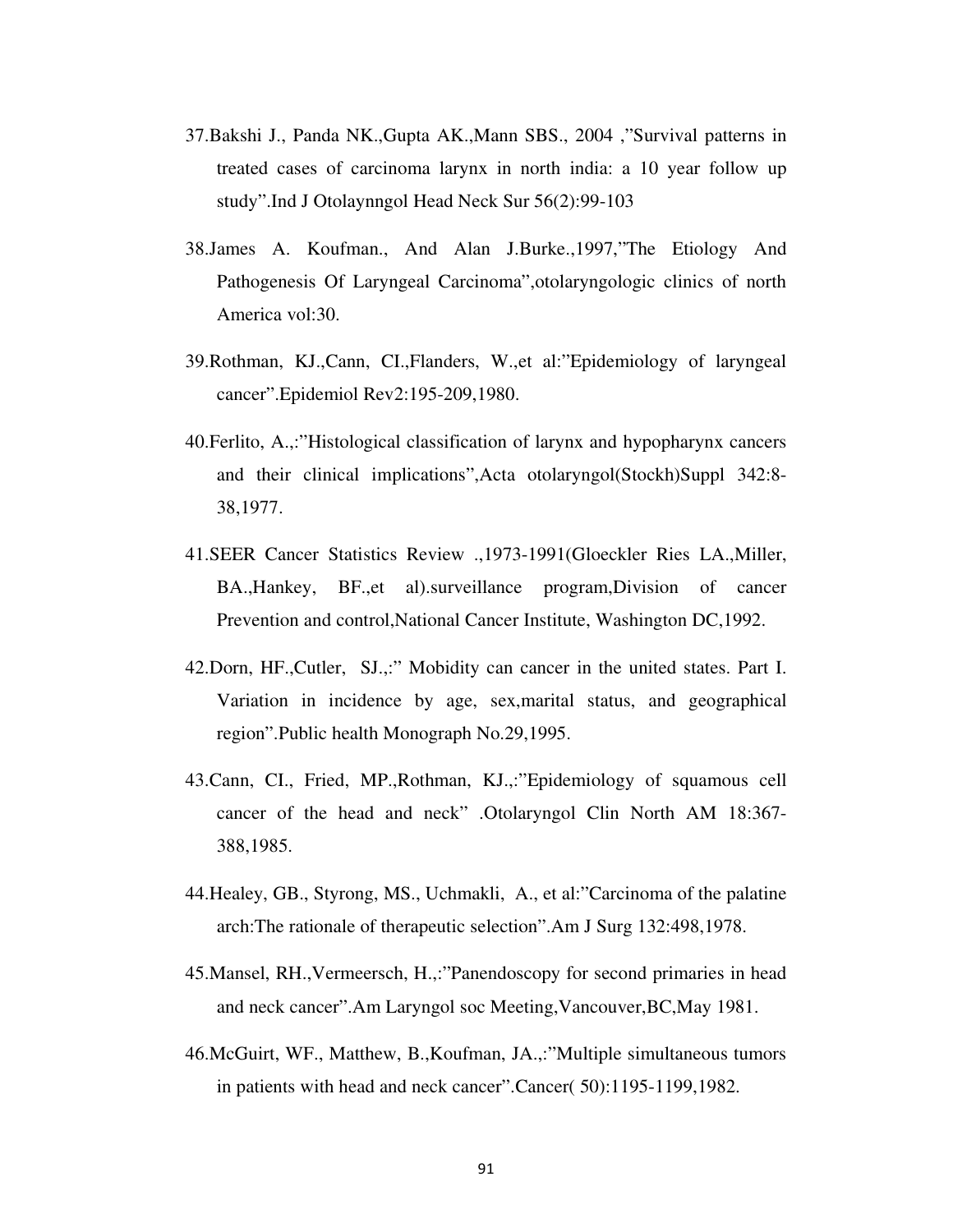- 47. Shapshay ,SM., Hong, WK., Fried ,MP.,et al:"Simultaneous carcinomas of the esophagus ang upper aerodigestive tract".Otolaryngol Head and Neck Surg( 88):373,1980.
- 48.Koufman JA:"The otolaryngologic manifestations of gastero esophageal efflux disease".Laryngoscope 101(suppl 53):1-78,1991.
- 49.Rothman, KJ., Causation and causal inference.In schottenfeld, D., Fraumeni, JFJ., reds):"Cancer Epidemiology and prevention" ,Philadelphiya WB Saunders,1982,pp 15-22.
- 50.Nikolaos S Mastronikolis et al.,2008-2012,"Head And Neck:Laryngeal Tumours: an overview"university of patras,Greece.
- 51.Varalakshmi KP., Sivashankar Naik., V.,Sujeeva Swapna R.,Sravani P., Neeraja,M.,2016,''Laryngeal Biopsies With Special Reference To Malignant tumours: A Histopathological Study''.International channel of scientific study,4:197-202.
- 52. Crissman, JD., "Laryngeal keratosis and subsequent carcinoma". Head Neck Surg 1979(1):386-91.
- 53. Gabriel, CE., Jones, DG.," Hyperkeratosis of the larynx". J Laryngol Otol 1962(76):947-57.
- 54. Norris, CM., Peale, AR., "Keratosis of the larynx". J Laryngol Otol 1963(77):635-47.
- 55. Auerbach, O., Hammond, EC., Garfinkel, L.," Histologic changes in the larynx in relation to smoking habit". Cancer 1970(25):92-104.
- 56. Lederer, FJ., Soboroff ,BJ.," Medical problems related to diseases of the larynx". Otolaryngol Clin North Am 1970(3):599-608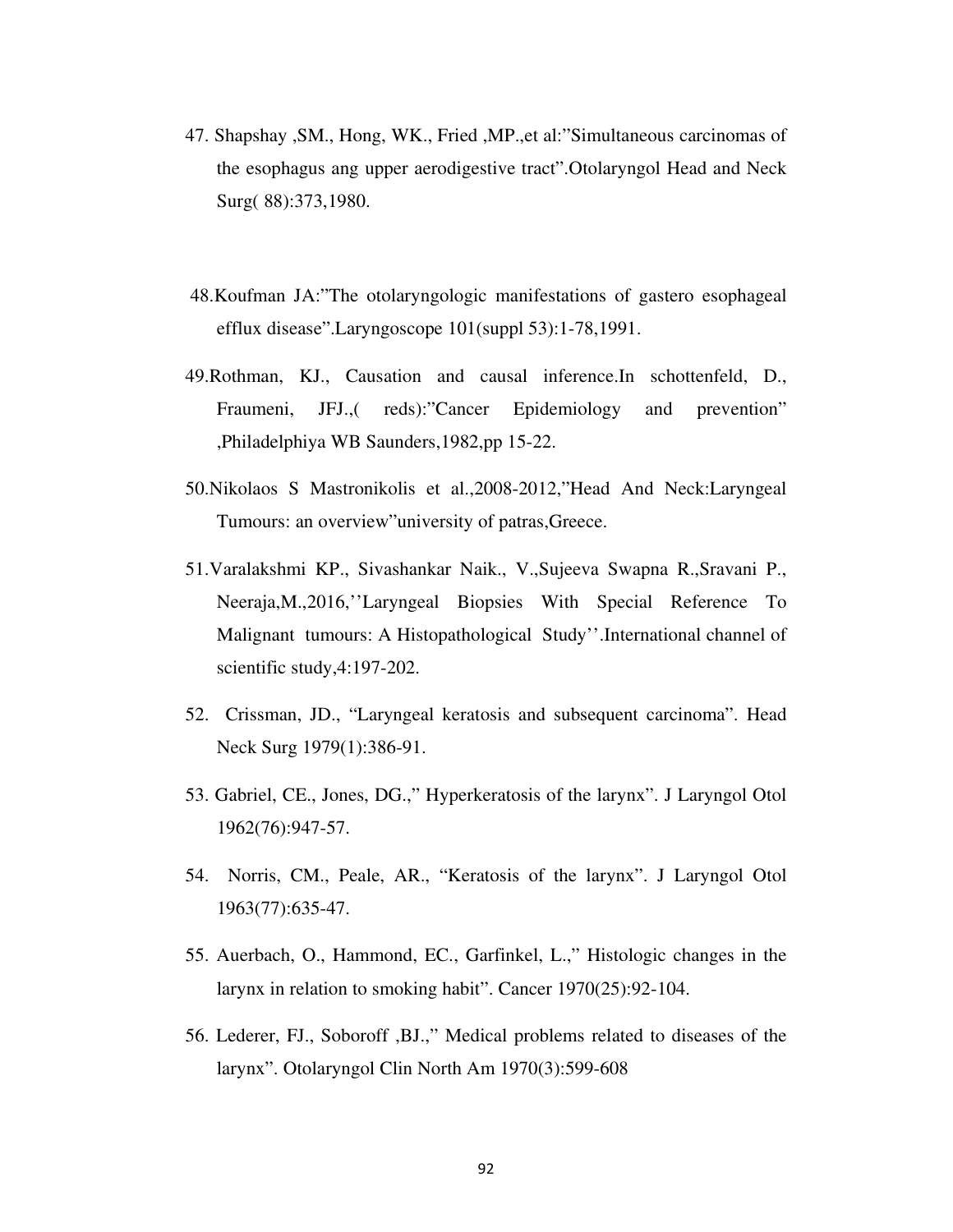- 57. Shinde KJ and Hashmi SIH ., 2015 "Clinicopathological study of laryngeal masses''.J of Dental and Medical sciences,14:61-79.
- 58.Krishna Koirala.,2015,"Epidemiological study of laryngeal carcinoma in Western Nepal",Asian pacific Journal of Cancer Prevention, vol:16.
- 59.Raquel FM.,Anke B.,Luiz C,et al.,2013,"Alcohol consumption and risk of cancer:a systematic literature review.Asian Pac J Cancer Prev".(14):4965- 4972pp.
- 60.Thapa NM.,Jha A.K.,Rijal JP.,2003,"Study on head and neck tumors presented in ENT OPD of Nepal Medical College Teaching Hospital.NMC Journal,(5):79-81pp.
- 61.Koirala, K,. Sharma, V,. (2013)." Laryngeal malignancy: relation of tumor size and neck node metastasis". Nepal J Medical Sciences,( 2): 48-51
- 62.Jukka A V.,Pasi P H.,Eero J K,et al.,2000,"Is the subsite Distribution of laryngeal cancer related to smoking habits? Acta Oncologica,(39):77- 79pp.
- 63.Mohanty BK.,Bahadur S.,Lal P.,2002,"Text book of Radiation Oncology-Principles and Practice,Elsevier,New Delhi :162-163pp.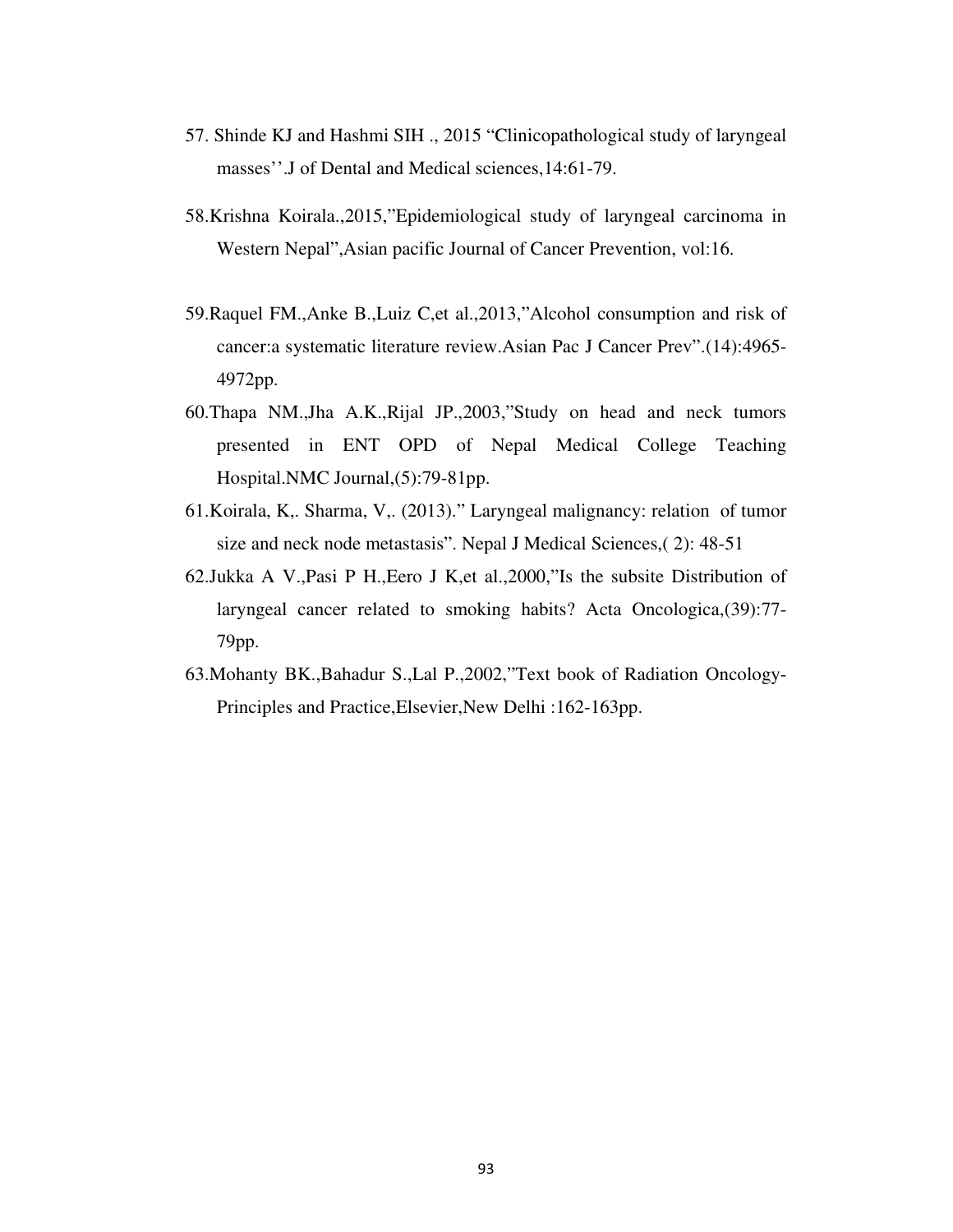### **ANNEXURE-I PROFORMA**

| Case No:           | Hospital: |
|--------------------|-----------|
| Name:              | IP/OP No. |
| Age:               | Ward:     |
| Sex:               | Income:   |
| Occupation:        |           |
| Date of Admission: |           |
|                    |           |

Date of operation:

Date of discharge:

### **DIAGNOSIS**

### **CHIEF COMPLAINTS**

| 1. Foreign body sesation |
|--------------------------|
| 2. Throat irritation     |
| 3.Dysphagia              |
| 4. Throat pain           |
| 5. Voice change          |
| 6. Lump in throat        |
| 7. Loss of weight        |
| 8. Loss of appetite      |
| 9. Neck swelling         |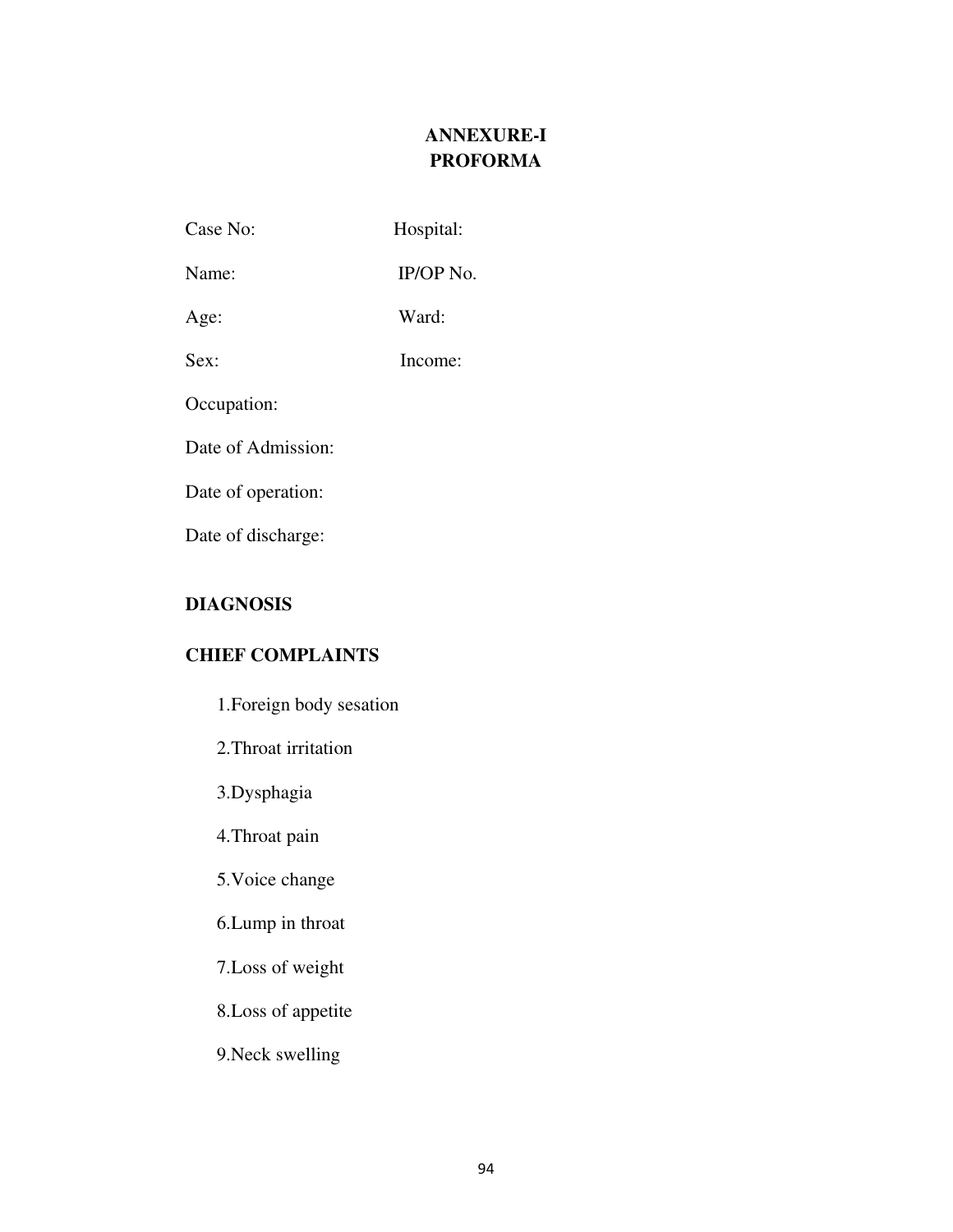### **HISTORY OF PRESENTING ILLNESS**

### 1.H/o Dysphagia:

- Duration
- Onset Sudden/Insidious
- For solid/liquid
- Absolute/relative
- Aggravating/relieving factor

### 2.H/O VOICE CHANGE:

- Continuous/intermittent
- Onset Sudden/Insidious
- Hot potato/muffled voice
- Aggravating/relieving factor

#### 3.H/o:Dyspnea

- Sudden /insidious onset
- Aggravating/Relieving factor factor
- Associated with vomiting, sweating, giddines

#### 5.H/o Headache:

- Duration
- Onset-sudden/insidious
- Site- frontal/occipital/vertex/Bitemporal
- Unilateral/bilateral
- Nature of pain: Thhrobbing/aching/stabbing/tingling
- Relation to time
- Relation to posture
- Associated facial pain
- Associated nasal discharge
- Associated with watering of eye
- Associated with blurring of discharge
- Associated with vomiting /Nausea
- Aura:yes/no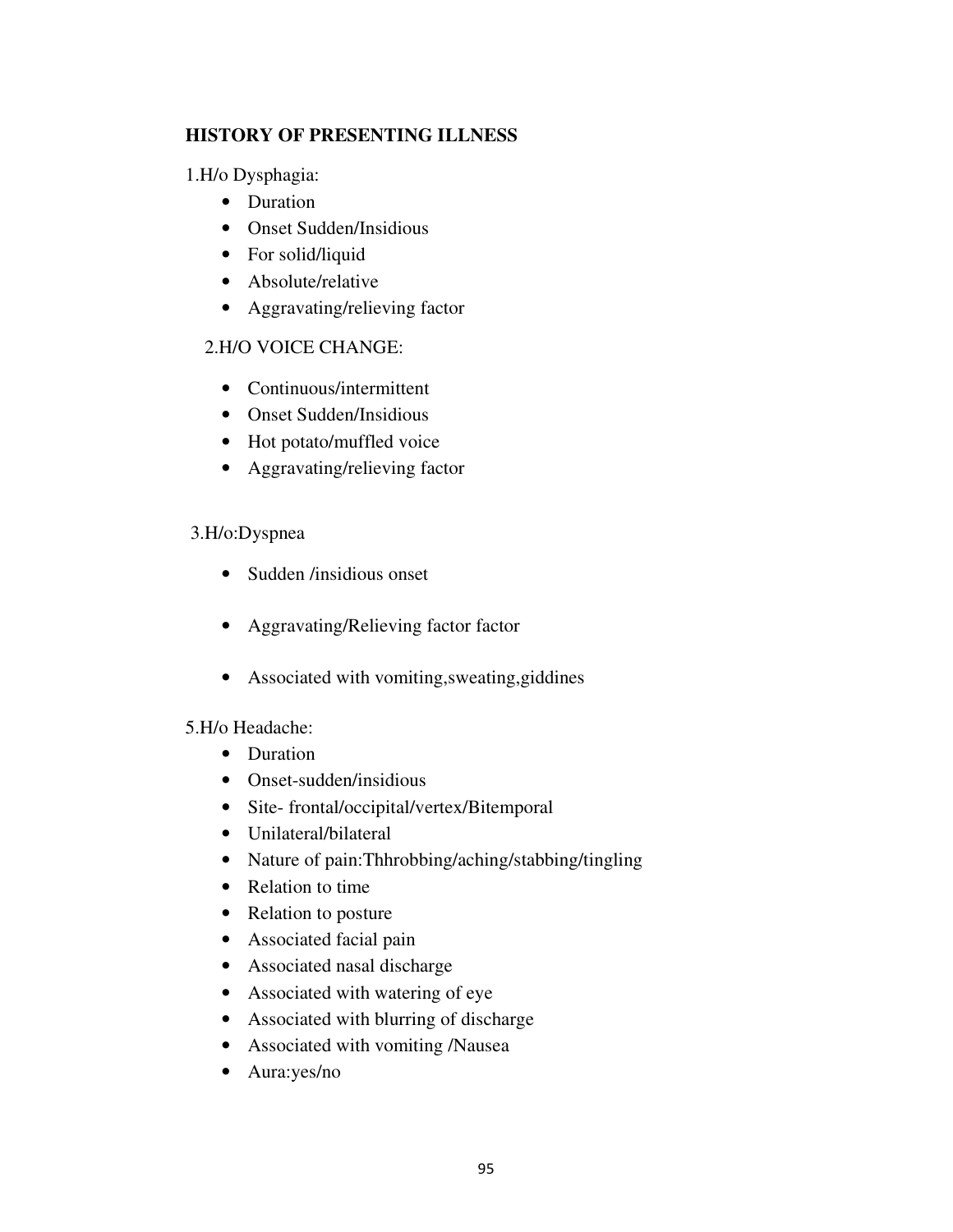• Photophobia:yes/no

#### **6.H/o Epistaxis:**

- Quantity
- Following steroid nasal spray:yes/no
- Spontaneous/traumatic
- Spontaneous/traumatic
- Unilateral/bilateral

### **7.Ear complaints:**

- Deafness/ear block
- Discharge
- Referred pain

#### **8.Throat complaints:**

- Difficulty in swallowing/Pain while swallowing
- Foreign body sensation
- Frequent clearing of throat
- Throat pain
- Change of voice
- Itching in the throat

### **PAST HISTORY:**

• Diabetes mellitus/Hypertension/seizure disorder/bronchial asthma/ prvious surgery/tuberculosis/ishemic heart disease.

#### **PERSONAL HISTORY:**

Mixed diet,

Bladder & bowel habbits

Alcohol consumption

Tobacco chewing

Smoking

#### **FAMILY HISTORY:**

Any other family member suffering from simillar illness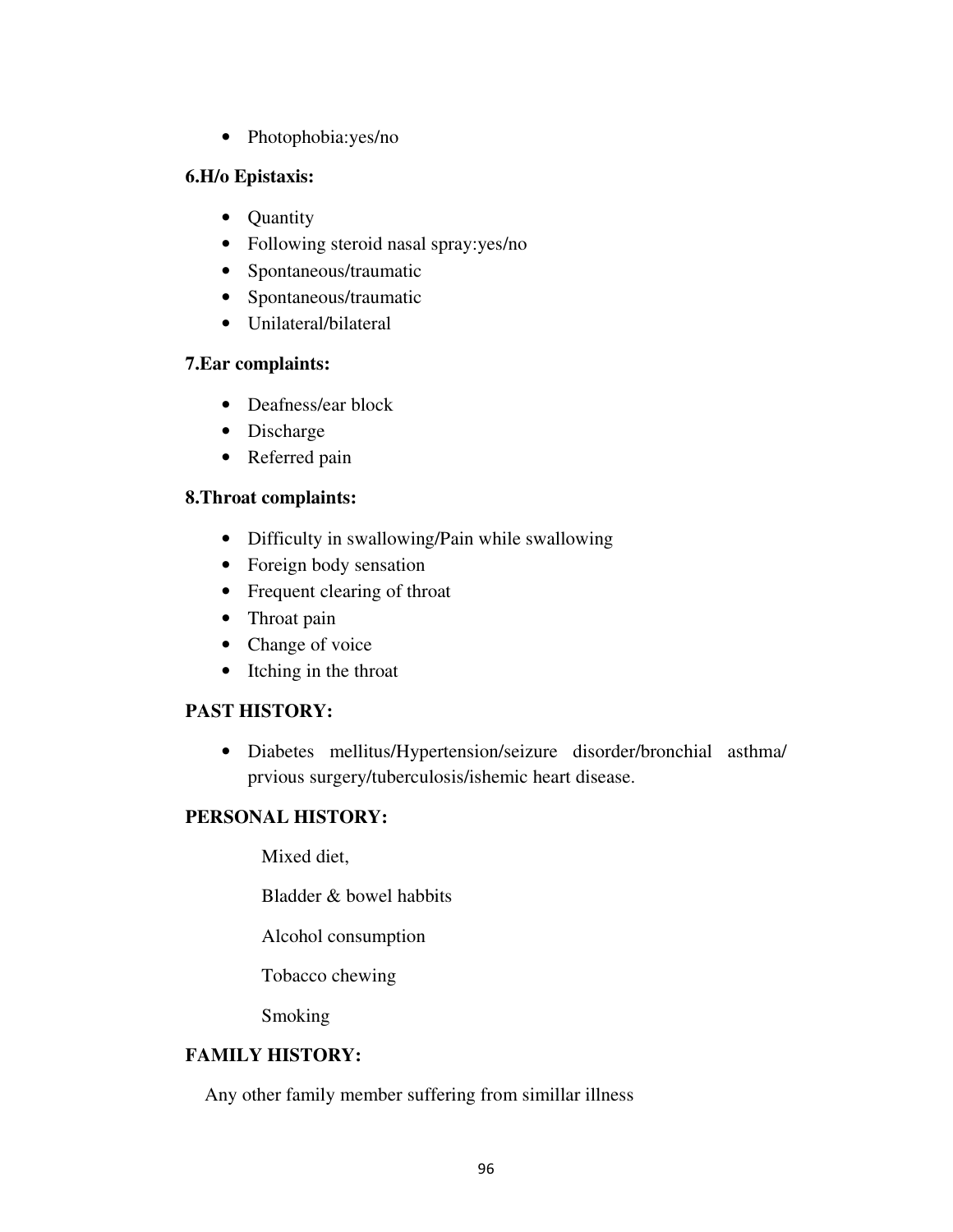#### **TREATMENT HISTORY:**

Previous hospitalization

Drug allergy

### **GENERAL EXAMINATION:**

| General condition:       |              |             |
|--------------------------|--------------|-------------|
| Conscious:               |              | Oriented:   |
| Built:                   |              | Nourishment |
| Pallor Jaundice:         |              |             |
| Clubbing:Cyanosis:       |              |             |
| Generalised pedal edema: |              |             |
| vital signs:             |              |             |
| <b>Pulse Rate:</b>       | RR:          |             |
| BP:                      | Temperature: |             |

#### **SYSTEMIC EXAMINATION:**

Cardiovascular system:

Central Nervous system:

Respiratory system:

#### **GIT:**

#### **ENT EXAMINATION:**

#### **ORAL CAVITY:**

- Mouth opening adequate
- Lips:Normal
- Gingivobuccal sulcus:
- Gums,teerh:Normal
- Orodental hygiene:Normal
- Floor of mouth:
- Tongue: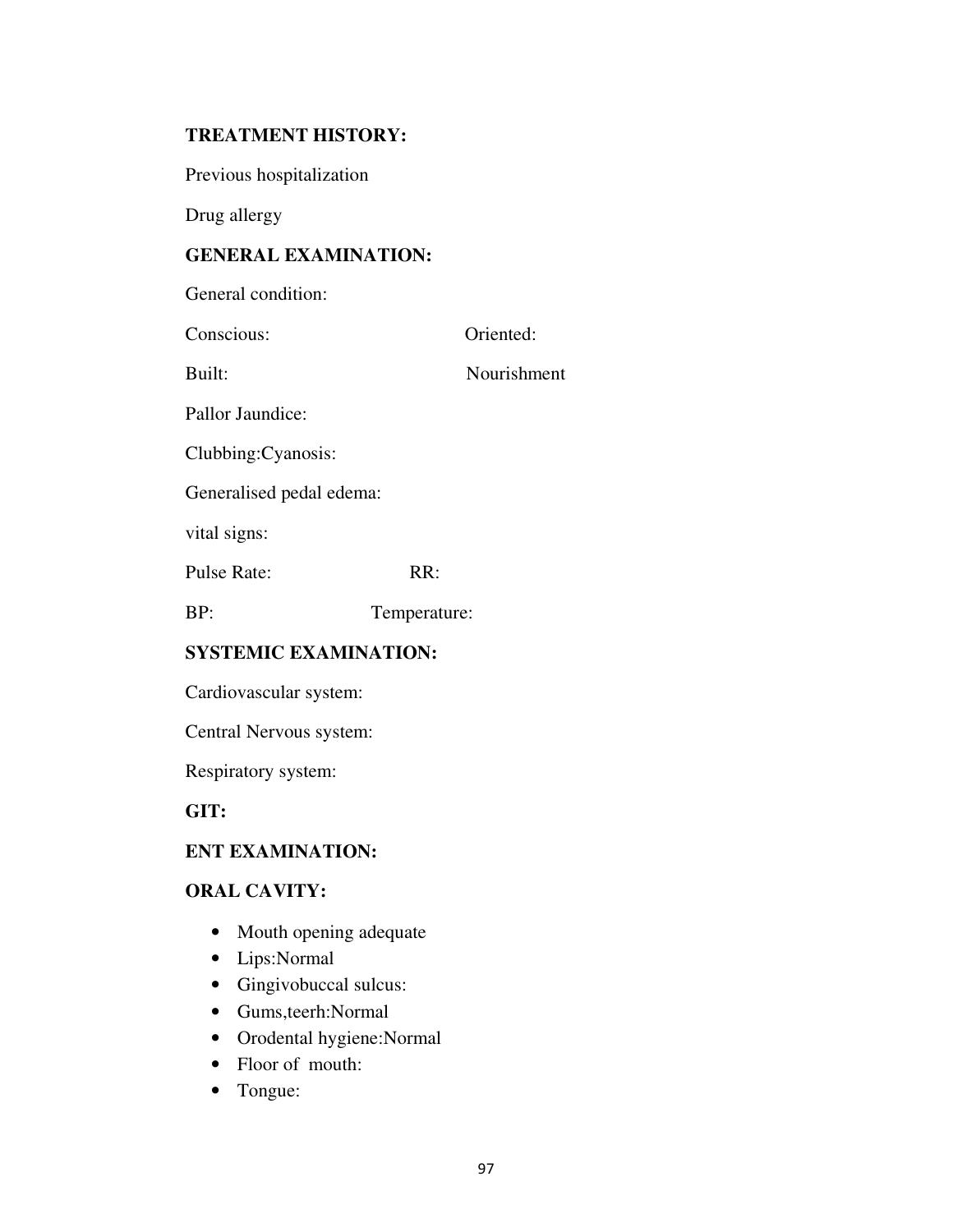- Retromolar trigone:
- Palate:
- Anterior pillars:
- Uvula:
- Posterior pillars:
- Posterior pharyngeal wall:congested and granular
- Post nasal discharge:

#### **INDIRECT LARYNGOSCOPIC EXAMINATION**

Tongue base Bilateral glossoepiglottic fold: Bilateral valleculae Epiglottis : deformed/not Bilateral pharyngoepiglottic fold : Bilateral pyriform fossae Bilateral aryepiglottic fold : Ulceroproliferative growth Bilateral arytenoids : mobile/fixed Bilateral ventricular bands Bilateral vocal cords : mobile/Fixed

#### **HEAD AND NECK EXAMINATION**

External laryngeal framework Symmetrical/asymetrical Trachea Midline/deviated Laryngeal crepitus Present/absent Thyroid cartilage prominence or not Enlarged palpable neck node present Or not if present, level Size,site,number,side,matted or not,mobile/immobile,fixed with underlying/adjacent structures,consistency,ulcerated/fungated,tender, warmth.

#### **NOSE AND PARANASAL SINUS EXAMINATION**

External nasal framework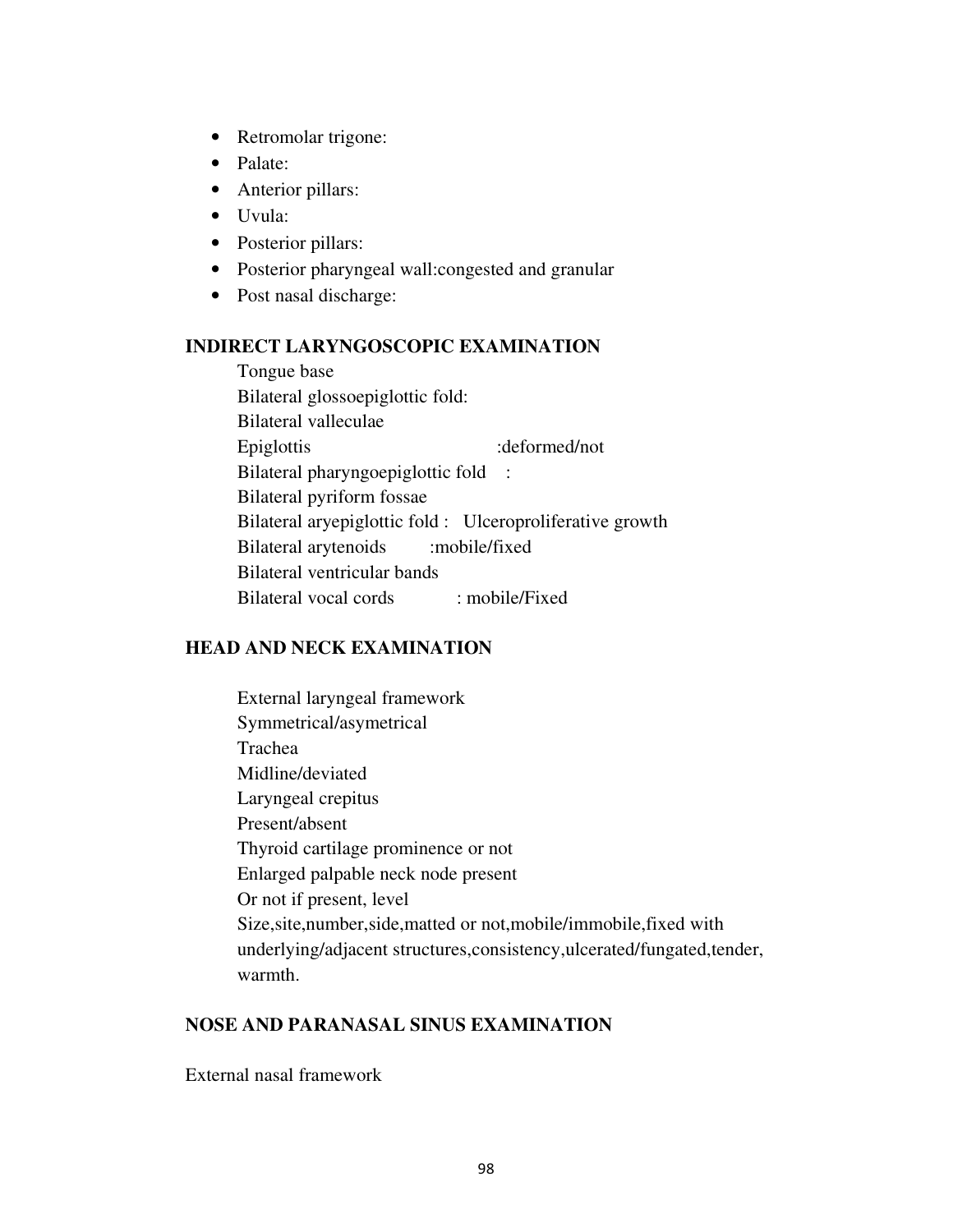Collumella Vestibule Septum Inferior turbinate and meatus Middle turbinate and meatus Floor of nasal cavity Roof of nasal cavity

#### **FUNCTIONAL TEST**

Cotton wool test (movements) : Cold spatula test(fogging) :

### **POST NASAL EXAMINATION**

Adenoid :yes/no Eustachian tube opening: normal/abnormal Torus tubarious :normal/abnormal Posterior end septum: Posterior end of IT: Posterior end of MT: Lateral pharyngeal band:

#### **PARANASAL SINUS EXAMINATION**

Sinus tenderness :yes /no Frontal sinus: unilateral/bilateral/absent Maxillary sinuses:unilateral/bilateral/absent

#### **EAR**

RT LT

Preauricular area

Pinna

Post auricular area

EAC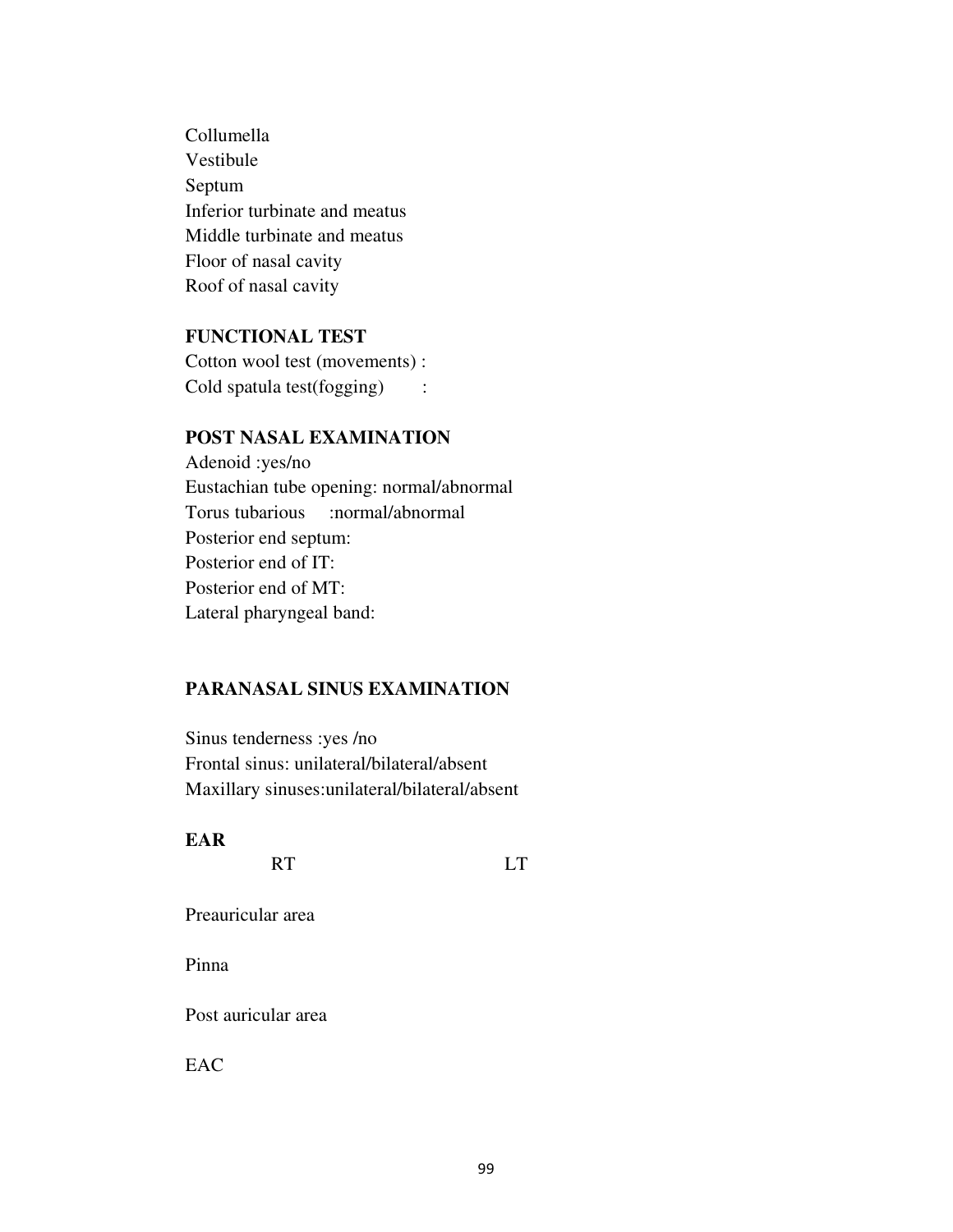Tympanic membrane Mastoid

Facial nerve

## **TUNING FORK TEST**

| Rinne, stest | :Negative/positive            |
|--------------|-------------------------------|
| Webers test  | :Lateralized/ not lateralized |
| Abc          | :Reduced/not reduced          |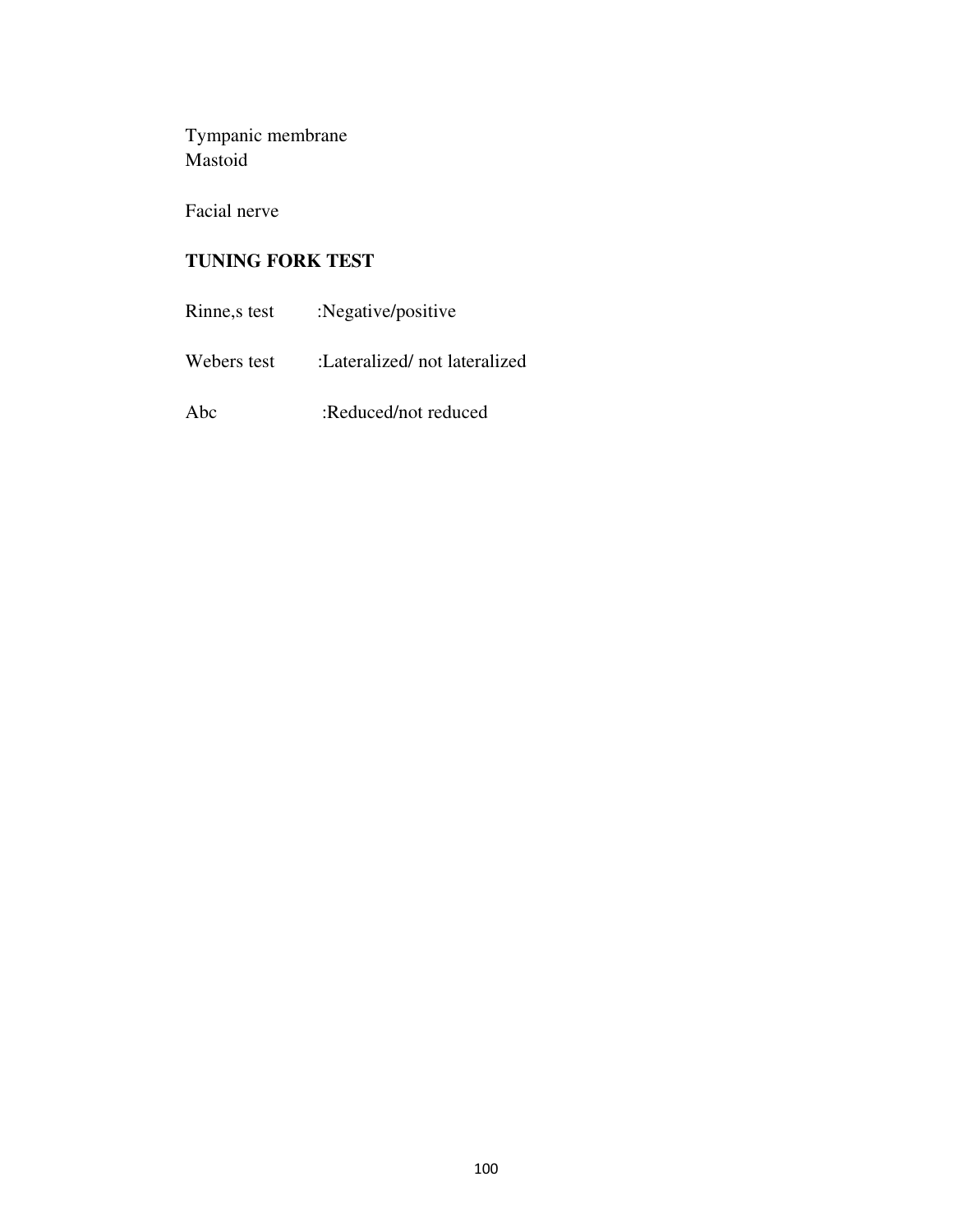#### **ANNEXURE-II**

#### **CONSENT FORM**

I Hosp.No…………………………. in my full senses hereby give my complete consent for or any other procedure deemed fit which is a diagnostic procedure/biopsy/transfusion/operation to be performed on me /my son/my daughter/my ward aged under any anasesthesia deemed fit .The nature and risks involved in the procedure have been explained to me to my satisfaction.

For academic and scientific purpose the operation/procedure may be televised or photographed.

Date:

Signature/Thumb

Impression of patient/Guardian

Name: Designation: Guardian: Relationship:

Full address: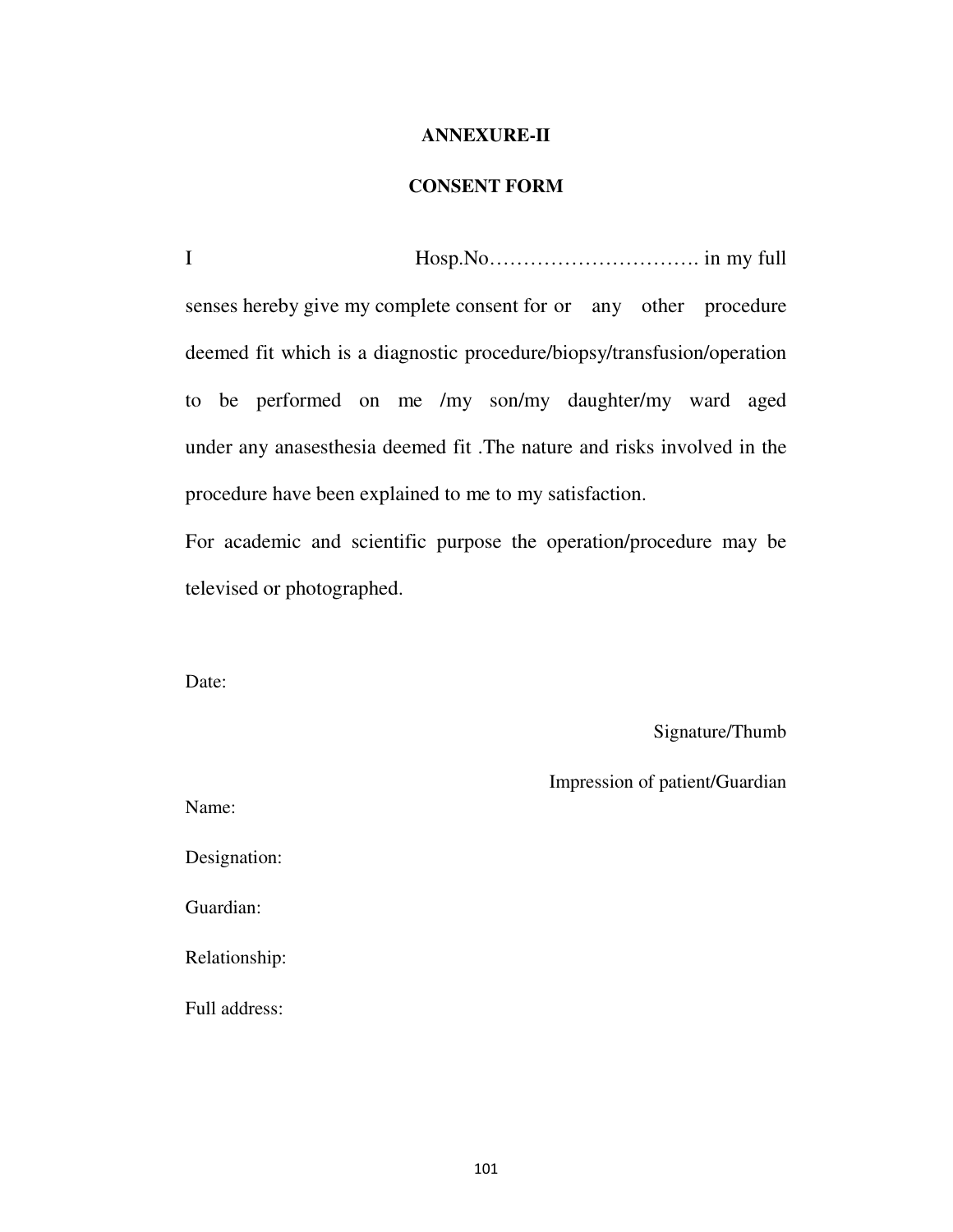|    | <b>S.NO NAME</b>    | <b>AGE</b> |   | <b>SEX IRISK FACTORS</b> | <b>SUB SITE</b>             | <b>IHISTOPATHOLOGY</b>    | <b>ISYMPTOMS</b>      | <b>DURATION OF</b><br><b>EXPOSURE</b> |
|----|---------------------|------------|---|--------------------------|-----------------------------|---------------------------|-----------------------|---------------------------------------|
| 1  | AROKIYASAMY         | 46         | M | <b>ALCOHOL</b>           | <b>EPIGLOTTIS</b>           | <b>SQUAMOUS CELL CA</b>   | <b>FB SENSATION</b>   | 21 YEARS                              |
| 2  | <b>MUNIYASAMY</b>   | 48         | M | <b>ALCOHOL</b>           | <b>EPIGLOTTIS</b>           | <b>SQUAMOUS CELL CA</b>   | <b>FB SENSATION</b>   | 22YEARS                               |
| 3  | <b>MEENATCHI</b>    | 74         | F | <b>TOBACCO/BETEL NUT</b> | AE FOLDS/EPIGLOTTIS         | <b>SQUAMOUS CELL CA</b>   | LUMP IN THROAT        | 25 YEARS                              |
| 4  | <b>VEERA MUTHU</b>  | 47         | M | <b>SMOKING</b>           | <b>VENTRICLE/AE FOLDS</b>   | SQUAMOUS CELL CA          | <b>FB SENSATION</b>   | 21 YEARS                              |
| 5  | <b>VADIVEL</b>      | 54         | M | <b>SMOKING</b>           | <b>EPIGLOTTIS</b>           | SOUAMOUS CELL CA          | <b>FB SENSATION</b>   | 21 YEARS                              |
| 6  | <b>PITCHAI</b>      | 56         | M | <b>TOBACCO</b>           | <b>EPIGLOTTIS</b>           | <b>SQUAMOUS CELL CA</b>   | <b>FB SENSATION</b>   | 25 YEARS                              |
| 7  | KARUNANIDHI         | 59         | M | <b>ALCOHOL</b>           | <b>EPIGLOTTIS</b>           | <b>SOUAMOUS CELL CA</b>   | LUMP IN THROAT        | 27 YEARS                              |
| 8  | <b>VEERA SAMY</b>   | 61         | M | ALCOHOL/SMOKING          | <b>VENTRICLE/AE FOLDS</b>   | <b>SQUAMOUS CELL CA</b>   | <b>DYSPNOEA</b>       | 28 YEARS                              |
| 9  | KALIAPERUMAL        | 59         | M | <b>SMOKING</b>           | AE FOLDS                    | <b>SQUAMOUS CELL CA</b>   | <b>DYSPHAGIA</b>      | 29 YEARS                              |
| 10 | <b>MUNIYANDI</b>    | 62         | M | <b>ALCOHOL</b>           | <b>EPIGLOTTIS</b>           | <b>SQUAMOUS CELL CA</b>   | <b>FB SENSATION</b>   | 27 YEARS                              |
| 11 | DHANDAPANI          | 58         | M | <b>ALCOHOL</b>           | <b>EPIGLOTTIS</b>           | <b>SQUAMOUS CELL CA</b>   | <b>FB SENSATION</b>   | 26 YEARS                              |
| 12 | PALANIYANDI         | 52         | M | <b>SMOKING</b>           | <b>VOCAL CORD/AE FOLDS</b>  | SOUAMOUS CELL CA          | <b>DYSPNOEA</b>       | 24 YEARS                              |
| 13 | CHELLAMAL           | 67         | F | <b>TOBACCO/BETEL NUT</b> | <b>EPIGLOTTIS</b>           | SQUAMOUS CELL CA          | <b>LUMP IN THROAT</b> | 21 YEARS                              |
| 14 | <b>DURAI</b>        | 68         | M | <b>ALCOHOL</b>           | <b>EPIGLOTTIS</b>           | <b>SQUAMOUS CELL CA</b>   | LUMP IN THROAT        | 26 YEARS                              |
| 15 | <b>RAMALINGAM</b>   | 62         | M | <b>ALCOHOL</b>           | <b>EPIGLOTTIS</b>           | SQUAMOUS CELL CA          | <b>LUMP IN THROAT</b> | 27 YEARS                              |
| 16 | ANNAMALAI           | 55         | M | <b>SMOKING</b>           | <b>VENTRICLE</b>            | SQUAMOUS CELL CA          | <b>FB SENSATION</b>   | 26 YEARS                              |
| 17 | <b>ULAGA NATHAN</b> | 54         | M | <b>TOBACCO</b>           | <b>EPIGLOTTIS</b>           | <b>SQUAMOUS CELL CA</b>   | <b>FB SENSATION</b>   | 21 YEARS                              |
| 18 | VENKATESAN          | 58         | M | <b>ALCOHOL</b>           | <b>EPIGLOTTIS</b>           | <b>SQUAMOUS CELL CA</b>   | <b>FB SENSATION</b>   | 29 YEARS                              |
| 19 | <b>KANDASAMY</b>    | 60         | M | <b>ALCOHOL</b>           | EPI GLOTTIS/AE FOLDS        | <b>SQUAMOUS CELL CA</b>   | <b>FB SENSATION</b>   | 30 YEARS                              |
| 20 | <b>PALANI</b>       | 55         | M | <b>SMOKING</b>           | <b>VENTRICLE/FALSE CORD</b> | <b>SQUAMOUS CELL CA</b>   | <b>FB SENSATION</b>   | 23 YEARS                              |
| 21 | NEELAMEGAM          | 62         | M | <b>TOBACCO</b>           | <b>EPIGLOTTIS/AE FOLDS</b>  | <b>SQUAMOUS CELL CA</b>   | <b>LUMP IN THROAT</b> | 28 YEARS                              |
| 22 | MUTHUKANNU          | 63         | M | <b>TOBACCO</b>           | <b>EPIGLOTTIS</b>           | <b>SQUAMOUS CELL CA</b>   | <b>FB SENSATION</b>   | 27 YEARS                              |
| 23 | <b>UTHIRAPATHY</b>  | 62         | M | SMOKING/ALCOHOL          | <b>VENTRICLE/FALSE CORD</b> | <b>I</b> SQUAMOUS CELL CA | <b>DYSPNOEA</b>       | 26 YEARS                              |
| 24 | RAMASAMY            | 60         | M | <b>ALCOHOL</b>           | <b>EPIGLOTTIS/AE FOLDS</b>  | <b>SQUAMOUS CELL CA</b>   | <b>FB SENSATION</b>   | 27 YEARS                              |
| 25 | <b>SELVI</b>        | 69         | F | <b>TOBACCO/BETEL NUT</b> | <b>EPIGLOTTIS</b>           | <b>SOUAMOUS CELL CA</b>   | LUMP IN THROAT        | 24 YEARS                              |
| 26 | SUNDARAM            | 71         | M | <b>SMOKING</b>           | <b>VENTRICLE/FALSE CORD</b> | <b>SQUAMOUS CELL CA</b>   | <b>DYSPNOEA</b>       | 28 YEARS                              |
| 27 | PALANIVELU          | 56         | M | <b>ALCOHOL</b>           | <b>EPIGLOTTIS/AE FOLDS</b>  | <b>I</b> SQUAMOUS CELL CA | <b>LUMP IN THROAT</b> | 27 YEARS                              |
| 28 | <b>VELUCHAMY</b>    | 62         | M | TOBACCO/ALCOHOL          | <b>EPIGLOTTIS/AE FOLDS</b>  | <b>SQUAMOUS CELL CA</b>   | <b>LUMP IN THROAT</b> | 23 YEARS                              |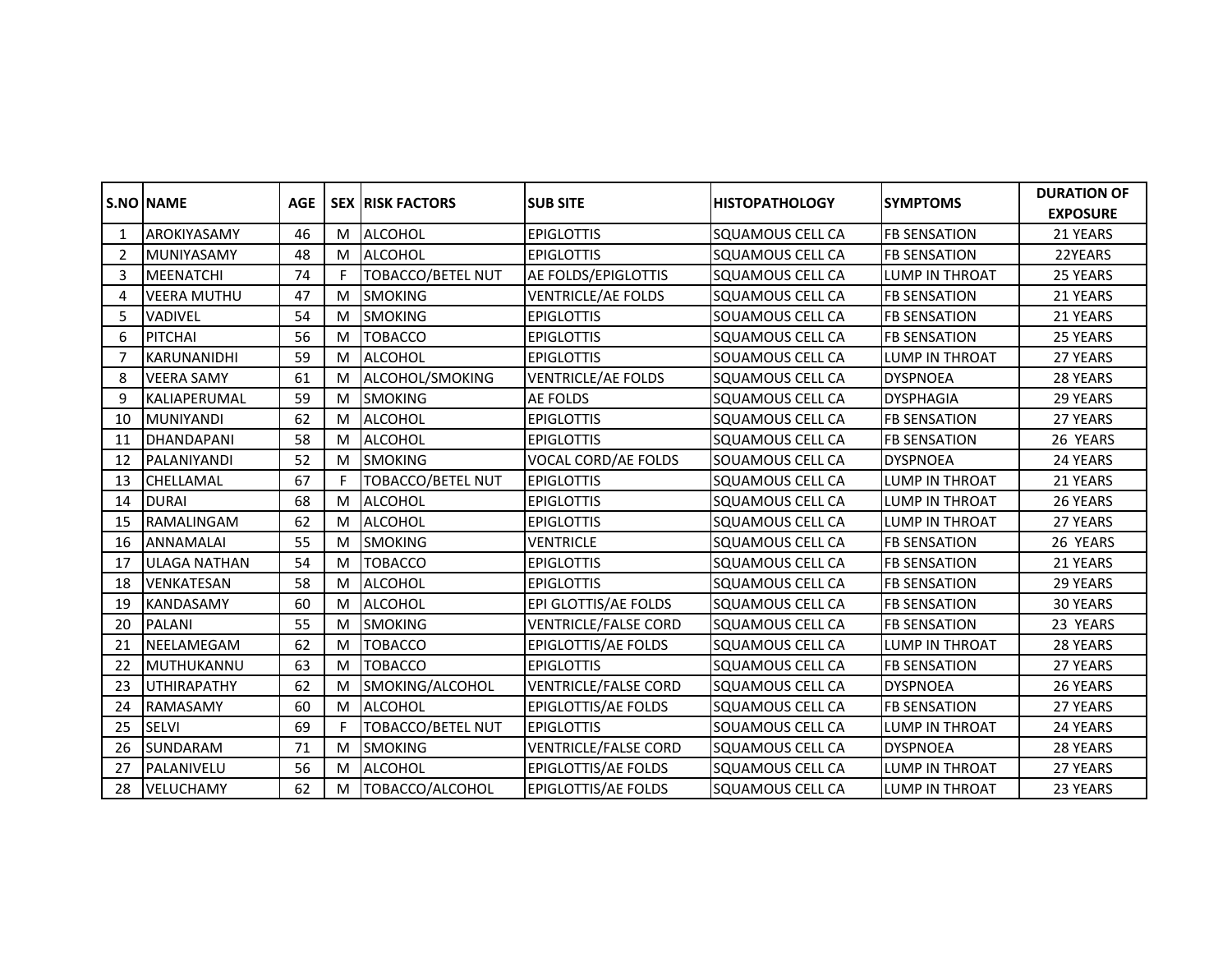|    | <b>S.NO NAME</b>    | <b>AGE</b> |   | <b>SEX IRISK FACTORS</b> | <b>SUB SITE</b>                                           | <b>HISTOPATHOLOGY</b>   | <b>ISYMPTOMS</b>      | <b>DURATION OF</b><br><b>EXPOSURE</b> |
|----|---------------------|------------|---|--------------------------|-----------------------------------------------------------|-------------------------|-----------------------|---------------------------------------|
| 29 | <b>MANOHARAN</b>    | 64         | M | <b>SMOKING</b>           | <b>VENTRICLE/FALSE CORD</b>                               | <b>SQUAMOUS CELL CA</b> | <b>DYSPNOEA</b>       | 24 YEARS                              |
| 30 | <b>AYYACHAMY</b>    | 55         | M | <b>ALCOHOL</b>           | <b>EPIGLOTTIS</b>                                         | <b>SQUAMOUS CELL CA</b> | LUMP IN THROAT        | 22 YEARS                              |
| 31 | NARAYANAN           | 60         | M | ALCOHOL/SMOKING          | EPIGLOTTIS/AE FOLDS                                       | SQUAMOUS CELL CA        | LUMP IN THROAT        | 34 YEARS                              |
| 32 | <b>CHINNATHAMBI</b> | 70         | M | ALCOHOL/TOBACCO          | <b>EPIGLOTTIS</b>                                         | <b>SQUAMOUS CELL CA</b> | <b>FB SENSATION</b>   | 24 YEARS                              |
| 33 | THANGAVELU          | 63         | M | SMOKING/ALCOHOL          | <b>VENTRICLE/FALSE CORD</b>                               | <b>SQUAMOUS CELL CA</b> | <b>DYSPNEA</b>        | 24 YEARS                              |
| 34 | <b>ELANGOVAN</b>    | 68         | M | <b>ALCOHOL</b>           | <b>EPIGLOTTIS</b>                                         | <b>SQUAMOUS CELL CA</b> | LUMP IN THROAT        | 23 YEARS                              |
| 35 | <b>GANESAN</b>      | 62         | M | ALCOHOL/SMOKING          | <b>EPIGLOTTIS/AE FOLDS</b>                                | <b>SQUAMOUS CELL CA</b> | <b>LUMP IN THROAT</b> | 27 YEARS                              |
| 36 | <b>ANJALAI</b>      | 67         | M | TOBACCO/BETEL NUT        | <b>EPIGLOTTIS/AE FOLDS</b>                                | <b>SQUAMOUS CELL CA</b> | <b>LUMP IN THROAT</b> | 29 YEARS                              |
| 37 | <b>MAHALINGAM</b>   | 65         | M | <b>SMOKING</b>           | VENTRICLE/FALSE CORD                                      | SQUAMOUS CELL CA        | <b>DYSPNOEA</b>       | 32 YEARS                              |
| 38 | SETHURAMAN          | 66         | M | <b>ALCOHOL</b>           | VALLECULA/EPIGLOTTIS                                      | <b>SQUAMOUS CELL CA</b> | <b>FB SENSATION</b>   | 34 YEARS                              |
| 39 | <b>MATHIALAGAN</b>  | 69         | м | ALCOHOL/SMOKING          | <b>EPIGLOTTIS</b>                                         | SQUAMOUS CELL CA        | <b>LUMP IN THROAT</b> | 21 YEARS                              |
| 40 | <b>BAVUNAMBAL</b>   | 72         | E | <b>BETEL NUT/TOBACCO</b> | <b>EPIGLOTTIS/AE FOLDS</b>                                | <b>SQUAMOUS CELL CA</b> | <b>LUMP IN THROAT</b> | 36 YEARS                              |
| 41 | CHANDRAN            | 64         | M | <b>SMOKING</b>           | <b>VENTRICLE/FALSE CORD</b>                               | SQUAMOUS CELL CA        | <b>DYSPNOEA</b>       | 26 YEARS                              |
| 42 | <b>GOVINDAN</b>     | 67         | M | ALCOHOL/TOBACCO          | <b>EPIGLOTTIS/AE FOLDS</b>                                | SOUAMOUS CELL CA        | LUMP IN THROAT        | 28 YEARS                              |
| 43 | RENGASAMY           | 68         | M | ALCOHOL/SMOKING          | <b>VENTRICLE/FALSE CORD</b>                               | <b>SQUAMOUS CELL CA</b> | <b>DYSPNEA</b>        | 24 YEARS                              |
| 44 | CHELLAMUTHU         | 60         | M | ALCOHOL/TOBACCO          | <b>EPIGLOTTIS/AE FOLDS</b>                                | <b>SQUAMOUS CELL CA</b> | <b>FB SENSATION</b>   | 30 YEARS                              |
| 45 | THANGAVELU          | 65         | M | <b>SMOKING</b>           | VENTRICLE/FALSE CORD                                      | <b>SQUAMOUS CELL CA</b> | <b>DYSPNEA</b>        | 32 YEARS                              |
| 46 | <b>THANGARASU</b>   | 63         | M | <b>ALCOHOL</b>           | <b>EPIGLOTTIS</b>                                         | SQUAMOUS CELL CA        | LUMP IN THROAT        | 28 YEARS                              |
| 47 | <b>KARUPPIAH</b>    | 61         | M | ALCOHOL/TOBACCO          | <b>EPIGLOTTIS/AE FOLDS</b>                                | <b>SQUAMOUS CELL CA</b> | LUMP IN THROAT        | 27 YEARS                              |
| 48 | CHINNASAMY          | 68         | M | ALCOHOL/SMOKING          | <b>VENTRICLE/FALSE CORD</b>                               | <b>SQUAMOUS CELL CA</b> | <b>FB SENSATION</b>   | 25 YEARS                              |
| 49 | <b>RATHINAM</b>     | 64         | M | <b>ALCOHOL</b>           | <b>EPIGLOTTIS</b>                                         | <b>SQUAMOUS CELL CA</b> | LUMP IN THROAT        | 30 YEARS                              |
| 50 | <b>RAMASAMY</b>     | 85         | M | TOBACCO/BETEL NUT        | <b>ARYTENOIDS/AE FOLDS</b>                                | <b>SQUAMOUS CELL CA</b> | <b>THROAT PAIN</b>    | 38 YEARS                              |
| 51 | <b>MAHALINGAM</b>   | 58         | M | ALCOHOL/TOBACCO          | <b>ARYTENOIDS/AE FOLDS</b>                                | <b>SQUAMOUS CELL CA</b> | <b>DYSPHAGIA</b>      | <b>30 YEARS</b>                       |
| 52 | <b>SELVI</b>        | 67         | F |                          | TOBACCO/BETEL NUT EPIGLOTTIS/PE FOLDS<br>SQUAMOUS CELL CA |                         | <b>LUMP IN THROAT</b> | 25 YEARS                              |
| 53 | <b>MUTHU</b>        | 62         | M | <b>BEEDI SMOKING</b>     | AE FOLDS/PE FOLDS                                         | <b>SQUAMOUS CELL CA</b> | <b>THROAT PAIN</b>    | 35 YEARS                              |
| 54 | <b>SEKAR</b>        | 62         | M | <b>SMOKER</b>            | AE FOLDS/PE FOLDS                                         | <b>SQUAMOUS CELL CA</b> | <b>THROAT PAIN</b>    | 20 YEARS                              |
| 55 | <b>MURUGAIYAN</b>   | 40         | M | TOBACCO                  | <b>EPIGLOTTIS</b>                                         | <b>SQUAMOUS CELL CA</b> | LUMP IN THROAT        | <b>18 YEARS</b>                       |
| 56 | <b>JEYARAMAN</b>    | 60         | м | <b>TOBACCO</b>           | <b>EPIGLOTTIS</b>                                         | SQUAMOUS CELL CA        | LUMP IN THROAT        | 21 YEARS                              |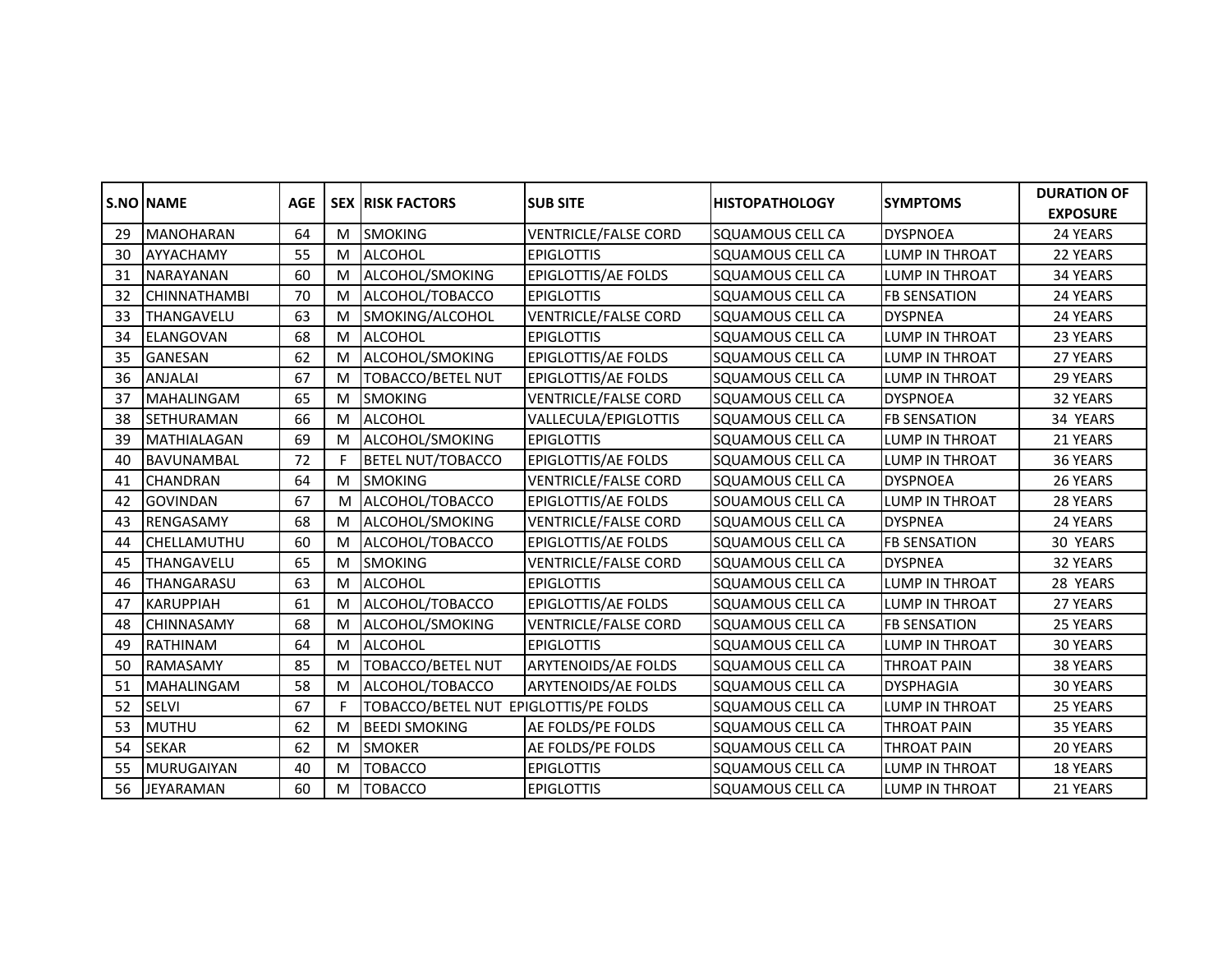|    | <b>S.NO NAME</b>    | <b>AGE</b> |   | <b>SEX IRISK FACTORS</b> | <b>SUB SITE</b>            | <b>HISTOPATHOLOGY</b>   | <b>SYMPTOMS</b>       | <b>DURATION OF</b><br><b>EXPOSURE</b> |
|----|---------------------|------------|---|--------------------------|----------------------------|-------------------------|-----------------------|---------------------------------------|
| 57 | <b>RAMACHANDRAN</b> | 65         | M | ALCOHOL/SMOKING          | VALLECULA/EPIGLOTTIS       | SQUAMOUS CELL CA        | <b>THROAT PAIN</b>    | 34 YEARS                              |
| 58 | <b>SANDANAM</b>     | 84         | M | ALCOHOL/SMOKING          | <b>EPIGLOTTIS/AE FOLDS</b> | SQUAMOUS CELL CA        | <b>THROAT PAIN</b>    | 35 YEARS                              |
| 59 | <b>KANNAN</b>       | 65         | M | ALCOHOL/SMOKING          | <b>EPIGLOTTIS</b>          | SQUAMOUS CELL CA        | <b>THROAT PAIN</b>    | 28 YEARS                              |
| 60 | <b>KALIYAN</b>      | 72         | M | ALCOHOL/TOBACCO          | AE FOLDS/ARYTENODS         | SQUAMOUS CELL CA        | <b>DYSPHAGIA</b>      | 37 YEARS                              |
| 61 | RAJANGAM            | 60         | M | <b>SMOKING</b>           | AE FOLDS/ARYTENODS         | SQUAMOUS CELL CA        | <b>THROAT PAIN</b>    | 35 YEARS                              |
| 62 | <b>VALLIYAMMAI</b>  | 67         | F | TOBACCO/BETEL NUT        | <b>EPIGLOTTIS/AE FOLDS</b> | <b>SQUAMOUS CELL CA</b> | <b>LUMP IN THROAT</b> | 36 YEARS                              |
| 63 | <b>ANNADURAI</b>    | 59         | M | ALCOHOL/SMOKING          | <b>EPIGLOTTIS</b>          | SQUAMOUS CELL CA        | THROAT PAIN           | 30 YEARS                              |
| 64 | <b>NATARAJAN</b>    | 61         | M | ALCOHOLISM               | AE FOLDS/ARYTENOIDS        | SQUAMOUS CELL CA        | <b>DYSPNOEA</b>       | 28 YEARS                              |
| 65 | JEGANATHAN          | 62         | M | ALCOHOL/TOBACCO          | <b>EPIGLOTTIS/AE FOLDS</b> | SQUAMOUS CELL CA        | THROAT PAIN           | 31 YEARS                              |
| 66 | THANGARASU          | 58         | M | <b>SMOKING</b>           | <b>ARYTEOLDS/AE FODS</b>   | <b>SQUAMOUS CELL CA</b> | <b>THROAT PAIN</b>    | 30YEARS                               |
| 67 | <b>RENGANATHAN</b>  | 63         | M | ALCOHOL/SMOKING          | <b>EPIGLOTTIS/AE FOLDS</b> | <b>SQUAMOUS CELL CA</b> | <b>DYSPHAGIA</b>      | 35 YEARS                              |
| 68 | <b>GANESAN</b>      | 64         | M | ALCOHOL/TOBACCO          | AE FOLDS/ARYTENODS         | <b>SQUAMOUS CELL CA</b> | <b>LUMP IN THROAT</b> | 36 YEARS                              |
| 69 | <b>ELANGOVAN</b>    | 60         | M | ALCOHOL/SMOKING          | <b>EPIGLOTTIS/AE FOLDS</b> | SQUAMOUS CELL CA        | <b>THROAT PAIN</b>    | 32 YEARS                              |
| 70 | <b>MARIMUTHU</b>    | 62         | M | <b>SMOKING</b>           | AE FOLDS/ARYTENOIDS        | SQUAMOUS CELL CA        | LUMP IN THROAT        | 34 YEARS                              |
| 71 | ULAGA NATHAN        | 65         | M | <b>ALCOHOL</b>           | <b>EPIGLOTTIS</b>          | SQUAMOUS CELL CA        | <b>FB SENSATION</b>   | 36 YEARS                              |
| 72 | AYYAPPAN            | 57         | M | ALCOHOL/SMOKING          | AE FOLDS/ARYTENOIDS        | SQUAMOUS CELL CA        | <b>DYSPNOEA</b>       | 30 YEARS                              |
| 73 | <b>VEERAMUTHU</b>   | 70         | M | ALCOHOL/TOBACCO          | <b>EPIGLOTTIS/AE FOLDS</b> | SQUAMOUS CELL CA        | <b>THROAT PAIN</b>    | 38 YEARS                              |
| 74 | MARIYAMMAL          | 64         | F | TOBACCO/BETEL NUT        | VALLECULA/EPIGLOTTIS       | SQUAMOUS CELL CA        | <b>LUMP IN THROAT</b> | 35 YEARS                              |
| 75 | LAKSHMANAN          | 68         | M | <b>ALCOHOLISM</b>        | <b>EPIGLOTTIS</b>          | SQUAMOUS CELL CA        | <b>FB SENSATION</b>   | 37 YEARS                              |
| 76 | KALIMUTHU           | 72         | M | <b>SMOKING</b>           | AE FOLDS/ARYTENOIDS        | SQUAMOUS CELL CA        | <b>THROAT PAIN</b>    | 39 YEARS                              |
| 77 | <b>ALAGAPPAN</b>    | 67         | M | ALCOHOLIS/SMOKING        | <b>EPIGLOTTIS/AE FOLDS</b> | SQUAMOUS CELL CA        | <b>THROAT PAIN</b>    | 36 YEARS                              |
| 78 | PALANIYAPPAN        | 72         | M | ALCOHOL/TOBACCO          | AE FOLDS/ARYTENOIDS        | SQUAMOUS CELL CA        | <b>FB SENSATION</b>   | 39 YEARS                              |
| 79 | <b>NALLATHAMBI</b>  | 69         | M | ALCOHOL/TOBACCO          | VALLECULA/EPIGLOTTIS       | SQUAMOUS CELL CA        | <b>LUMP IN THROAT</b> | 37 YEARS                              |
| 80 | SAMINATHAN          | 60         | M | <b>SMOKING</b>           | AE FOLDS/ARYTENOIDS        | SOUAMOUS CELL CA        | <b>DYSPNOEA</b>       | 32 YEARS                              |
| 81 | <b>NALLAMUTHU</b>   | 62         | M | ALCOHOL/SMOKING          | <b>EPIGLOTTIS/AE FOLDS</b> | SQUAMOUS CELL CA        | <b>THROAT PAIN</b>    | 34 YEARS                              |
| 82 | MARUTHAMALAI        | 65         | M | ALCOHOL/TOBACCO          | AE FOLDS/ARYTENOIDS        | <b>SQUAMOUS CELL CA</b> | LUMP IN THROAT        | 31 YEARS                              |
| 83 | <b>DHANDAPANI</b>   | 68         | M | <b>ALCOHOL</b>           | <b>EPIGLOTTIS</b>          | SQUAMOUS CELL CA        | <b>FB SENSATION</b>   | 37 YEARS                              |
| 84 | <b>MANIMEGALAI</b>  | 62         | F | TOBACCO/BETEL NUT        | <b>EPIGLOTTIS/AE FOLDS</b> | SQUAMOUS CELL CA        | <b>LUMP IN THROAT</b> | 28 YEARS                              |